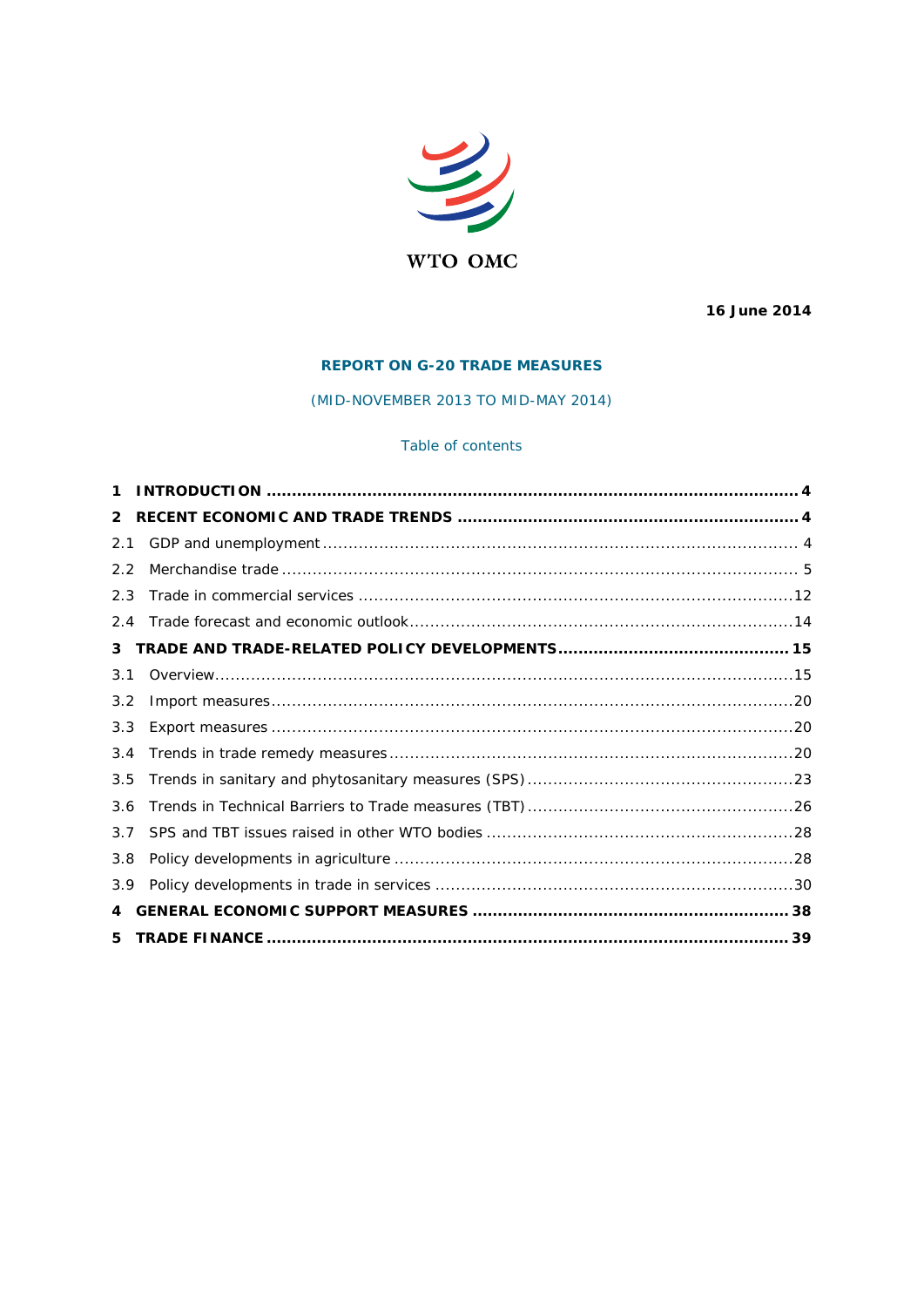### **Executive Summary**

## **World trade growth in 2014 is expected to be higher than in 2013, but below the historical average**

World trade and output have continued to grow inconsistently since the December 2013 G-20 trade report, with expansions in the fourth quarter of 2013 followed by setbacks in the first quarter of 2014. If the most recent GDP growth forecasts hold, the volume of world merchandise trade is expected to grow by 4.7% in 2014 and by 5.3 % in 2015, significantly larger than in 2013. The projection for 2014 is below the 5.3 % average of the last 20 years and the 6% average of the 20 years leading up to the financial crisis. Most of the risks to this trade outlook are on the downside.

## **G-20 members continue to introduce trade restrictions, but at a slightly slower rate**

G-20 members put in place 112 new trade-restrictive measures during the period mid-November 2013 to mid-May 2014 - slightly down from the 116 new restrictive measures introduced in the previous period from mid–May to mid-November 2013. As in the past, trade remedy actions account for more than half of the number of new restrictive measures applied during the period under review. New import restrictive measures applied by G-20 members during the period under review affect 0.2% of world merchandise imports or 0.3% of G-20 merchandise imports.

## **The vast majority of trade restrictive measures taken since the global financial crisis remain in place**

1,185 trade restrictive measures have been recorded since October 2008, with only 251, or roughly one-fifth, of these having been removed by mid-May 2014 making the total number of measures still in place 934 – up by 78 from the end of the last reporting period. The relatively low removal rate and the continuing addition of new restrictive measures have resulted in a continuing upward trend. Looking specifically at import restrictive measures, excluding those measures that have been reported as terminated, they are estimated to cover around 4.1% of world merchandise imports and around 5.2% of G-20 imports.

## **Encouragingly, the number of trade liberalizing or facilitating measures has increased**

As in the past, the number of trade restrictive measures applied by G-20 members during the period under review exceeds the number of liberalizing measures. However, the number of liberalizing measures taken during this period is significantly larger than in the previous period both in absolute and in relative terms. The number of such measures taken in the most recent period is 93, compared with 57 in the period mid-May to mid-November 2013. The liberalizing measures now represent a larger share of all recorded measures (45%) than in the previous period (33%). Looking at import facilitating measures introduced during the period under review, they cover around 0.4% of world merchandise imports or 0.6% of G-20 merchandise imports.

## **Lack of information persists in respect of certain types of measures**

Although the information presented in this report covers a wide range of measures affecting trade in goods and services, the observations made in the December 2013 G-20 trade report on the lack of adequate data regarding certain types of measures remain valid. This is the case in particular with respect to subsidies and other support measures. As reflected in Annex 2 to this report, the information made available by G-20 members on such measures is very limited. How to ensure greater transparency with respect to subsidies and other types of behind-the-border measures is an important matter that requires further attention.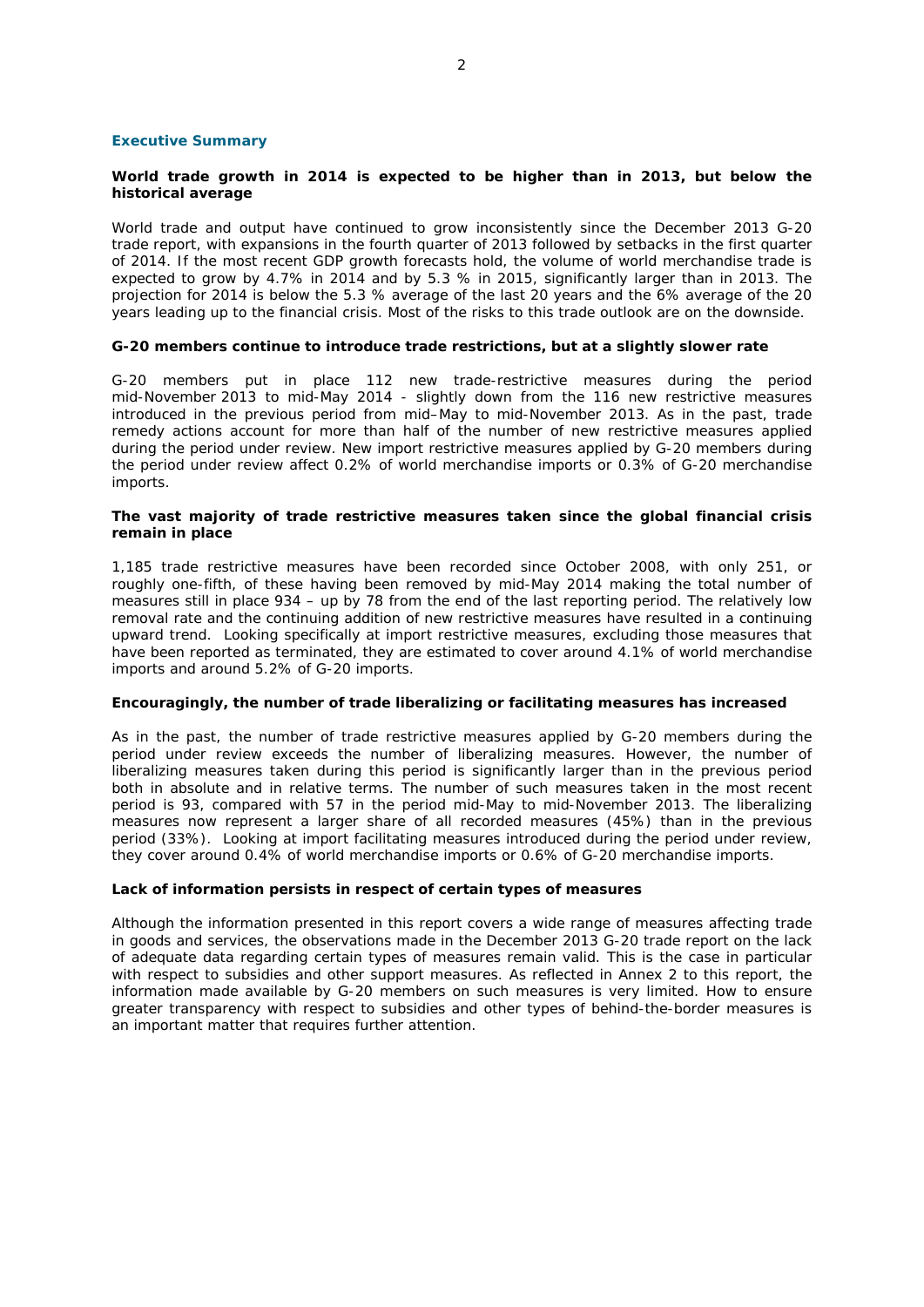## **The important role of the G-20 members in reinvigorating the multilateral trading system**

The multilateral trading system remains the best defence against protectionism and an important driver of economic growth, sustainable recovery and development. The successful outcome of the WTO's 9<sup>th</sup> Ministerial Conference has provided an important opportunity to strengthen and reinvigorate the multilateral trading system. Implementation of the decisions reached in Bali, and developing a work programme by the end of this year on the conclusion of the Doha Development Agenda are the next steps in strengthening the multilateral trading system. This will deliver a boost to trade around the world and help to alleviate the concerns regarding obstacles to global trade flows. It will also help to deliver global growth, though protectionist pressures are bound to remain in a context of slow uneven recovery and persistent high levels of unemployment. G-20 members need to remain vigilant and show leadership in combatting such pressure.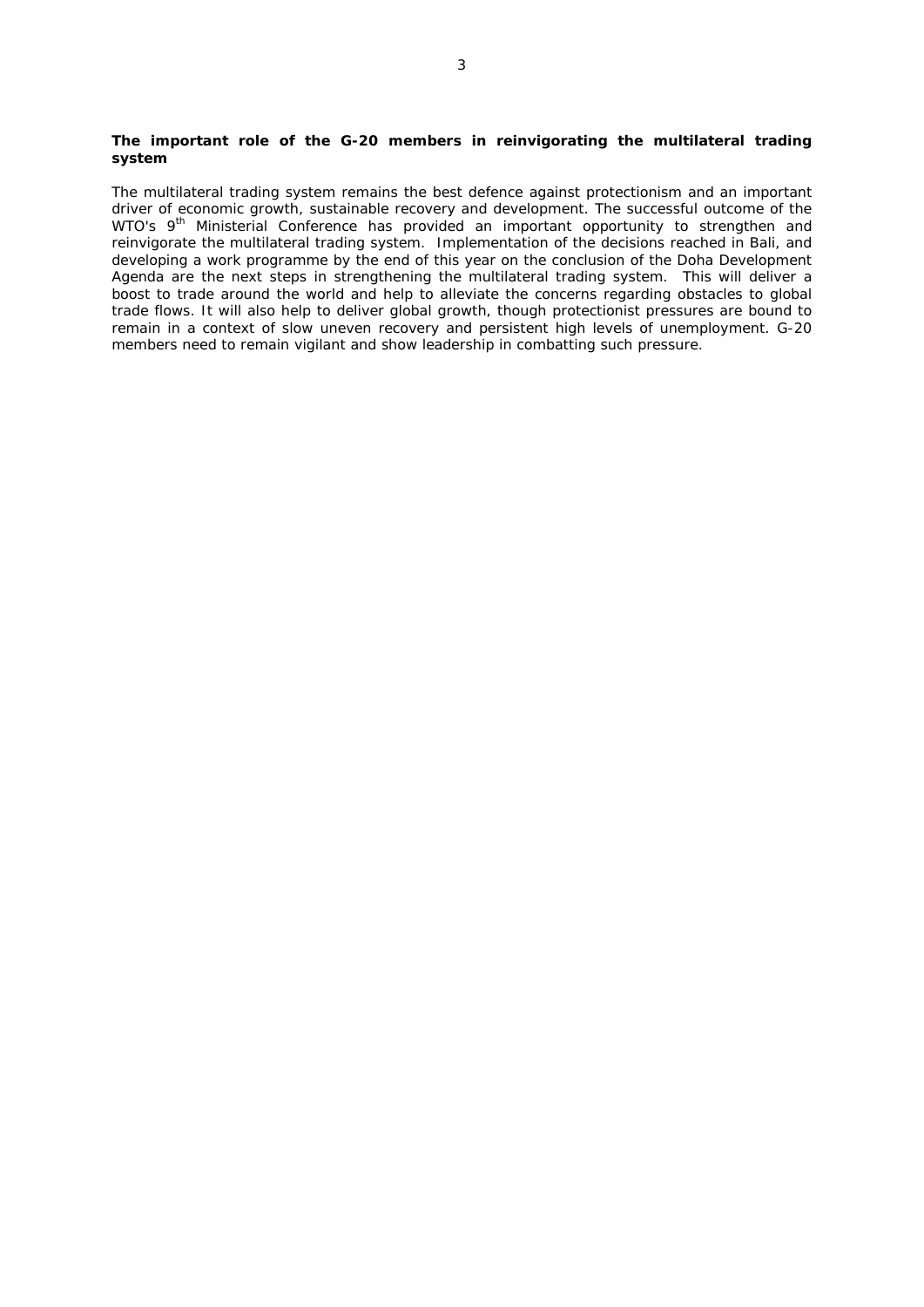## **1 INTRODUCTION**

1.1. This eleventh monitoring report reviews trade and trade-related measures implemented by G-20 economies<sup>1</sup> during the period mid-November 2013 to mid-May 2014. Trade monitoring reports covering previous periods have been prepared since 2009. The most recent report on G-20 economies was issued on 18 December 2013. These reports have been prepared in response to the request by G-20 Leaders to the WTO, together with the OECD and UNCTAD, to monitor and report publicly on G-20 adherence to their undertakings on resisting trade and investment protectionism.

1.2. This report is issued under the sole responsibility of the Director-General of the WTO. It is intended to be purely factual and has no legal effect on the rights and obligations of WTO Members, nor does it have any legal implication with respect to the conformity of any measure noted in the report with any WTO Agreement or any provision thereof. This report is without prejudice to Members' negotiating positions in the Doha Round.

1.3. Section 2 of the report provides an overview of recent economic and trade trends in G-20 economies. Section 3 presents a full description of the main trade and trade-related policy developments during the period under review. General economic support measures implemented during this period are included in Section 4, and developments in trade finance in Section 5.

1.4. The two annexes to this report comprise new measures taken by G-20 economies during the reviewed period; measures implemented before mid-November 2013 are not included in these annexes. A summary table, listing all trade measures taken since the beginning of the trade monitoring exercise in October 2008 with an indication of their status, as updated by G-20 delegations, is made available separately, and can be downloaded from the WTO's website (www.wto.org/english/tratop\_e/tpr\_e/ trade\_monitoring\_e.htm). This information is also publicly available through the Trade Monitoring Data Base (TMDB) (http://tmdb.wto.org/).

1.5. Information on measures included in this report has been collated from inputs submitted by G-20 members and from other official and public sources. Initial inputs in response to the Director-General's request were received from all G-20 delegations. This data plus information collected from other public sources were sent back for verification to the G-20 member concerned. Overall participation and cooperation from G-20 delegations in the preparation of this report has shown improvement over previous reports, especially during the final verification process. At the same time, information provided by the G-20 with respect to general economic support measures was poor compared to previous reports.

## **2 RECENT ECONOMIC AND TRADE TRENDS**

2.1. Since the last G-20 trade report, world trade and output have continued to grow inconsistently, with expansions in the fourth quarter of 2013 followed by setbacks in the first quarter of 2014. GDP growth slowed sharply in the first quarter in developed countries, mostly as a result of an unexpected decline in the United States that also manifested itself in reduced trade flows. Meanwhile, developing economies saw their pace of output and trade growth moderate, or in some cases turn negative. The weak economic performance in the first quarter has been attributed to a variety of factors, including unusually harsh winter weather in North America, the gradual withdrawal of monetary stimulus in the United States, and the cooling of property markets in China, among others. Most analysts expect the slowdown in the United States to be temporary and anticipate faster growth in the second quarter of the year. Even if this is the case, the slowdown highlights the fragility of the world economy and tips the balance of risks in our trade forecast toward the downside.

## **2.1 GDP and unemployment**

2.2. Initial estimates of first quarter GDP in the United States indicated stagnation, with growth of 0.1% at an annualized rate, but this was later revised down to -1.0%, mostly due to declining

 $\overline{\phantom{a}}$  G-20 members are: Argentina; Australia; Brazil; Canada; China, People's Republic; France; Germany; India; Indonesia; Italy; Japan; Republic of Korea; Mexico; the Russia Federation; the Kingdom of Saudi Arabia; South Africa; Turkey; United Kingdom; United States; European Union.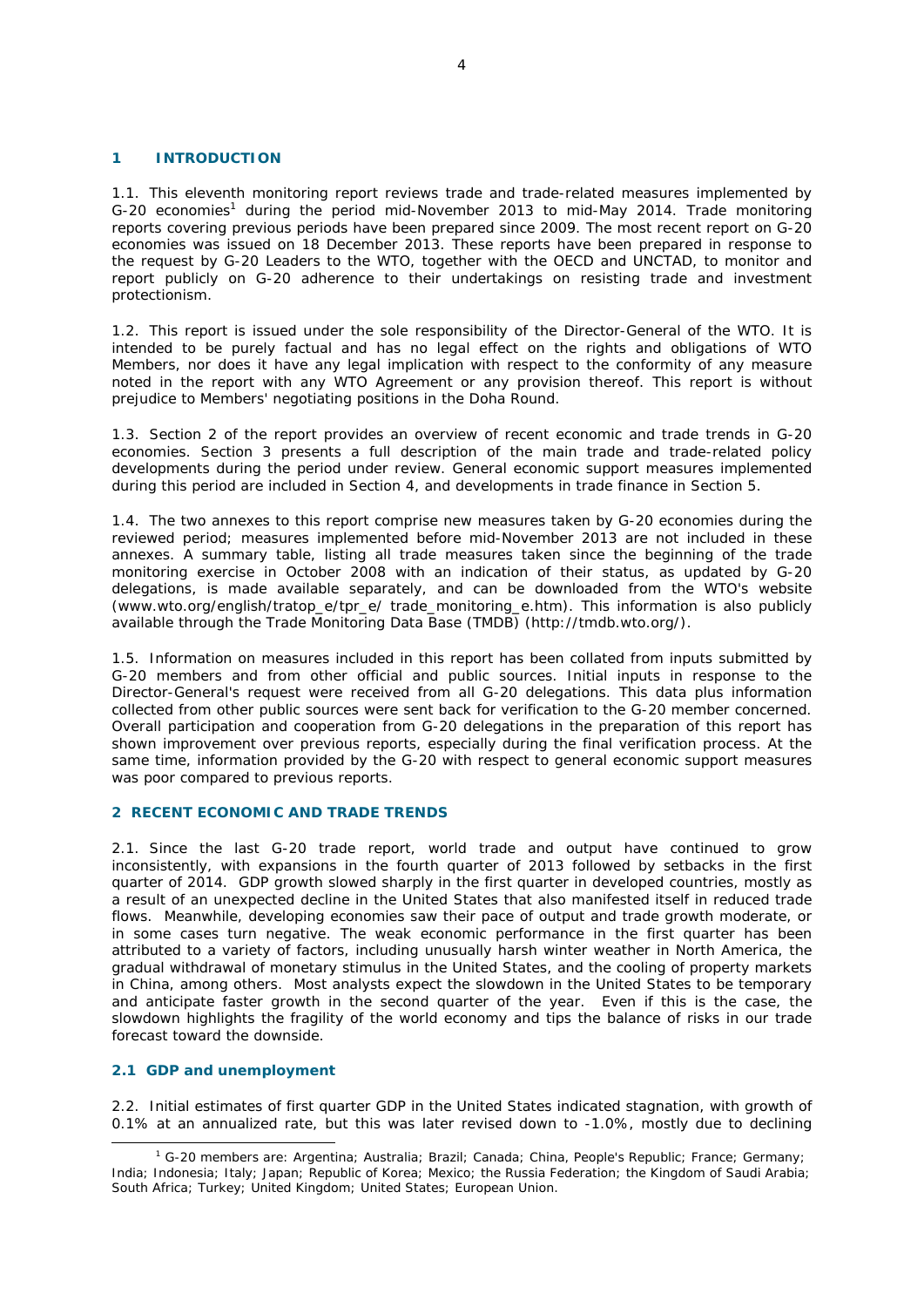inventories. Inventories are one of the most volatile components of GDP, with an average contribution to growth of around zero. As a result, U.S. growth could be above average in the second quarter as businesses rebuild their stocks. Despite the drop in output, unemployment eased to 6.7% in Q1 from 7.0% in the previous quarter, then to 6.3% in the month of April.

2.3. Economic activity remained uneven in the European Union. The 1.3% annualized increase in GDP that the EU recorded in Q1 encompassed faster growth in Germany (3.3%) and the United Kingdom (also 3.3%), stagnation in France (0.1%), and contractions in Italy (-0.5%) and the Netherlands (-5.4%). Although EU growth in Q1 was less than the 1.6% rise in the previous quarter, the EU-wide jobless rate still ticked down to 10.5% in March from 10.8% in 2013. At the same time, Japan's GDP growth in Q1 strengthened unexpectedly to 5.9% (annualized) from 0.3% in Q4 2013 despite the introduction of higher sales taxes. Japanese unemployment also fell to 3.6% in March from 4.0% in at the end of 2013.

2.4. Developing economies turned in a mixed economic performance, with some of the largest ones slowing between 2013 Q4 and 2014 Q1. China's quarter-on-quarter GDP growth was reduced to 1.4% in Q1 (equivalent to a 5.6% annual rate) from 1.7% in Q4 (7.0% annual) after strengthening to 2.3% (9.5% annual) in the third quarter of last year. Indonesia's output growth also moderated to an annualized rate of 4.9% in Q1, down from 5.3% in Q4. No growth figures for Q1 were available for Brazil, India and the Russian Federation, but in Q4 these countries recorded positive growth of 2.8%, 3.9%, and 3.6%, respectively. Meanwhile, GDP growth in the Republic of Korea was steady, rising slightly to 3.8% in Q1 from 3.6% in Q4. Overall, global growth appears to have slowed in the first quarter despite pockets of strength within regions, with U.S. and Chinese developments outweighing other factors.

# **2.2 Merchandise trade**

2.5. Despite the fall in U.S. GDP in the first quarter, developed economies made a positive contribution to world nominal merchandise trade growth in Q1 on both the export and import sides, whereas developing economies subtracted from it. This is illustrated by Chart 1, which shows contributions of both developed and developing economies to year-on-year growth in the dollar value of world merchandise exports and imports from 2012 Q1 to 2014 Q1. In the first quarter, developed economies added 1.8% to nominal world nominal year-on-year export growth while developing economies subtracted 0.5% from it, for a total increase of 1.3%. On the import side, the developed countries added 2.1% to world growth of 1.7%, while developing economies reduced imports by 0.4 percentage points. This unusual development is as much the result of the weak performance of developed countries last year as it is the result of stronger recent growth.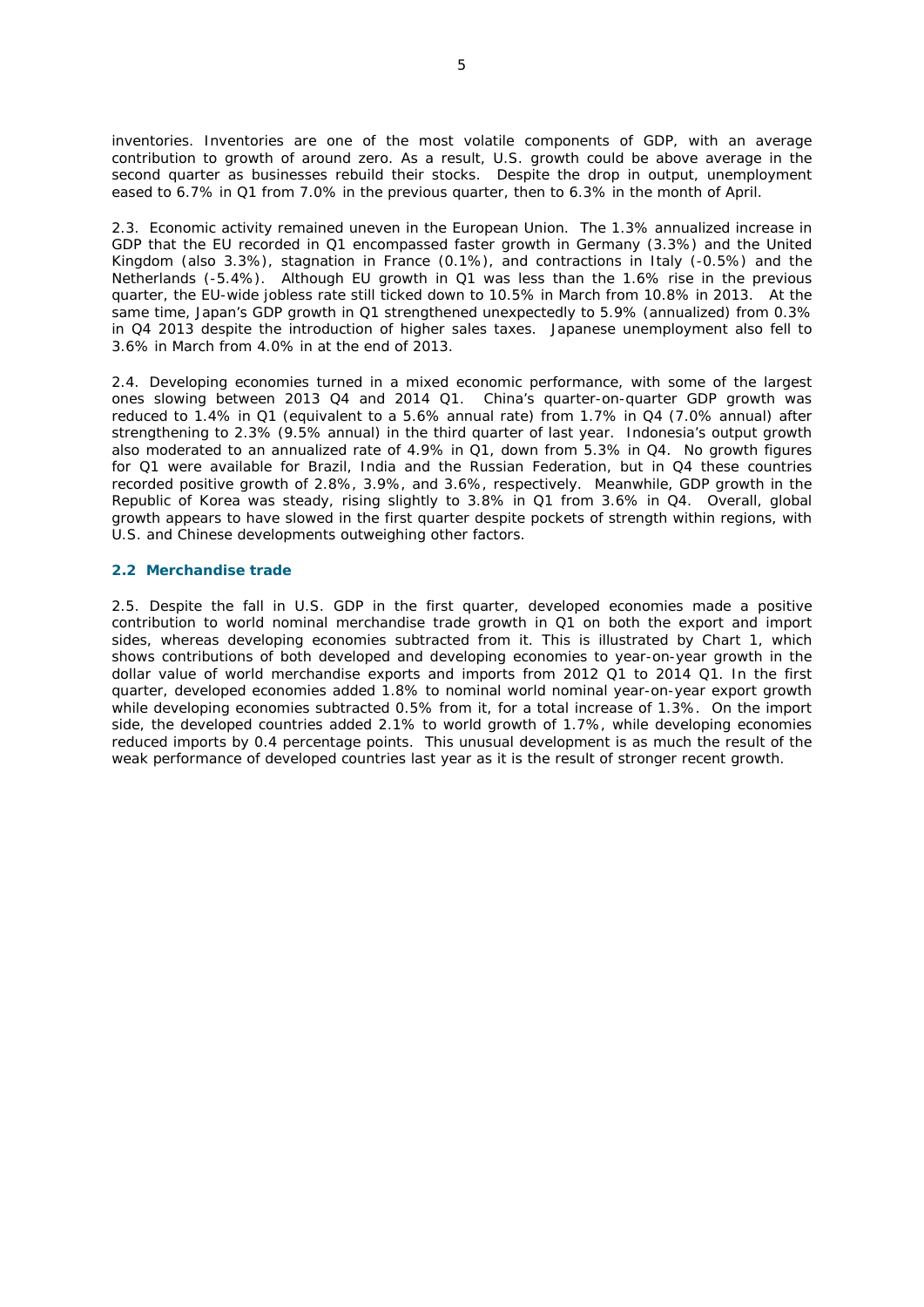# **Chart 1 Contributions to year-on-year growth in world merchandise exports and imports, 2012 Q1 – 2014 Q1**



**(% change in U.S. dollar values)**



a Includes significant re-exports. Also includes the Commonwealth of Independent States (CIS).

- Note: Figures are preliminary. Due to scarce data availability, Africa and Middle East are under-represented in world totals.
- Source: WTO Secretariat estimates based on data compiled from IMF International Financial Statistics; Eurostat Comext Database; Global Trade Atlas; and national statistics.

2.6. Despite the positive year-over-year growth in nominal terms in Q1, developed economies collectively registered a (real) volume decline of around 0.5% in their merchandise exports on a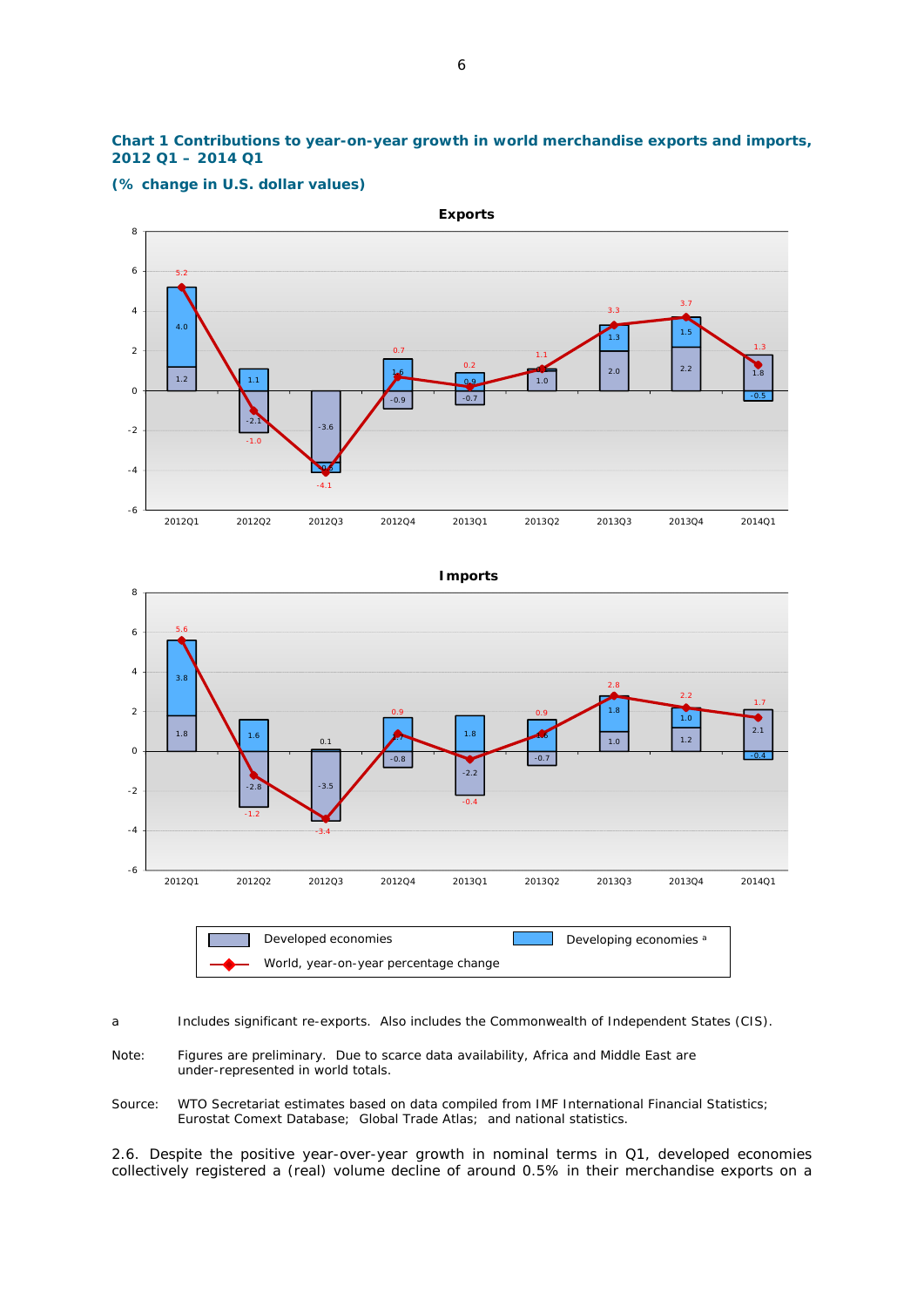quarter-to-quarter basis, based on preliminary quarterly trade volume estimates. Meanwhile, developed countries' merchandise imports in volume terms were essentially flat in the latest quarter, registering a decline of 0.1% between Q4 and Q1. In contrast to their more negative nominal figures, which are sensitive to fluctuations in commodity prices and exchange rates, developing economies' seasonally adjusted real trade in volume terms continued to rise in the first quarter of 2014 compared to the last quarter of 2013 approximately 1.5% on both the export side and the import side.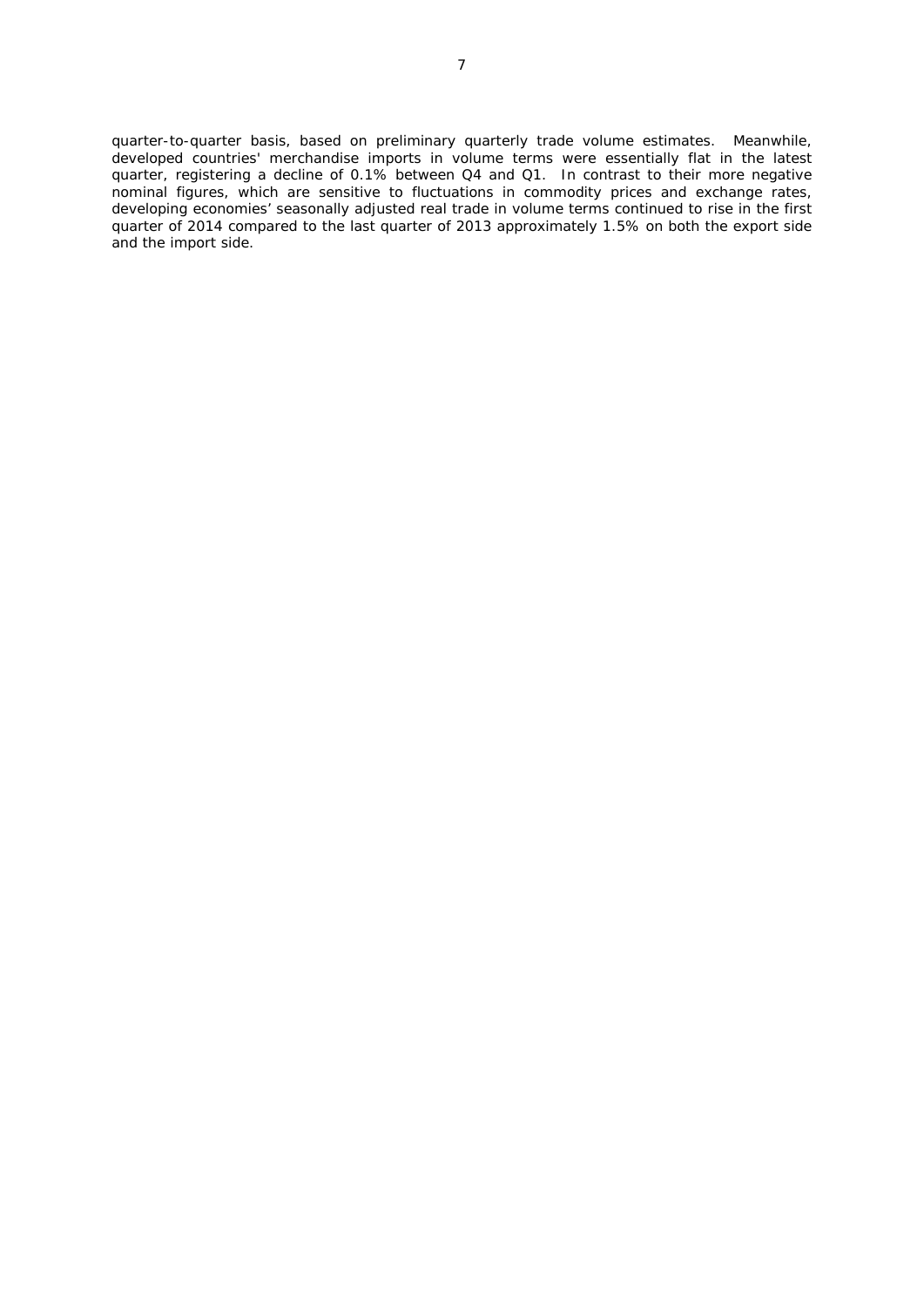



Source: WTO short term trade statistics.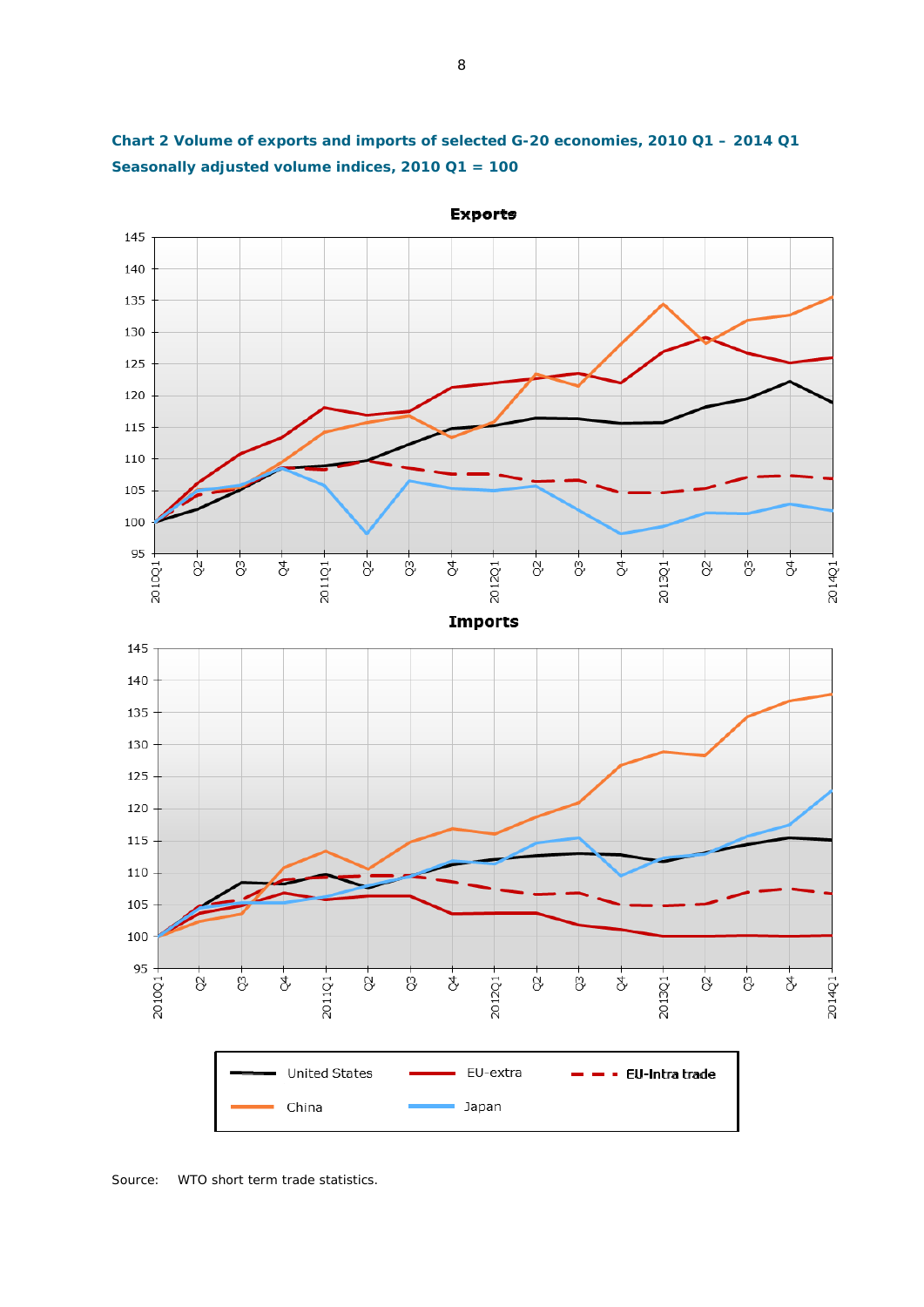2.7. Chart 2 shows seasonally adjusted quarterly merchandise trade volume developments for the United States, the European Union, Japan and China from 2010 Q1 to 2014 Q4. Data for the United States, Japan and the EU were obtained from national statistical sources while figures for China were seasonally adjusted by the Secretariat. The Chinese figures are preliminary estimates and should be treated with caution.

2.8. Exports of the United States fell 2.7% in the first quarter of 2014 after rising 2.3% in the fourth quarter of 2013. Meanwhile, U.S. imports were essentially flat, up 1.0% in Q4 and down 0.4% in Q1. Both exports and imports may have been negatively affected by the adverse weather conditions, but how much of an impact this could have on trade flows is uncertain.

2.9. At the same time, total exports of the European Union (including both intra- and extra-trade) stagnated in Q1 with 0% growth. Exports to destinations outside the European Union (i.e. extra-exports) rose 0.7% while trade between EU members (i.e. intra-imports) dropped 0.5%, but these two trends largely cancelled each other. On the import side, total EU trade fell 0.4%, intra-imports fell 0.7% and extra-imports rose 0.1%.

2.10. Japan's exports dropped 1.0% in volume terms in Q1 but imports from other countries grew 3.3%, in line with the rise in the country's GDP. Whether this pace of import growth can be sustained remains to be seen, since recently introduced fiscal consolidation measures would be expected to reduce consumer demand for a wide range of goods, including imports.

2.11. Finally, China's seasonally-adjusted export and import volumes continued to advance, with increases of 2.1% and 0.8%, respectively. The dollar value of both trade flows was very low in the first quarter, but this is largely due to regular seasonal fluctuations. Dealing with seasonal adjustment is difficult in the case of China due to the fact that Chinese Lunar New Year falls on a different date every year. Accounting for seasonal variation in China was especially difficult since the regular seasonal drop in Q1 was unusually large. Second quarter data may be required to determine whether the first quarter was an inflection point.

2.12. Merchandise trade statistics in current US dollar terms are more up to date than trade statistics in volume terms, and are available for a larger set of countries. These data are illustrated in Chart 3, which shows year-on-year growth in monthly exports and imports for selected economies through April 2014, depending on data availability.

2.13. Most countries experienced volatility in trade flows in the first quarter of 2014 rather than uniform declines. For example, import growth was weak in January and February in the United States before rebounding in March. The same is true of China, which experienced a sharp drop in imports in March before recording a partial rebound in April.

2.14. Exceptions include Germany, which has seen steady increases in both exports and imports over the past years, and India, where year-on-year growth in imports has been strongly negative since September 2013.

2.15. Finally, it is worth noting that EU-intra trade, which represents around two-thirds of European Union exports and imports, has been recovering over the last several months but EU imports from other regions remain weak.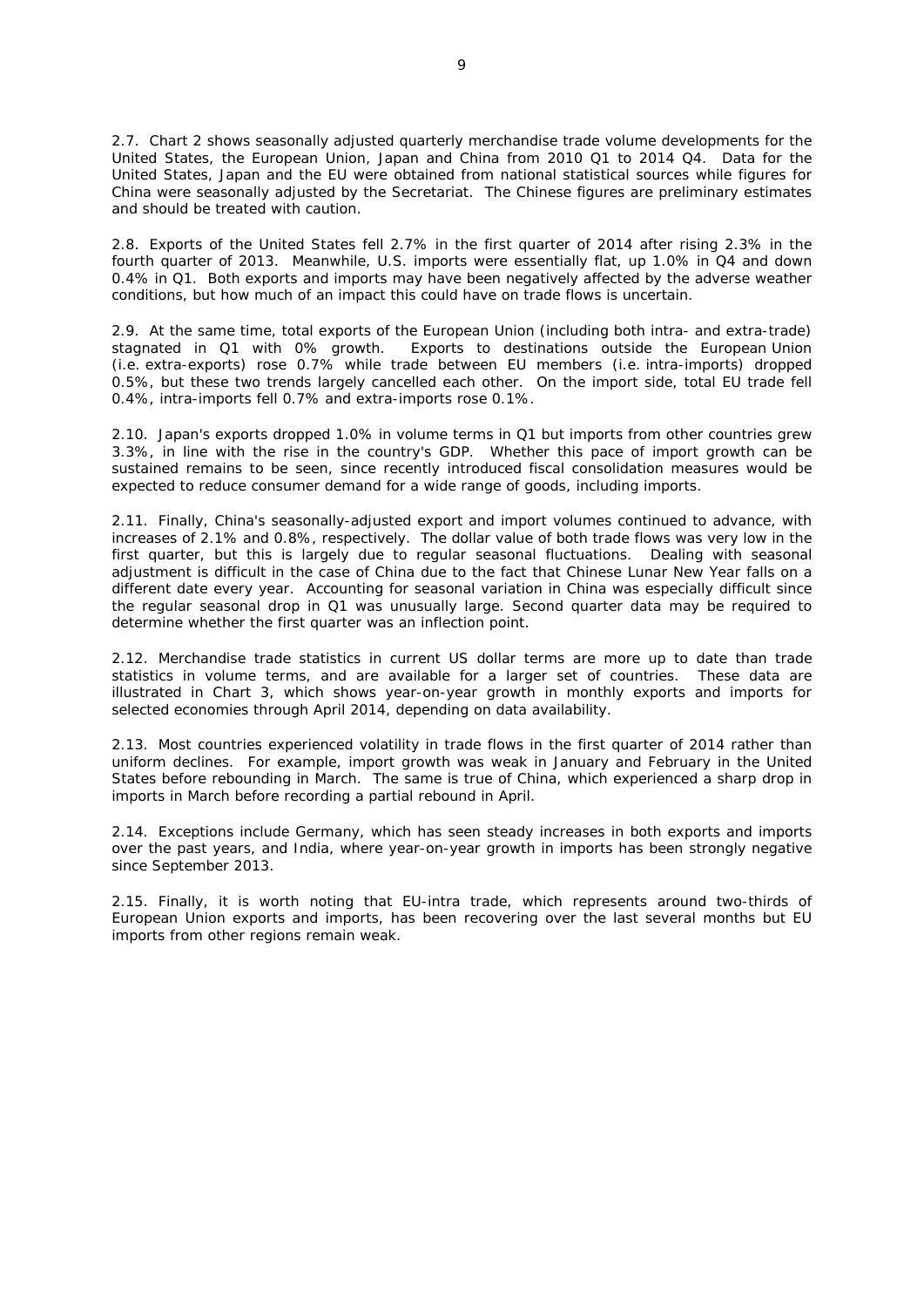

10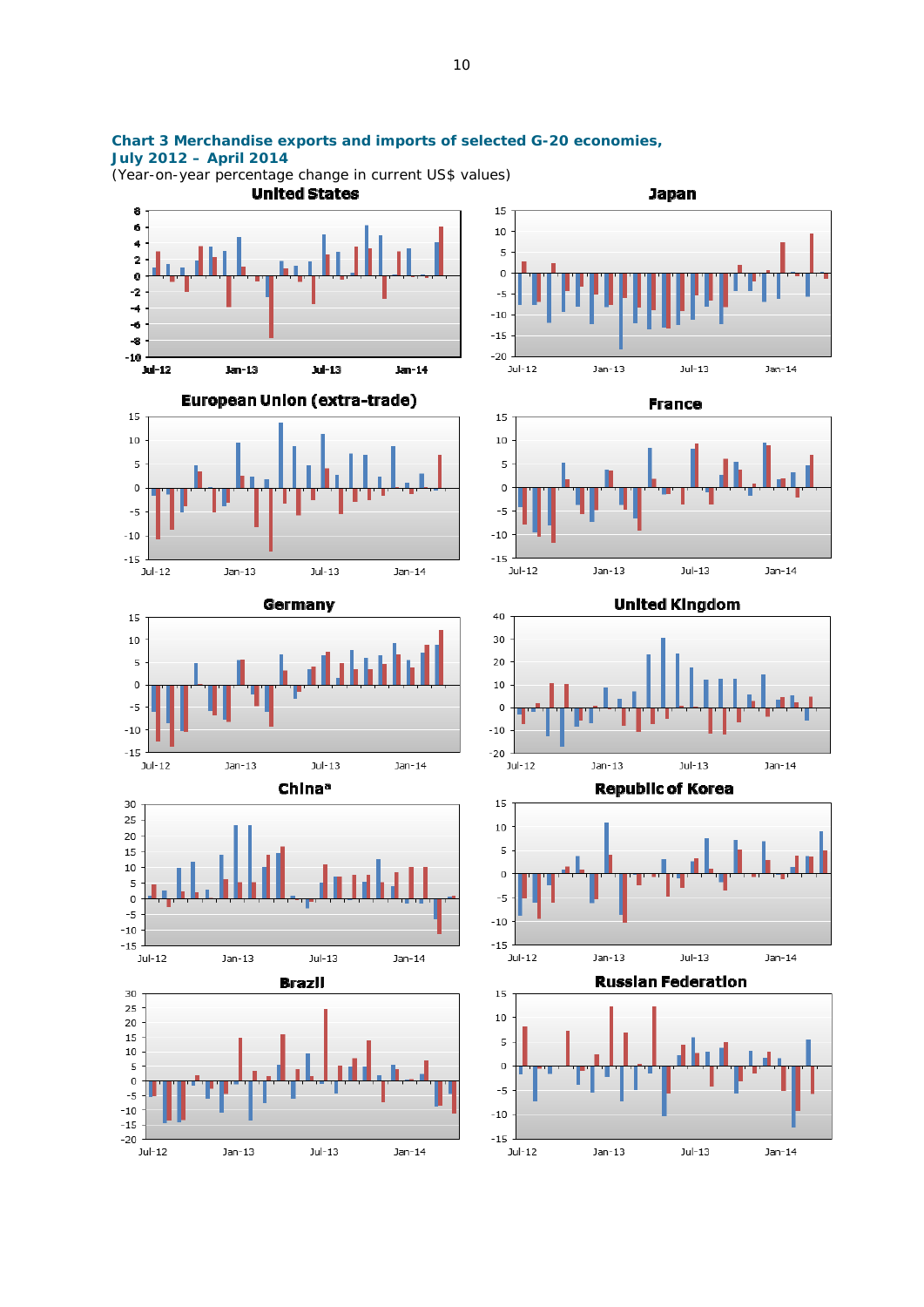

a January and February averaged to minimize distortions due to lunar new year Source: IMF, International Financial Statistics; Global Trade Information Services (GTIS); Global Trade Atlas database; national statistics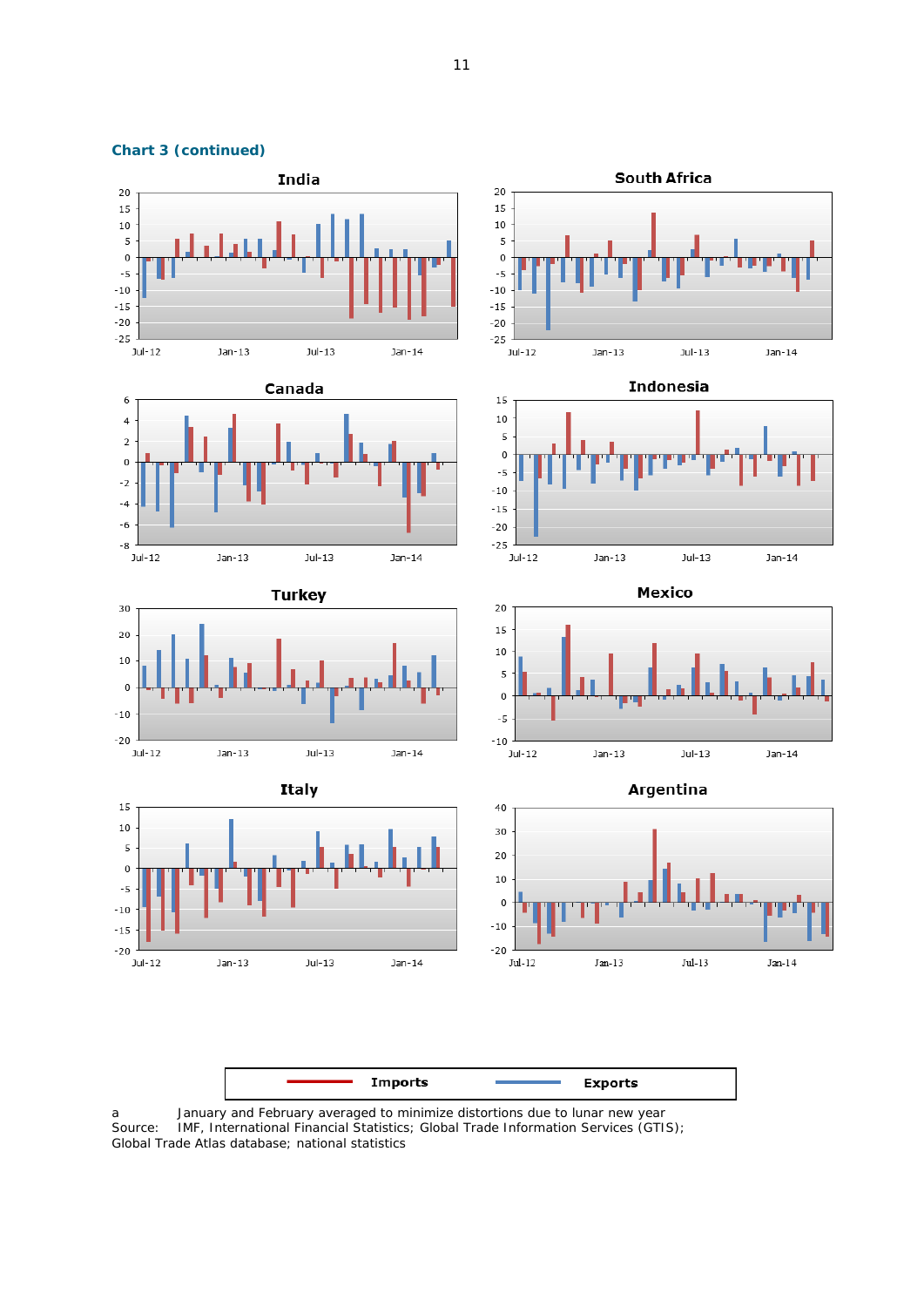## **2.3 Trade in commercial services**

2.16. Statistics on commercial services trade are less widely available than statistics on merchandise trade. However, both types of data usually share similar trends. Quarterly developments in commercial services trade are illustrated by Chart 4, which shows year-on-year growth in the dollar value of commercial services exports and imports for selected major traders from 2013 Q1 to 2013 Q4. (These short-term statistics are jointly compiled by the WTO and UNCTAD and can be downloaded from the WTO's statistics gateway at www.wto.org/statistics.)

2.17. In line with the merchandise trade data, Chart 4 shows recovering services trade in most countries through the fourth quarter of last year, with some notable exceptions (Japan, the United Kingdom and Brazil on the export side, Japan, the United Kingdom and India on the import side).

2.18. Services data for the first quarter are not yet available, but it is anticipated that declines should be expected to be broadly similar to those that have already been observed for merchandise. However, the declines may not be as strong, since services trade often involves long-term contractual arrangements, making this trade somewhat less sensitive to business cycle fluctuations.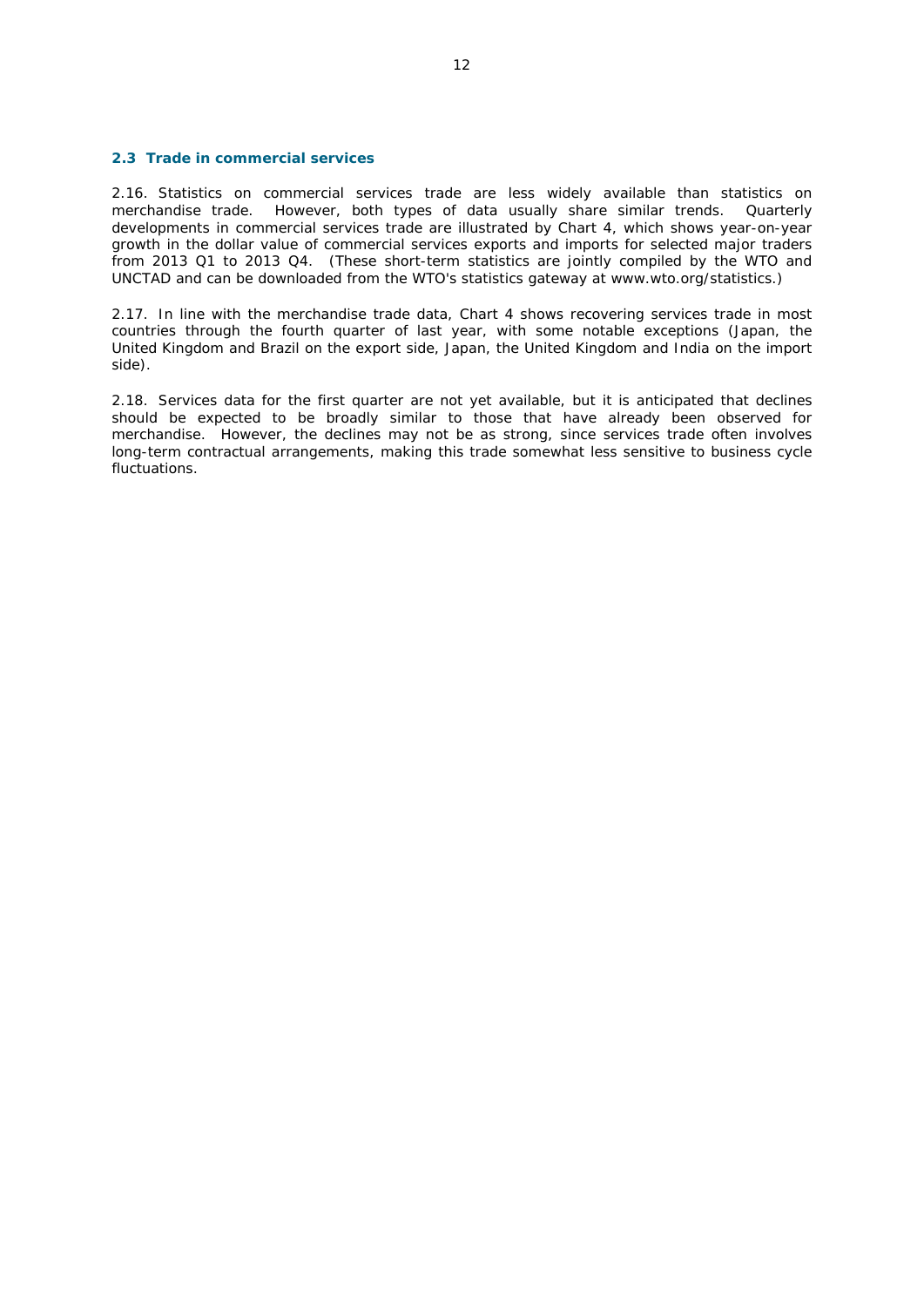# **Chart 4 Commercial services exports and imports of selected G-20 economies, 2013 Q1 – 2013 Q4**

(Year-on-year percentage change in current US\$ values)





**Imports** 

Source: WTO and UNCTAD Secretariats.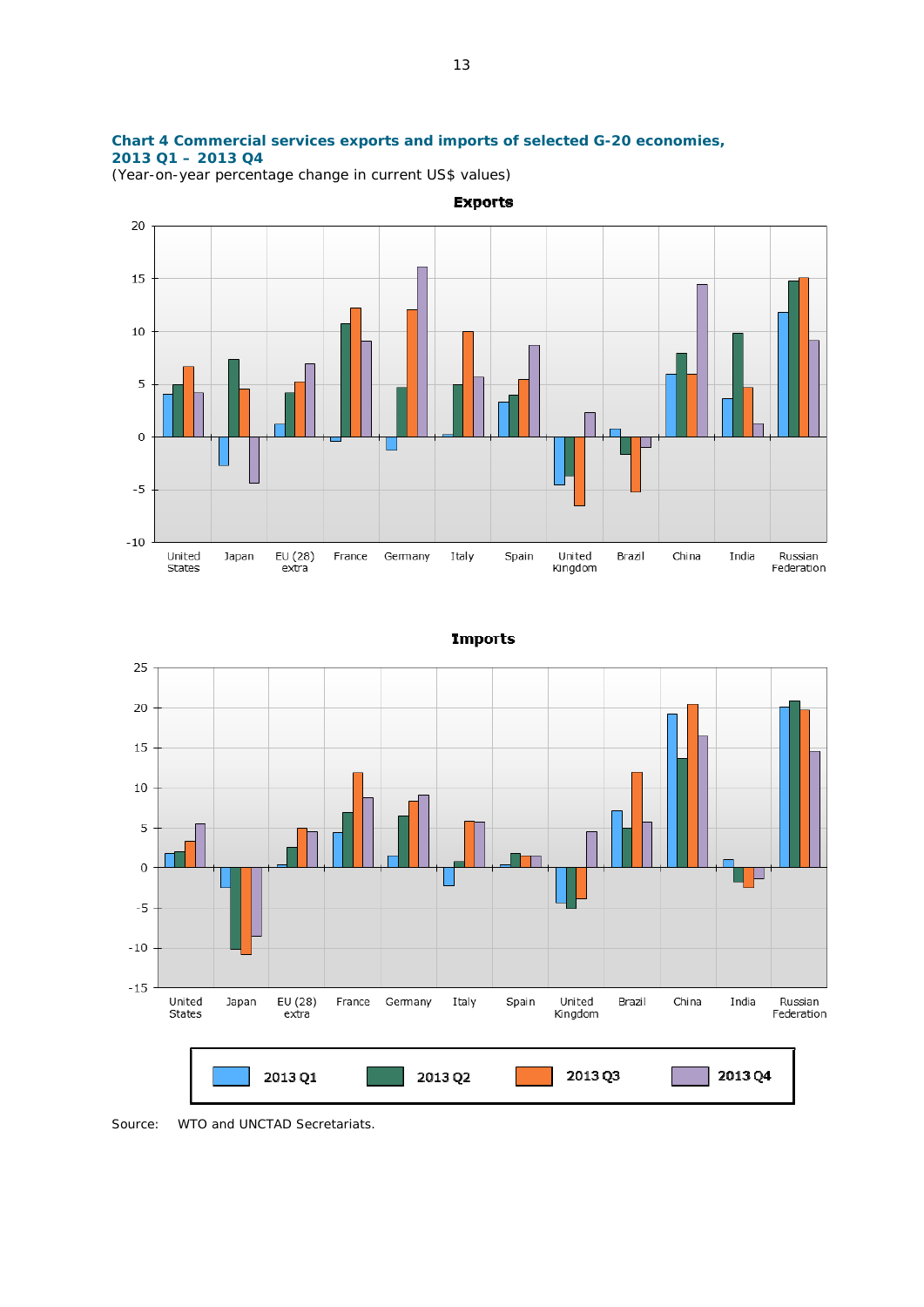#### **2.4 Trade forecast and economic outlook**

2.19. In its most recent forecast of 14 April 2014, the WTO Secretariat estimated that world merchandise trade would grow by 4.7% in volume terms in 2014, and by 5.3% in 2015 (Table 1). The projection for 2014 remained below the 20-year average of 5.3%, while the forecast for 2015 was roughly in line with it. Both the 2014 and the 2015 forecasts were well below the 6.0% average rate for the 20 years leading up to the financial crisis. Exports of developed economies were expected to rise by 3.6% in 2014 while those of developing economies would increase by 6.4%. On the import side, growth of 3.4% was anticipated for developed countries, and a 6.3% increase was expected for developing economies.

2.20. The forecast pointed out that most risks to the trade outlook were on the downside. It also stated that, although certain risks had receded (e.g. the euro crisis) others were emerging to take their place (e.g. currency crises, overinvestment in productive capacity, geopolitical risk, etc.) The economic slowdown in trade in the first quarter of 2014 may or may not have been related to any of these factors, but it has increased the downside potential of current projections. The April forecast for 2014 is still feasible if GDP growth and trade pick up over the course of the year as expected, but any unforeseen economic shocks would compel the Secretariat to revisit the forecast after another quarter.

2.21. The WTO's trade forecasts depend to a large extent on expectations of economic growth over the next one-to-two years. In the short-term, forward-looking indicators such as purchasing managers' indices (PMIs) and composite leasing indicators (CLIs) can provide an indication of the trajectories of major economies over the next few months. Based on these indicators, prospects for developed economies are mostly positive despite the recent stumble in U.S. growth in the first quarter and the continued drag from struggling euro area economies.

2.22. The euro area Flash Composite PMI for May from Markit Economics was equal to 53.9, down slightly from 54.0 in April, but the average of the of the second quarter to date suggests that the currency bloc is on track for the fastest quarterly growth since 2011 Q2. The U.S. manufacturing PMI also increased at the fastest rate in over three years in May. On the other hand, Japan's PMI of 49.9 suggests flat output growth in the second quarter of 2014.

2.23. The HSBC Manufacturing PMI for China, compiled by Markit Economics and released on 22 May, jumped to a five month high of 49.7 in May, up sharply from 48.1 in April. The index was buoyed by upturns in production, new business orders and export orders. A score of 50 on the index indicates expansion while below 50 indicates contraction, so the PMI remains in negative territory but shows signs of having reached a turning point. Also suggestive of a rebound, China's official manufacturing Purchasing Managers Index, which is issued by the China Federation of Logistics and Purchasing and the National Bureau of Statistics, rose to 50.8 in May compared with 50.4 in April. On the other hand, OECD CLIs (14 May) for China and other large developing economies suggest a more negative outlook, with growth stuck below trend in the coming months.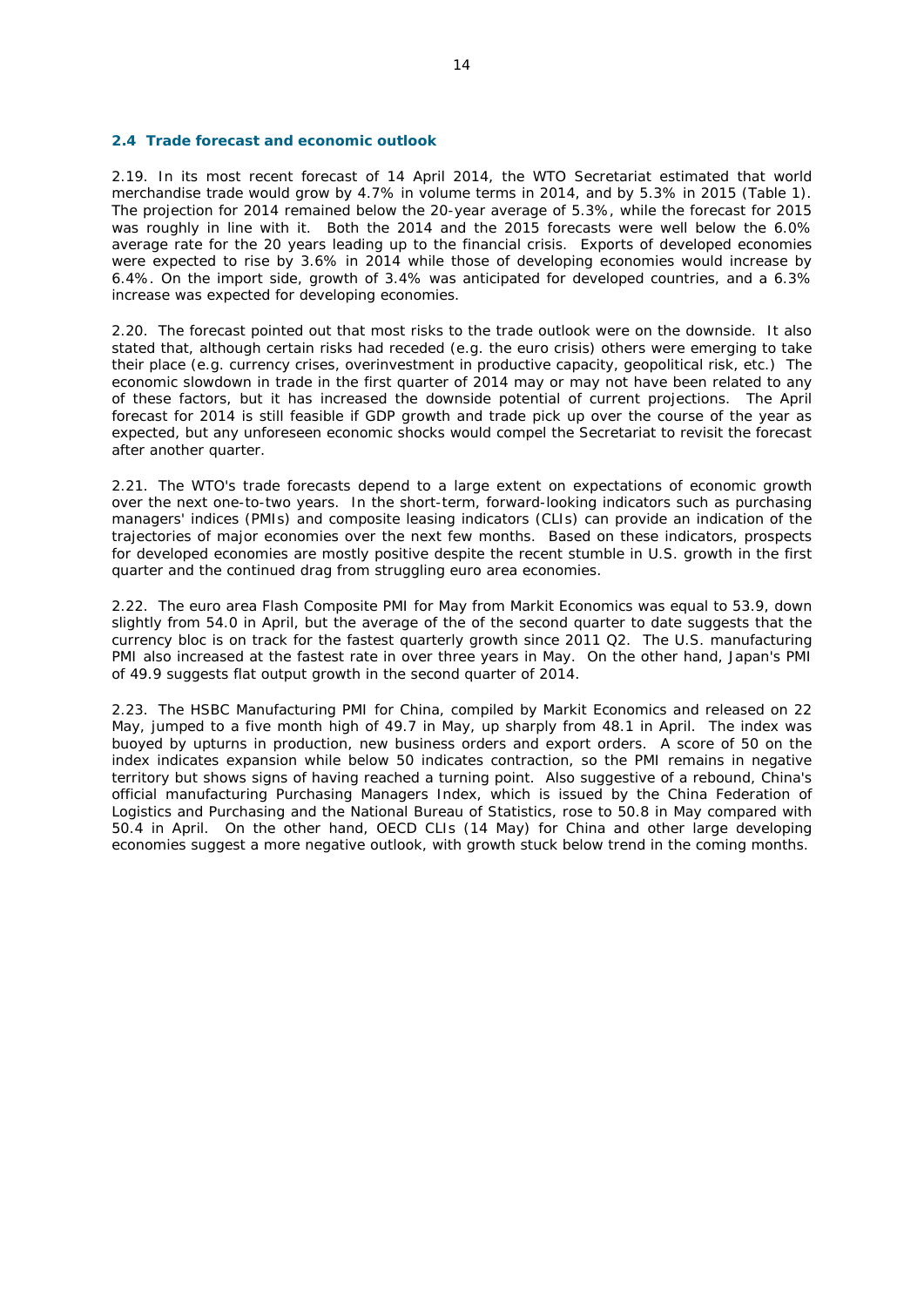# **Table 1 World merchandise trade volume by region and level of development, 2010-2015<sup>a</sup>**

# **Annual percentage change**

|                                   | 2010 | 2011 | 2012   | 2013   | <b>2014P</b> | 2015P |
|-----------------------------------|------|------|--------|--------|--------------|-------|
| Volume of world merchandise trade | 13.9 | 5.4  | 2.3    | 2.1    | 4.7          | 5.3   |
| <b>Exports</b>                    |      |      |        |        |              |       |
| Developed economies               | 13.3 | 5.2  | 1.1    | 1.5    | 3.6          | 4.3   |
| Developing economies and CIS      | 15.1 | 5.8  | 3.8    | 3.3    | 6.4          | 6.8   |
| North America                     | 15.0 | 6.5  | 4.5    | 2.8    | 4.6          | 4.5   |
| South and Central America         | 4.7  | 6.8  | 0.8    | 0.7    | 4.4          | 5.5   |
| Europe                            | 11.4 | 5.7  | 0.8    | 1.5    | 3.3          | 4.3   |
| Asia                              | 22.7 | 6.4  | 2.7    | 4.6    | 6.9          | 7.2   |
| Other regionsb                    | 5.6  | 2.1  | 4.3    | 0.3    | 3.1          | 4.2   |
| <b>Imports</b>                    |      |      |        |        |              |       |
| Developed economies               | 10.6 | 3.4  | 0.0    | $-0.2$ | 3.4          | 3.9   |
| Developing economies and CIS      | 18.3 | 8.1  | 5.1    | 4.4    | 6.3          | 7.1   |
| North America                     | 15.7 | 4.4  | 3.1    | 1.2    | 3.9          | 5.1   |
| South and Central America         | 22.4 | 13.1 | 2.2    | 2.5    | 4.1          | 5.2   |
| Europe                            | 9.4  | 3.2  | $-1.8$ | $-0.5$ | 3.2          | 3.4   |
| Asia                              | 18.2 | 6.7  | 3.6    | 4.5    | 6.4          | 7.0   |
| Other regions <sup>b</sup>        | 10.9 | 8.4  | 9.8    | 2.9    | 5.8          | 6.6   |

a Figures for 2014 and 2015 are projections. b Other regions comprise the Africa, CIS and the Middle East.

Sources: WTO Secretariat.

# **3 TRADE AND TRADE-RELATED POLICY DEVELOPMENTS**

# **3.1 Overview**

3.1. During the period under review, G-20 economies applied 112 new measures that can be considered as restrictive of trade compared with 116 trade-restrictive measures in the period mid-May - November 2013. The initiation of trade remedy investigations accounts for 58% of these 112 new measures, followed by restrictive measures affecting imports, which account for 22% of the total of the new restrictive measures.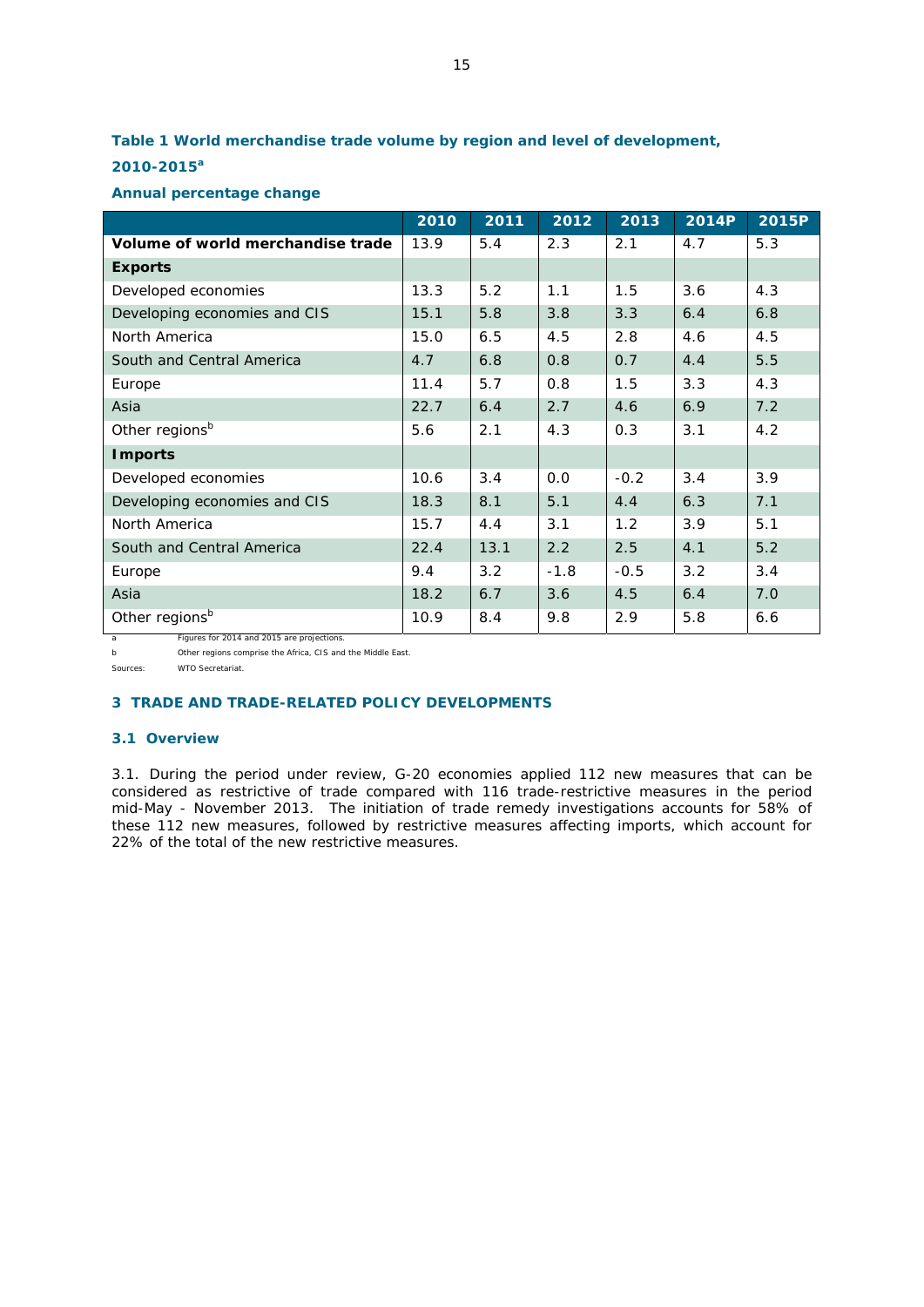| Type of<br>measure   | Mid-Oct 10<br>to Apr 11<br>(6 months) | May to<br>mid-Oct 11<br>(6 months) | Mid-Oct 11<br>to mid-<br><b>May 12</b><br>(7 months) | Mid-May to<br>mid-Oct 12<br>(5 months) | Mid-Oct 12<br>to mid-<br><b>May 13</b><br>(7 months) | <b>Mid-May to</b><br>mid-Nov 13<br>(6 months) | Mid-Nov 13<br>to mid-<br>May 14 (6<br>months) |
|----------------------|---------------------------------------|------------------------------------|------------------------------------------------------|----------------------------------------|------------------------------------------------------|-----------------------------------------------|-----------------------------------------------|
| Trade<br>remedy      | 53                                    | 44                                 | 66                                                   | 46                                     | 67                                                   | 70                                            | 66                                            |
| Import               | 52                                    | 36                                 | 39                                                   | 20                                     | 29                                                   | 36                                            | 25                                            |
| Export               | 11                                    | 19                                 | 11                                                   | 4                                      | 7                                                    | 8                                             | 17                                            |
| Other                | 6                                     | 9                                  | 8                                                    | $\mathbf{1}$                           | 6                                                    | 2                                             | $\overline{4}$                                |
| Total                | 122                                   | 108                                | 124                                                  | 71                                     | 109                                                  | 116                                           | 112                                           |
| Average<br>per month | 20.3                                  | 18.0                               | 17.7                                                 | 14.2                                   | 15.6                                                 | 19.3                                          | 18.7                                          |

## **Table 2 Trade restrictive measures**

3.2. The trade coverage of import restrictive measures implemented by G-20 economies during the review period was estimated at 0.2% of world merchandise imports, or the equivalent of 0.3% of G-20 merchandise imports (Table 3).<sup>2</sup>

# **Table 3 Share of trade covered by import restrictive measures**

(per cent)

|                                    | Mid-Oct 11<br>to<br>mid-May $12^a$ | Mid-May 12<br>to.<br>mid-Oct $12^a$ | Mid-Oct 12<br>to<br>mid-May 13 <sup>ª</sup> | Mid-May to<br>mid-Nov 13 <sup>b</sup> | Mid-Nov 13<br>to.<br>mid-May 14 <sup>b</sup> | <b>Cumulative</b><br>total<br>(as from<br>Oct 2008) <sup>b</sup> |
|------------------------------------|------------------------------------|-------------------------------------|---------------------------------------------|---------------------------------------|----------------------------------------------|------------------------------------------------------------------|
| Share in<br>total world<br>imports | 0.9                                | 0.3                                 | 0.4                                         | 0.9                                   | 0.2                                          | 4.1                                                              |
| Share in<br>$G-20$<br>imports      | 1.1                                | 0.4                                 | 0.5                                         | 1.1                                   | 0.3                                          | 5.2                                                              |

a Based on 2011 import data

**Based on 2012 import data** 

3.3. The import restrictive measures applied by G-20 economies over the review period cover a wide range of products. In terms of numbers of specific measures (as listed in Annex 1), the sectors most heavily affected by these measures are: articles of iron and steel, followed by organic chemicals, electrical machinery and parts; ores, slag and ashes; man-made. The trade coverage of import restrictions by HS sectors is given in Table 4. In terms of trade coverage, the sectors most heavily affected by the import restrictive measures are: electrical machinery and parts, pharmaceutical products; cereals; and animal or vegetable fats and oils.

 $\overline{\phantom{a}}$ <sup>2</sup> "Trade coverage" as used in this section means the value of imports of the product from countries affected by the measure as a share of either the total value of total world merchandise imports or the total value of merchandise imports by G-20 members.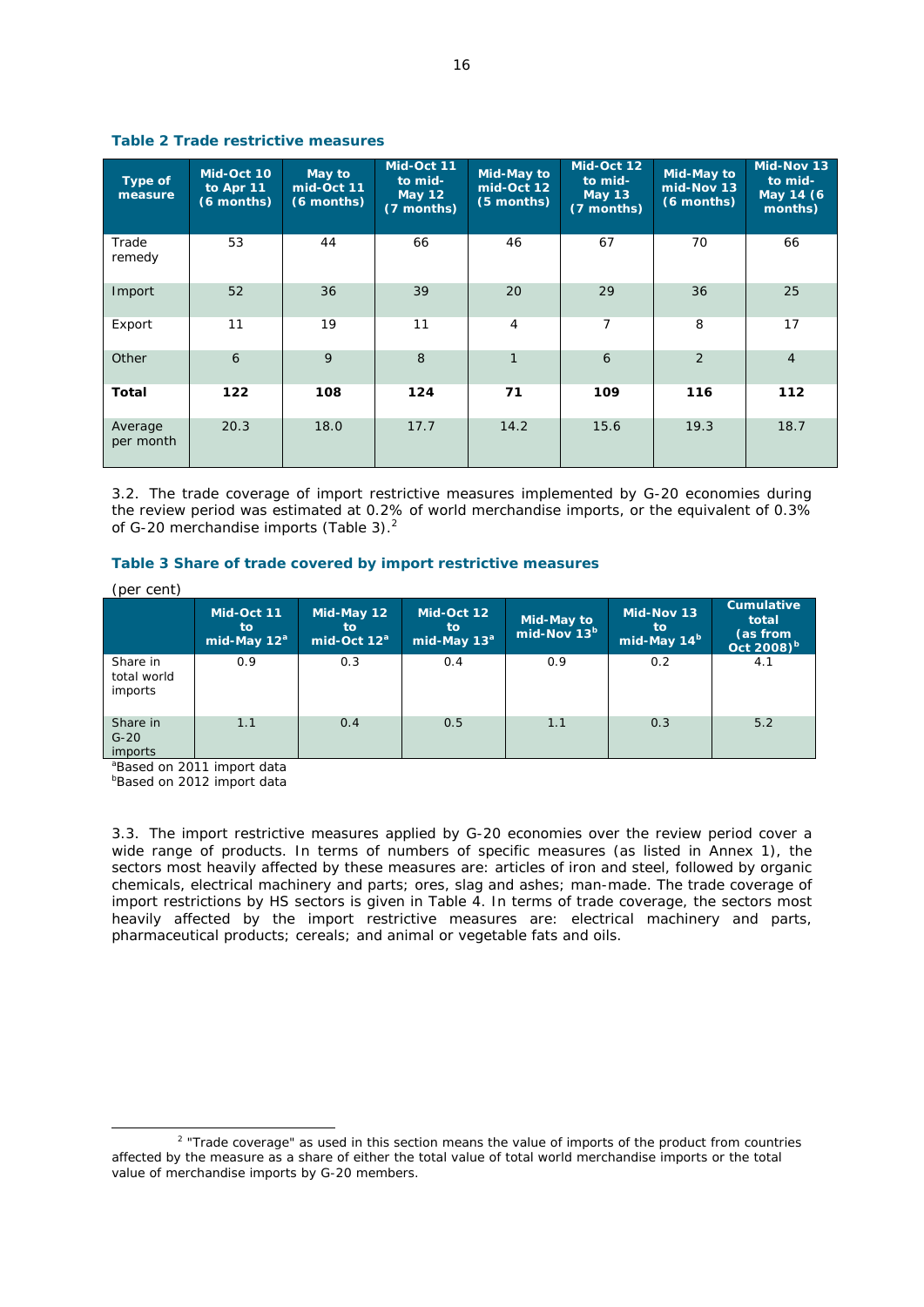# **Table 4 Trade coverage of G-20 restrictive import measures, mid-November 2013 to mid-May 2014**

| (per cent)                                          |                            |
|-----------------------------------------------------|----------------------------|
| <b>HS Chapters</b>                                  | Share in total restriction |
| <b>Total imports affected</b>                       | 100.0                      |
| Agriculture (HS 01-24)                              | 22.8                       |
| HS 02 - Meat and edible meat offal                  | 1.4                        |
| HS 03 - Fish and crustaceans                        | 0.2                        |
| HS 07 - Edible vegetables, certain roots and tubers | 0.1                        |
| HS 08 - Edible fruit and nuts                       | 0.0                        |
| $HS 10 - Cereals$                                   | 7.8                        |
| HS 15 - Animal or vegetable fats and oils           | 7.1                        |
| HS 17 - Sugar and sugar confectionary               | 2.0                        |
| HS 20 - Preparations of fruits, vegetables and nuts | 0.0                        |
| HS 22 - Beverages, spirits                          | 3.5                        |
| HS 24 - Tobacco and manufactured products           | 0.7                        |
| Industry products (HS 25-97)                        | 77.2                       |
| HS 26 - Ores, slag and ash                          | 0.6                        |
| HS 28 - Inorganic chemicals                         | 0.1                        |
| HS 29 - Organic chemicals                           | 0.9                        |
| HS 30 - Pharmaceutical products                     | 24.6                       |
| HS 33 - Essential oils, cosmetic preparations       | 0.2                        |
| HS 37 - Photographic or cinemagraphic goods         | 0.2                        |
| HS 38 - Miscellaneous chemical products             | 0.2                        |
| HS 39 - Plastic and articles thereof                | 1.7                        |
|                                                     |                            |
| HS 40 - Rubber and articles thereof                 | 2.5                        |
| HS 41 - Raw hides and skins and leather             | 0.0                        |
| HS 42 - Articles of leather                         | 0.5                        |
| HS 44 - Wood and articles of wood                   | 0.3                        |
| HS 48 - Paper and paperboard                        | 0.1                        |
| HS 54 - Man-made filaments                          | 0.1                        |
| HS 55 - Man-made staple fibres                      | 0.9                        |
| HS 57 - Carpets and other textile floor coverings   | 0.1                        |
| HS 61 - Clothing, knitted or crocheted              | 0.3                        |
| HS 62 - Clothing, not knitted or crocheted          | 0.3                        |
| HS 64 - Footwear                                    | 0.5                        |
| HS 66 - Umbrellas, walking sticks, etc.             | 0.0                        |
| HS 70 - Glass and glassware                         | 1.4                        |
| HS 71 - Pearls, precious stones and metals          | 0.1                        |
| HS 72 - Iron and steel                              | 6.6                        |
| HS 73 - Articles of iron and steel                  | 0.3                        |
| HS 74 - Copper and articles thereof                 | 0.1                        |
| HS 76 - Aluminium and articles thereof              | 1.6                        |
| HS 82 - Tools of base metals                        | 0.1                        |
| HS 84 - Machinery and mechanical appliances         | 6.2                        |
| HS 85 - Electrical machinery and parts thereof      | 18.0                       |
| HS 87 - Vehicles                                    | 6.8                        |
| HS 89 - Ships, boats and floating structures        | 0.0                        |
| HS 90 - Optical and other precision instruments     | 0.1                        |
| HS 91 - Clocks and watches, parts thereof           | 0.1                        |
| HS 94 - Furniture; bedding material; lamps          | 1.0                        |
| HS 95 - Toys, sports requisites                     | 0.7                        |
| HS 96 - Miscellaneous manufactured articles         | 0.1                        |

Note: Calculations are based on 2012 import figures. Estimates of trade coverage were made for measures for which HS codes were provided or were easy to identify. The value of total imports affected equals US\$43.3 billion.

Source: WTO Secretariat estimates, based on UNSD Comtrade database.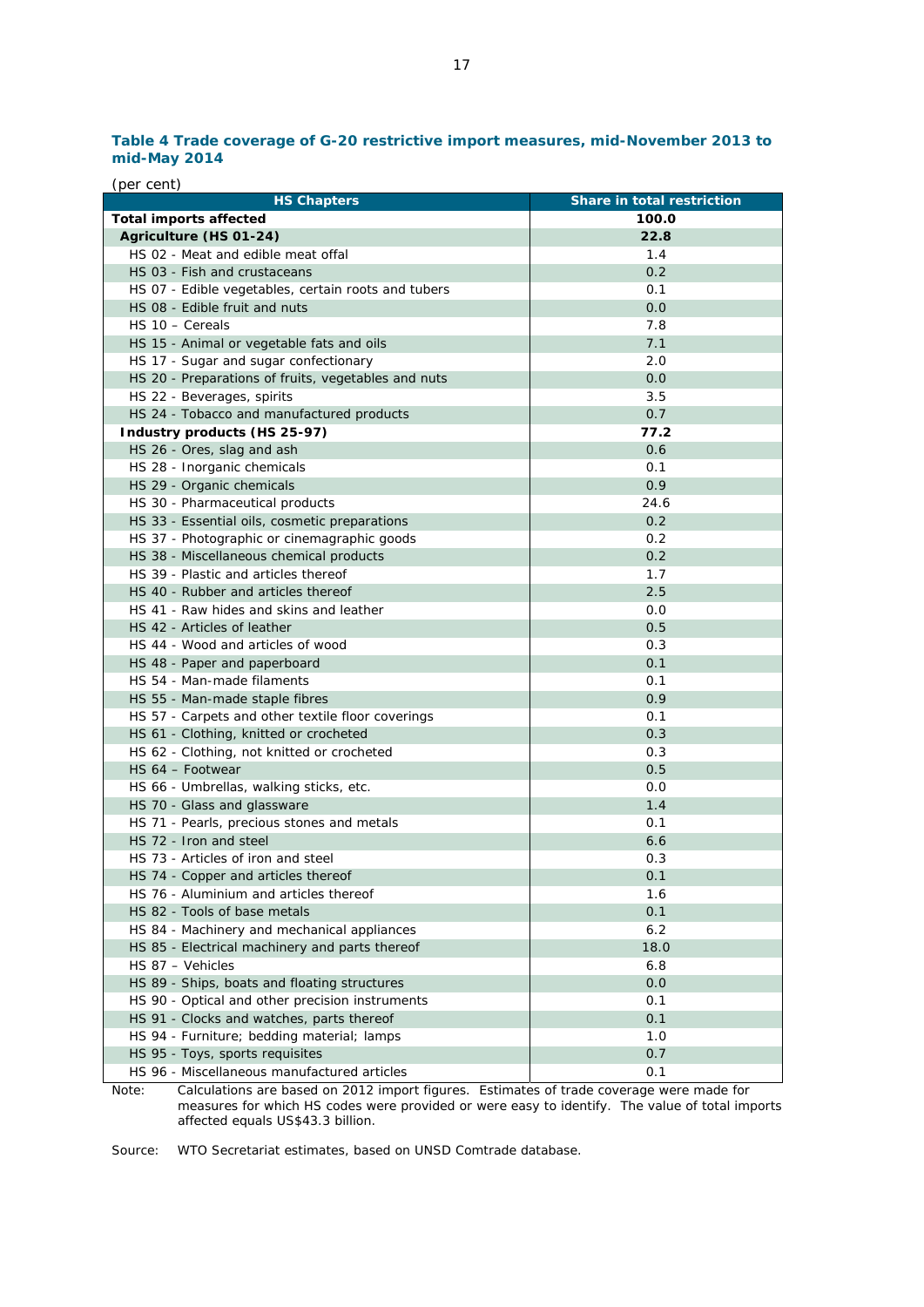3.4. During the review period, some G-20 economies also put in place measures aimed at facilitating trade; 93 new such measures were recorded, mainly in the form of termination of trade remedy actions (in particular the end of anti-dumping investigations without the imposition of measures, or the removal of existing anti-dumping duties) and tariff reductions (some of which on a temporary basis). Out of a total of 205 trade measures recorded during the period, 45% can be considered as measures facilitating trade. Looking at import facilitating measures introduced during the period under review, they cover around 0.4% of world merchandise imports or 0.6% of G-20 merchandise imports.

3.5. A large number of trade restrictions introduced by G-20 economies, as recorded in the trade monitoring reports since October 2008, remain in place. 1,185 restrictive trade measures have been recorded since October 2008, with only 251, or roughly one-fifth, of these having been removed by mid-May 2014, making the total number of restrictive trade measures still in place 934 – up by 78 from the end of the last reporting period, (mid-May to mid-November 2013) trade. Most instances in which measures have been removed involved the termination of trade remedy actions (either the conclusion of investigations without the imposition of duties, or the termination of duties), and the end of tariff increases.

3.6. Looking specifically at import restrictive measures introduced since October 2008, excluding those measures that have been reported as terminated, they are estimated to cover around 4.1 % of world merchandise imports and around 5.2% of G-20 imports. The shares at the time of the last report in December 2013 were 3.9% and 5.0%, respectively. These shares represent the trade that is covered by import restrictive measures; they do not capture the impact of the measures on trade flows. The WTO Secretariat made an attempt to calculate the impact of restrictive measures and presented its results in its report on G-20 trade measures issued in June 2013. The text in box 1, prepared by the OECD Secretariat, provides a brief explanation of the analysis of the impact of trade policy measures under the new OECD Trade Model, particularly with regard to local content requirements.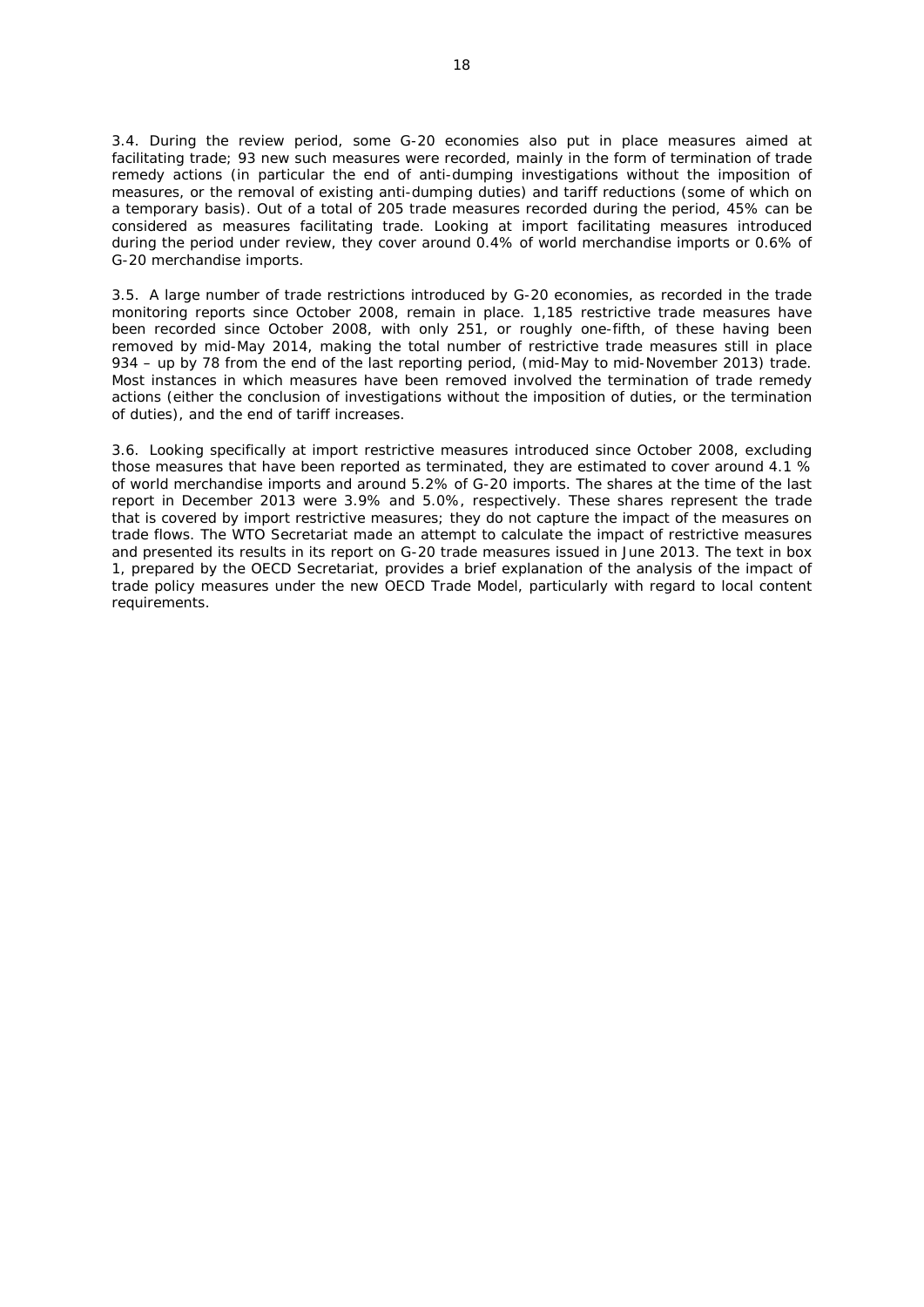#### **Box 1: Measuring the impact of trade restrictions: an illustration of the case of local content requirements**

The new OECD Trade Model is intended to improve analytical capacity to assess the impacts of trade policy measures at the border, as well as behind-the-border.<sup>1</sup> It is a multi-regional CGE model that allows for up and downstream linkages between industries as well as the tracking of trade flows along their regional dimensions. The model has two features that are unique for CGE models. First, it integrates information from the OECD/WTO Trade in Value Added database (TiVA) which allows for a more fully developed trade structure and a better reflection of the trade patterns evidenced by global value chains, and therefore an ability to consider the effects of policies on these chains.

The second feature is the representation of quantity-based policy instruments for the analysis of local content requirements (LCRs). This is a novel approach pursued in the OECD Trade Model. Most empirical trade models convert quantitative restrictions into tariff equivalents. However, price-based policy instruments lead to different adjustment processes than quantity-based measures, so it is important to distinguish between the two. Providing for the possibility of different policy-induced outcomes on the domestic market as compared to export markets, the model allows firms to engage in price discrimination: charging one price in the protected domestic market while charging another in the more competitive export market.

These features permit an impact analysis of LCRs, an increasingly pervasive policy instrument being used to influence trade patterns. Simulations are used to highlight the effects of applying LCRs in those countries and sectors that have put such measures in place since 2008. The impact of measures that are binding is reported here, i.e. measures which result in an actual fall in intermediate goods and services imports.<sup>2</sup> As the majority of these LCRs have been targeted at domestically produced intermediate goods and services, the distinction of multiple end-uses in the OECD model makes it well placed to capture the effects of these input-targeted LCRs.

The results of the simulation show that LCRs reduce trade, not just in the implementing country's main trade partners, but across the world. Domestic prices for inputs increase in those industries that are subjected to LCRs, hurting the profitability of downstream firms that are deprived of potentially cheaper inputs. The LCR protects domestic production of the upstream sectors and causes production to shift towards these sectors and away from other domestic sectors. Simultaneously, the sector's production is shifted strongly to intermediates, which is the category where LCRs are applied, and away from other end-uses. Thus, as intermediate imports fall, imports of final goods increase. This is an important effect, as policy makers often intend to use LCRs to develop a complete domestic industry, but end up with a domestic intermediate industry, at the expense of other sectors and reducing final goods production in the targeted sector.

The model also captures the extent to which these policies induce trade diversion by showing an increase in intermediate exports in those countries implementing LCRs, at the expense of other exporting countries. This is driven by the ability of firms to charge a lower price in the export market while benefiting from the price increasing effects of the LCR on the domestic market. However, a global efficiency loss results as the implementing countries as well as other exporting countries see an overall reduction in total exports.

While relatively small in scale, the machinery and equipment sector provides a clear example of these effects. Domestic production of intermediates increases by about US\$740m across the 3 countries that have implemented an LCR, while production for other uses (such as households, investment, government) falls by US\$380m, leading to no real employment gains. Production in the same sector in other countries not implementing the LCR also falls by about US\$390m. The implementing countries' total imports of machinery and equipment intermediates fall by about US\$480m while exports of intermediates increase slightly but are outweighed by a fall in exports for other uses. The economy-wide effects of all 12 of the LCRs implemented on imposing countries as a group are negative as prices increase and they become more insulated due to a decline in both total imports (US\$3120m) and total exports (US\$2480m). There is a boost to domestic markets, but these gains are outweighed by the withdrawal from international markets. There is a general decline in international commerce by both the implementing countries and those that do not impose LCRs with trade flows falling across the board. Exports fall in non-implementing economies by more than US\$2150m while imports decline by US\$2590, leading to reductions in GDP for both groups of countries.

Source: OECD Secretariat.

- 1 See forthcoming OECD Trade Policy Working Paper *Emerging Policy Issues: Localisation Barriers to*
- <sup>2</sup> A total of 12 LCRs is measured in the following sectors: agriculture; coal, oil and gas; food; machinery and equipment; motor vehicles; electrical equipment; other manufacturing; land and water transport services; insurance; and business services.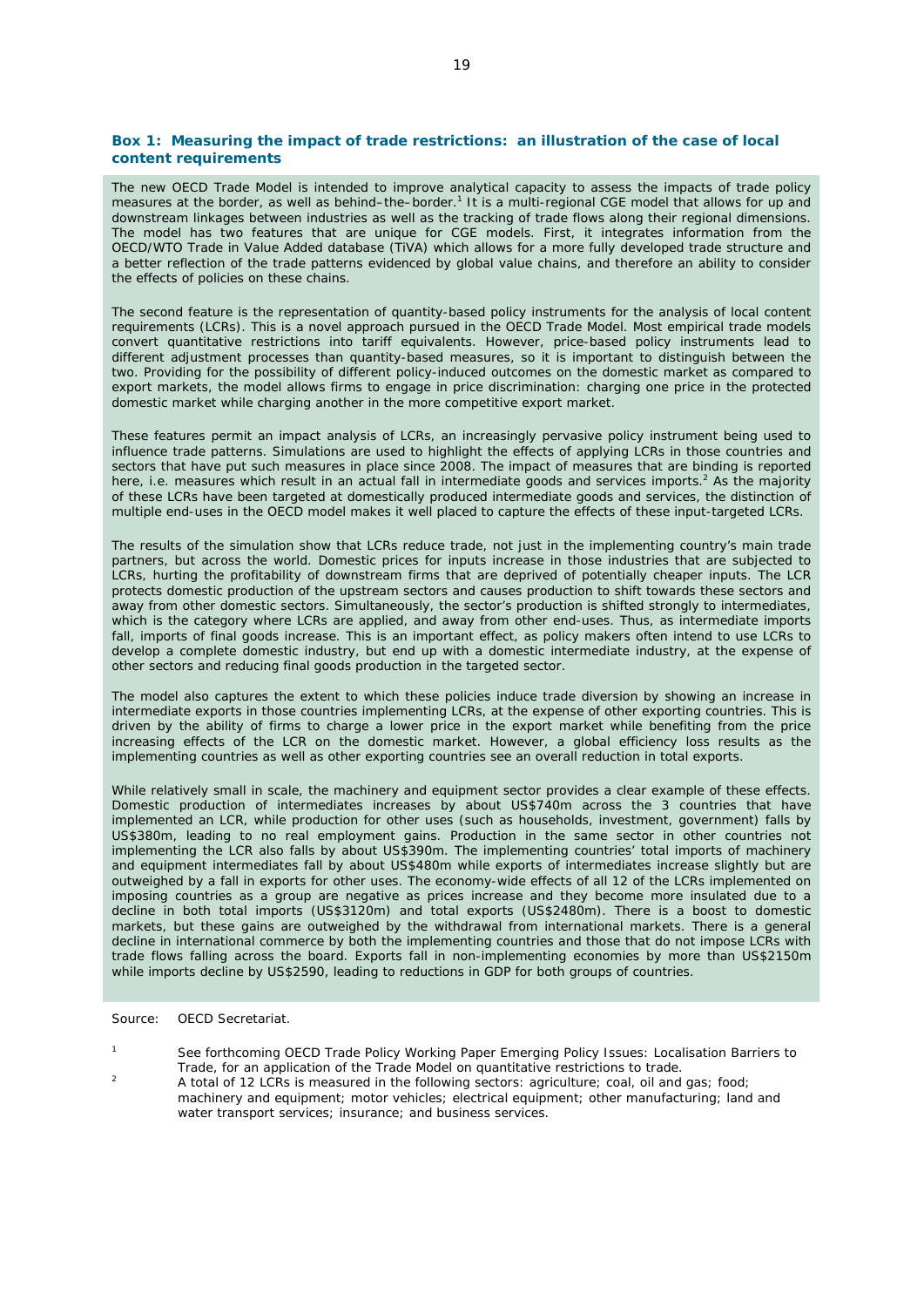#### **3.2 Import measures**

3.7. During the period under review, a total of 60 import measures (including facilitating and restricting measures, but excluding trade remedy actions), compared with 50 for the period mid-May - mid-November 2013. Contrary to the previous period, the number of liberalizing import measures (35) clearly exceeds the number of restrictive measures (25). The vast majority of these liberalizing import measures consist of the elimination or temporary reduction of import tariffs.

# **3.3 Export measures**

3.8. During the six-month review period, G-20 economies implemented 19 different measures which in some way impact exports. 17 of these measures are considered to restrict or potentially restrict exports and range from a number of quantitative restrictions, including export bans on pulses and certain minerals, and the imposition of export duties, to the introduction of new or revised guidelines or administrative registration procedures to be followed by exporters. The products affected by these measures include certain agricultural products, rare earths, leather and metal. The number of restrictive measures affecting exports recorded for this period is significantly higher than the number recorded for the previous period (9).

#### **3.4 Trends in trade remedy measures**

3.9. The analysis provided below is based on a comparison of activity during two periods, mid-November 2012 to mid-May 2013 ("first period"), and mid-November 2013 to mid-May 2014<sup>3</sup> ("second period"). Concerning anti-dumping, the most recent data indicates an increase in initiations, continuing the trend reported in the last report.4 The levels of activity for countervail and safeguard investigations both decreased, with the number of safeguard investigations in the second period decreasing by half its value from the first. The number of initiations for the two latter types of trade remedy investigations remained considerably lower than for anti-dumping.

## **Anti-dumping5**

South Africa

3.10. Table 5 shows that G-20 members initiated 88 new anti-dumping investigations in the second period, up from 76 anti-dumping investigations in the first. The increase in initiations in the second period is due to increased anti-dumping activity in Australia, Brazil, the Republic of Korea and the United States. These increases have more than offset a decline in initiations by Argentina and India who, after tying for the most active member in the first period with 15 new investigations apiece, combined for 13 initiations in the second period.

| (counted on the basis of the number of exporting countries affected) |                                   |                                   |  |  |  |  |  |
|----------------------------------------------------------------------|-----------------------------------|-----------------------------------|--|--|--|--|--|
| <b>G-20 Member</b>                                                   | 15 November 2012 -<br>15 May 2013 | 15 November 2013 -<br>15 May 2014 |  |  |  |  |  |
| Argentina                                                            | 15                                |                                   |  |  |  |  |  |
| Australia                                                            | 5                                 | 11                                |  |  |  |  |  |
| Brazil                                                               | 13                                | 29                                |  |  |  |  |  |
| Canada                                                               | 5                                 |                                   |  |  |  |  |  |
| China                                                                | 6                                 |                                   |  |  |  |  |  |
| European Union                                                       | $\mathcal{P}$                     |                                   |  |  |  |  |  |
| India                                                                | 15                                | 10                                |  |  |  |  |  |
| Japan                                                                |                                   |                                   |  |  |  |  |  |
| Korea                                                                | 3                                 | n                                 |  |  |  |  |  |
| <b>Mexico</b>                                                        | 3                                 |                                   |  |  |  |  |  |
| <b>Russian Federation</b>                                            |                                   |                                   |  |  |  |  |  |

# **Table 5: Initiations of anti-dumping investigations**

 $\frac{1}{3}$ <sup>3</sup> Data for January - May 2014 is partly unverified and collected from various unofficial sources.

4 "Report on G-20 Trade Measures", 18 December 2013.

<sup>5</sup> In this section of the report, anti-dumping and countervailing actions are counted on the basis of the number of exporting countries affected. Thus, one anti-dumping or countervailing action involving imports from *n* countries is counted here as *n* actions. By contrast, the number of trade remedy actions in Table 2 (section 3.1) is based on a methodology that treats one trade remedy action involving imports from more than one country as one measure.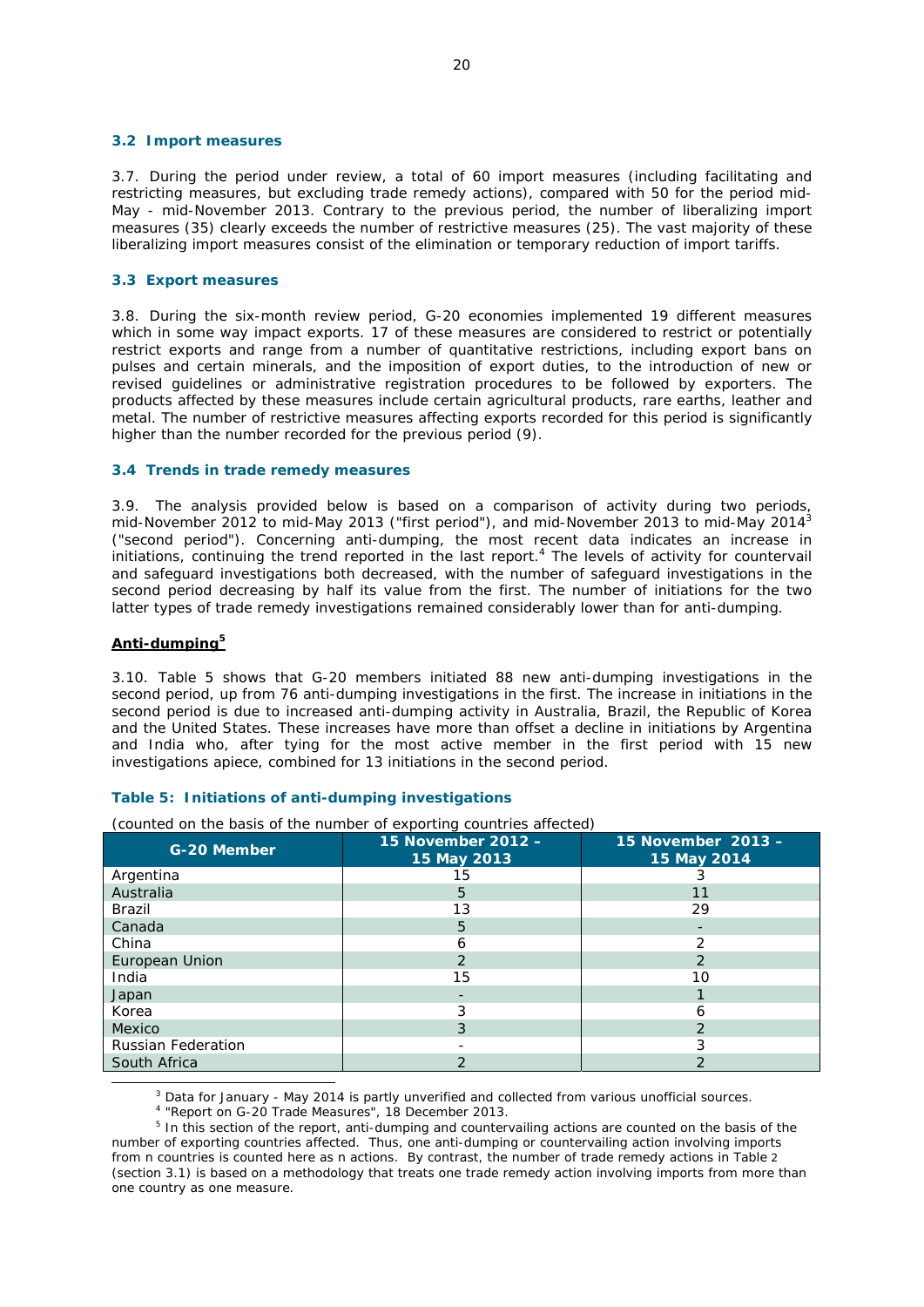| G-20 Member                                                    | 15 November 2012 -<br>15 May 2013 | 15 November 2013 -<br>15 May 2014 |  |
|----------------------------------------------------------------|-----------------------------------|-----------------------------------|--|
| Turkev                                                         |                                   |                                   |  |
| United States                                                  |                                   |                                   |  |
| Total                                                          |                                   | 88                                |  |
| $\sim$ $\frac{1}{2}$ $\sim$ $\sim$ $\sim$ $\sim$ $\sim$ $\sim$ |                                   |                                   |  |

Source: WTO Secretariat

3.11. In terms of product breakdown, there appears to be a more even breakdown of products affected by anti-dumping initiations during the first period compared with the second, when metals, chemicals and plastics accounted for a combined 78% of all initiations. Metals accounted for a large part of the initiations in both periods. During the first period, metals accounted for 21% of initiations, followed by plastics for 18%. In this period, chemicals and stone and plaster placed third, with each sector accounting for 14% of total initiations. During the second period, chemicals matched metals by accounting for 30% of all initiations. Plastics once more accounted for 18% of all initiations in the second period, followed by machinery, which matched its 11% share from the first. It is noteworthy that initiations against plaster decreased considerably in the second period, down from 14% in the first to only 5% in the second.

# **Chart 5 Anti-dumping initiations by product**



Source: WTO Secretariat.

3.12. It is worth noting that since the first monitoring report<sup>6</sup> was circulated in September 2009, the number of anti-dumping investigations initiated by G-20 members declined through mid-2011. Anti-dumping activities rebounded in the second half of 2011, and peaked in 2013, with 238 new investigations initiated by G-20 members (see Chart 6).<sup>7</sup> If one compares this end-2013 total with data reported in the first period, it is not unlikely that initiations launched by end-2014 will reach a similar number, having regard to the comparative increase in anti-dumping activities reported in the second period.

 <sup>6</sup> <sup>6</sup> "Report on G-20 Trade and Investment Measures", 14 September 2009.

<sup>&</sup>lt;sup>7</sup> While 2013 shows a significant increase in activity, the number of initiations is still significantly lower than the peaks of activity seen in 1999 - 2002.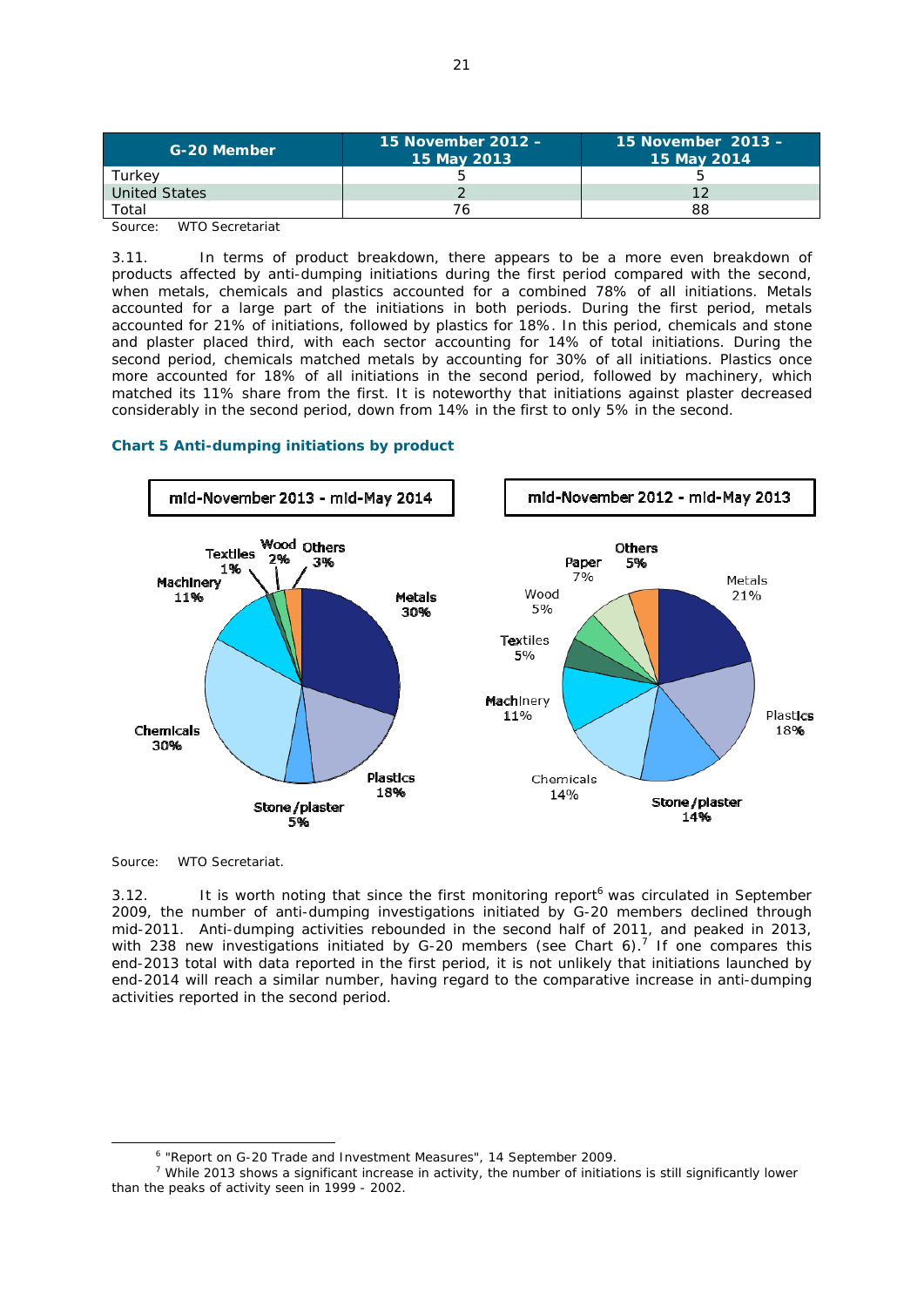

# **Chart 6 Anti-dumping investigation initiations by G-20 members (2009 – mid-May 2014a)**

a Data available only through mid-May 2014; data partly unverified and collected from various unofficial sources.

Source: WTO Secretariat.

#### Countervailing measures

3.13. As shown in Table 6, G-20 members initiated 12 countervailing duty investigations in the second period, down from 17 in the first period. Only five G-20 members – Australia, Brazil, Canada, the European Union and the United States - were active, with the European Union significantly increasing the number of initiations from one in the first period to five in the second. This may be due to an emerging trend of simultaneous investigations with those of anti-dumping. Finally, Brazil and Canada initiated no new investigations in the second period, compared to a combined total of six in the first period.

## **Table 6 Initiations of countervailing duty investigations**

(counted on the basis of the number of exporting countries affected)

| G-20 Member          | 15 November 2012 -<br>15 May 2013 | 15 November 2013 -<br>15 May 2014 |
|----------------------|-----------------------------------|-----------------------------------|
| Australia            |                                   |                                   |
| <b>Brazil</b>        |                                   |                                   |
| Canada               |                                   |                                   |
| European Union       |                                   |                                   |
| <b>United States</b> |                                   |                                   |
| Total                |                                   |                                   |

Source: WTO Secretariat

3.14. In terms of affected sectors, prepared food accounted for 41% of all initiations in the first period, followed by metals, which accounted for 29%. These two sectors saw dramatic decreases in activity in the second period, accounting for only a quarter of total initiations. Chemicals and textiles combined to account for half of all initiations in the second period.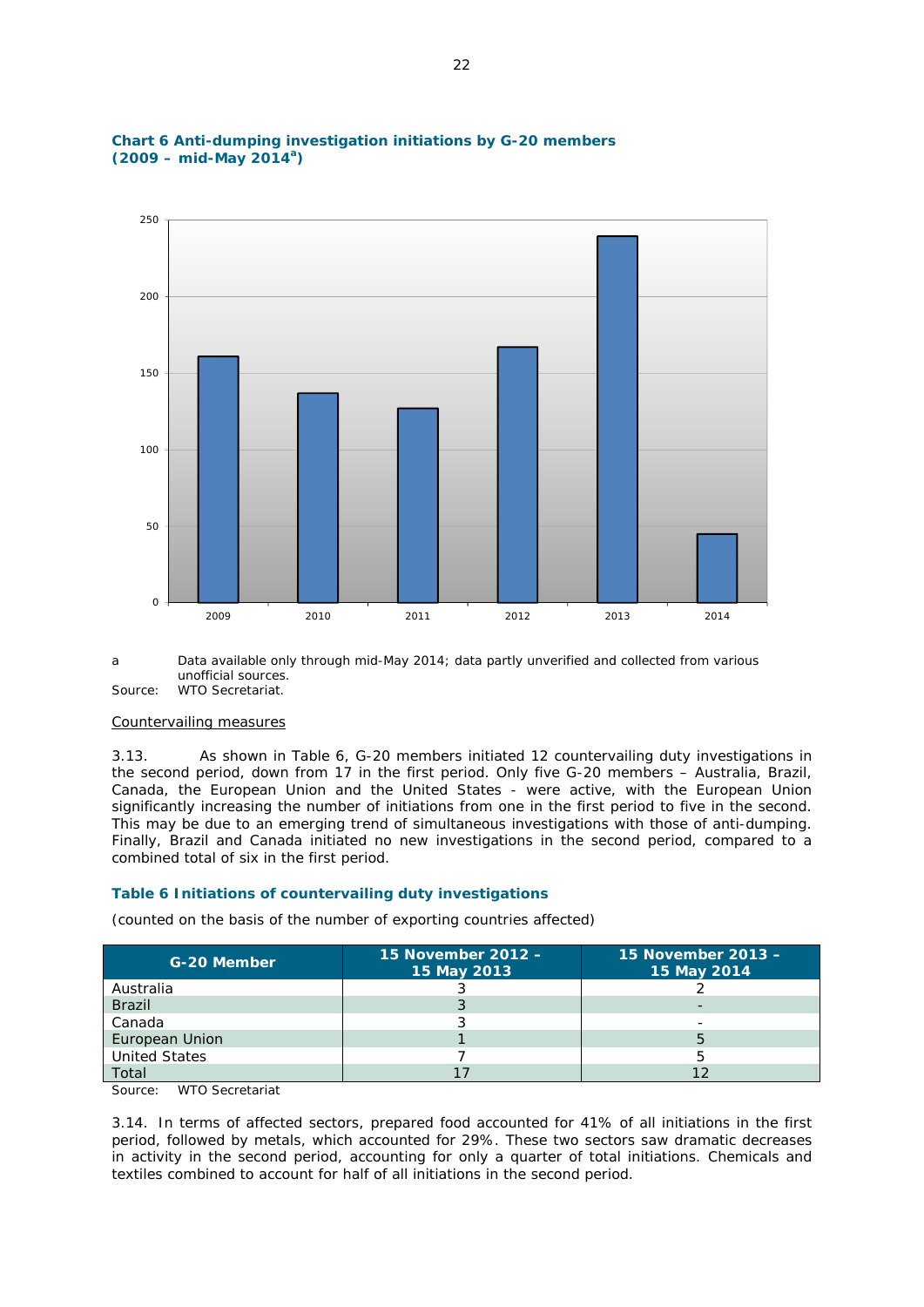### **Safeguards**

3.15. Table 7 shows a reduction in the number of safeguard investigations initiated in the second period by G-20 Members. While two G-20 members initiated a combined six investigations in both periods, they were the sole users of safeguard investigations in the latter period: South Africa and Turkey, the other active members in the first period, initiated no new investigations in the second.

|  |  |  |  | Table 7 Initiations of safeguards investigations |
|--|--|--|--|--------------------------------------------------|
|--|--|--|--|--------------------------------------------------|

| G-20 Member  | 15 November 2012 -<br>15 May 2013 | 15 November 2013 -<br>15 May 2014 |
|--------------|-----------------------------------|-----------------------------------|
| India        |                                   |                                   |
| Indonesia    |                                   |                                   |
| South Africa |                                   |                                   |
| Turkey       |                                   |                                   |
| Total        |                                   |                                   |

Source: WTO Secretariat

3.16. Safeguard investigations in both periods focused on a concentrated group of sectors. During the first period, chemicals accounted for 33% of total initiations, followed by prepared food and metals, each accounting for 22%. During the second period, metals accounted for half of all initiations, followed by chemicals (33%) and textiles (17%).

## **3.5 Trends in sanitary and phytosanitary measures (SPS)<sup>8</sup>**

3.17. Under the SPS Agreement, WTO Members are obliged to provide an advance notice of intention to introduce new or modified SPS measures<sup>9</sup>, or to notify immediately when emergency measures are imposed. The main objective of complying with the SPS notification obligations is to inform other Members about new or changed regulations that may significantly affect trade. Therefore, an increased number of notifications does not automatically imply greater use of protectionist measures, but rather enhanced transparency regarding these measures.

3.18. G-20 members rank amongst the main "notifiers" of SPS measures, accounting for 68% of total regular notifications (including addenda), and 30% of emergency notifications, submitted to the WTO from 1995 until 30 April 2014.

3.19. For the period 1 November 2013 to 30 April 2014, Canada was the Member with the most notifications submitted to the WTO. Notifications by Canada accounted for around 27% of notifications submitted by G-20 economies in that period.

3.20. Many of the G-20 members are following the recommendation to notify SPS measures, even when these are based on a relevant international standard, which substantially increases transparency regarding SPS measures. Of the 309 regular notifications (excluding addenda) made by G-20 members from 1 November 2013 to 30 April 2014, 45% indicated that an international standard, guideline or recommendation was relevant to the notified measure. Of these notifications, 77% indicated that the measure was in conformity with the existing international standard, guideline or recommendation. Regarding emergency notifications for the same period, 94% of the emergency measures notified by G-20 members indicated that a relevant international

 <sup>8</sup> <sup>8</sup> Information presented in this section has been retrieved from the SPS Information Management System (SPS IMS: http://spsims.wto.org). This section is based on notifications to the WTO for the period 1 November 2013 to 30 April 2014, and builds on the previous G-20 report (18 December 2013), which covered notifications up until end-October 2013. Specific trade concerns (STCs) are only raised at SPS Committee meetings. The information in this section summarizes the STCs raised at the October 2013 and March 2014 SPS Committee meetings.

Transparency obligations are contained in Article 7 and Annex B of the SPS Agreement. Annex B of the SPS Agreement requires that Members notify measures whose content is not substantially the same as that of an international standard, guideline or recommendation, and when the measure may have a significant effect on trade. However, the Recommended Procedures for Implementing the Transparency Provisions of the SPS Agreement, adopted by the SPS Committee in 2008 (G/SPS/7/Rev.3), recommend that Members also notify measures which are based on the relevant international standards, and provide a broad interpretation of effects on trade.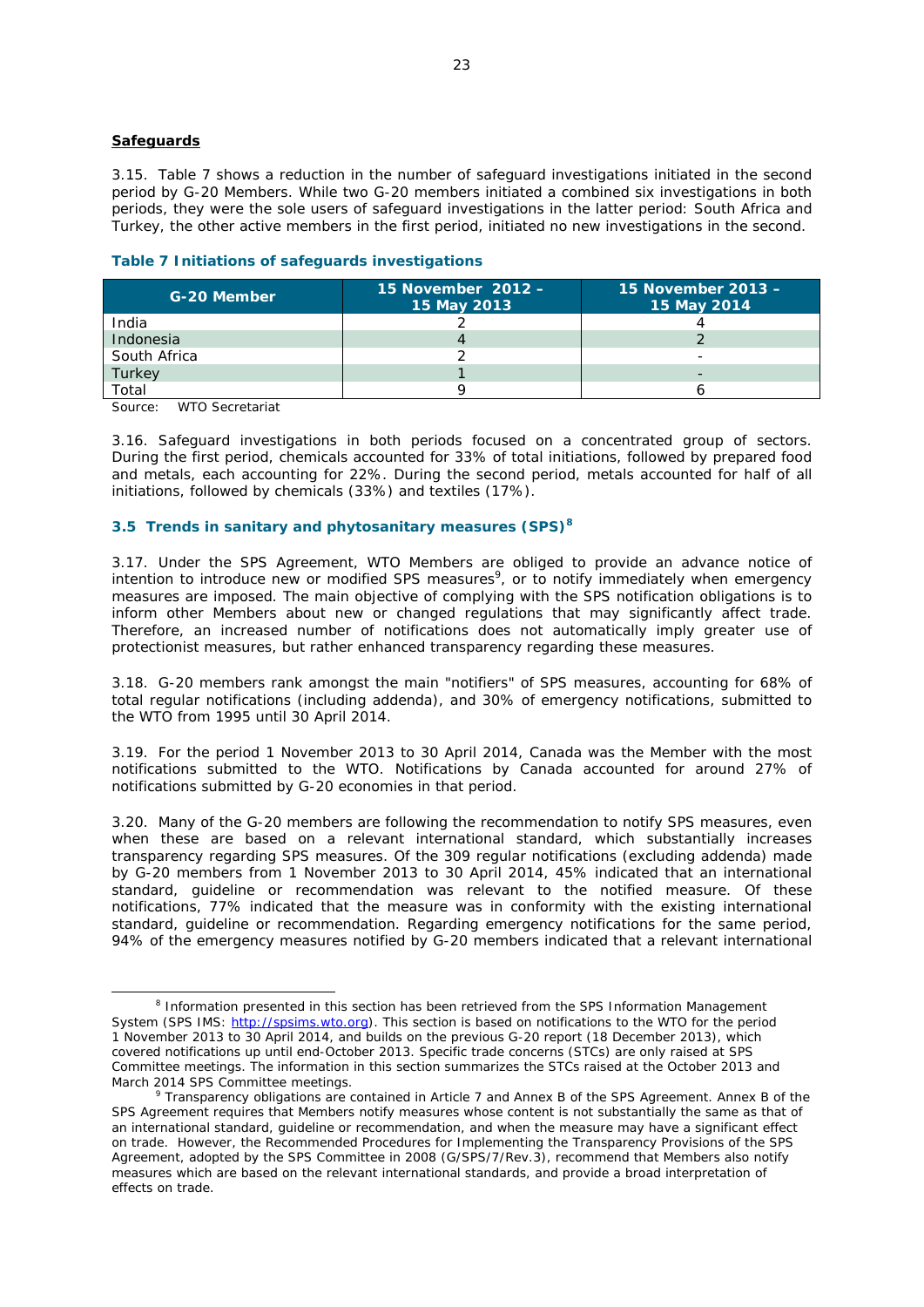standard, guideline or recommendation existed; all of these measures were indicated as being in conformity with such standard.

3.21. In the reviewed period, food safety and protection of humans from animal or plant pests or diseases were the two main objectives identified in SPS measures notified by G-20 members, accounting for 85% of the notifications.<sup>10</sup> Both objectives feature predominantly in the G-20 members' notifications as the vast majority of the measures notified in that period related to Maximum Residue Limits (MRLs) and pesticides, and in many notifications both objectives were identified.

3.22. Measures maintained by G-20 members are often discussed in the SPS Committee; the top ten Members in terms of complaints about measures they maintain are all G-20 members. The specific trade concerns (STCs) raised on the basis of G-20 measures account for 71% of all STCs raised to date.

3.23. A total of 32 out of 33 STCs were raised or discussed in relation to measures maintained by G-20 members in the SPS Committee meetings of October 2013 and March 2014.11 Fifteen were raised for the first time, another fourteen had been discussed in previous Committee meetings, and three raised for the first time in October 2013 were discussed again in March 2014.

3.24. Seven new STCs which had been included on the proposed agenda for the March 2014 meeting were withdrawn following bilateral consultations. These, which all related to measures applied by G-20 members, were: (1) China's concerns regarding EU protective measures on products of animal origin (2002/994/EC); (2) China's concerns regarding Korea's requirements of BSE-free certification on compound feed; (3) Chinese Taipei's concerns regarding Indonesia's import restrictions on commercial feathers and down; (4) Ecuador's concerns regarding EU requirements on imports of raw milk and dairy products (EU 605/2010); (5) China's concerns on U.S. limits of procymidone in onions; (6) Ecuador's concerns regarding Brazil's pest risk assessment for bananas; and (7) China's concerns regarding Australia's fumigation requirements on wooden furniture.

3.25. The new STCs raised at the October 2013 and March 2014 SPS Committee meetings regarding measures applied by G-20 members relate to:

- U.S. accreditation of third-party bodies to conduct food safety audits and to issue certifications (raised by China, October 2013 (STC 357));
- India's import conditions for pork and pork products (raised by the European Union, October 2013 (STC 358));
- Korea's strengthened import restrictions on fishery products with regard to radionuclides (raised by Japan, October 2013 (STC 359));
- China's import policy on swallow nests (raised by Indonesia, October 2013 (STC 360));
- Russia's non-recognition of testing laboratories for meat products (raised by India, October 2013 (STC 361));
- South Africa's import restrictions on beef due to BSE (raised by Brazil, October 2013 (STC 362));
- China's import restrictions on beef due to BSE (raised by Brazil, October 2013 (STC 363));
- Japan's import restrictions on beef due to BSE (raised by Brazil, October 2013 (STC 364));

 $10$  The objective of an SPS measure falls under one or more of the following categories: (i) food safety, (ii) animal health, (iii) plant protection, (iv) protect humans from animal/plant pest or disease, and (v) protect territory from other damages from pests. Members are required to identify the purpose of the measure in their notifications. It is not uncommon for more than one objective to be identified for a measure.<br><sup>11</sup> Viet Nam's ban on offals (raised by the United States, March 2011 (STC 314)) was the only previously

raised STC discussed in relation to a measure maintained by a non-G-20 member.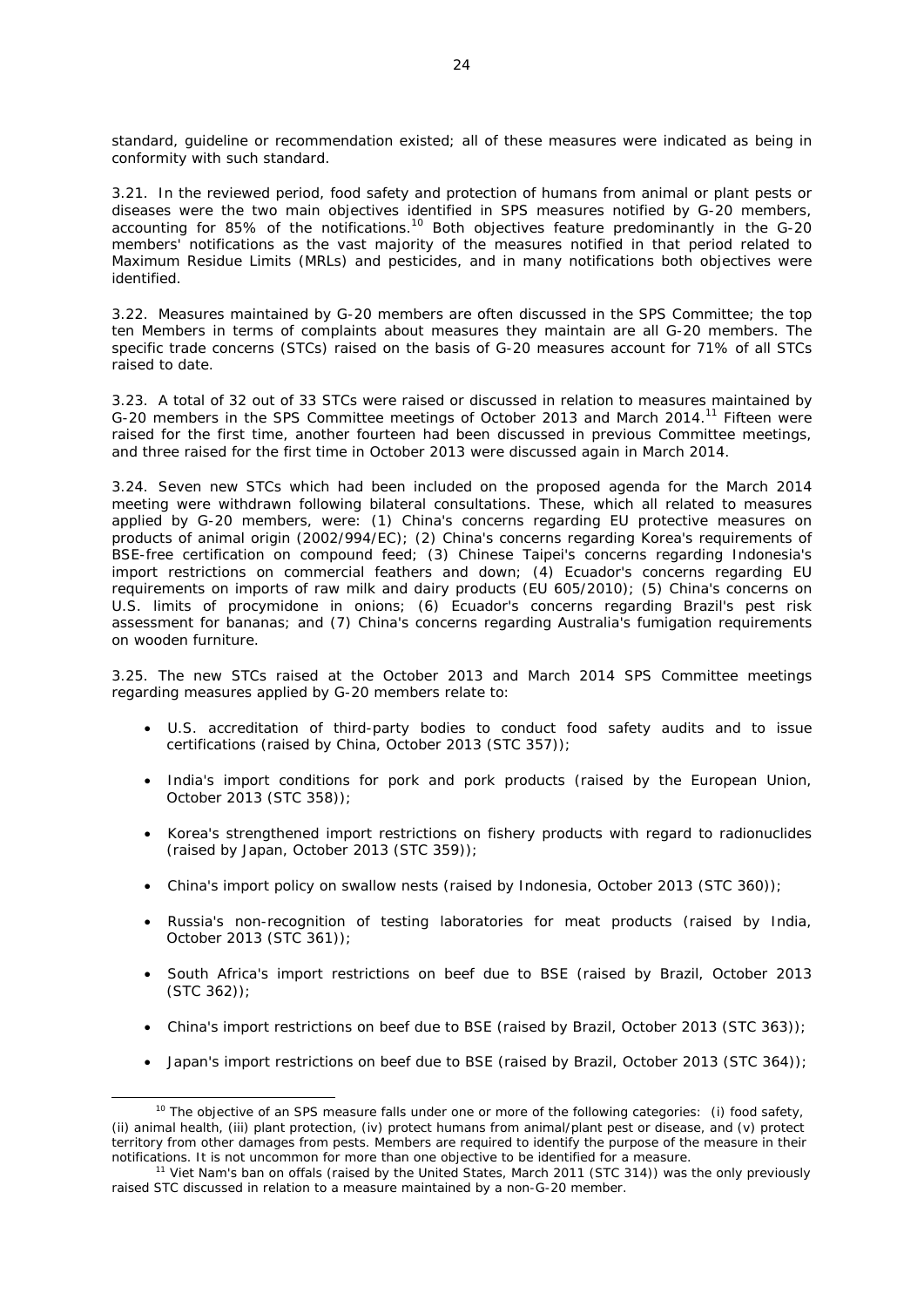- Saudi Arabia's import conditions on poultry (raised by the European Union, October 2013 (STC 365));
- Japan's quarantine requirements for blueberries (raised by Argentina, October 2013 (STC 366));
- Turkey's import requirements on traditional foods (raised by Japan, October 2013  $(STC 367))$ ;
- Russia's import restrictions on confectionary products (raised by Ukraine, October 2013 (STC 368));
- Brazil's risk assessment for shrimp (raised by Ecuador, March 2014 (STC 369);
- Russia's measures on EU exports of live pigs and pork products due to African Swine Fever (raised by the European Union, March 2014 (STC 370); and
- U.S. imports of meat from Brazil (raised by Nicaragua, March 2014 (STC 371).

3.26. Of the 17 previously raised STCs regarding measures applied by G-20 members discussed in the October 2013 or March 2014 meetings, seven address persistent problems that have been discussed at least five times:

- General import restrictions due to BSE applied by certain Members, specifically Australia, China, Japan and the Republic of Korea. This STC (193) was initially raised by the European Union in the June 2004 meeting and subsequently by the United States in February 2007. It has been discussed 21 times in the Committee, gathering the support of three other Members.
- The application and modification of the EU regulation on Novel Foods. This STC (238) was first raised by Peru in the March 2006 meeting and subsequently by Colombia and Ecuador. It has been discussed 15 times in the Committee, and has gathered the support of 17 Members.
- EU Maximum Residue Levels (MRLs) of pesticides (raised by India, October 2010). This STC (306) has been discussed 10 times in the Committee, and has gathered support of 4 Members.
- Chinese quarantine and testing procedures for salmon (raised by Norway, June 2011). This STC (319) has been discussed eight times in the Committee, and has gathered the support of three Members.
- Indonesia's port closures. This STC (330) was first raised by the United States in March 2012, and subsequently by China, the European Union and New Zealand. It has been discussed six times in the Committee, and has gathered the support of ten Members.
- Turkey's requirements for importation of sheep meat (raised by Australia, October 2012). This STC (340) has been discussed five times in the Committee.
- Japan's restrictions on shrimp due to anti-oxidant residues (raised by India, October 2012). This STC (342) has been discussed four times in the Committee.
- Indonesia's import restrictions on poultry meat (raised by Brazil, October 2009). This STC (286) has been discussed three times in the Committee.
- Japan's Maximum Residue Levels (MRLs) applied to sesame (raised by Paraguay, June 2011). This STC (321) has been discussed three times in the Committee, and has gathered the support of three Members.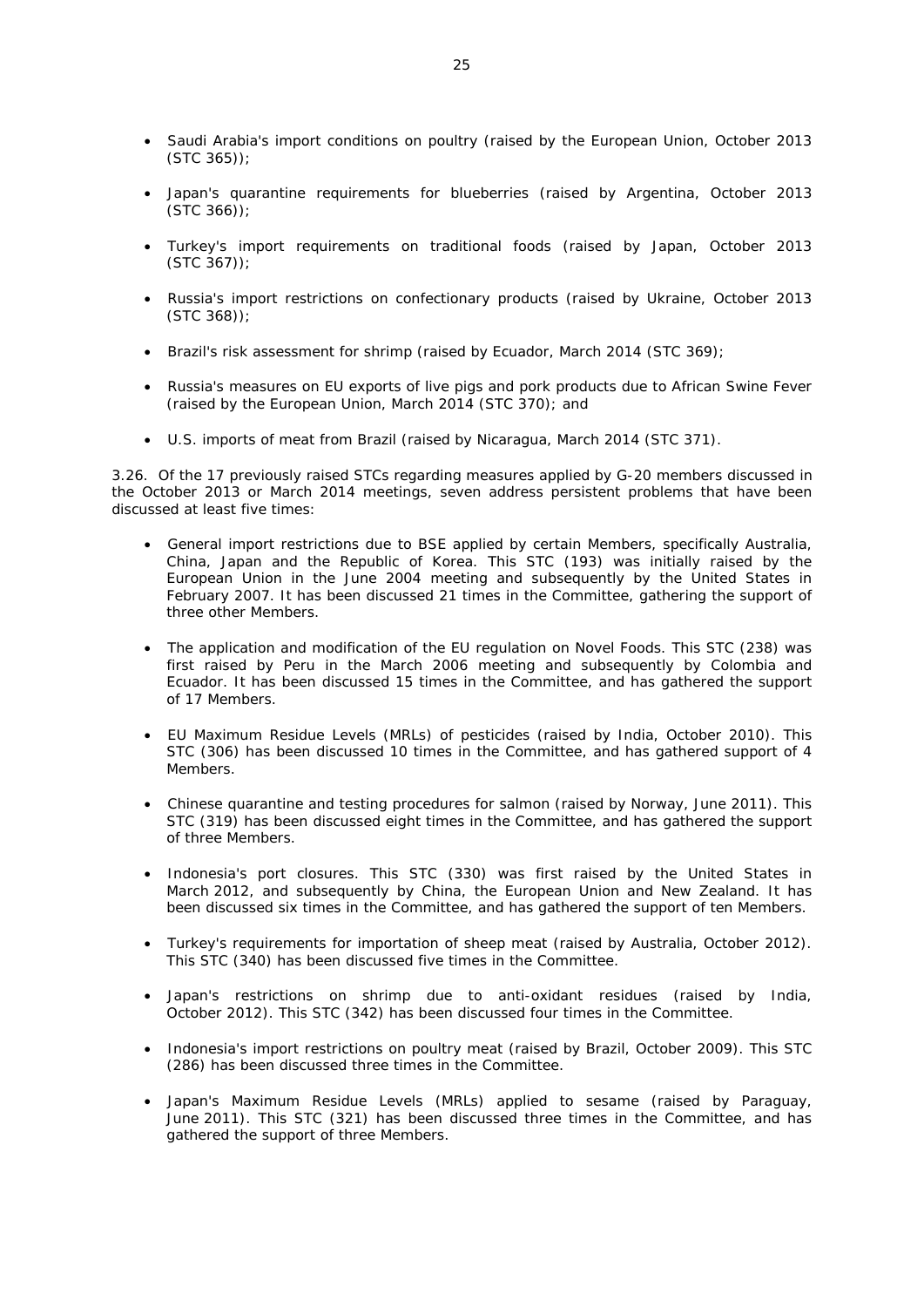- Malaysia's import restrictions on pork and pork products (raised by the European Union, October 2011. This STC (323) has been discussed three times in the Committee, and has gathered the support of two Members.
- Japan's restrictions related to FMD (raised by Argentina, July 2012). This STC (332) has been discussed twice in the Committee.
- EU's temperature treatment requirements for imports of processed meat products (raised by the Russian Federation, June 2013). This STC (351) has been discussed twice in the Committee.
- Import restrictions in response to the Japanese nuclear power plant accident applied by certain Members, specifically China, Chinese Taipei and Hong Kong, China (raised by Japan, June 2013). This STC (354) has been discussed twice in the Committee.
- EU phytosanitary measures on citrus black spot (raised by South Africa, June 2013). This STC (356) has been discussed twice in the Committee and has gathered the support of another Member.
- India's import conditions for pork and pork products. This STC (358), raised by the European Union in October 2013, was discussed again in March 2014.
- Korea's strengthened import restrictions on fishery products with regard to radionuclides. This STC (359), raised by Japan in October 2013, was discussed again in March 2014.
- Russia's import restrictions on confectionary products. This STC (368), raised by Ukraine in October 2013, was discussed again in March 2014.

3.27. For the reviewed period, 50% of the STCs raised due to measures implemented by G-20 members concerned food safety, 41% concerned measures covering animal health, and 9% covered plant health.

# **3.6 Trends in Technical Barriers to Trade measures (TBT)**

3.28. G-20 economies rank amongst the main "notifiers" of TBT measures, accounting for around 45% of total regular TBT notifications submitted to the WTO from 1 January 1995 until 15 May 2014.12 During the period 15 November 2013 to 15 May 2013 (the "reviewed period") G-20 economies made up 40% of the 901 notified measures.<sup>13</sup>

3.29. During the review period, the Kingdom of Saudi Arabia again submitted the most notifications (77), accounting for 20% of all G-20 notifications. China (56), the European Union  $(48)^{14}$ ; the United States (37), Brazil (36) and the Republic of Korea (35) remain among the WTO Members which have most frequently made notifications. Together, these Members made up almost 80% of all G-20 notifications during the reviewed period. The protection of human health or safety, and the protection of the environment continue to be the main objectives identified in TBT measures notified by G-20 Members during the reviewed period.<sup>15</sup> In fact, the majority of all environmental TBT measures notified during this period (around 55%) came from G-20 economies, mainly the Kingdom of Saudi Arabia (39), followed by the United States (18) and the European Union (12).

 $12$  Under the TBT Agreement, WTO Members are required to notify any proposed measure (technical regulations or conformity assessment procedures) that may have a significant effect on trade of other Members if it is not based on a relevant international standard. Since 1995, around 18,236 notifications of new or revised regulations have been submitted by 122 Members.

<sup>13</sup> In the previous period G-20 notifications represented *half* of all notifications. While their share was

lower in the reviewed period, it is still consistent with their overall 45% notification share.<br><sup>14</sup> This number includes the 4 separate notifications made by France during the reviewed period.<br><sup>15</sup> Among all 368 regular G of human health or safety" as an objective, while 90 indicated "protection of the environment".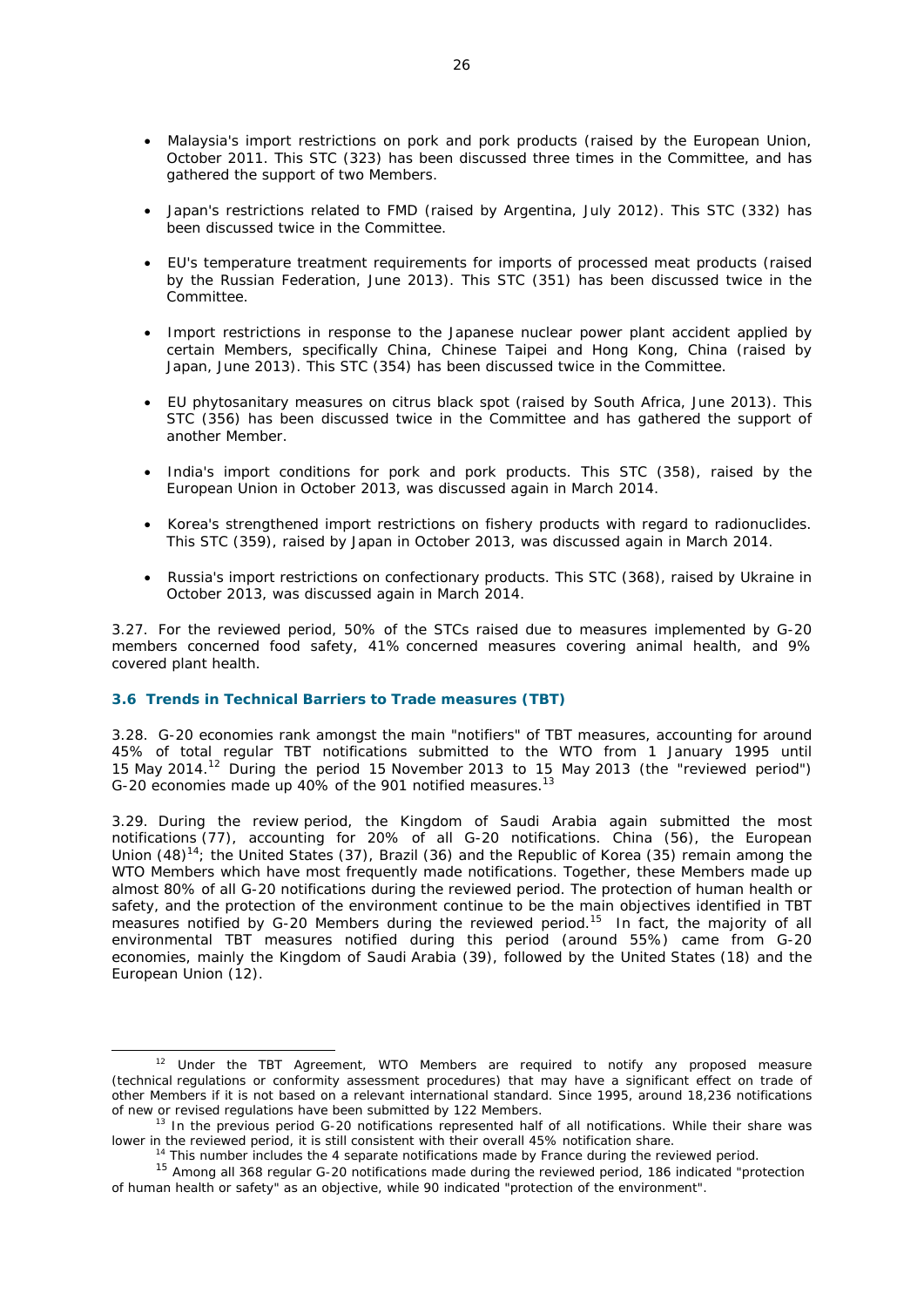3.30. Measures maintained by G-20 members are frequently discussed in the TBT Committee. 422 STCs<sup>16</sup> have been raised to date in the TBT Committee, 329 of which concerning measures maintained by G-20 economies (around 80%).<sup>17</sup> Consistent with the objectives of notified measures, most G-20 measures challenged by other Members indicate as their stated objectives either "protecting human health or safety" (138) or the "protection of the environment" (81).

3.31. Of the 16 new STCs raised at the March 2014 TBT Committee meeting that fell during the reviewed period, only seven concerned measures maintained by G-20 members. This deviated from the normal pattern of G-20 measures making up the majority of new STCs.<sup>18</sup>

3.32. These seven new STCs concerned the following G-20 measures, all of which (with the exception of one) were raised by fellow G-20 members:

- China's measure concerning "free sales certificates" (FSC) for imported cosmetics (raised by Canada, the United States and the European Union);
- France's draft decree on a common set of symbols informing consumers about recyclable products ("Recycling Triman Mark") (raised by Canada, New Zealand and the United States);
- India's labelling regulations affecting the use of the term "canola" for vegetable oil made from "rapeseed oil, low erucic acid" (raised by Canada);
- the Russian Federation's new provisions for the mandatory internal notification of liquor products (raised by Canada);
- the Russian Federation's draft regulation concerning the use of artificial or synthetic leather in clothing and footwear for children and adolescents (raised by the European Union and Norway);
- the United Kingdom's proposal to introduce plain packaging of tobacco products (raised by Cuba, Guatemala, Honduras, Malawi, Nicaragua and Nigeria); and
- the United States' proposed procedures to test energy conservation capacity of commercial refrigeration equipment (raised by China).

3.33. G-20 measures related to tobacco and alcoholic products are frequently discussed in the TBT Committee agenda and, consistent with this, two of the new STCs raised during the reviewed period concerned these products. In particular, several Members expressed concern with proposed tobacco plain packaging of the United Kingdom,<sup>19</sup> making it the fourth such measure discussed in the Committee since 2012 (along with those of Australia, New Zealand and Ireland). Measures of the Russian Federation concerning alcohol products were again raised, building on two other similar STCs brought to the Committee in 2012 and 2013. On environment, France's proposed Decree establishing common symbols for recyclable products was discussed. This proposed measure relates to France's "Grenelle Framework" for the Environment, which had been discussed in previous Committee meetings.

<sup>&</sup>lt;sup>16</sup> Members use the TBT Committee as a forum to discuss trade issues related to specific measures (technical regulations, standards or conformity assessment procedures) maintained by other Members. These are referred to as "specific trade concerns" (STCs) and normally relate to proposed draft measures notified to the TBT Committee or to the implementation of existing measures. Issues raised range from simple requests for additional information and clarifications to questions on the consistency of measures with TBT Agreement disciplines.

 $17$  The majority (55%) of all the STCs raised since 1995 concern measures taken by the

European Union, the United States or China (in this order).<br><sup>18</sup> For example, 21 out of the 29 new STCs raised during the TBT Committee meetings that took place during the previous period concerned G-20 measures.<br><sup>19</sup> At the March 2014 TBT Committee meeting the European Union acknowledged that the British

Government was currently considering the possibility of introducing plain packaging for tobacco products. However, it also stated that there was at the time no legislative proposal and therefore considered any discussion in the Committee on the matter to be premature.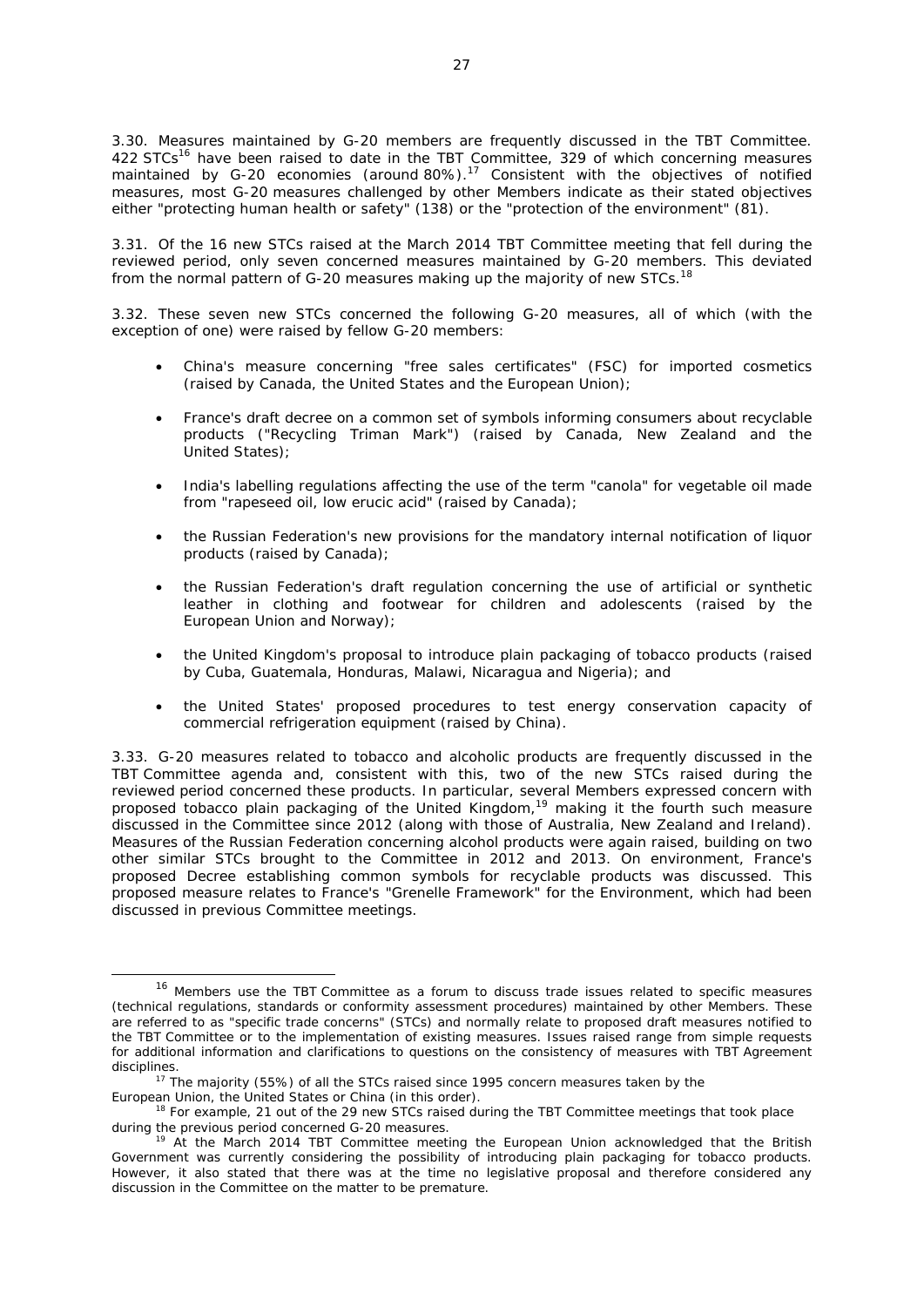3.34. All currently ongoing dispute settlement proceedings involving the TBT Agreement have been lodged against measures taken by G-20 Members. Since the last G-20 monitoring report, the Dispute Settlement Body has established, and the WTO Director-General composed, a single Panel to decide five disputes<sup>20</sup> against a G-20 Member measure that has been discussed as an STC in previous TBT Committee meetings: Australia's measure on plain packaging for tobacco products. Additionally, the compliance Panel (Article 21.5, DSU) in US - Tuna II (DS381) was composed on 27 January 2014 and is expected to issue its final report to the parties by December 2014. The compliance and arbitration proceedings of two other previously concluded TBT disputes against U.S. measures — US - COOL (DS386-384) and US - Clove Cigarettes (DS406), respectively — are still ongoing and are also expected to issue their decisions in the course of 2014. Finally, on 25 November 2013, the Panel Report on EC - Seal Products, a dispute with a significant number of TBT claims involving certain measures taken by the European Union, was circulated to Members. This report was appealed and the Appellate Body circulated its Report on 22 May 2014.

# **3.7 SPS and TBT issues raised in other WTO bodies**<sup>21</sup>

3.35. During the period under review several SPS and TBT issues were raised in a number of other WTO bodies. The following section is a non-exhaustive attempt to highlight such issues as they have been brought to the attention of the TPRD. Members are encouraged to communicate the SPS and TBT issues which they have raised in other bodies and which they believe are relevant to the monitoring effort to the TPRD.

3.36. During the period under review a number of SPS issues were not only raised at the Committee level but also at the meeting of Council for Trade in Goods (CTG) which took place on 9 April. These issues included the Russian Federation's import ban on pork from all EU Members states (EU) and the Russian Federation's application of certain SPS measures for potatoes, meat, live animals, and dairy products  $(EU)$ .<sup>22</sup>

3.37. A number of TBT issues were also raised at the CTG meeting. These included the Russian Federation's compliance with the transparency obligations of the TBT Agreement (US, and Ukraine), Japan's Woods Points Programme (Canada, EU, Indonesia, US and New Zealand), certain sustainability criteria of the EU Renewable Energy Directive (Indonesia), certain restrictions by an EU member state on the importation of biodiesel (Argentina), the US policy in renewable fuels from palm oil (Indonesia) and certain measures by Venezuela affecting trade in goods (Panama).

3.38. In the General Council on 12 May, problems with the implementation of SPS measures, including the harmonization with the relevant international standards and the non-adoption of inspection guidelines in accordance with Codex Alimentarius by the Russian Federation were also raised (U.S.).

## **3.8 Policy developments in agriculture**

3.39. In the framework of the Regular Committee on Agriculture (CoA), Members raised a total of 30 implementation-related issues in the meetings in January and March of 2014. The details of all questions and answers included in the CoA's review process are published in Secretariat documents "Responses to Points Raised by Members under the Review Process".<sup>23</sup>

3.40. Out of the 30 issues raised, nine issues were discussed for the first time, whereas the remaining issues had been discussed one or more times in previous years under matters raised under Article 18.6. Table 8 indicates the specific measures relating to implementation commitments that were discussed for the first time in the CoA during these two CoA meetings.

<sup>&</sup>lt;sup>20</sup> Lodged by Ukraine, Honduras, the Dominican Republic, Indonesia and Cuba.<br><sup>21</sup> Excluding the DSB<br><sup>22</sup> The Minutes of the CTG meeting on 9 April, details of the statements delivered and issues raised can<br>be found in G/

 $^{23}$  G/AG/W/118 and G/AG/W/126.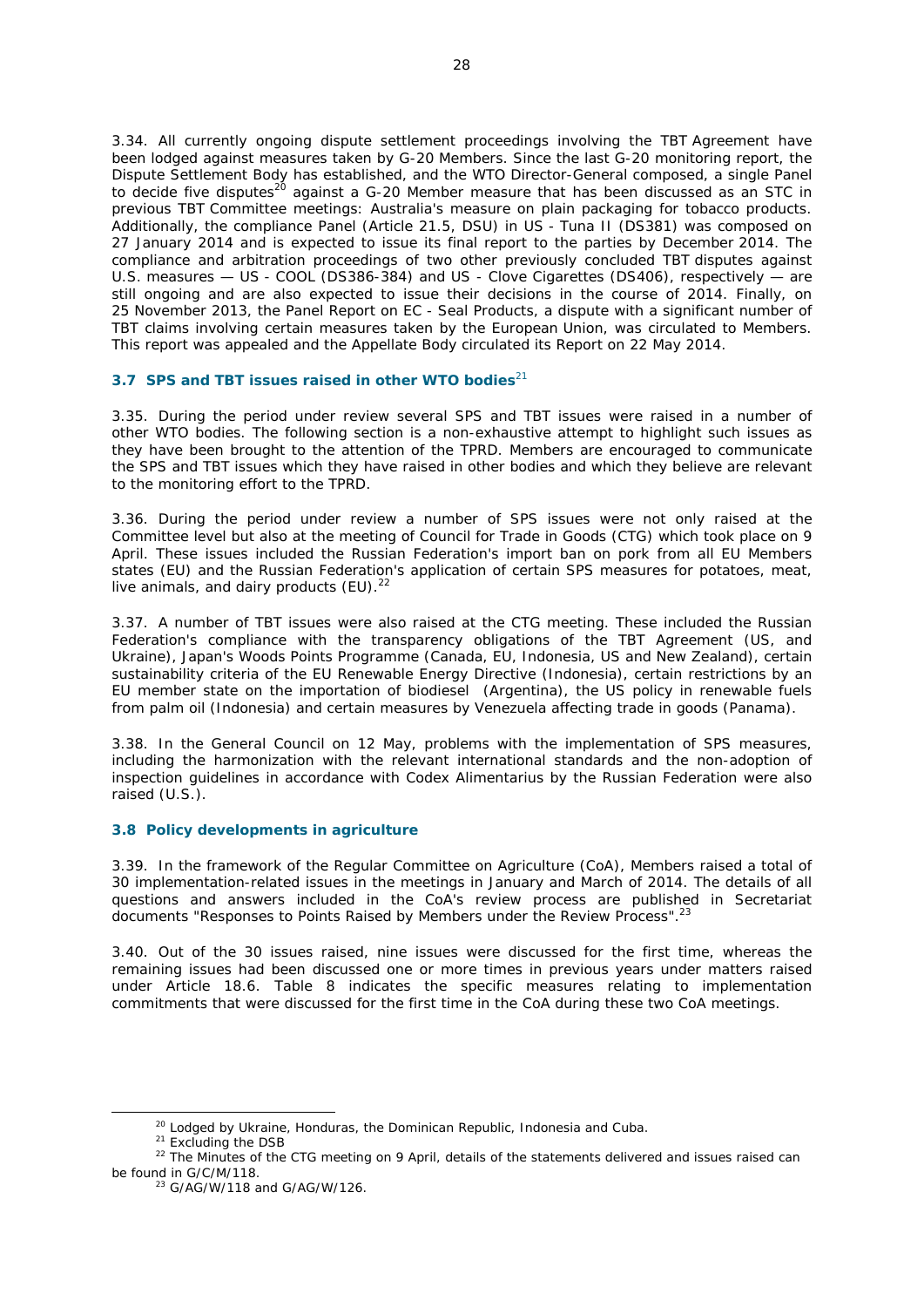| <b>CoA</b><br>meeting<br>number | <b>COA</b> meeting<br>date | <b>Question raised</b><br>by                             | <b>Answered by</b>                 | <b>Question summary</b>                  | <b>Products</b>          |
|---------------------------------|----------------------------|----------------------------------------------------------|------------------------------------|------------------------------------------|--------------------------|
| 73                              | 21/03/2014                 | United States of<br>America                              | Canada                             | Proposed changes to tariff<br>schedule   |                          |
| 72                              | 29/01/2014                 | United States of<br>America                              | Egypt                              | Export restriction on rice               | <b>Rice</b>              |
| 72                              | 29/01/2014                 | Canada                                                   | European<br>Union                  | Levy on fruits and<br>vegetables         | Fruit and<br>Vegetables, |
| 72                              | 29/01/2014                 | Pakistan                                                 | India                              | Rice exports                             | <b>Rice</b>              |
| 73                              | 21/03/2014                 | Pakistan                                                 | India                              | Market support price for<br>rice         | Rice                     |
| 73                              | 21/03/2014                 | Australia, Brazil,<br>Colombia,<br><b>European Union</b> | India                              | Sugar export subsidies                   | Sugar                    |
| 72                              | 29/01/2014                 | Canada                                                   | Japan                              | New agricultural policy                  |                          |
| 73                              | 21/03/2014                 | <b>European Union</b>                                    | Turkey                             | Domestic support and<br>export subsidies | Fruit                    |
| 73                              | 21/03/2014                 | Indonesia                                                | <b>United States</b><br>of America | Farm Bill                                |                          |

## **Table 8 New Article 18.6 issues**

3.41. Some of these issues relate to the specific policy interventions by WTO Members such as Egypt's export restriction on rice<sup>24,</sup> the EU's levy on sales of fresh fruit and vegetables<sup>25</sup>. Canada's proposed changes to their tariff schedule<sup>26</sup>, and India's sugar export subsidies.<sup>27</sup> In other cases, Members queried what they saw as lack of transparency with respect to particular agricultural policies, as in the case of questions posed to Turkey on domestic support and export subsidies. $^{28}$ Some questions highlighted concerns related to observed changes in trading patterns, as in the case of India's rice and wheat exports and market price support for rice.<sup>29</sup> Finally, two of the new questions highlighted systemic changes in national agricultural policies. These two policy developments, Japan's new agricultural policy<sup>30</sup> and the US farm bill<sup>31</sup>, are described briefly below.

3.42. On 5 December 2013, Japan enacted a bill to establish a farmland re-distribution scheme. The goal of the policy is to promote agricultural structural reform and cost reduction through consolidation of farmland to motivated entities. In Japan's scheme, intermediary institutions will rent a considerable part of farmland in a region, including small plots of farmland, and lease the farmland to motivated entities, such as corporate farmers and large scale family farmers.

3.43. The United States enacted the Agricultural Act of 2014 (2014 Farm Bill) introducing major changes to U.S. food and farm policy. The United States presented the details of this legislation to the Committee on Agriculture during the March 2014 meeting, giving other WTO Members the opportunity to ask questions in an informal setting. Questions were also posed in the formal meeting of the March CoA. The U.S. reported that the 2014 Farm Bill ends the direct and countercyclical payment programmes and the Average Crop Revenue Election programme. The 2014 Farm Bill introduced two new risk management programmes: the Price Loss Coverage (PLC) programme, a new counter-cyclical type programme, and the Agriculture Risk Coverage (ARC)

<sup>&</sup>lt;sup>24</sup> G/AG/W/118, pp. 9-10.<br><sup>25</sup> G/AG/W/118, pp. 10-12.<br><sup>26</sup> G/AG/W/118, pp. 6-8.<br><sup>27</sup> G/AG/W/126, pp. 14-17.<br><sup>28</sup> G/AG/W/118, p. 13 and G/AG/W/126, p. 14-15.<br><sup>29</sup> G/AG/W/118, p. 13 and G/AG/W/126, p. 14-15.<br><sup>30</sup> G/AG/W/12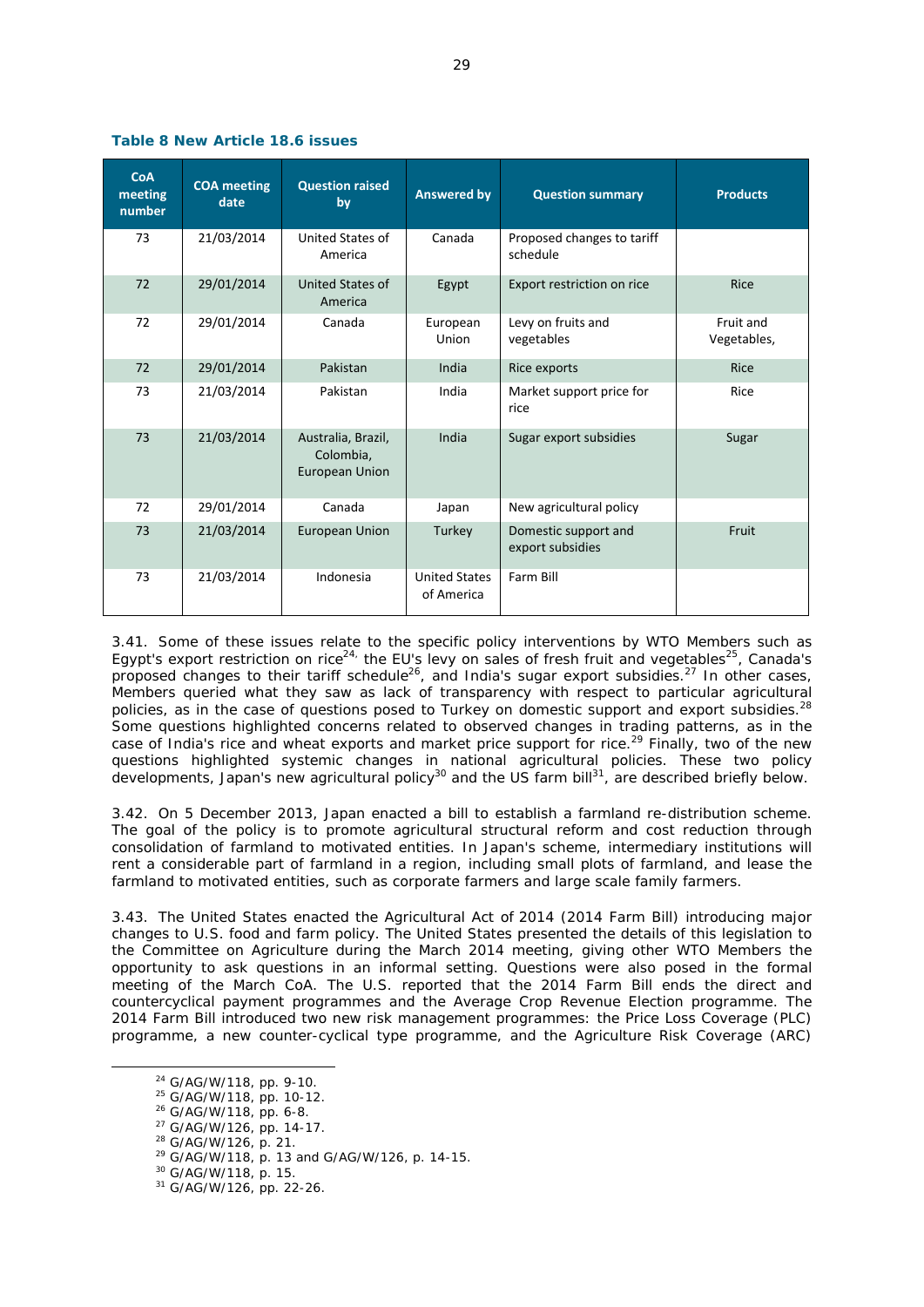programme, a revenue-loss programme. Among other changes, the 2014 Farm Bill eliminated the market price support programme for dairy products.

3.44. Other measures that were discussed related to follow-up on questions related to persistent areas of concern. Table 9 indicates the issues that were discussed in January and March 2014 which had been raised previously.

| <b>CoA</b><br>meeting<br>number | <b>CoA</b><br>meeting<br>date | <b>Question raised</b><br>by         | <b>Answered by</b>    | <b>Question summary</b>                                           | <b>Products</b>   | <b>Times</b><br>raised in<br>the CoA |
|---------------------------------|-------------------------------|--------------------------------------|-----------------------|-------------------------------------------------------------------|-------------------|--------------------------------------|
| 73                              | 21/03/2014                    | <b>United States</b>                 | <b>Brazil</b>         | Domestic support<br>programmes                                    |                   | 6                                    |
| 73                              | 21/03/2014                    | New Zealand,<br><b>United States</b> | Canada                | Dairy policies                                                    | Dairy             | $\overline{7}$                       |
| 73                              | 21/03/2014                    | <b>United States</b>                 | China                 | <b>Cotton Domestic Support</b>                                    | Cotton            | 3                                    |
| 73                              | 21/03/2014                    | Canada,<br><b>United States</b>      | Costa Rica            | Compliance with AMS<br>commitments                                | <b>Rice</b>       | 13                                   |
| 73                              | 21/03/2014                    | <b>United States</b>                 | Ecuador               | Ecuador's import<br>licensing of certain<br>agricultural products |                   | 6                                    |
| 72                              | 29/01/2014                    | Canada                               | <b>European Union</b> | Sugar production levies                                           | Sugar             | 6                                    |
| 73                              | 21/03/2014                    | <b>United States</b>                 | India                 | National food security bill                                       |                   | $\overline{2}$                       |
| 73                              | 21/03/2014                    | Canada,<br><b>United States</b>      | India                 | Wheat stocks and exports                                          | Wheat             | $\overline{4}$                       |
| 73                              | 21/03/2014                    | <b>United States</b>                 | Saint Lucia           | Domestic purchase<br>requirements for poultry<br>and pork         | Swine.<br>Poultry | 3                                    |
| 73                              | 21/03/2014                    | Canada,<br><b>United States</b>      | Thailand              | Paddy pledging scheme                                             | <b>Rice</b>       | 11                                   |
| 73                              | 21/03/2014                    | <b>United States</b>                 | Turkey                | Destination of wheat<br>flour sale                                | Wheat             | 3                                    |

# **Table 9 Questions previously raised in the CoA**

3.45. In the context of the review of notifications, timely and complete notifications are fundamental for effective monitoring of the implementation of commitments. In the period reported, Members submitted 111 notifications (including addenda and corrigenda). In the same period, a total of 86 questions were raised during the Agriculture Committee meetings concerning these and previously submitted notifications. Members continued to focus the majority of their questions on Domestic Support notifications with 81% of the 86 questions targeted at this type of notifications. In particular, notifications by Brazil, the European Union, Georgia, Jordan, the United States and Viet Nam received a considerable amount of scrutiny by the Membership.

# **3.9 Policy developments in trade in services<sup>32</sup>**

3.46. A wide range of measures affecting trade in services has been introduced by some G-20 countries in the period under consideration. However, no clear sectoral or policy trend can be identified. Rather, policies seem to have responded to specific domestic contexts.

<sup>&</sup>lt;sup>32</sup> All information in this section has been verified by the Members concerned unless otherwise indicated.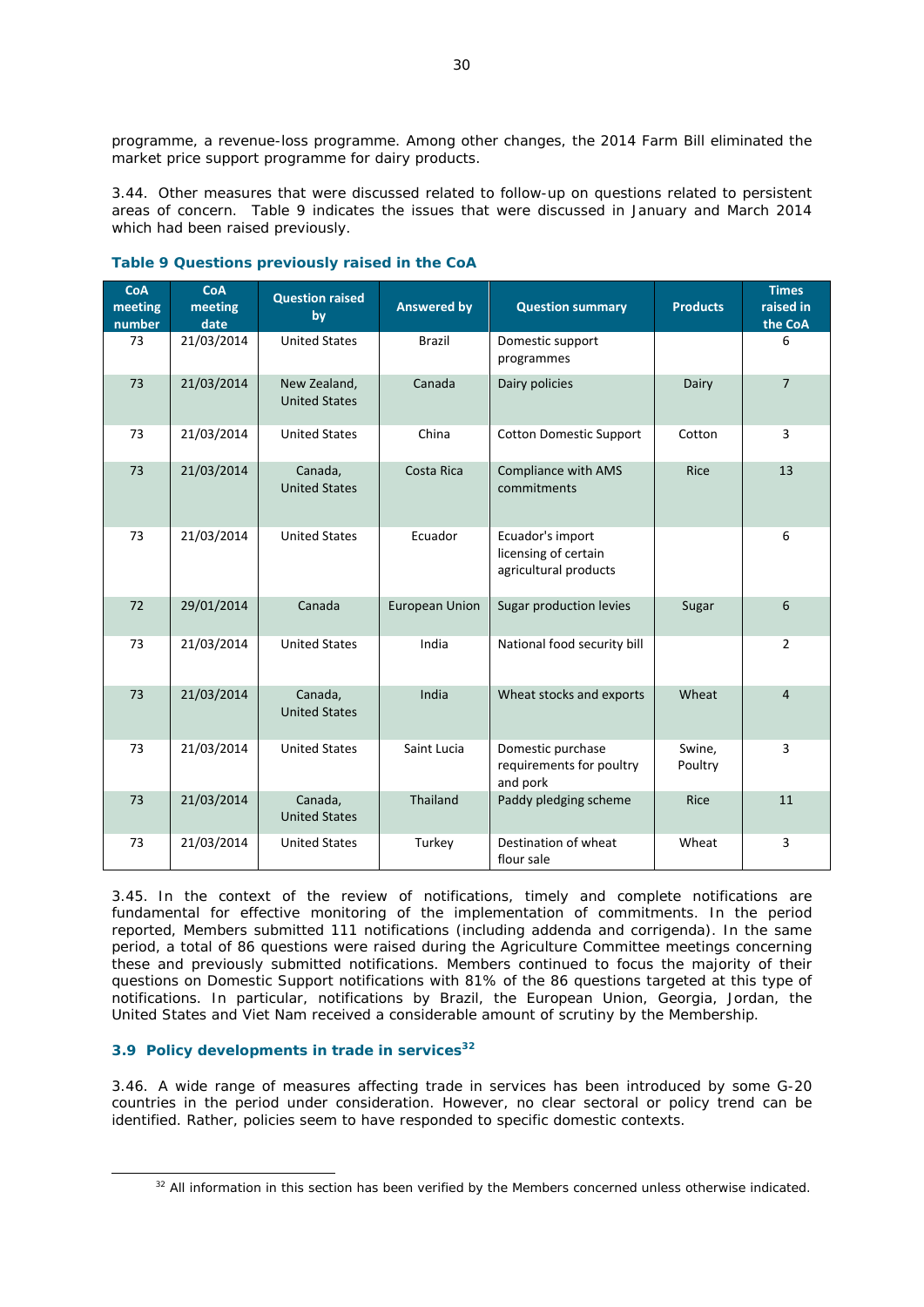3.47. In January 2104, Argentina's Federal Administration of Public Revenue (Administración Federal de Ingresos Públicos/AFIP, in Spanish) issued General Resolutions 3579 and 3582, establishing a procedure for the submission of affidavit in order to optimize the traceability of transactions. The new procedure requires individuals purchasing goods from overseas suppliers and delivered through the official postal service (including door-to-door delivery) or by courier companies to complete a specific form online (AFIP Form 4450 - Purchases from overseas suppliers), containing the details of the acquisition, and to present the affidavit when claiming the goods. Consumers are allowed to use the procedure twice a year, subject to the annual franchise of US\$25 established by Article 80 of Decree 1001/82, as amended. Purchases above the franchise value are subject to a 50 per cent ad valorem tariff. When payment of the 50 per cent ad valorem tariff is due, the purchaser must present the affidavit at the appropriate Customs or Official Post Office, together with evidence of payment made.

3.48. On 23 April 2014, Brazil's Government signed into law a bill previously passed by Congress and intended to guarantee equal access to the Internet and protect privacy of users. On equal access, the bill bars telecommunications companies from charging higher prices for different content. On privacy, the bill sets limits to the gathering and use of metadata about Internet users, while a provision was dropped that would have required Internet companies to store data on Brazilian servers inside the country. Instead, the bill makes Internet service suppliers subject to Brazilian laws and courts in cases involving information on Brazilians, even when the data is on servers outside Brazil.

3.49. Several measures adopted by China in the period under review are noteworthy. First, amendments introduced to China's Company Law will affect foreign invested enterprises (FIEs).<sup>33</sup> Effective 1 March 2014, China's law-making body and the State Council amended the People's Republic of China Company Law (the "Company Law"), the Implementing Rules for the Laws of the People's Republic of China on Wholly Foreign-owned Enterprises (WFOEs), the Implementing Rules for the Laws of the People's Republic of China on Cooperative Sino-Foreign Joint Ventures (CJVs) and the Implementing Rules for the Laws of the People's Republic of China on Equity Sino-Foreign Joint Ventures (EJVs). The main changes are the replacement of "paid-in registered capital" by "subscribed registered capital"; the removal of the minimum registered capital requirement; and the removal of the ratio requirement between cash and in-kind contribution.

3.50. The change from "paid-in registered capital" to "subscribed registered capital" is one of the most significant changes in the Amendments. Before the Amendments, FIEs were required to pay-in a fixed amount of registered capital within two years, 15% of which was required to be paid-in within 90 days after the issuance of the business licence. The Amendments abolish the paid-in registered capital requirement and allow shareholder(s) of an FIE to determine the amount of registered capital and the timing of the capital contributions, which may be necessary to carry out the company's business plan. This change does not apply however to 27 types of companies, namely companies limited by shares established by public offer; commercial banks; foreign-invested banks; financial asset management companies; trust companies; financial companies; financial leasing companies; auto finance companies; consumer finance companies; currency brokerage companies; village banks; loan companies; rural credit cooperatives; rural mutual cooperatives; securities companies; futures companies; fund management companies; insurance companies; special insurance agencies and insurance brokers; foreign-invested insurance companies; direct selling enterprises; foreign labour service cooperation enterprises; financing guarantee companies; labour dispatch enterprises; pawnshops; insurance assets management companies; and small loan companies. The Amendments also abolish the minimum registered capital requirement for domestic companies, and eliminate the requirement that "the registered capital of a WFOE matches the scale of its business operation".

3.51. In addition, the Amendments removed the requirement that shareholders' cash contributions for a company be no less than 30% of the registered capital, as well as the requirement (contained in the Implementing Rules on WFOEs) that the capitalized value of industrial property rights or proprietary technology invested by foreign investors do not exceed 20% of a WFOE's registered capital. The abolishment of these provisions, in practice, means that the ratio requirement on cash and in-kind contribution is no longer required, and foreign investors

<sup>33</sup> Foreign invested enterprises ("FIEs") include Wholly Foreign-owned Enterprises ("WFOEs"), Equity Joint Ventures ("EJVs"), and Cooperative Joint Ventures ("CJVs").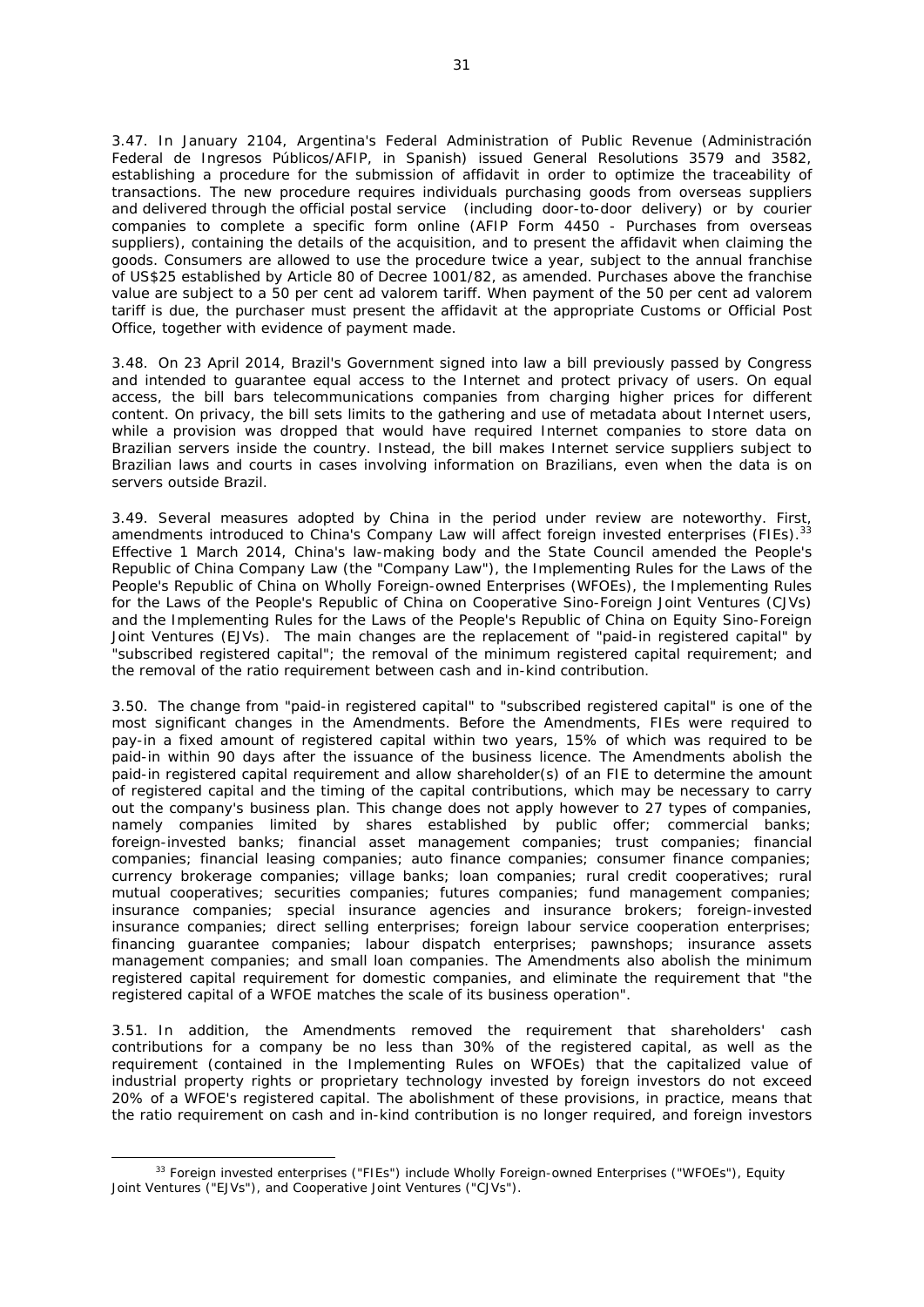may have industrial technology, equipment, or other types of in-kind capital constitute their entire capital contribution to the FIE.

3.52. In addition to the changes in its Company Law, as part of the implementation of the 12th five-year plan, China has embarked on important tax reforms that will affect various service sectors. One aspect of the reforms is to progressively replace the business tax with a value-added tax (VAT). In general, the VAT reform is aimed at reducing the tax burden for services enterprises and promoting the services industry. The VAT pilot programme applicable to the transport sector and other services started in Shanghai on 1 January 2012 and has been implemented nationwide since 1 August 2013. It is expected that by the end of 2015, the VAT reform will be expanded to all sectors currently subject to the business tax. In this context, on 12 December 2013, the Ministry of Finance (MOF) and the State Administration of Taxation (SAT) jointly issued Circular [2013] No. 106 which incorporated the railway transportation and postal industries into the VAT pilot programme as of 1 January 2014. On 29 April 2014, MOF and SAT jointly issued Circular [2014] No. 143 which incorporated the telecommunications sector into the VAT pilot programme as of 1 June 2014. As a result of these successive measures, a wide range of services sectors are now covered by this programme, including transportation (land, water, air and pipeline), postal, R&D, information technology, culture, logistics (cargo handling, freight forwarding, customs clearance, warehousing, courier services, etc.), tangible movable property leasing, authentication and consulting, broadcasting, film and television services. Service providers in China can now claim input VAT credits for the purchase of goods, fixed assets and services used in their business. Enterprises including those in sectors other than services would also be more willing to contract with services providers as they can now recover VAT incurred on costs, as business tax is not deductible.

3.53. Circular [2013] No. 106 provides various tax incentives. Postal and courier services provided for exporting merchandises, as well as international freight forwarding services, are exempted from VAT. In addition, exports of the following services are also exempted from VAT: offshore outsourced services, including ITO, BPO and KPO (from 1 January 2014 to outsourced services, including ITO, BPO and KPO (from 1 January 2014 to 31 December 2018);<sup>34</sup> consulting services; computer and related services; intellectual property-rights-related services; broadcasting, film and TV programme services; and services of leasing tangible movable assets. Finally, the following services are subject to a zero-rate VAT: international transport services, R&D design services rendered to overseas clients.

3.54. The China Insurance Regulatory Commission (CIRC) has issued the new Insurance Company Mergers and Acquisitions Regulations, which will allow insurers with competing businesses in China to acquire and merge with each other, effective 1 June 2014.<sup>35</sup> Under current regulations, M&A in the insurance industry has been restricted, as insurance firms controlled by the same controlling shareholder are banned from selling products which compete with each other. Subject to conditions, the new regulation will allow an acquirer to control two insurers which operate in the same field of business. While the new regulation presents opportunities for foreign investors, foreign investors who will hold more than 25% of the equity or shares in a target insurance company following an acquisition or merger will still need to comply with the existing qualification requirements under the Administrative Regulations of Foreign-Invested Insurance Companies, which requires that (1) the foreign investor has been operating in the insurance business for at least 30 years, (2) the foreign investor has established a representative office within China for at least 2 years, (3) the total assets of the foreign investor as at the end of the previous year are not less than US\$5 billion, (4) the country or region from which the foreign investor originates has a sound insurance regulatory system and the investor is subject to effective regulation under relevant competent authorities, (5) the foreign investor meets the solvency standards of its country or region of origin, (6) the competent authorities of the country or region from where the foreign investor originates has consented to the filing of the M&A transaction in China, and (7) the foreign investor satisfies any other prudential requirements prescribed by CIRC. In addition, foreign investors will need to comply with all relevant foreign investment rules, including the current limitation against owning more than 50% of a domestic life insurer.

3.55. On 13 March 2014, the China Banking Regulatory Commission (CBRC) released the newly amended Administrative Measures for Financial Leasing Companies (Order of China Banking

<sup>&</sup>lt;sup>34</sup> ITO stands for Information Technology Outsourcing, BPO stands for Business Process Outsourcing, and KPO stands for Knowledge Process Outsourcing.

 $35$  This information has not yet been verified by the competent Chinese authorities.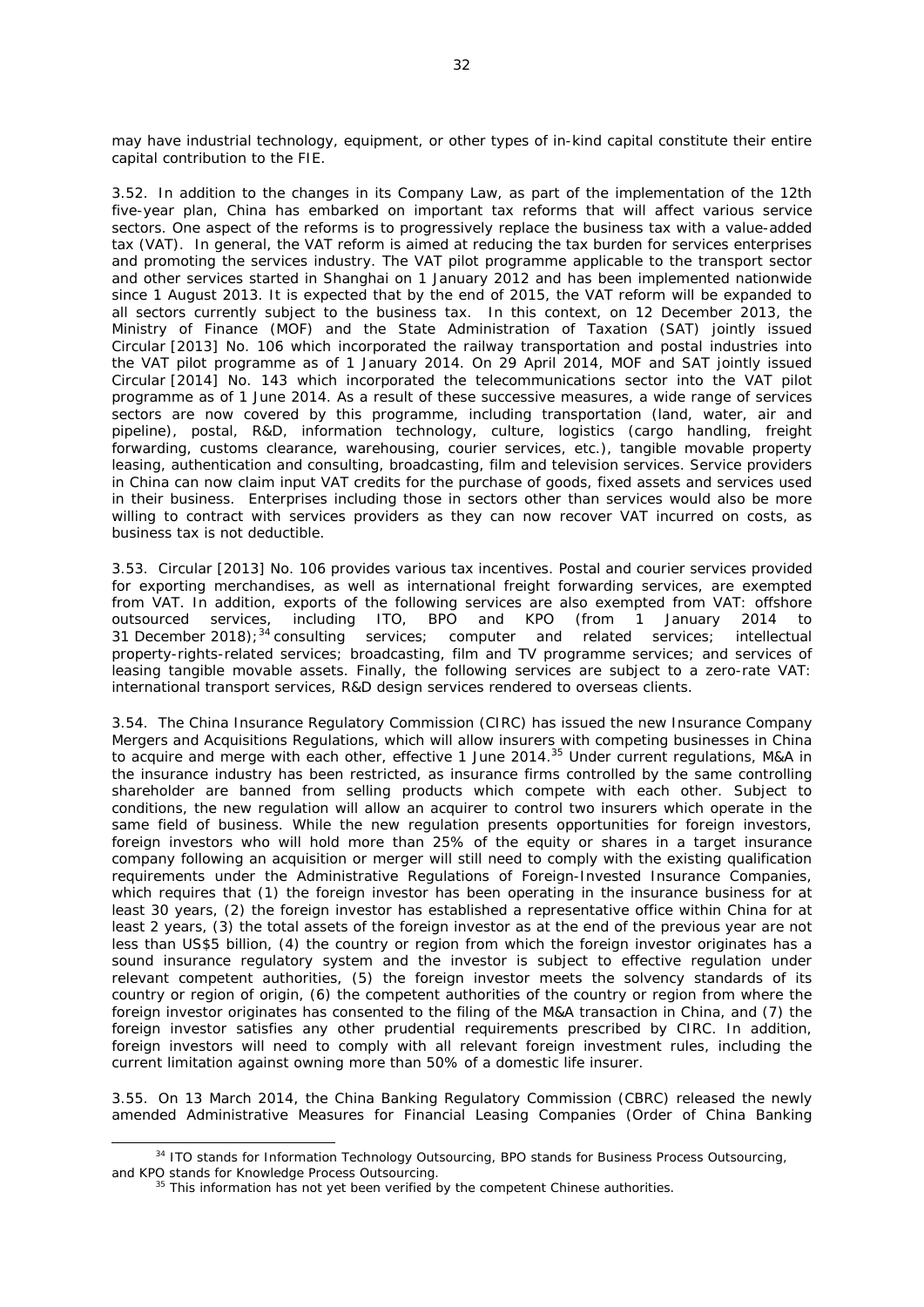Regulatory Commission [2014] No. 3), which modifies provisions on market-entry requirements, business scope, operation rules, supervision and administration of financial leasing companies. The New Measures came into effect as of the date of promulgation while the old measures ceased to be effective on the same day. The New Measures lower the entry barriers for setting up a financial leasing company, by abolishing the distinction between "chief investor" and "ordinary investor" and providing that anyone that falls within five specific types of institutions (i.e. domestic and overseas commercial banks, domestic large manufacturers, overseas financial leasing companies, other domestic institutions and other overseas finance institutions) can apply to establish a financial leasing company as an initiator. Moreover, the New Measures require at least one eligible commercial bank, domestic large manufacturer or overseas financial leasing company among the initiators having an investment proportion of no less than 30%. The New Measures broaden the permissible business scope of financial leasing companies to include purchasing and transferring financial leasing assets (and not only to commercial banks as required under the previous measures), accepting deposits (term no less than three months) from non-bank shareholders, and investing in fixed income securities. The New Measures also allow financial leasing companies to establish branches and subsidiaries with CBRC's approval.

3.56. On 13 March 2014, the European Parliament approved a Network & Information Security (NIS) Directive which calls for greater preparedness, collaboration, and transparency by Member States to address cyber security matters. The scope of the measures was designed to ensure added protection in a new environment in which activities may take place by means of so-called cloud services. Member States will have to implement the Directive within 18 months of its adoption.<sup>36</sup> Apart from that Directive, on 27 March 2014, the European Court of Justice (ECJ) ruled that an Internet Service Provider (ISP) may be ordered to block customers' access to a website where material that infringes copyright may be available. The ECJ had been asked to interpret EU copyright law by Austria's Supreme Court. $37$  The ECJ ruled that a person who makes protected subject-matter available to the public on a website without the agreement of the rights holder is using the services of the business which provides internet access to those accessing that material. Thus, an ISP which allows such access is an intermediary whose services are used to infringe a copyright.<sup>38</sup>

3.57. In the period under review, India introduced its long-awaited policy on foreign bank establishments. On 6 November 2013, the Reserve Bank of India (RBI) released the "Scheme for Setting up of Wholly-Owned Subsidiaries (WOS) by foreign banks in India".<sup>39</sup> The policy is quided by two principles: reciprocity and single mode of presence. As a locally incorporated bank, the WOSs will be given "near national treatment" which will enable them to open branches anywhere in the country at par with Indian banks (except in certain sensitive areas where the Reserve Bank's prior approval would be required). The policy provides incentives to the existing foreign bank branches which operate within the framework of India's commitment to the WTO to convert into WOS.

3.58. The key features of the framework are the following:

a. Foreign banks with complex structures, banks which do not provide adequate disclosure in their home jurisdiction, banks which are not widely held, banks from jurisdictions having legislation giving a preferential claim to depositors of the home country in winding-up proceedings, etc., can only enter India through a WOS.

 <sup>36</sup> *The EP successfully votes through the Network & Information Security (NIS) directive,* European Commission - STATEMENT/14/68, 13/03/2014, http://europa.eu/rapid/press-release\_STATEMENT-14-68 en.htm. See also http://europa.eu/rapid/press-release\_MEMO-13-71\_en.htm

 $37$  In a case between ISP UPC Telekabel Wien and film companies Constantin Film Verleih and Wega-Filmproduktionsgesellschaft, the film companies wanted the ISP to block access to the Kino.to site, but UPC Telekabel argued that it did not have any business relationship with the operators of kino.to and it was never established that its own customers acted unlawfully.<br><sup>38</sup>*ECJ rules that ISPs may be ordered to block websites*, Telecompaper, 27 March 2014,

http://www.telecompaper.com/news/ecj-rules-that-isps-may-be-ordered-to-block-websites--

<sup>1004599?</sup>utm\_source=headlines\_-\_english&utm\_medium=email&utm\_campaign=28-03- 2014&utm\_content=textlink 39 Available at http://www.rbi.org.in/Scripts/bs\_viewcontent.aspx?Id=2758. This information has not

yet been verified by India.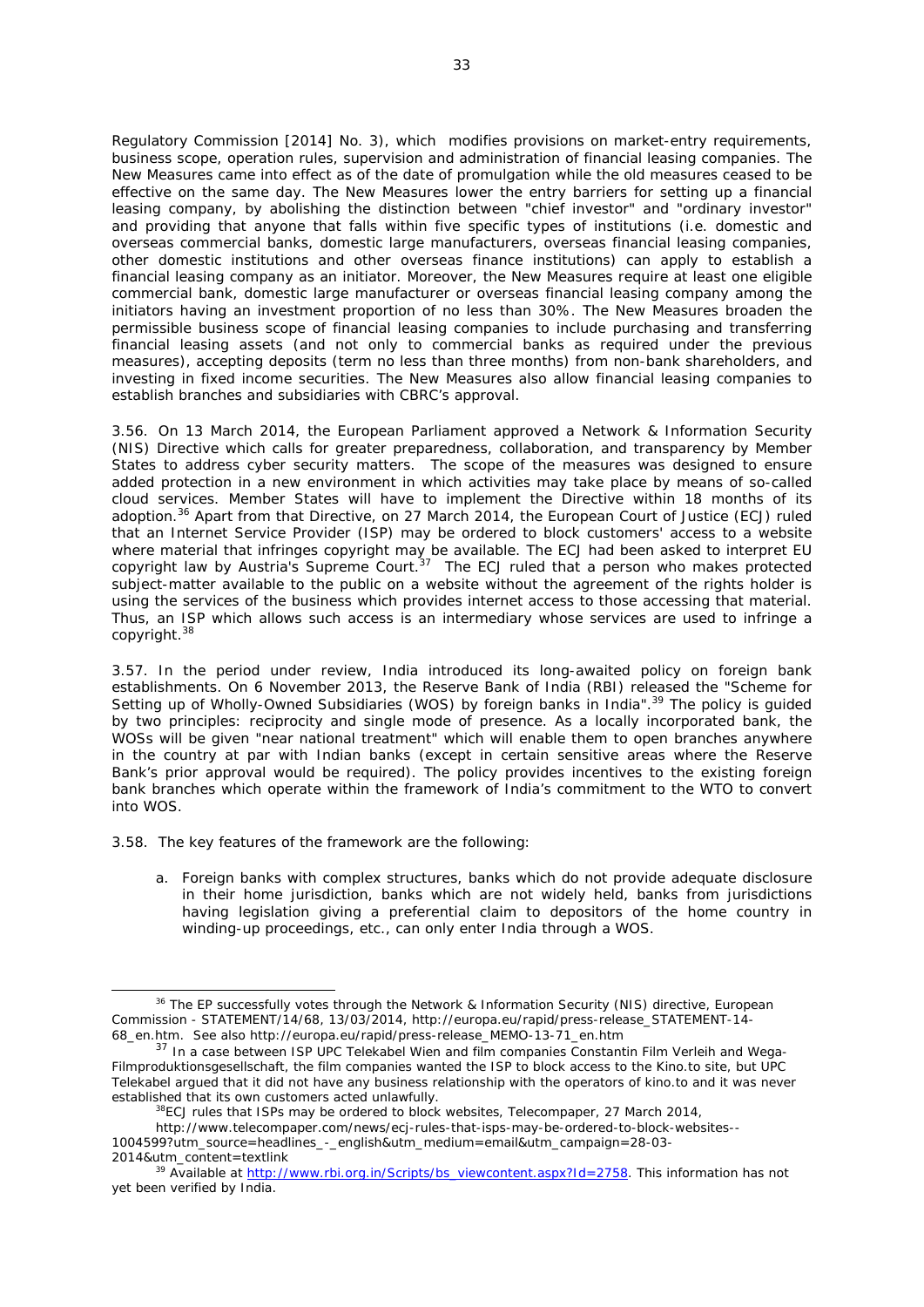- b. Foreign banks in whose case the above conditions do not apply can opt for a branch or a WOS form of presence.
- c. A foreign bank opting for the branch form of presence shall convert into a WOS as and when the above conditions become applicable to it or it becomes systemically important on account of its balance sheet size in India.
- d. Foreign banks which commenced banking business in India before August 2010 shall have the option to continue their banking business through the branch mode. However, they will be incentivised to convert into a WOS because of the attractiveness of the "near national treatment" afforded to WOSs.
- e. To prevent domination by foreign banks, restrictions would be placed on further entry of new WOSs of foreign banks or further capital infusion of WOSs of foreign banks, when the capital and reserves of the WOSs and foreign bank branches in India exceed 20% of the capital and reserves of the banking system.
- f. The initial minimum paid-up voting equity capital for a WOS shall be Rs 5 billion for new entrants. Existing branches of foreign banks desiring to convert into WOS shall have a minimum net worth of Rs 5 billion.
- g. The parent of the WOS would be required to issue a letter of comfort to the RBI for meeting the liabilities of the WOS.
- h. Corporate Governance (i) not less than two-thirds of the directors should be non-executive directors; (ii) a minimum of one-third of the directors should be independent of the management of the subsidiary in India, its parent or associates; (iii) not less than fifty per cent of the directors should be Indian nationals, subject to the condition that not less than one-third of the directors are Indian nationals resident in India.
- i. The branch expansion guidelines as applicable to domestic scheduled commercial banks would generally be applicable to WOSs of foreign banks, except that they will require prior approval of RBI for opening branches at certain locations that are sensitive from the perspective of national security.
- j. The "priority sector lending requirement" would be 40% for WOS, like domestic-scheduled commercial banks, with an adequate transition period provided for existing foreign bank branches converting into WOS.
- k. On an arm's length basis, WOSs would be permitted to use parental guarantee/credit rating only for the purpose of providing custodial services and for their international operations. However, WOSs should not provide counter guarantee to its parent for such support.
- l. WOSs may, at their option, dilute their stake to 74% or less in accordance with the existing FDI policy. In the event of dilution, they will have to list themselves.

3.59. The issue of permitting WOS to enter into M&A transactions with any private sector bank in India subject to the overall investment limit of 74% would be considered after a review is made with regard to the extent of penetration of foreign investment in Indian banks and functioning of foreign banks (branch mode and WOS).

3.60. In April 2014, the Indonesian Government announced a significant revision of the country's Negative Investment List (Daftar Negatif Investasi).40 The revision, which is not fully published yet, is based on Presidential Decree No 39 - 2014 on the List of Open and Closed Sectors for Investments (Perpres 39 - 2014 tentang Daftar Bidang Usaha Tertutup dan Bidang Usaha Terbuka dengan Persyaratan di Bidang Penanaman Modal). The Negative Investment List of Indonesia stipulates which sectors within the Indonesian economy are open to foreign investment as well as

<sup>&</sup>lt;sup>40</sup> Measures adopted by Indonesia have not yet been verified by the Government.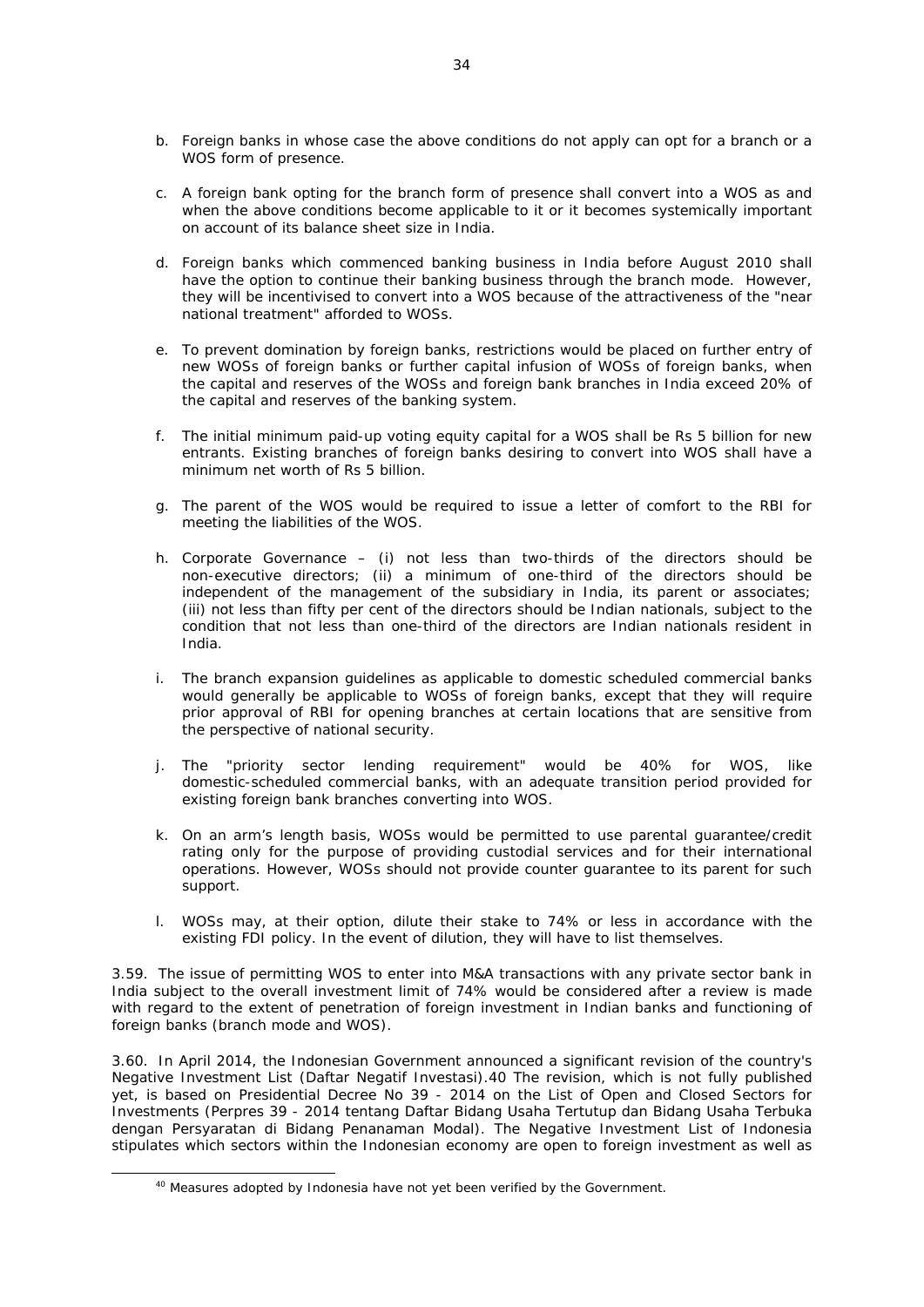the percentage shares of foreign ownership that are permitted. As per the new List, foreign investment is further liberalized in some service sectors, but curbed in others. In several sectors, the Indonesian Government permits higher foreign ownership if investors engage in public-private partnerships (PPPs) with the Government. The table below summarizes the announced revisions for services: 41

| <b>Expanded foreign ownership</b>                                                   |                             |                                                                                                  |
|-------------------------------------------------------------------------------------|-----------------------------|--------------------------------------------------------------------------------------------------|
|                                                                                     | Previous                    |                                                                                                  |
| <b>Energy and Mineral Resources</b><br>Electricity Generation > 10MW                | Maximum 95%                 | <b>New</b><br>Maximum 100% through PPPs<br>during concession period;<br>without PPP, maximum 95% |
| Transportation<br>i. Provision of Port Facilities                                   | Maximum 49%                 | Maximum 95% through PPPs;<br>without PPP, 49%                                                    |
| ii. Organization of periodic testing<br>of motor vehicles, terminals<br>development | Closed to FDI               | Maximum 45%<br>(recommendation<br>from the Transportation<br>Ministry<br>required)               |
| <b>Creative Economy</b><br>Production of films                                      | Closed to FDI               | Maximum 51% for investors<br>from ASEAN                                                          |
| <b>Finance</b><br>Venture Capital                                                   | Maximum 80%                 | Maximum 85%                                                                                      |
| Foreign ownership reduced                                                           |                             |                                                                                                  |
|                                                                                     | Previous                    | <b>New</b>                                                                                       |
| <b>Energy and Mineral Resources</b><br>i. Electricity generation 1-10MW             | Maximum 100%<br>through PPP | Maximum 49%                                                                                      |
| ii. Drilling services on land                                                       | Maximum 95%                 | Closed to FDI                                                                                    |
| iii. Drilling services in sea                                                       | Maximum 95%                 | Maximum 75%                                                                                      |
| iv. Oil and gas support services                                                    | Maximum 95%                 | Closed to FDI                                                                                    |
| v. Installation of electric power<br>utilization                                    | Maximum 95%                 | Closed to FDI                                                                                    |
| <b>Communication and</b>                                                            | Maximum 100%                | Maximum 49%                                                                                      |
| <b>Information</b><br>i. Operation of<br><b>Telecommunications Services</b>         |                             |                                                                                                  |
| ii. Data Communications Systems<br><b>Services</b>                                  | Maximum 95%                 | Maximum 49%                                                                                      |
| iii. Internet Services                                                              | Maximum 65%                 | Maximum 49%                                                                                      |

Source: Indonesia-investments.com (Indonesia Revises Negative Investment List to Boost Foreign Investments, 7 May 2014. Available at http://www.indonesia-investments.com/news/todaysheadlines/indonesia-revises-negative-investment-list-to-boost-foreign-investments/item1966.

3.61. Prior to these far-reaching changes to the foreign investment regime, in December 2013, Indonesia's Ministry of Trade released Regulation No. 70/M-DAG/PER/12/2013 ("Regulation 70") on Traditional Markets, Shopping Centres and Modern Stores, which is set to enter into force on 12 June 2014. The regulation limits the total number of modern retail store outlets to 150. To increase the number of stores, a modern store operator must enter into cooperation with micro-, small- and medium-sized businesses. Those suppliers that already have more than 150 outlets must bring themselves into conformity with the new regulation within five years of entry into force. The Regulation also requires that a minimum of 80% of the total amount and types of goods sold in modern stores be domestic products. Exemptions may be granted. It also limits to 15% the sale of private label products. As regards limits on private label products and foreign products, suppliers have two years to comply. Further, modern stores in the form of minimarkets are prohibited from selling fresh products in bulk. Modern stores include minimarkets, supermarkets, department stores, hypermarkets or wholesale outlets.

<sup>&</sup>lt;sup>41</sup> Indonesia Revises Negative Investment List to Boost Foreign Investments, 7 May 2014. http://www.indonesia-investments.com/news/todays-headlines/indonesia-revises-negative-investment-list-toboost-foreign-investments/item1966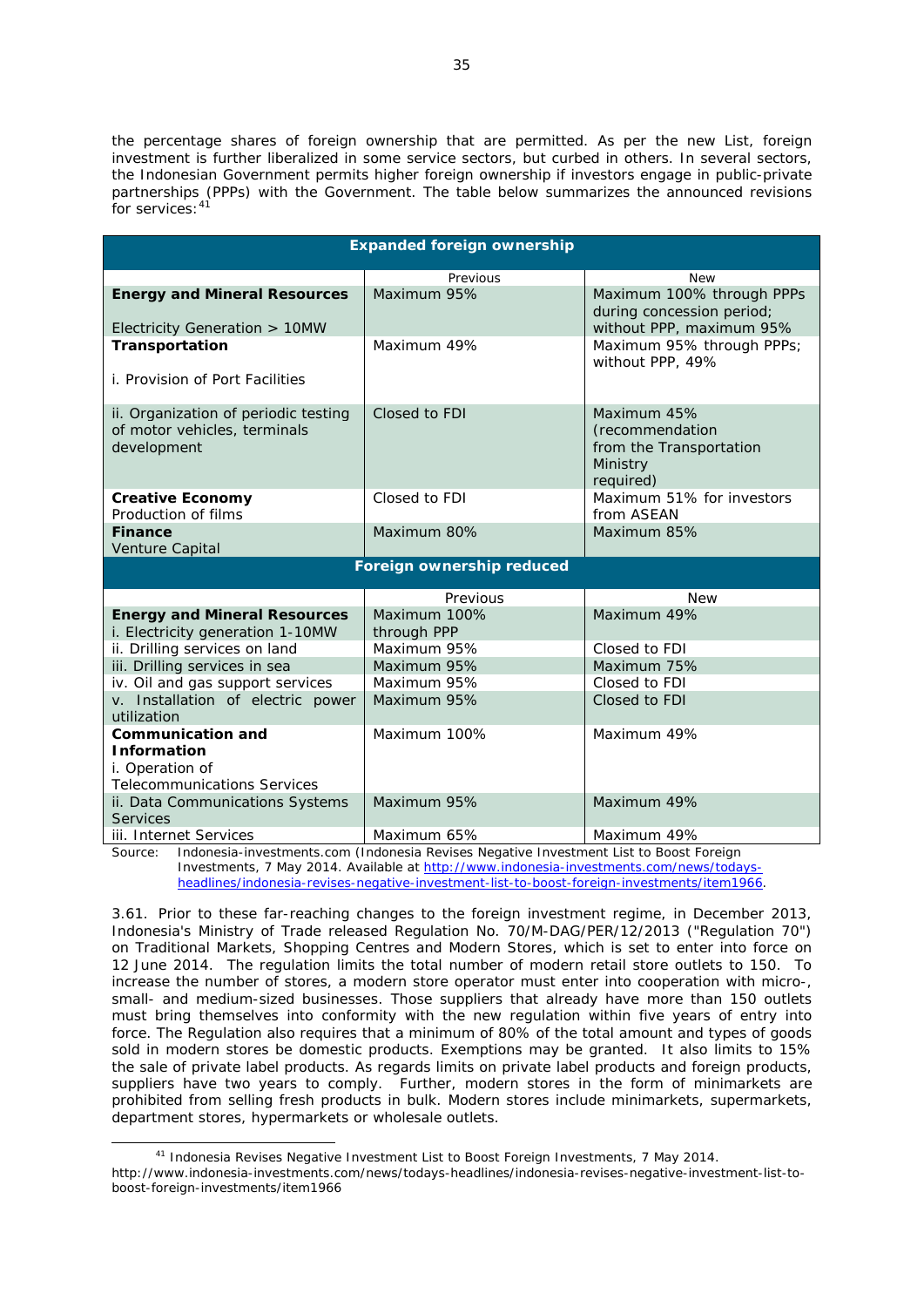3.62. A package of amendments to the Mexican Constitution, aimed at reforming Mexico's telecommunications and broadcast media sectors, became effective as of 23 June 2013.<sup>42</sup> The amendments clarify that telecommunications are public services of general interest and, therefore, the State must guarantee that these services will be provided under competitive conditions, quality, plurality, universal coverage, networking, convergence, and continuity.<sup>43</sup> Moreover, the Decree introducing the amendments states that foreign direct investment is allowed up to 100% in telecommunications and satellite communications. Foreign direct investment in broadcasting is permitted up to 49%, subject to reciprocity in the investor's country or the country of the operator that ultimately exercises direct or indirect control over the operator.

3.63. In addition, on 22 December 2013, Mexico implemented the "Decree Amending, Supplementing and Repealing Certain Provisions of Articles 25, 27 and 28 of the Constitution of the United Mexican States", the purpose of which is to modernize the energy sector. This constitutional amendment, which still needs to be implemented through secondary legislation, provides greater autonomy to Petróleos Mexicanos (Pemex) and the Federal Electricity Commission (CFE), the two state-owned enterprises which control, respectively, the oil and electricity sectors in Mexico. The constitutional amendment aims at facilitating the supply of services and attracting investment in the Mexican oil and electricity sectors. According to Mexico, the amendment guarantees international standards of efficiency, transparency and accountability, and promotes social responsibility and environmental protection in the energy sectors.

3.64. On 21 March 2014, the Turkish Information Technologies and Communications Authority (ICTA) restricted access to Twitter for failure to remove illegal content form certain accounts. The decision was taken in accordance with the decisions of judicial authorities and Article 8 of the 5661 numbered Law on "Regulation of Publications on the Internet and Combating Crime Committed via These Publications". ICTA later issued a statement that the site was blocked "in line with court decisions to avoid the possible future victimisation of citizens", and observing that the company had previously failed to remove content when it had been asked to do so. The blockage of access to Twitter was removed by decision of the Turkish Constitutional Court dated 2 April 2014.

3.65. The U.S. Federal Communications Commission (FCC) has clarified its Policy for Foreign Investment in Broadcast Licensees regarding policies and procedures for reviewing transactions that would result in foreign ownership exceeding the 25%. Section 310(b)(4) of the Communications Act of 1934 limits foreign ownership of U.S.-organized entities that control broadcast licensees to 25% when the Commission finds the limitation to be in the public interest. The ruling clarifies the FCC's intent to review applications and petitions for declaratory rulings proposing such ownership on a case-by-case basis. It also specifies the filing procedures for applicants and petitioners seeking approval for foreign ownership above 25%. According to the FCC, the clarification does not alter its obligations to protect the public interest, including national security, localism and media diversity.<sup>44</sup>

3.66. On 18 February 2014, the Board of Governors of the Federal Reserve System issued the "Final Rule" implementing the "Enhanced Prudential Standards for Bank Holding Companies and Foreign Banking Organizations." 45 The rule, which was required by section 165 of the Dodd-Frank Wall Street Reform and Consumer Protection Act, establishes a number of enhanced prudential standards for large U.S. bank holding companies and foreign banking organizations, including on liquidity, risk management, and capital. It also requires a FBO with a significant presence in the U.S. to establish an intermediate holding company over its U.S. subsidiaries.<sup>46</sup> The Final Rule contains requirements that are applicable primarily to two types of banking organizations: 1) U.S.

 <sup>42</sup> Decree Amending, Supplementing and Repealing Certain Provisions of Articles 6, 7, 27, 28, 73, 78, 94 and 105 of the Constitution of the United Mexican States, in the Field of Telecommunications (Decreto por el que se reforman y adicionan diversas disposiciones de los artículos 6o., 7o., 27, 28, 73, 78, 94 y 105 de la Constitución Política de los Estados Unidos Mexicanos, en materia de telecomunicaciones).<br><sup>43</sup> Under the updated legislation the Ifetel is now the highest authority on antitrust issues in telecoms

and broadcasting, while separate legal changes mean companies can no longer suspend regulatory decisions pending appeal. 44 *FCC Clarifies Policy for Foreign Investment in Broadcast Licensees*, FCC Media Release, 14 Nov. 2013,

http://www.fcc.gov/document/fcc-clarifies-policy-foreign-investment-broadcast-licensees. Full text of a

Commission order, See MCI v. FCC. 515 F 2d 385 (D.C. Circ 1974).<br><sup>45</sup> Federal Register / Vol. 79 , No. 59 / Thursday, March 27, 2014 / Rules and Regulations.<br><sup>46</sup> Federal Reserve's press release

http://www.federalreserve.gov/newsevents/press/bcreg/20140218a.htm.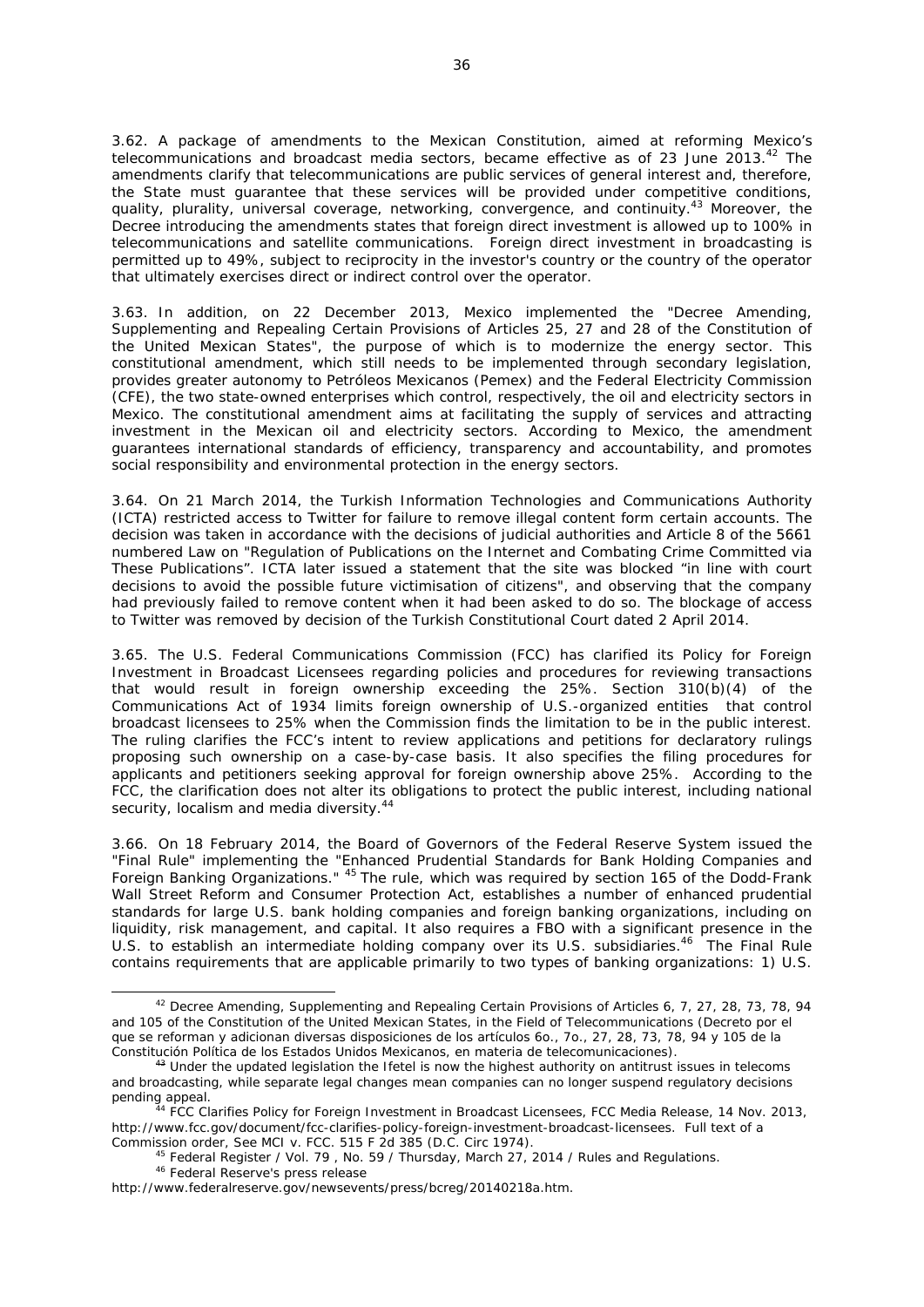top-tier bank holding companies (U.S. BHCs) with total consolidated assets of US\$50 billion or more; and 2) foreign banking organizations (FBOs) with total consolidated assets of US\$50 billion or more.

3.67. For U.S. BHCs with total consolidated assets of US\$50 billion or more, the final rule incorporates the previously issued capital planning and stress testing requirements as an enhanced prudential standard. It also requires such a U.S. BHC to comply with enhanced risk-management and liquidity risk-management standards, conduct liquidity stress tests, and hold a buffer of highly liquid assets based on projected funding needs during a 30-day stress event. The Final Rules further require a U.S. BHC with total consolidated assets of US\$50 billion or more to establish an enterprise wide risk committee chaired by an independent director and to have at least one member with experience in identifying, assessing, and managing risk exposures of large, complex financial firms. A BHC with total consolidated assets of US\$50 billion or more must also appoint a chief risk officer. In addition, publicly traded BHCs with total consolidated assets of US\$10 billion or more but less than US\$50 billion are also required to establish a risk committee chaired by an independent director that includes at least one member having experience in identifying, assessing, and managing risk exposures of large, complex firms.

3.68. FBOs with U.S. non-branch assets of US\$50 billion or more will be required to establish a U.S. intermediate holding company (IHC) over their U.S. subsidiaries. The foreign-owned U.S. IHC generally will be subject to the same risk-based and leverage capital standards applicable to U.S. BHCs. The IHCs also will be subject to the Federal Reserve's rules requiring regular capital plans and stress tests. Like U.S. BHCs with assets of US\$50 billion or more, a FBO with combined U.S. assets of US\$50 billion or more will be required to establish a U.S. risk committee and employ a U.S. chief risk officer to help ensure that the foreign bank understands and manages the risks of its combined U.S. operations. In addition, these FBOs will be required to meet enhanced liquidity risk-management standards, conduct liquidity stress tests, and hold a buffer of highly liquid assets based on projected funding needs during a 30-day stress event. FBOs with total consolidated assets of US\$50 billion or more, but combined U.S. assets of less than US\$50 billion, are subject to enhanced prudential standards. However, the capital, liquidity, risk-management, and stress testing requirements applicable to these FBOs are substantially less than those applicable to FBOs with a larger U.S. presence. In addition, the final rule implements stress testing requirements for foreign banking organizations with total consolidated assets of more than US\$10 billion and risk committee requirements for foreign banking organizations that meet the asset threshold and are publicly traded.

3.69. Under section 165 of the Dodd-Frank Act, upon a determination by the Financial Stability Oversight Council that a company poses a grave threat to U.S. financial stability and that the imposition of the requirement is necessary to mitigate that risk, the Federal Reserve must require a U.S. bank holding company and an FBO with US\$50 billion or more in total consolidated assets, as well as a nonbank financial company supervised by the Federal Reserve, to maintain a debt-to-equity ratio of no more than 15-to-1. Consistent with the Dodd-Frank Act, the Final Rules define the 15-to-1 debt-to-equity limitation and adopt procedures for its implementation.

3.70. U.S. BHCs subject to the rule will need to comply by 1 January 2015, while the deadline for compliance by FBO is 1 July 2016. The final rule also generally defers application of the leverage ratio to foreign-owned U.S. IHCs until 2018. The Federal Reserve Board estimates that 24 U.S. BHCs and approximately 100 FBOs will be affected by the final rule, and as many as 20 FBOs will meet the IHC requirement.<sup>47</sup>

3.71. There have also been some developments regarding the supply of services through the movement of natural persons. Since 23 November 2013, employers seeking access to Australia's subclass 457 visa programme to employ foreign workers in certain professions are required to conduct a Labour Market Test (LMT). LMT does not apply to nominations if the requirement would be inconsistent with an international treaty trade commitment.<sup>48</sup>

3.72. Effective 1 June 2014, study permit holders in Canada who are enrolled in academic, vocational or professional training programmes of at least six months will be automatically

<sup>47</sup> See http://www.federalreserve.gov/aboutthefed/boardmeetings/memo\_20140218.pdf.<br><sup>48</sup> http://www.comlaw.gov.au/Details/F2013L01954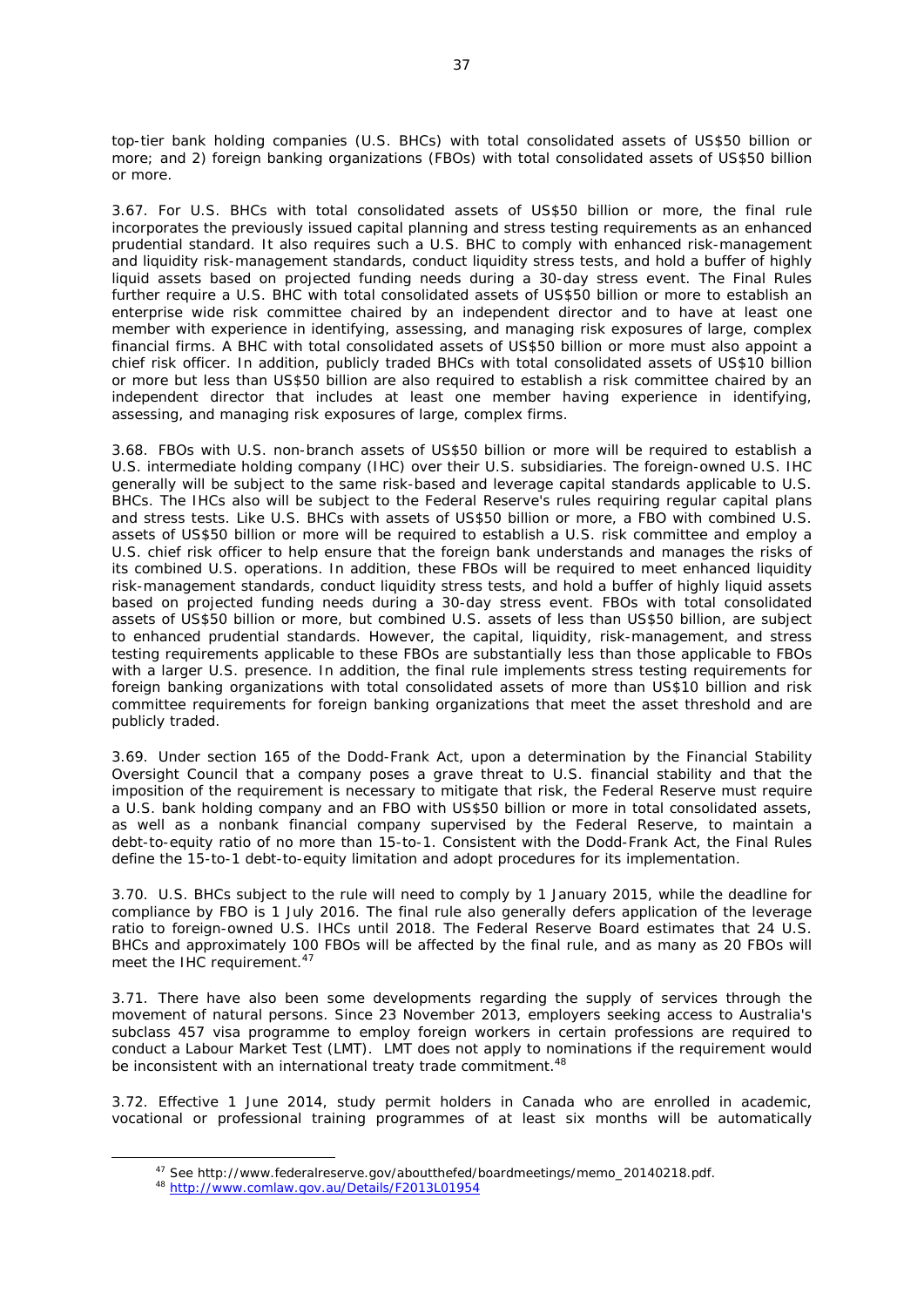authorised to work, up to 20 hours per week. $49$  Currently, study permit holders must obtain a relevant work permit to accept employment.

3.73. Amendments to the Russian Federation's Federal Law "On the Legal Status of Foreign Citizens" (Law No. 115-FZ) came into force on 1 January 2014. Foreign citizens may obtain invitations for entry and work permits notwithstanding the annual quota, provided a number of conditions are met. Specifically, they must be assigned to representative offices, branches or subsidiaries of foreign business entities incorporated in a WTO Member which operate in the service sector; they must have been employed by the foreign entity for at least a year prior to their Russian assignment; they must not exceed a total number of five persons in each representative office, and only two if they are employed in representative offices of banking institutions; they must receive a prescribed minimum salary if they are employed in a branch or subsidiary; they are permitted a duration of stay of three years.

3.74. Turkey's new Law on Foreigners and International Protection (Law No. 6458) took effect on 12 April 2014. The Law gradually introduces several changes to residence permit eligibility and procedure, as well as in visa and immigration processing, as follows. First, business visitors will be limited to a maximum cumulative period of stay of 90 days, during any 180-day period. Second, residence permits will no longer be required unless an individual remains in Turkey 90 days or more, whereas previously a permit was required after 30 days. Both the work permit and the exemption certificate for work permit can be used instead of a residence permit. In other words, there is no requirement to obtain a residence permit separately, if a work permit issued by the Ministry of Labour and Social Security already exists. Residence permits are still required if issued for other reasons. Third, "sticker visas" obtained upon arrival will be replaced by an electronic visa system for eligible visitors.<sup>50</sup>

# **4 GENERAL ECONOMIC SUPPORT MEASURES**

4.1. Regrettably, as for previous reports, the request for information on specific general economic support measures received a rather poor rate of response. Only one G-20 member volunteered information relating to economic support measures. The WTO Secretariat requested confirmation of several such measures (some of them obtained from other public sources) from a larger group of G-20 Members, but mostly without success and often generating a request not to include those measures in the Report. Hence, according to information provided to the Secretariat or obtained through other public sources ten new general economic support measures were put in place by G-20 economies during the review period. Half of these measures were not confirmed or verified by the Member. Annex 2 lists the economic support programmes compiled for this report.

4.2. As in the past, the Annex covers measures that provide economic assistance and financial support targeted at certain sectors, including financial aid for specific industries and export credit and insurance support. The main beneficiary sectors were indicated to be SMEs, agricultural producers and selected industries in the manufacturing sector. In contrast to previous reports, no G-20 Members have provided information on general economic support related to infrastructure.

4.3. As indicated in the last reports, the monitoring and reporting of general economic support measures remains a big challenge. The lack of active participation of governments in the provision of relevant information and in the verification process makes any assessment of overall trends not only partial, but also possibly inaccurate. It is important to emphasize that Annex 2 of this report never was limited to general economic support measures linked to the financial crisis. Although the initial reports saw a significant number of measures which – in spirit as well as words - were directly related to the financial crisis, others were not – and yet their trade-related effects were potentially significant.

4.4. There is wide recognition that general economic support programmes can affect exports as well as imports by broadly stimulating economic activity. However, the current poor response rate in this area makes it impossible in the context of the monitoring exercise to determine the net trade effect of such measures and that calls into question the usefulness of maintaining an annex dedicated to general economic support measures.

<sup>&</sup>lt;sup>49</sup> Regulations Amending the Immigration and Refugee Protection Act, SOR/2014 of 29 January 2014, see http://gazette.gc.ca/rp-pr/p2/2014/2014-02-12/html/sor-dors14-eng.php 50 See www.evisa.gov.tr.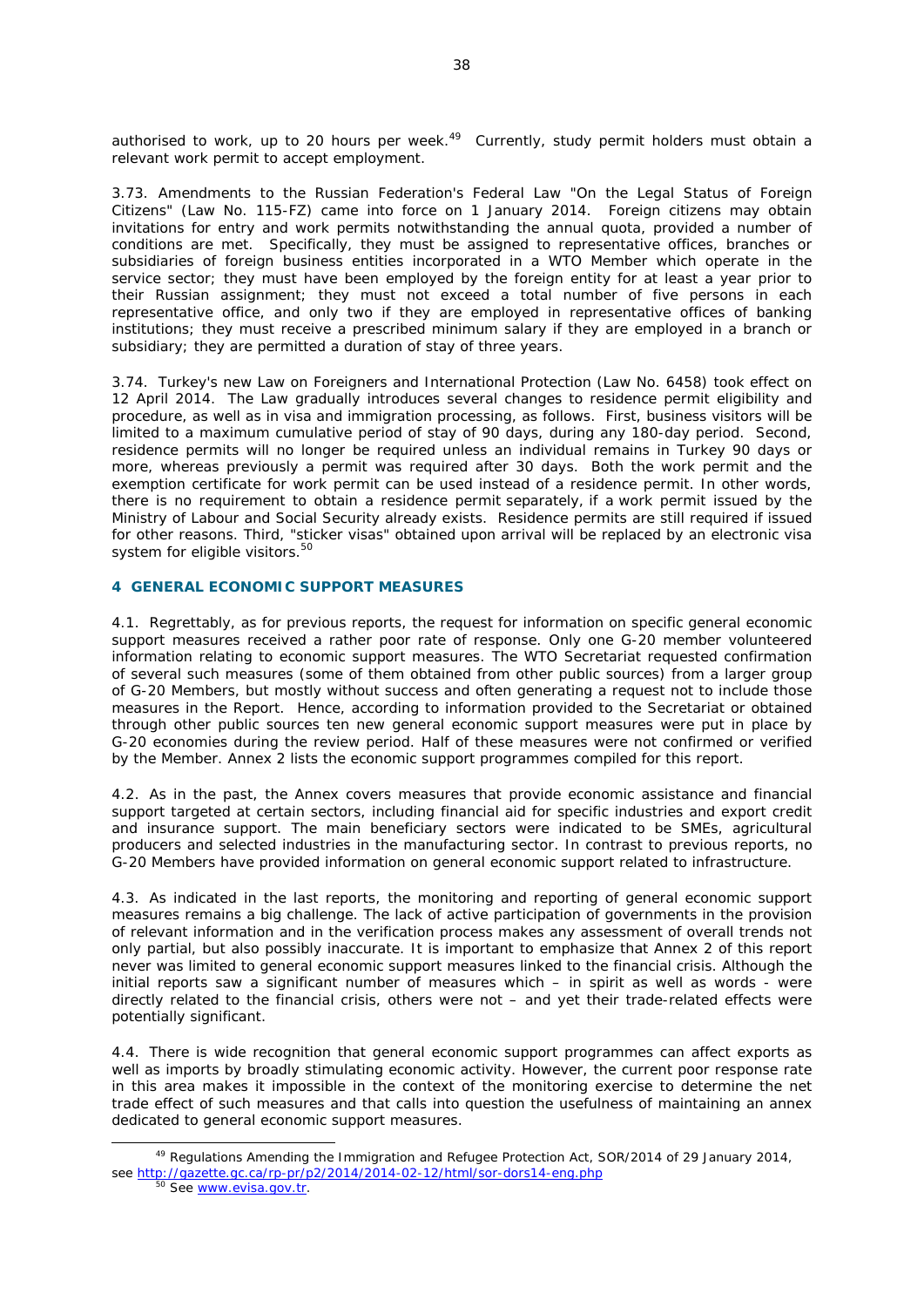### **5 TRADE FINANCE**

5.1. Trade finance markets have experienced several periods of stress in recent years, particularly during the global financial crisis of 2008-09, and at the end of 2011, in the context of deleveraging of banks' balance sheets in the euro-zone. Given the systemic importance of the availability of trade finance for trade, market trends are subject to regular assessment in the context of the Director-General's Expert Group on Trade Finance<sup>51</sup>. At the last meeting of the Group on 25 April 2014, the Director-General of the WTO said that all recent evidence pointed to continued difficulties for developing countries in accessing trade finance, in particular in the smallest and/or the poorest, and even for SMEs in larger and more developed countries.

5.2. With respect to the current market situation, Members of the expert group generally considered that liquidity was sufficient in the largest trading hubs, in line with the favourable risk profile of the industry (0.02% of loss record on short-term trade finance) and the relatively easy monetary policies run in the major economies. U.S. dollar funding was a less pressing issue outside the United States than it has been, in part because of the emergence of alternative currencies, notably the RMB in the Asia-Pacific area, which increased funding opportunities and choice. Among the good news was the fact that liquidity was returning for trade in the southern region of Europe; some countries had been graduating from trade finance facilitation programmes from Multilateral Development Banks (MDBs) (the Philippines); while in others the local financial sector had increased its ability to support traders (Bangladesh). In Africa, the largest regional banks had shown greater ability to syndicate larger trade finance deals, mostly in the commodity area, without external support. In general, more and more local and regional banks invested in trade, filling in part the gap left by the retreat of global banks since the financial crisis.

5.3. The problem was that markets had become more selective, and supply focused on the best rated "customers", leaving smaller traders with less finance than even before. Hence the continued difficulties focused on the small- and medium-sized enterprises in low-income countries, and higher-income countries of Asia, Latin America, the Middle-East, and Africa. The activity of MDBs was a good proxy for the existing market gap, from this point of view, and the demand on MDB risk mitigation products for trade had never been so high.

5.4. The was very little appetite by private markets to venture into most of Sub-Saharan Africa, leaving the IFC (the World Bank Group), the ITFC (Islamic Development Group), and the African Development Bank to fill only part of a financing gap estimated between US\$30 and 50 billion. The Asian Development Bank had received particularly strong demand, inter alia, to support trade from clients in Viet Nam, Pakistan, Bangladesh, and Sri Lanka. Particularly strong demand had also been addressed to the Inter-American Development Bank (+40%), in line with capital movement reversals, higher risk aversion, and continued structural weakness in local financial sectors. The European Bank for Reconstruction and Development (EBRD) had been quite active in supporting trade in Ukraine and Russia lately, but also in the Middle East and North Africa Region (MENA), which was benefitting from the Islamic Development Bank Group's support (Egypt and other countries). IFC's products were equally distributed across the world and were in high demand.

5.5. With respect to regulatory matters under the Basel framework, the Director-General pointed to recent steps by the Basel Committee on Banking Supervision to ensure fair prudential treatment of the trade finance industry, particularly traditional instruments such as letters of credit.

5.6. The discussion which was initiated at the previous meeting on other non-prudential regulatory issues described as "know-your-customers" (KYC) requirements was continued. The debate did not focus on the regulatory requirements themselves, which legitimately aimed at increased transparency in financial relations, rather on the various ways that they are being structured, defined and implemented according to different countries and regions. However, more clarity was needed on whether the lack of harmonization in countries' requirements had led to missed trade opportunities for developing countries. The discussion also urged the trade industry to come up with more fact-based evidence, in terms of trade foregone, lost correspondent banking relations, and other possible criteria, before the impact of lack of regulatory harmonization in this area could be assessed. Several participants, including MDBs, made the point that, while the lack of harmonization in this area could clearly increase the cost of trade in developing countries, it did not fall on the WTO to fix the problem.

 <sup>51</sup> WTO document WT/WGTDF/W72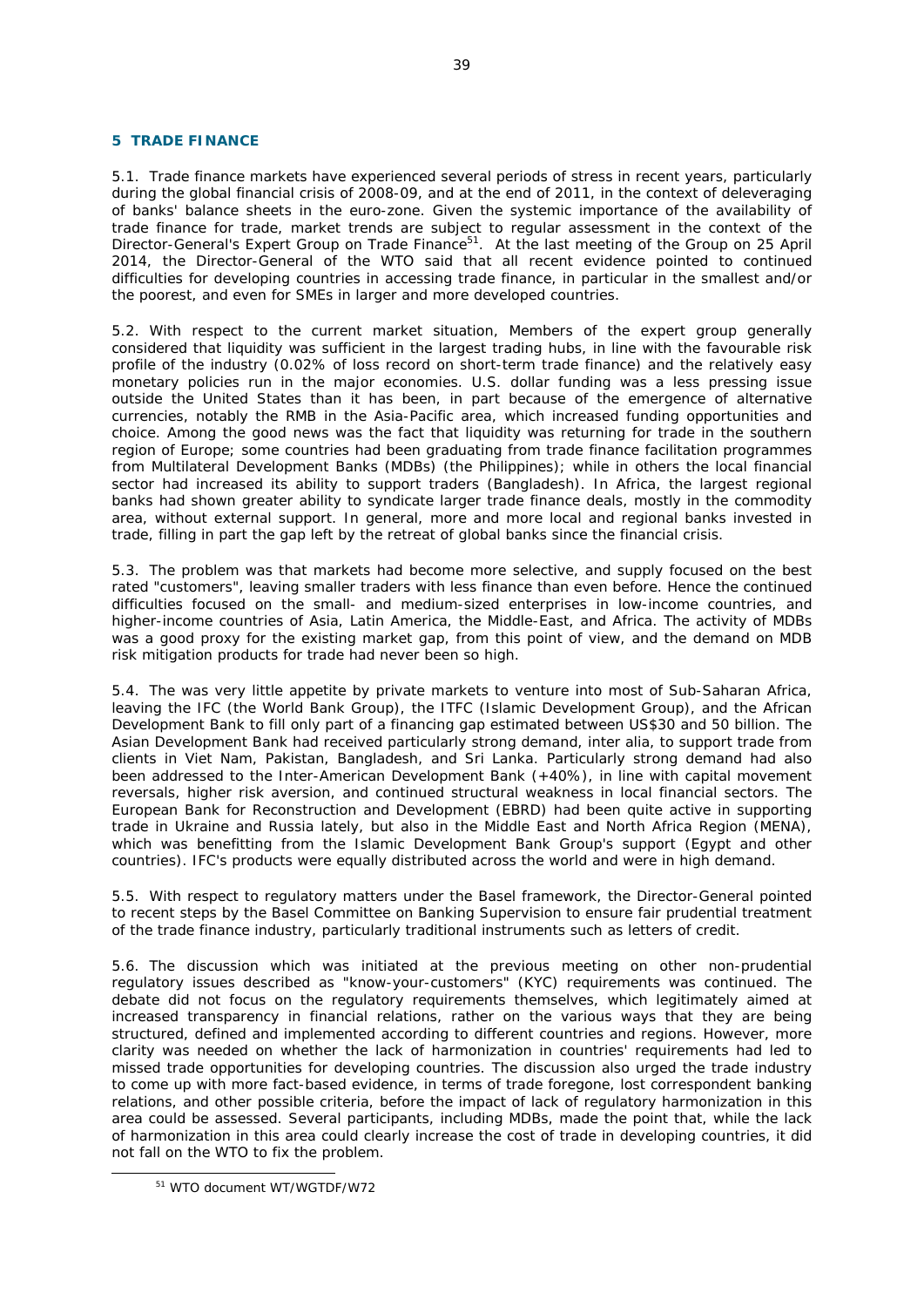#### **ANNEX 1**

# TRADE AND TRADE-RELATED MEASURES<sup>52</sup>

#### (MID-NOVEMBER 2013 TO MID-MAY 2014)

# **Confirmed information<sup>53</sup>**

| Country/<br><b>Member State</b> | <b>Measure</b>                                                                                                                                                                                                                                                                                                                                                                                                            | Source/Date                                                                                                                                        | <b>Status</b>                 |
|---------------------------------|---------------------------------------------------------------------------------------------------------------------------------------------------------------------------------------------------------------------------------------------------------------------------------------------------------------------------------------------------------------------------------------------------------------------------|----------------------------------------------------------------------------------------------------------------------------------------------------|-------------------------------|
| Argentina                       | Updated list of "reference<br>values" for exports of<br>cranberries (arándanos)<br>(NCM 0810.40.00), for<br>certain specified destinations                                                                                                                                                                                                                                                                                | Administración Federal de<br>Ingresos Públicos -<br>Resolución General<br>No. 3542/2013<br>(14 November 2013)                                      | Effective<br>20 November 2013 |
| Argentina                       | Updated list of "criterion<br>values" (valores criterio de<br><i>carácter preventivo</i> ) for<br>imports of certain products,<br>i.e. microphones and stands;<br>knitted or crocheted jerseys,<br>pullovers, cardigans, and<br>waist-coats; and swimming<br>pools (NCM 6110.11.00;<br>6110.12.00; 6110.19.00;<br>6110.20.00; 6110.30.00;<br>6110.90.00; 8518.10.10;<br>8518.10.90; 9506.99.00),<br>from specific origins | Administración Federal de<br>Ingresos Públicos -<br>Resoluciones Generales<br>Nos. 3544/2013,<br>3546/2013, and<br>3547/2013<br>(14 November 2013) | Effective<br>20 November 2013 |
| Argentina                       | Initiation on<br>28 November 2013 of<br>anti-dumping investigation<br>on imports of ceramic<br>electrical insulators (NCM<br>8546.20.00) from Brazil,<br>China, and Colombia                                                                                                                                                                                                                                              | WTO document<br>G/ADP/N/252/ARG,<br>20 February 2014                                                                                               |                               |
| Argentina                       | Increase of export duties (to<br>32%) on soy residues and<br>soy by-products<br>(NCM 2302.50.00;<br>2308.00.00; 2309.90.90)                                                                                                                                                                                                                                                                                               | Decreto 2014/2013<br>(2 December 2013)                                                                                                             |                               |

<sup>&</sup>lt;sup>52</sup> The inclusion of any measure in this table implies no judgement by the WTO Secretariat on whether or not such measure, or its intent, is protectionist in nature. Moreover, nothing in the table implies any judgement, either direct or indirect, on the consistency of any measure referred to with the provisions of any WTO agreement.<br><sup>53</sup> This section includes information which has either been provided by the Member concerned or has

been confirmed at the request of the Secretariat.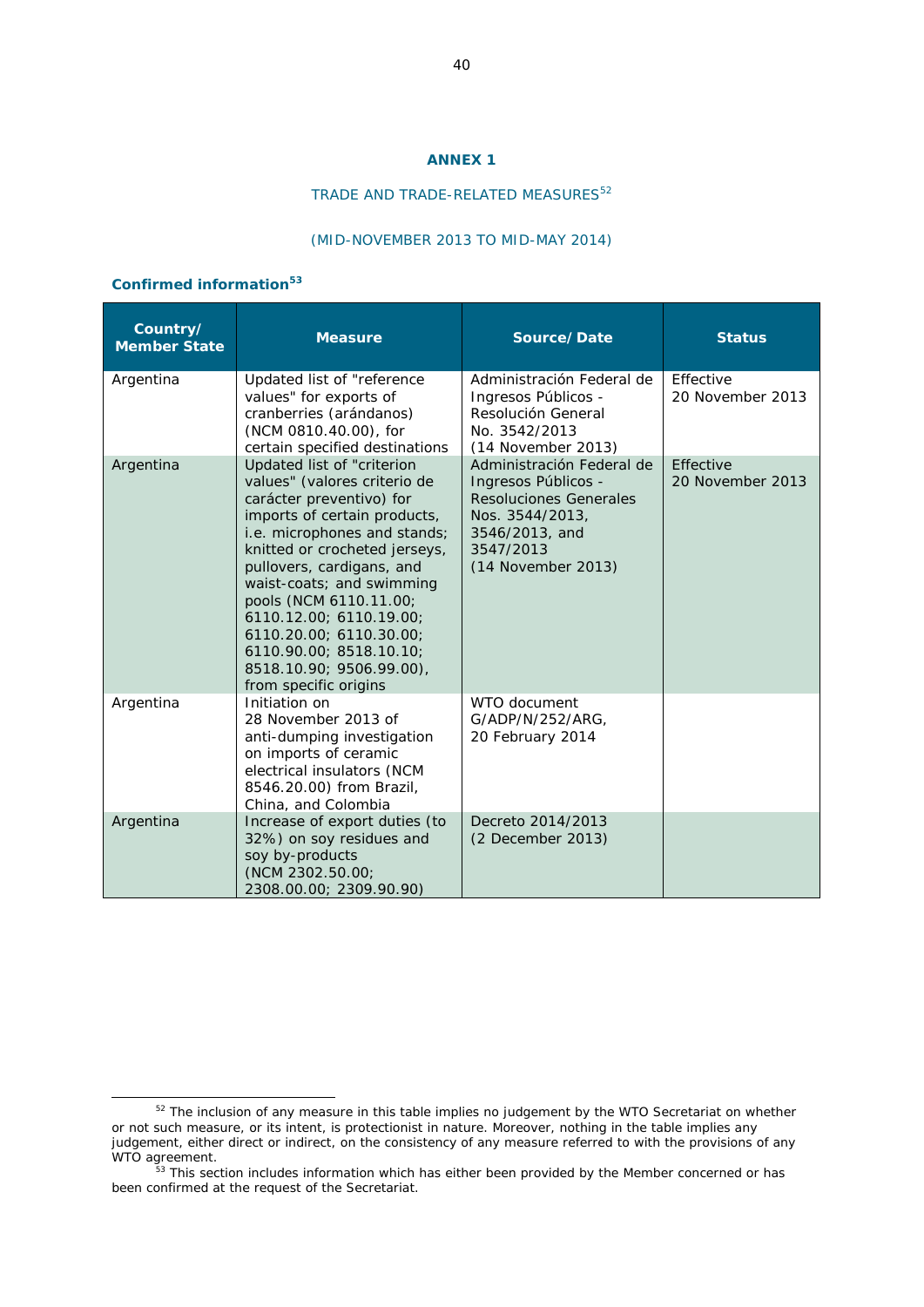| Country/<br><b>Member State</b> | <b>Measure</b>                                                                                                                                                                                                                                                                                                                                                                                                                                                                                                                                                                                                                                               | Source/Date                                                                                                                                                   | <b>Status</b>                                                                     |
|---------------------------------|--------------------------------------------------------------------------------------------------------------------------------------------------------------------------------------------------------------------------------------------------------------------------------------------------------------------------------------------------------------------------------------------------------------------------------------------------------------------------------------------------------------------------------------------------------------------------------------------------------------------------------------------------------------|---------------------------------------------------------------------------------------------------------------------------------------------------------------|-----------------------------------------------------------------------------------|
| Argentina                       | Termination on<br>3 December 2013 (without<br>measure) of anti-dumping<br>investigation on imports of<br>electric accumulators,<br>including separators therefor,<br>whether or not rectangular<br>(including square)<br>(NCM 8507.90.20) from<br>Brazil (initiated on<br>1 June 2012)                                                                                                                                                                                                                                                                                                                                                                       | WTO document<br>G/ADP/N/252/ARG,<br>20 February 2014                                                                                                          |                                                                                   |
| Argentina                       | Updated list of "criterion<br>values" (valores criterio de<br>carácter preventivo) for<br>imports of certain products,<br>i.e. shawls, scarves,<br>mufflers, mantillas, veils and<br>the like; men's or boy's<br>overcoats, raincoats, car-<br>coats, capes, cloaks and<br>similar articles; and toys;<br>articles for Christmas<br>festivities (NCM 6201.11.00;<br>6201.12.00; 6201.13.00;<br>6201.91.00; 6201.92.00;<br>6201.93.00; 6117.10.00;<br>9503.00.10; 9503.00.21;<br>9503.00.22; 9503.00.31;<br>9503.00.39; 9503.00.60;<br>9503.00.80; 9503.00.91;<br>9503.00.97; 9503.00.98;<br>9503.00.99; 9504.90.90;<br>9505.10.00), from specific<br>origins | Administración Federal de<br>Ingresos Públicos -<br><b>Resoluciones Generales</b><br>Nos. 3554/2013,<br>3555/2013, and<br>3556/2013<br>(2 December 2013)      | Effective<br>5 December 2013                                                      |
| Argentina                       | Updated list of "reference<br>values" for exports of raw<br>hides and skins (other than<br>furskins) and leather<br>(NCM 4101.20.00;<br>4101.50.10; 4101.50.20;<br>4101.50.30; 4101.90.10;<br>4101.90.20; 4101.90.30;<br>4104.11.11; 4104.11.13;<br>4104.11.14; 4104.11.21;<br>4104.11.23; 4104.11.24;<br>4104.19.10; 4104.19.30;<br>4104.19.40), for certain<br>specified destinations                                                                                                                                                                                                                                                                      | Administración Federal de<br>Ingresos Públicos -<br><b>Resoluciones Generales</b><br>Nos. 3557/2013<br>(2 December 2013) and<br>3578/2013<br>(7 January 2014) | Effective<br>5 December 2013.<br>Reference values<br>updated on<br>9 January 2014 |
| Argentina                       | Measures to facilitate trade<br>through the implementation<br>of a new informatic customs<br>system (Sistema Informático<br>Malvinas "SIM")                                                                                                                                                                                                                                                                                                                                                                                                                                                                                                                  | Administración Federal de<br>Ingresos Públicos -<br>Resolución General<br>No. 3560/2013<br>(5 December 2013)                                                  | Effective<br>9 December 2013                                                      |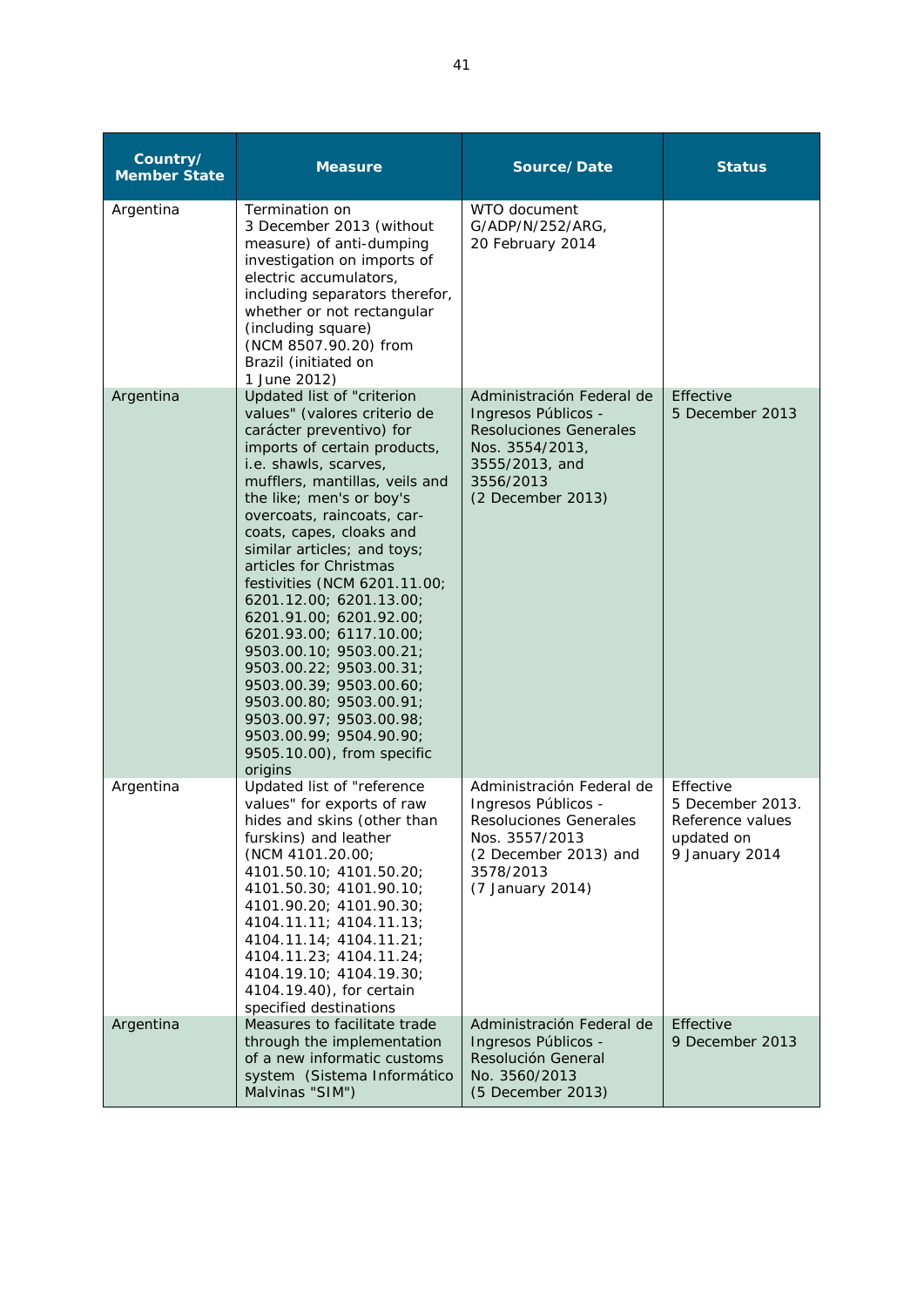| Country/<br><b>Member State</b> | <b>Measure</b>                                                                                                                                                                                                                                                                                    | Source/Date                                                                                                                                                         | <b>Status</b>                |
|---------------------------------|---------------------------------------------------------------------------------------------------------------------------------------------------------------------------------------------------------------------------------------------------------------------------------------------------|---------------------------------------------------------------------------------------------------------------------------------------------------------------------|------------------------------|
| Argentina                       | <b>Termination on</b><br>27 December 2013 (without<br>measure) of anti-dumping<br>investigation on imports of<br>conveyor or transmission<br>belts or belting, of vulcanised<br>rubber reinforced only with<br>textile materials<br>(NCM 4010.12.00) from<br>Brazil (initiated on<br>1 June 2012) | WTO document<br>G/ADP/N/252/ARG,<br>20 February 2014                                                                                                                |                              |
| Argentina                       | Termination on 11 April 2014<br>of anti-dumping duties on<br>imports of synthetic organic<br>colouring matter<br>(NCM 3204.12.10;<br>3204.14.00; 3204.17.00)<br>from China and India<br>(imposed on<br>29 January 2010)                                                                           | Permanent Delegation of<br>Argentina to the WTO<br>(29 April 2014) and<br>Resolución No. 92/2014<br>Ministerio de Economía y<br>Finanzas Públicas<br>(7 April 2014) |                              |
| Australia                       | Increase (12.5%) in excise<br>and excise equivalent<br>customs duty for imports of<br>certain tobacco products<br>(HS 2401.10.00, 2401.20.00,<br>2401.30.00, 2402.10.80,<br>2402.20.80, 2403.11.00,<br>2403.19.90, 2403.91.00,<br>2403.99.80, 2402.10.20,<br>2402.20.20, 2403.19.10)              | Permanent Delegation of<br>Australia to the WTO<br>(21 May 2014) and<br>Australia Customs Border<br><b>Protection Notice</b><br>No. 2013/58<br>(27 November 2013)   | Effective<br>1 December 2013 |
| Australia                       | Termination on<br>4 December 2013 of<br>anti-dumping duties on<br>imports of linear low density<br>polyethylene "LLDP"<br>(HS 3901.10.00;<br>3901.90.00) from Thailand<br>(imposed on 4 December<br>2003)                                                                                         | WTO document<br>G/ADP/N/252/AUS,<br>17 March 2014                                                                                                                   |                              |
| Australia                       | Termination on<br>12 December 2013 (without<br>measure) of anti-dumping<br>investigation on imports of<br>prepared or preserved peach<br>products (HS 2008.70.00)<br>from South Africa (initiated<br>on 10 July 2013)                                                                             | WTO document<br>G/ADP/N/252/AUS,<br>17 March 2014                                                                                                                   |                              |
| Australia                       | Termination on<br>20 December 2013 (without<br>measure) of safeguard<br>investigation on imports of<br>canned tomatoes<br>(HS 2002.10.00) (initiated on<br>21 June 2013)                                                                                                                          | WTO document<br>G/SG/N/9/AUS/3,<br>6 January 2014                                                                                                                   |                              |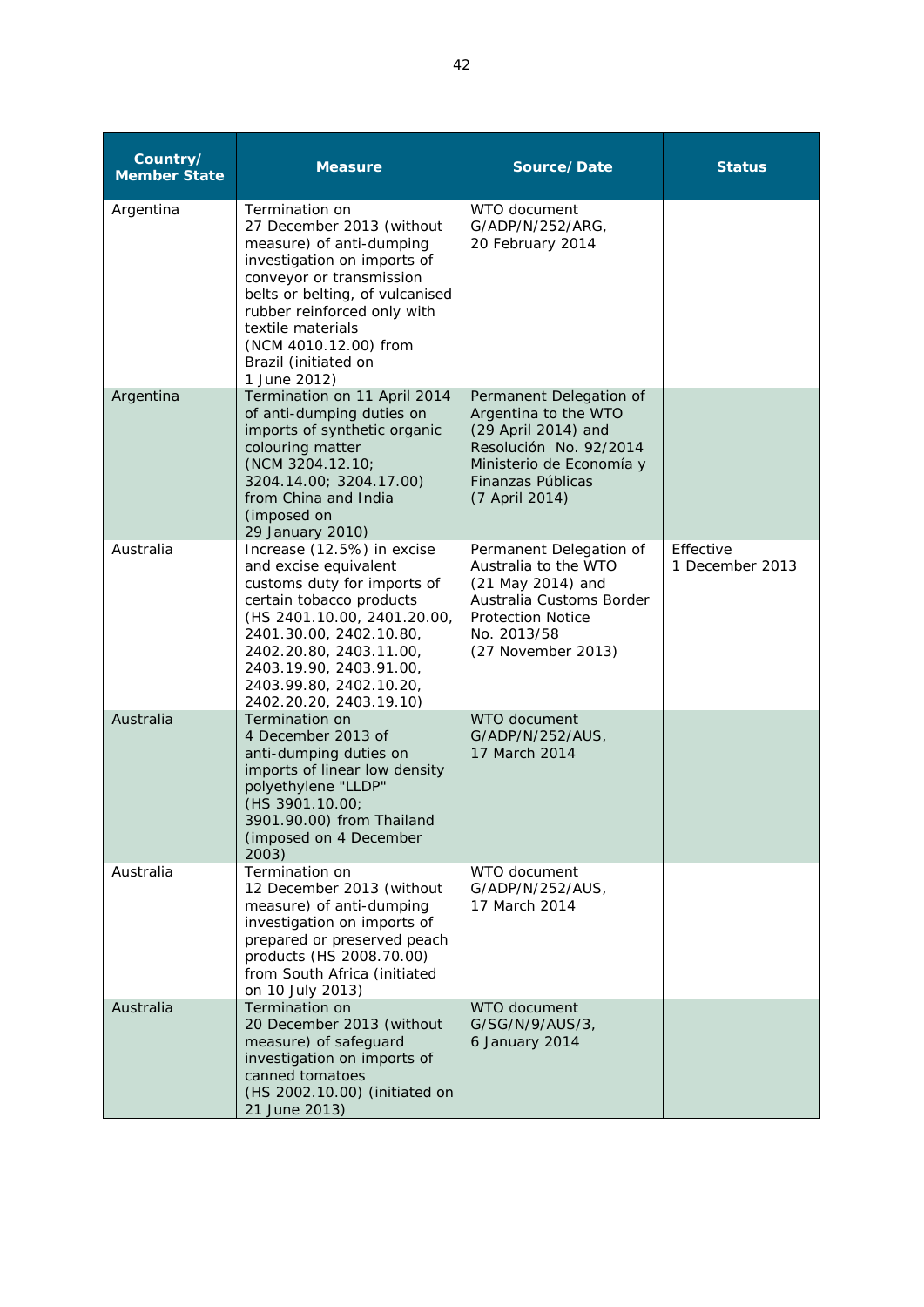| Country/<br><b>Member State</b> | <b>Measure</b>                                                                                                                                                                                                                                                                                                                            | Source/Date                                                                                                                                                      | <b>Status</b>                |
|---------------------------------|-------------------------------------------------------------------------------------------------------------------------------------------------------------------------------------------------------------------------------------------------------------------------------------------------------------------------------------------|------------------------------------------------------------------------------------------------------------------------------------------------------------------|------------------------------|
| Australia                       | Termination on<br>20 December 2013 (without<br>measure) of safeguard<br>investigation on imports of<br>certain processed fruit<br>products (i.e. citrus fruits;<br>pears; apricots; peaches,<br>including nectarines) (HS<br>2008.30.00; 2008.40.00;<br>2008.50.00; 2008.70.00;<br>2008.97.00; 2008.99.00)<br>(initiated on 21 June 2013) | WTO document<br>G/SG/N/9/AUS/4,<br>6 January 2014                                                                                                                |                              |
| Australia                       | Termination on<br>1 January 2014 of<br>anti-dumping duties on<br>imports of tubeless steel<br>demountable rims<br>(HS 8708.70.99) from China<br>(imposed on<br>31 December 2008)                                                                                                                                                          | WTO document<br>G/ADP/N/252/AUS,<br>17 March 2014                                                                                                                |                              |
| Australia                       | Initiation on 8 January 2014<br>of anti-dumping investigation<br>on imports of quenched and<br>tempered steel plate "Q&T"<br>(HS 7225.40.00) from<br>Finland, Japan, and Sweden                                                                                                                                                           | Permanent Delegation of<br>Australia to the WTO<br>(21 May 2014) and<br>Australia Customs<br><b>Dumping Notice</b><br>No. 2014/1<br>(8 January 2014)             |                              |
| Australia                       | Additional consumer price<br>index adjustment for the<br>calculation of new rates of<br>customs duties for alcoholic<br>beverages (HS 2203; 2204;<br>2205; 2206; 2207; 2208)<br>resulting in increase of the<br>customs and excise duties                                                                                                 | Permanent Delegation of<br>Australia to the WTO<br>(21 May 2014) and<br>Australia Customs Border<br><b>Protection Notice</b><br>No. 2014/03<br>(24 January 2014) | Effective<br>1 February 2014 |
| Australia                       | Initiation on 6 February 2014<br>of anti-dumping investigation<br>on imports of silicon metal<br>(HS 2804.61.00;<br>2804.69.00) from China                                                                                                                                                                                                | Permanent Delegation of<br>Australia to the WTO<br>(21 May 2014) and<br>Australia Customs<br>Dumping Notice<br>No. 2014/8<br>(6 February 2014)                   |                              |
| Australia                       | Initiation on 6 February 2014<br>of countervailing<br>investigation on imports of<br>silicon metal<br>(HS 2804.61.00;<br>2804.69.00) from China                                                                                                                                                                                           | Permanent Delegation of<br>Australia to the WTO<br>(21 May 2014) and<br><b>Australia Customs</b><br><b>Dumping Notice</b><br>No. 2014/8<br>(6 February 2014)     |                              |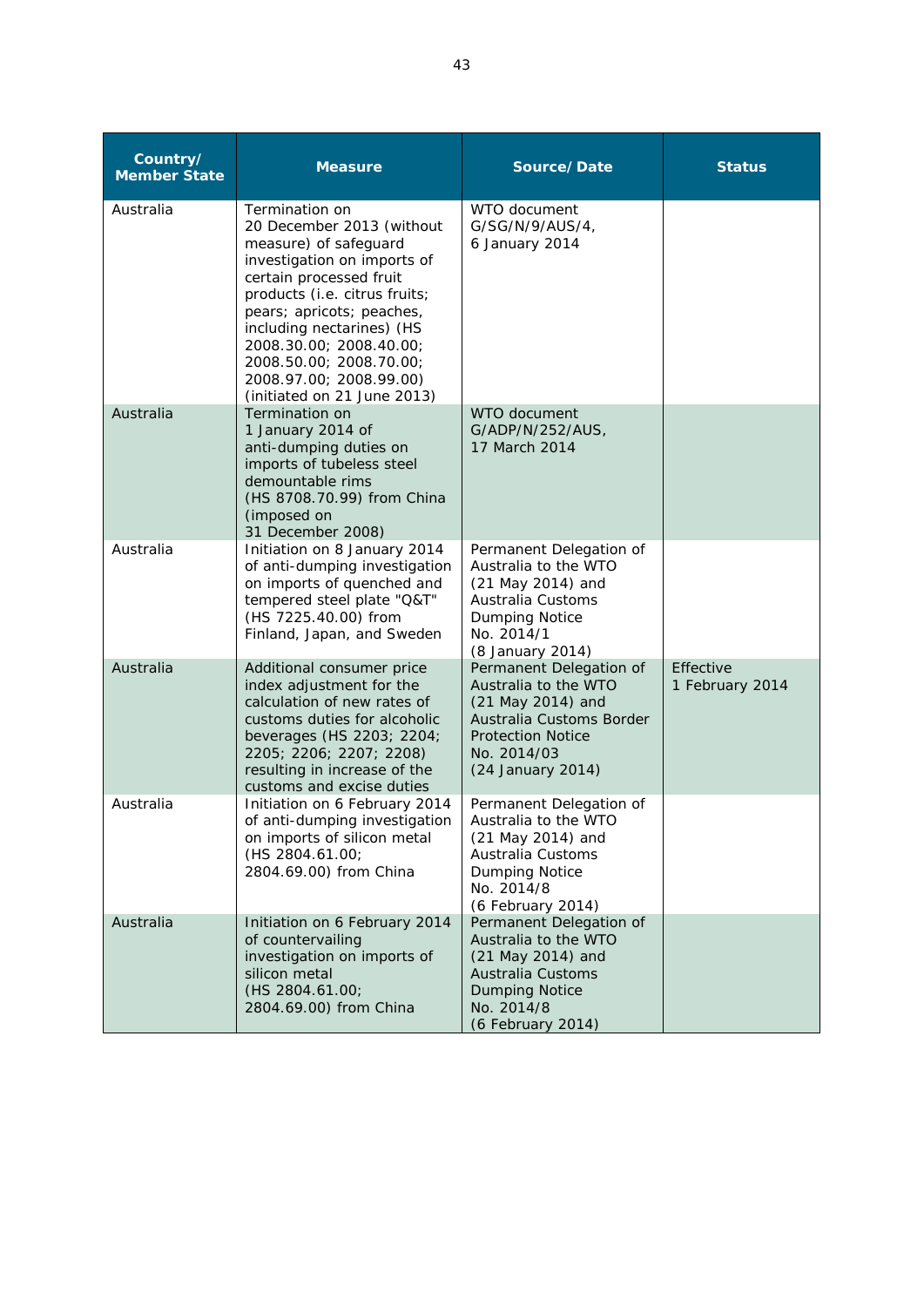| Country/<br><b>Member State</b> | <b>Measure</b>                                                                                                                                                                                                                                                                                                      | Source/Date                                                                                                                                                       | <b>Status</b>             |
|---------------------------------|---------------------------------------------------------------------------------------------------------------------------------------------------------------------------------------------------------------------------------------------------------------------------------------------------------------------|-------------------------------------------------------------------------------------------------------------------------------------------------------------------|---------------------------|
| Australia                       | Adjustment in the indexation<br>of certain customs and excise<br>duty rates for tobacco and<br>tobacco products (HS 2401;<br>2402; 2403) based on<br>average weekly ordinary time<br>earnings (AWOTE) instead of<br>the Consumer Price Index<br>(CPI), resulting in increase of<br>the customs and excise<br>duties | Permanent Delegation of<br>Australia to the WTO<br>(21 May 2014) and<br>Australia Customs Border<br><b>Protection Notice</b><br>No. 2014/12<br>(26 February 2014) | Effective<br>1 March 2014 |
| Australia                       | Initiation on 18 March 2014<br>of anti-dumping investigation<br>on imports of deep drawn<br>stainless steel sinks<br>(HS 7324.10.00) from China                                                                                                                                                                     | Permanent Delegation of<br>Australia to the WTO<br>(21 May 2014) and<br><b>Australia Customs</b><br><b>Dumping Notice</b><br>No. 2014/20<br>(18 March 2014)       |                           |
| Australia                       | Initiation on 18 March 2014<br>of countervailing<br>investigation on imports of<br>deep drawn stainless steel<br>sinks (HS 7324.10.00) from<br>China                                                                                                                                                                | Permanent Delegation of<br>Australia to the WTO<br>(21 May 2014) and<br>Australia Customs<br>Dumping Notice<br>No. 2014/20<br>(18 March 2014)                     |                           |
| Australia                       | Initiation on 10 April 2014 of<br>anti-dumping investigation<br>on imports of rod in coils<br>(HS 7213.91.00;<br>7227.90.90) from Indonesia,<br>Chinese Taipei and Turkey                                                                                                                                           | Permanent Delegation of<br>Australia to the WTO<br>(21 May 2014) and<br><b>Australia Customs</b><br><b>Dumping Notice</b><br>No. 2014/27<br>(10 April 2014)       |                           |
| Australia                       | Initiation on 14 April 2014 of<br>anti-dumping investigation<br>on imports of aluminium<br>extrusions (HS 7604.10.00;<br>7604.21.00; 7604.29.00;<br>7608.10.00; 7608.20.00;<br>7610.10.00; 7610.90.00)<br>from China (possible<br>circumvention of<br>anti-dumping measures<br>imposed on<br>29 October 2010)       | Australia Customs<br>Dumping Notice<br>No. 2014/31<br>(14 April 2014)                                                                                             |                           |
| Australia                       | Initiation on 22 April 2014 of<br>anti-dumping investigation<br>on imports of newsprint<br>(HS 4801.00.20;<br>4801.00.31; 4801.00.39)<br>from France and<br>Korea, Rep. of                                                                                                                                          | Permanent Delegation of<br>Australia to the WTO<br>(21 May 2014) and<br><b>Australia Customs</b><br><b>Dumping Notice</b><br>No. 2014/34<br>(22 April 2014)       |                           |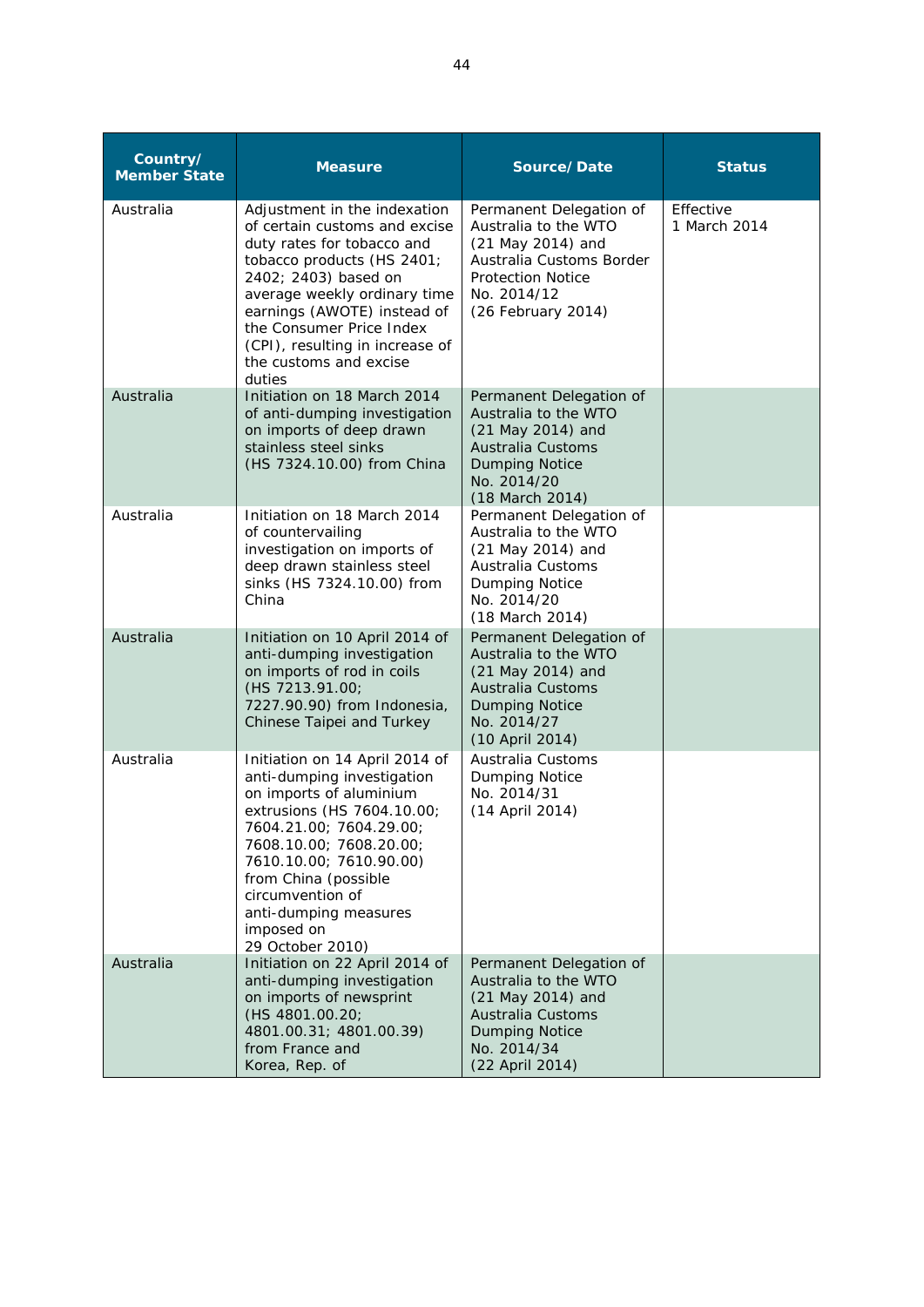| Country/<br><b>Member State</b> | <b>Measure</b>                                                                                                                                                                                                                                                                                                                                                                                                                                                                                                                                      | Source/Date                                                                                                                                                                     | <b>Status</b>                                           |
|---------------------------------|-----------------------------------------------------------------------------------------------------------------------------------------------------------------------------------------------------------------------------------------------------------------------------------------------------------------------------------------------------------------------------------------------------------------------------------------------------------------------------------------------------------------------------------------------------|---------------------------------------------------------------------------------------------------------------------------------------------------------------------------------|---------------------------------------------------------|
| Australia                       | Initiation on 14 May 2014 of<br>anti-dumping investigation<br>on imports of certain<br>crystalline silicon<br>photovoltaic modules or<br>panels (HS 8501.61.00;<br>8501.62.00; 8501.63.00;<br>8501.64.00; 8541.40.00)<br>from China                                                                                                                                                                                                                                                                                                                 | Australia Customs<br>Dumping Notice<br>No. 2014/38<br>$(14$ May 2014)                                                                                                           |                                                         |
| <b>Brazil</b>                   | Initiation on<br>18 November 2013 of<br>anti-dumping investigation<br>on imports of seamless steel<br>chrome alloyed tubes<br>(NCM 7304.51.19;<br>7304.59.11; 7304.59.19)<br>from China                                                                                                                                                                                                                                                                                                                                                             | WTO document<br>G/ADP/N/252/BRA,<br>28 March 2014; Camex<br>Resolution No. 30/2014<br>(11 April 2014); and<br>Permanent Delegation of<br>Brazil to the WTO<br>(28 May 2014)     | Provisional duty<br>imposed on<br>14 April 2014         |
| <b>Brazil</b>                   | Initiation on<br>18 November 2013 of<br>anti-dumping investigation<br>on imports of acrylic sheets<br>(NCM 3920.51.00) from<br>China; Hong Kong, China;<br>Malaysia; and the<br><b>United States</b>                                                                                                                                                                                                                                                                                                                                                | WTO document<br>G/ADP/N/252/BRA,<br>28 March 2014                                                                                                                               |                                                         |
| <b>Brazil</b>                   | Initiation on<br>18 November 2013 of<br>anti-dumping investigation<br>on imports of sodium acid<br>pyrophosphate "SAPP"<br>(NCM 2835.39.20) from<br>Canada, China, and the<br><b>United States</b>                                                                                                                                                                                                                                                                                                                                                  | WTO document<br>G/ADP/N/252/BRA,<br>28 March 2014; Camex<br>Resolution No. 22/2014<br>(17 March 2014); and<br>Permanent Delegation of<br>Brazil to the WTO<br>(28 May 2014)     | Provisional duty<br>imposed on<br>19 March 2014         |
| <b>Brazil</b>                   | Temporary reduction of<br>import tariffs (to 2%) on<br>4-cloro-alfa, alfa,<br>alfa-trifluor-3,5-<br>dinitrotolueno (NCM<br>2904.90.14), under an<br>import quota of 3,600<br>tonnes; monomethylamine<br>(NCM 2921.11.11), under an<br>import quota of 60 tonnes;<br>monoethylamine and its salts<br>(NCM 2921.19.11), under an<br>import quota of 738 tonnes;<br>di-n-propilamine and its salts<br>(NCM 2921.19.22), under an<br>import quota of 1,205<br>tonnes; and titanium oxides<br>(NCM 2823.00.10), under an<br>import quota of 8,000 tonnes | Permanent Delegation of<br>Brazil to the WTO<br>(28 May 2014), Camex<br>Resolution No. 96/2013<br>(25 November 2013) and<br>Secex Portaria<br>No. 50/2013<br>(12 December 2013) | Effective<br>26 November 2013<br>to<br>25 November 2014 |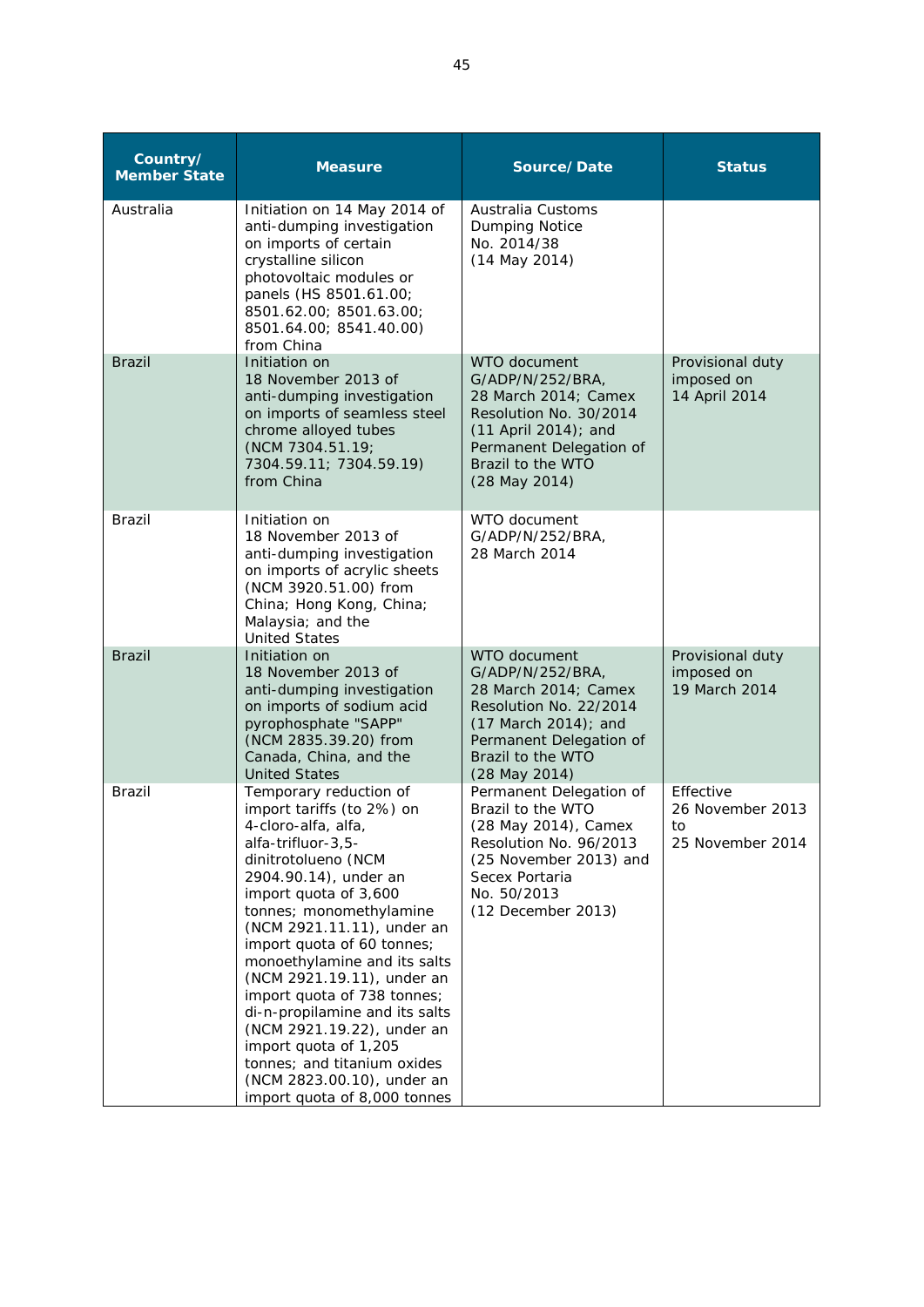| Country/<br><b>Member State</b> | <b>Measure</b>                                                                                                                                                                                                                                                                                                                                                                                                                                                                               | Source/Date                                                                                                                                                                                                  | <b>Status</b>                                          |
|---------------------------------|----------------------------------------------------------------------------------------------------------------------------------------------------------------------------------------------------------------------------------------------------------------------------------------------------------------------------------------------------------------------------------------------------------------------------------------------------------------------------------------------|--------------------------------------------------------------------------------------------------------------------------------------------------------------------------------------------------------------|--------------------------------------------------------|
| <b>Brazil</b>                   | Prolongation of temporary<br>authorization to increase the<br>Mercosur Common External<br>Tariff (to 55%), but not<br>above their bound levels, for<br>imports of canned peaches<br>(NCM 2008.70.90)                                                                                                                                                                                                                                                                                         | Permanent Delegation of<br>Brazil to the WTO<br>(28 May 2014) and<br><b>Camex Resolution</b><br>No. 47/2013 (24 June<br>2013)                                                                                | Effective<br>1 December 2013<br>to<br>31 December 2014 |
| <b>Brazil</b>                   | Temporary reduction of<br>import tariffs (to 2%) on 476<br>capital goods tariff lines (in<br>NCM Chapters 73; 84; 85;<br>86; 87; 89; 90) and 11<br>informatic and<br>telecommunication<br>equipment tariff lines (NCM<br>8517.62.32; 8517.62.49;<br>8517.62.59; 8528.51.20;<br>8530.10.10), through the<br>"ex-out" regime (mechanism<br>designed to temporarily<br>reduce import tariffs on<br>capital goods and informatics<br>and telecommunication<br>equipment not locally<br>produced) | Permanent Delegation of<br>Brazil to the WTO<br>(28 May 2014); Camex<br><b>Resolutions Nos.</b><br>103/2013<br>(6 December 2013),<br>119/2013, 120/2013<br>(26 December 2013), and<br>23/2014 (9 April 2014) | Effective until<br>31 December 2014                    |
| <b>Brazil</b>                   | Initiation on<br>16 December 2013 of<br>anti-dumping investigation<br>on imports of adipic acid<br>(NCM 2917.12.10) from<br>China, France, Germany,<br>Italy, and the United States                                                                                                                                                                                                                                                                                                          | WTO document<br>G/ADP/N/252/BRA,<br>28 March 2014                                                                                                                                                            |                                                        |
| <b>Brazil</b>                   | Initiation on<br>16 December 2013 of<br>anti-dumping investigation<br>on imports of biaxially<br>oriented polpropylene<br>"BOPP", without graphics<br>(NCM 3920.20.19) from<br>Argentina, Chile, Colombia,<br>India, Peru, and Chinese<br>Taipei                                                                                                                                                                                                                                             | WTO document<br>G/ADP/N/252/BRA,<br>28 March 2014                                                                                                                                                            |                                                        |
| <b>Brazil</b>                   | <b>Termination on</b><br>19 December 2013 (without<br>measure) of anti-dumping<br>investigation on imports of<br>new pneumatic tyres of<br>rubber for motorcycles<br>(NCM 4011.40.00) from<br>Chinese Taipei (initiated on<br>25 June 2012)                                                                                                                                                                                                                                                  | WTO document<br>G/ADP/N/252/BRA,<br>28 March 2014                                                                                                                                                            |                                                        |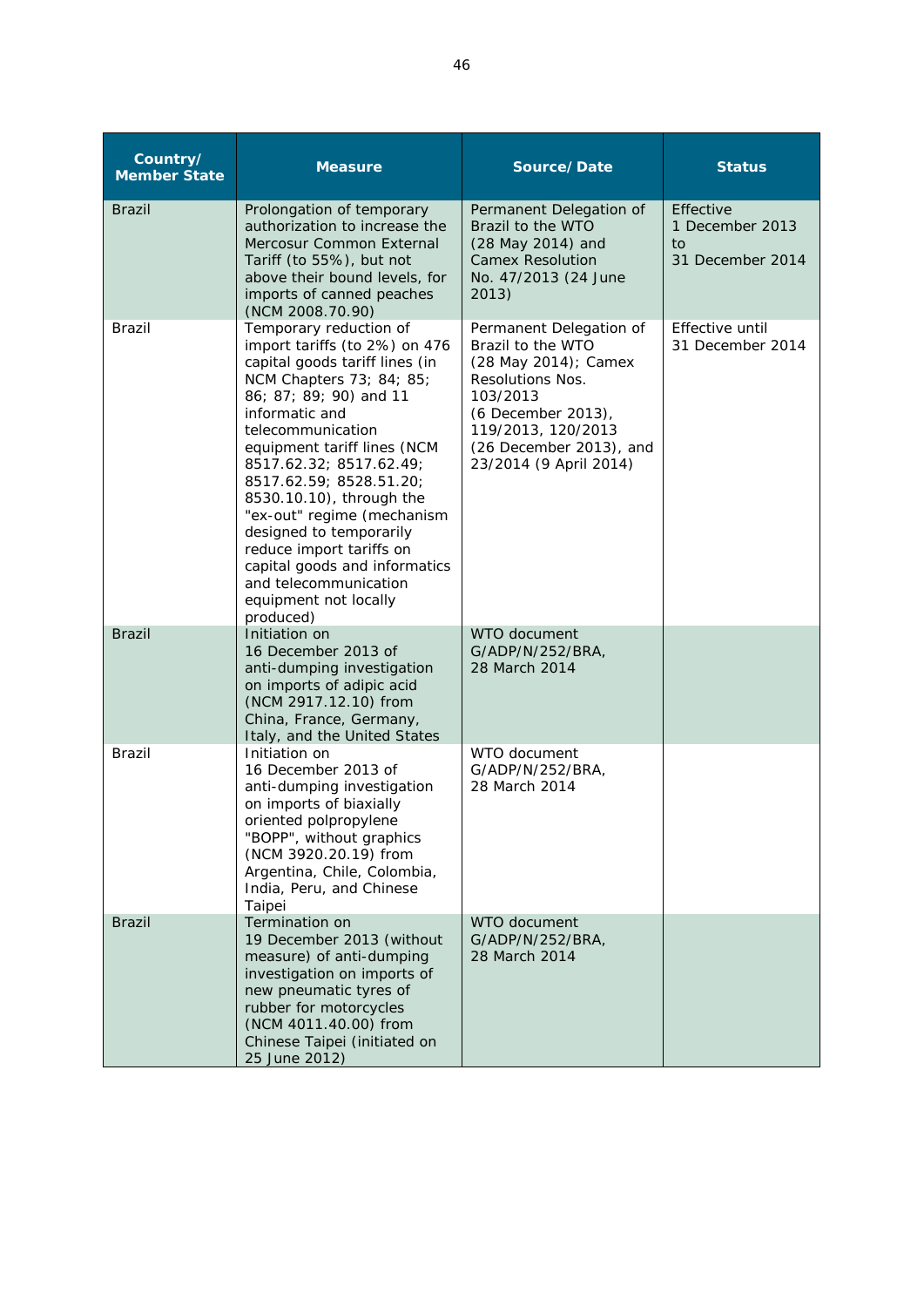| Country/<br><b>Member State</b> | <b>Measure</b>                                                                                                                                                                                                            | Source/Date                                                                                                                                                                   | <b>Status</b>                                     |
|---------------------------------|---------------------------------------------------------------------------------------------------------------------------------------------------------------------------------------------------------------------------|-------------------------------------------------------------------------------------------------------------------------------------------------------------------------------|---------------------------------------------------|
| <b>Brazil</b>                   | Termination on<br>19 December 2013 (request<br>from petitioner) of<br>anti-dumping investigation<br>on imports of resin pencils<br>(NCM 9609.10.00) from<br>China (initiated on<br>16 September 2013)                     | WTO document<br>G/ADP/N/252/BRA,<br>28 March 2014                                                                                                                             |                                                   |
| <b>Brazil</b>                   | Temporary suspension on<br>20 December 2013 of<br>anti-dumping duties on<br>imports of viscose fibres<br>(NCM 5504.10.00) from<br>Austria, China, Indonesia,<br>Chinese Taipei, and Thailand<br>(imposed on 9 April 2009) | Permanent Delegation of<br>Brazil to the WTO<br>(28 May 2014) and<br><b>Camex Resolution</b><br>No. 116/2013<br>(18 December 2013)                                            | Effective for 1 year                              |
| <b>Brazil</b>                   | Initiation on<br>23 December 2013 of<br>anti-dumping investigation<br>on imports of inner grooved<br>copper tubes<br>(NCM 7411.10.90) from<br>China and Mexico                                                            | WTO document<br>G/ADP/N/252/BRA.<br>28 March 2014                                                                                                                             |                                                   |
| <b>Brazil</b>                   | Temporary reduction of<br>import tariffs (to 2%) on<br>sardines (NCM 0303.53.00),<br>under an import quota of<br>30,000 tonnes                                                                                            | Permanent Delegation of<br>Brazil to the WTO<br>(28 May 2014), Camex<br>Resolution No. 125/2013<br>(26 December 2013) and<br>Secex Portaria<br>No. 1/2014<br>(3 January 2014) | Effective<br>26 December 2013<br>to 30 April 2014 |
| <b>Brazil</b>                   | Temporary reduction of<br>import tariffs (to 2%) on 1<br>capital goods tariff line<br>(portal or pedestal jib<br>cranes) (NCM 8426.30.00),<br>through the "ex-out" regime                                                 | Permanent Delegation of<br>Brazil to the WTO<br>(28 May 2014), and<br><b>Camex Resolution</b><br>No. 120/2013<br>(26 December 2013)                                           | Effective until<br>30 June 2014                   |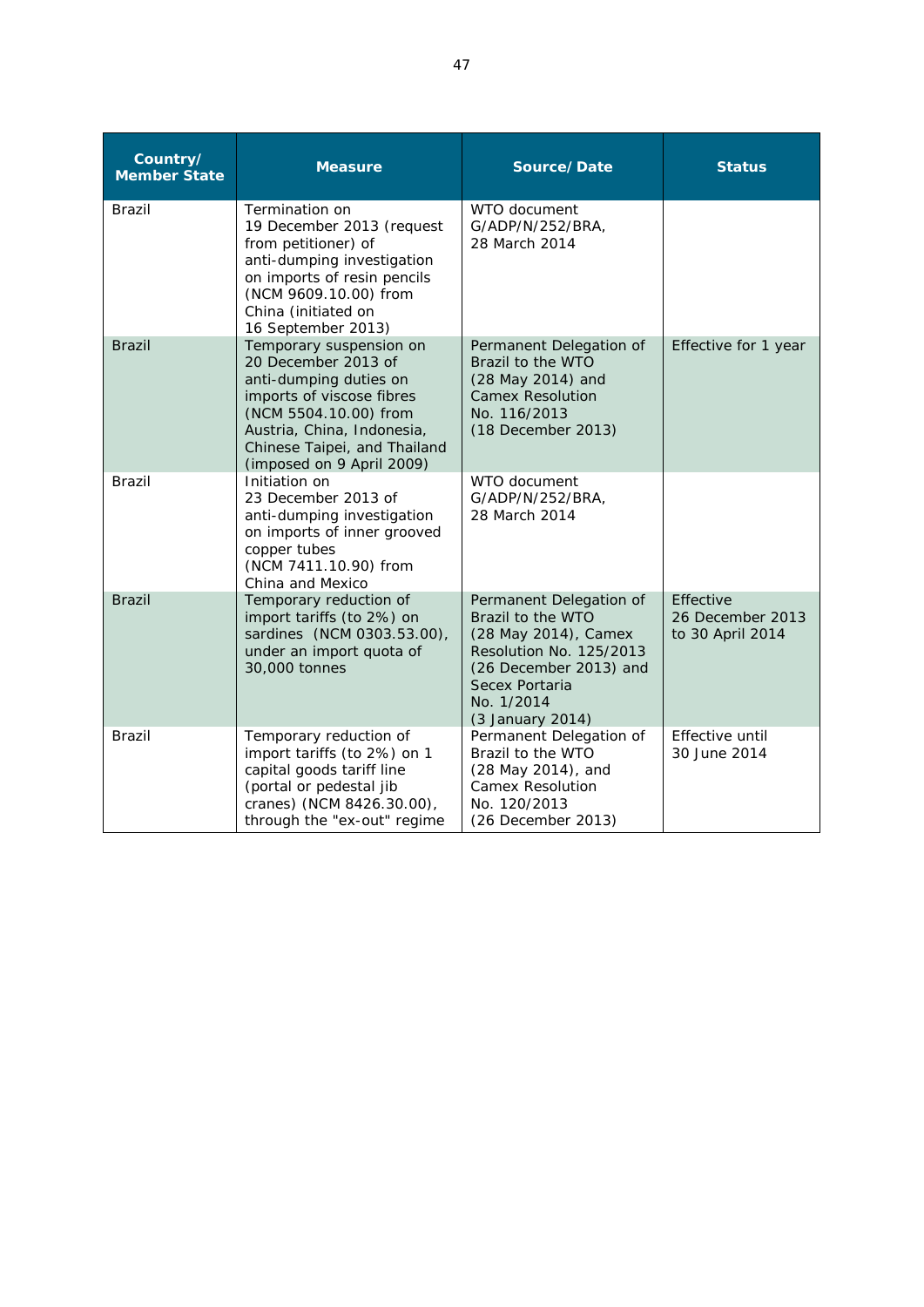| Country/<br><b>Member State</b> | <b>Measure</b>                                                                                                                                                                                                                                                                                                                                                                                                                                                                                | Source/Date                                                                                                                                                                 | <b>Status</b>                                   |
|---------------------------------|-----------------------------------------------------------------------------------------------------------------------------------------------------------------------------------------------------------------------------------------------------------------------------------------------------------------------------------------------------------------------------------------------------------------------------------------------------------------------------------------------|-----------------------------------------------------------------------------------------------------------------------------------------------------------------------------|-------------------------------------------------|
| <b>Brazil</b>                   | Termination on<br>31 December 2013 (request<br>from petitioner) of<br>anti-dumping investigation<br>on imports of liquid epoxy<br>resin (NCM 3907.30.11;<br>3907.30.19; 3907.30.21;<br>3907.30.22; 3907.30.29)<br>from China; India; Korea,<br>Rep. of; Mexico;<br>Saudi Arabia; and<br>Chinese Taipei (initiated on<br>3 January 2013)                                                                                                                                                       | WTO document<br>G/ADP/N/252/BRA,<br>28 March 2014                                                                                                                           |                                                 |
| <b>Brazil</b>                   | Elimination of import tariffs<br>(from 2%) on certain<br>antisera and other blood<br>fractions and modified<br>immunological products,<br>whether or not obtained by<br>means of biotechnological<br>processes (i.e. concentrado<br>de fator VIII da coagulação<br>recombinante, concentrado<br>de fator IX, concentrado de<br>fator de von Willebrand de<br>alta pureza) (HS<br>3002.10.39); and reduction<br>of import tariffs (from 14%<br>to 8%) on certain medicines<br>(NCM 3004.90.99) | Permanent Delegation of<br>Brazil to the WTO<br>(28 May 2014), and<br><b>Camex Resolution</b><br>No. 102/2013<br>(3 December 2013)                                          | Effective<br>1 January 2014                     |
| <b>Brazil</b>                   | New Decrees temporary<br>granting up preference in<br>government procurement (up<br>to 25% preference margin)<br>on certain locally produced<br>informatics and<br>telecommunication<br>equipment, software and<br>related services and<br>executive aircraft                                                                                                                                                                                                                                 | Permanent Delegation of<br>Brazil to the WTO<br>(28 May 2014) and<br>Decrees Nos. 8.184,<br>8.185, 8.186<br>(17 January 2014) and<br>8.194 (12 February 2014)               | Effective until<br>31 December 2015             |
| Brazil                          | Temporary elimination of<br>import tariffs on o-Xylene<br>(NCM 2902.41.00), under an<br>import quota of 10,200<br>tonnes                                                                                                                                                                                                                                                                                                                                                                      | Permanent Delegation of<br>Brazil to the WTO<br>(28 May 2014), Camex<br>Resolution No. 4/2014<br>(30 January 2014) and<br>Secex Portaria<br>No. 3/2014<br>(31 January 2014) | Effective<br>31 January 2014 to<br>29 July 2014 |
| <b>Brazil</b>                   | Initiation on<br>10 February 2014 of<br>anti-dumping investigation<br>on imports of wooden pencils<br>(NCM 9609.10.00) from<br>China                                                                                                                                                                                                                                                                                                                                                          | Permanent Delegation of<br>Brazil to the WTO<br>(28 May 2014) and Secex<br>Circular No. 7/2014<br>(7 February 2014)                                                         |                                                 |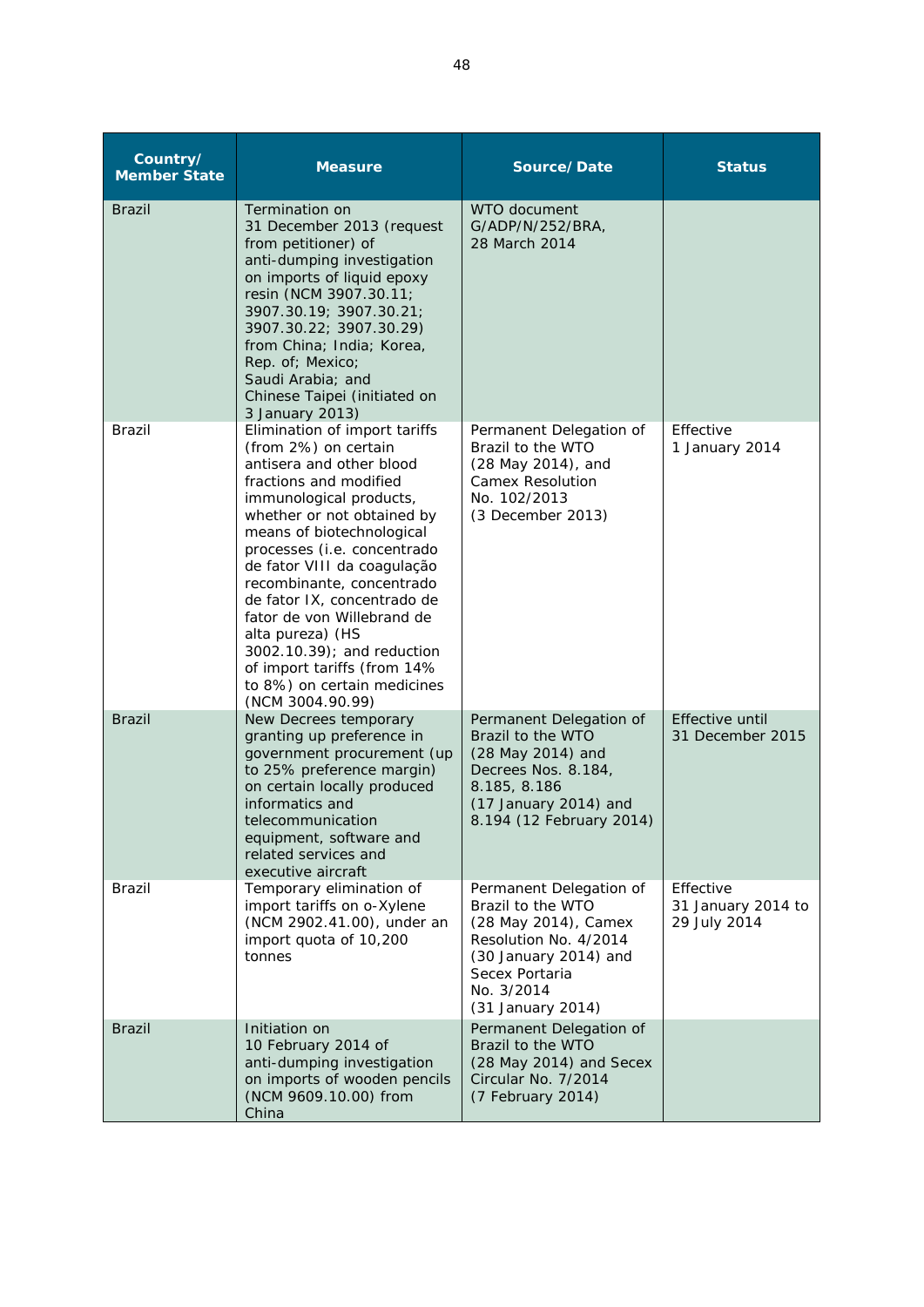| Country/<br><b>Member State</b> | <b>Measure</b>                                                                                                                                                                                                                                                                                                                                                                                                        | Source/Date                                                                                                                                                                                   | <b>Status</b>                                      |
|---------------------------------|-----------------------------------------------------------------------------------------------------------------------------------------------------------------------------------------------------------------------------------------------------------------------------------------------------------------------------------------------------------------------------------------------------------------------|-----------------------------------------------------------------------------------------------------------------------------------------------------------------------------------------------|----------------------------------------------------|
| <b>Brazil</b>                   | Termination on<br>12 February 2014 of<br>anti-dumping duties on<br>imports of glyphosate<br>(NCM 2931.00.32;<br>2931.00.39; 3808.93.24)<br>from China (imposed on<br>12 February 2003)                                                                                                                                                                                                                                | Permanent Delegation of<br>Brazil to the WTO<br>(28 May 2014) and Secex<br>Circular No. 25/2013<br>(31 May 2013)                                                                              |                                                    |
| <b>Brazil</b>                   | Initiation on<br>17 February 2014 of<br>anti-dumping investigation<br>on imports of line pipe of a<br>kind used for oil or gas<br>pipelines (NCM 7304.19.00)<br>from Ukraine                                                                                                                                                                                                                                          | Permanent Delegation of<br>Brazil to the WTO<br>(28 May 2014) and Secex<br>Circular No. 5/2014<br>(14 February 2014)                                                                          |                                                    |
| Brazil                          | Temporary elimination of<br>import tariffs on certain<br>medicines consisting of<br>mixed or unmixed products<br>for therapeutic or<br>prophylactic uses, put up in<br>measured doses or in forms<br>or packings for retail sale<br>(NCM 3004.90.78); and<br>temporary reduction of<br>import tariffs (to 2%) on<br>unwrought aluminium not<br>alloyed (NCM 7601.10.00),<br>under an import quota of<br>39,000 tonnes | Permanent Delegation of<br>Brazil to the WTO<br>(28 May 2014), Camex<br>Resolutions Nos. 6/2014<br>and 7/2014<br>(18 February 2014) and<br>Secex Portaria<br>No. 5/2014<br>(19 February 2014) | Effective<br>19 February 2014<br>to 17 August 2014 |
| <b>Brazil</b>                   | Initiation on<br>24 February 2014 of<br>anti-dumping investigation<br>on imports of styrene-<br>butadiene rubber "SBR"<br>(NCM 4002.19.11)<br>4002.19.19) from Argentina<br>and the EU                                                                                                                                                                                                                                | Permanent Delegation of<br>Brazil to the WTO<br>(28 May 2014), Secex<br>Circulars Nos. 6/2014<br>(21 February 2014) and<br>15/2014 (4 April 2014)                                             | Terminated on<br>7 April 2014<br>(without measure) |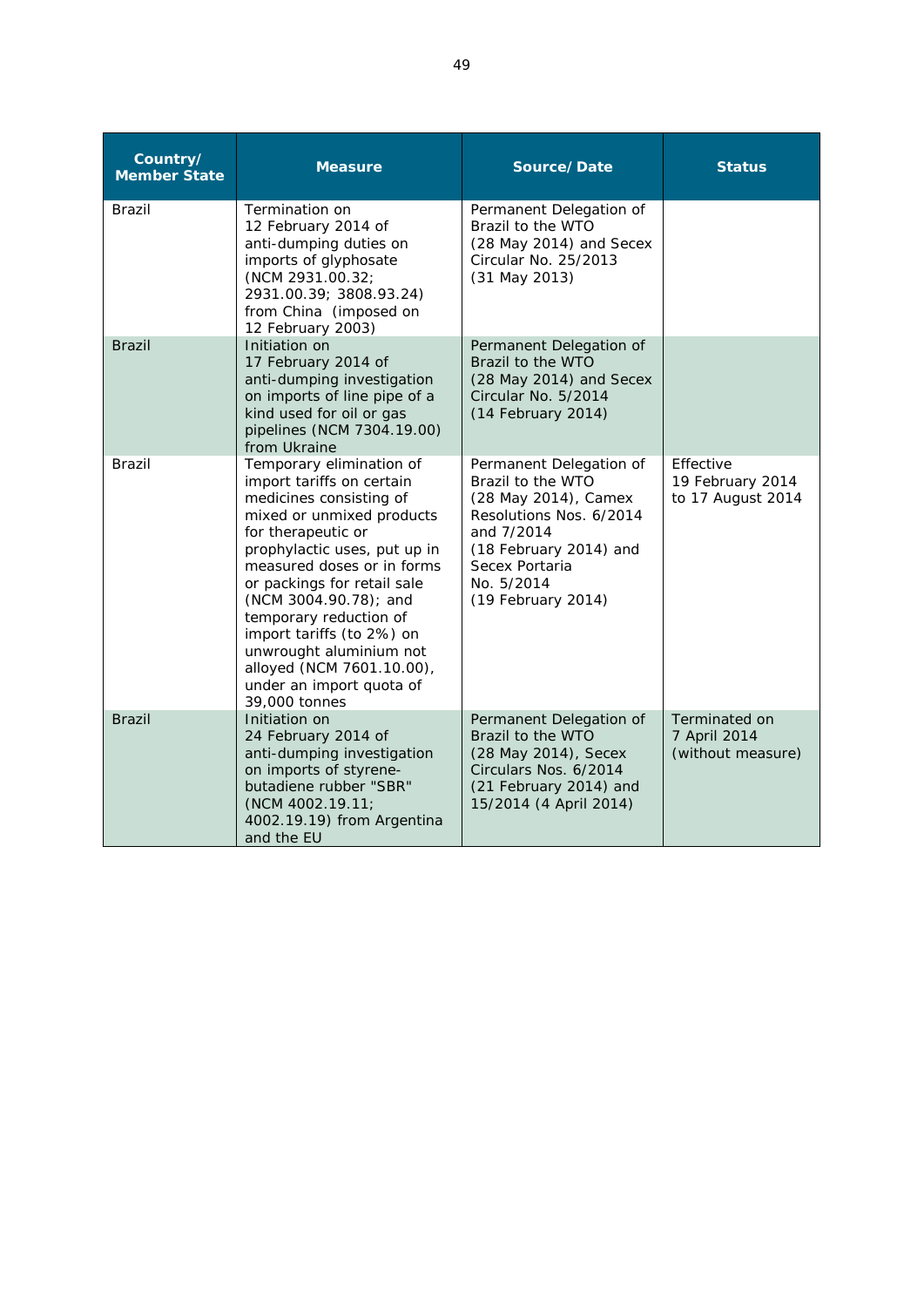| Country/<br><b>Member State</b> | <b>Measure</b>                                                                                                                                                                                                                                                                                                                                                                                                                                                                                                                                   | Source/Date                                                                                                                                                                        | <b>Status</b>                       |
|---------------------------------|--------------------------------------------------------------------------------------------------------------------------------------------------------------------------------------------------------------------------------------------------------------------------------------------------------------------------------------------------------------------------------------------------------------------------------------------------------------------------------------------------------------------------------------------------|------------------------------------------------------------------------------------------------------------------------------------------------------------------------------------|-------------------------------------|
| <b>Brazil</b>                   | Initiation on<br>25 February 2014 of<br>anti-dumping investigation<br>on imports of photographic<br>plates and film<br>(NCM 3701.30.21;<br>3701.30.31) from China; EU;<br>Hong Kong, China; Chinese<br>Taipei; and the United States                                                                                                                                                                                                                                                                                                             | Permanent Delegation of<br>Brazil to the WTO<br>(28 May 2014) and Secex<br>Circular No. 10/2014<br>(24 February 2014)                                                              |                                     |
| <b>Brazil</b>                   | Temporary reduction of<br>import tariffs (to 2%) on 754<br>capital goods tariff lines (in<br>NCM Chapters 73; 82; 84;<br>85; 86; 87; 90) and 24<br>informatic and<br>telecommunication<br>equipment tariff lines<br>(NCM 8443.32.99;<br>8528.51.10; 8528.51.20;<br>8530.10.10; 8537.10.20;<br>8543.70.99; 9030.40.90;<br>9030.89.90). Elimination of<br>import tariffs on 2 informatic<br>and telecommunication<br>equipment tariff lines and 9<br>capital goods tariff lines<br>(NCM 8528.49.21;<br>9030.89.90), through the<br>"ex-out" regime | Permanent Delegation of<br>Brazil to the WTO<br>(28 May 2014), Camex<br><b>Resolutions</b><br>Nos. 19/2014,<br>20/2014<br>(13 March 2014), and<br>35/2014 (28 April 2014)          | Effective until<br>31 December 2015 |
| <b>Brazil</b>                   | Extension of the temporary<br>elimination of import tariffs<br>on methanol (netthyl alcohol)<br>(NCM 2905.11.00), under an<br>import quota of 282,500<br>tonnes (effective 5 April 2014<br>to 2 October 2014); and fire<br>fighting vehicles<br>(NCM 8705.30.00), under an<br>import quota of 80 units<br>(effective 17 March 2014 to<br>16 March 2015)                                                                                                                                                                                          | Permanent Delegation of<br>Brazil to the WTO<br>(28 May 2014), Camex<br>Resolution No. 21/2014<br>(13 March 2014), Secex<br>Portarias Nos. 7/2014<br>and 8/2014<br>(19 March 2014) |                                     |
| <b>Brazil</b>                   | Termination on 9 April 2014<br>of anti-dumping duties on<br>imports of viscose fibres<br>(NCM 5504.10.00) from<br>Austria, China, Indonesia,<br>Chinese Taipei, and Thailand<br>(imposed on 9 April 2009)                                                                                                                                                                                                                                                                                                                                        | Permanent Delegation of<br>Brazil to the WTO<br>(28 May 2014) and Secex<br>Circular No. 25/2013<br>(31 May 2013)                                                                   |                                     |
| Brazil                          | Termination on 10 April 2014<br>(request from petitioner) of<br>anti-dumping investigation<br>on imports of tableware,<br>kitchenware, other household<br>articles and toilets articles of<br>plastics (NCM 3922.10.00;<br>3924.90.00) from China<br>(initiated on 22 July 2013)                                                                                                                                                                                                                                                                 | WTO document<br>G/ADP/N/252/BRA,<br>28 March 2014; Secex<br>Circular No. 16/2014<br>(9 April 2014); and<br>Permanent Delegation of<br>Brazil to the WTO<br>(28 May 2014)           |                                     |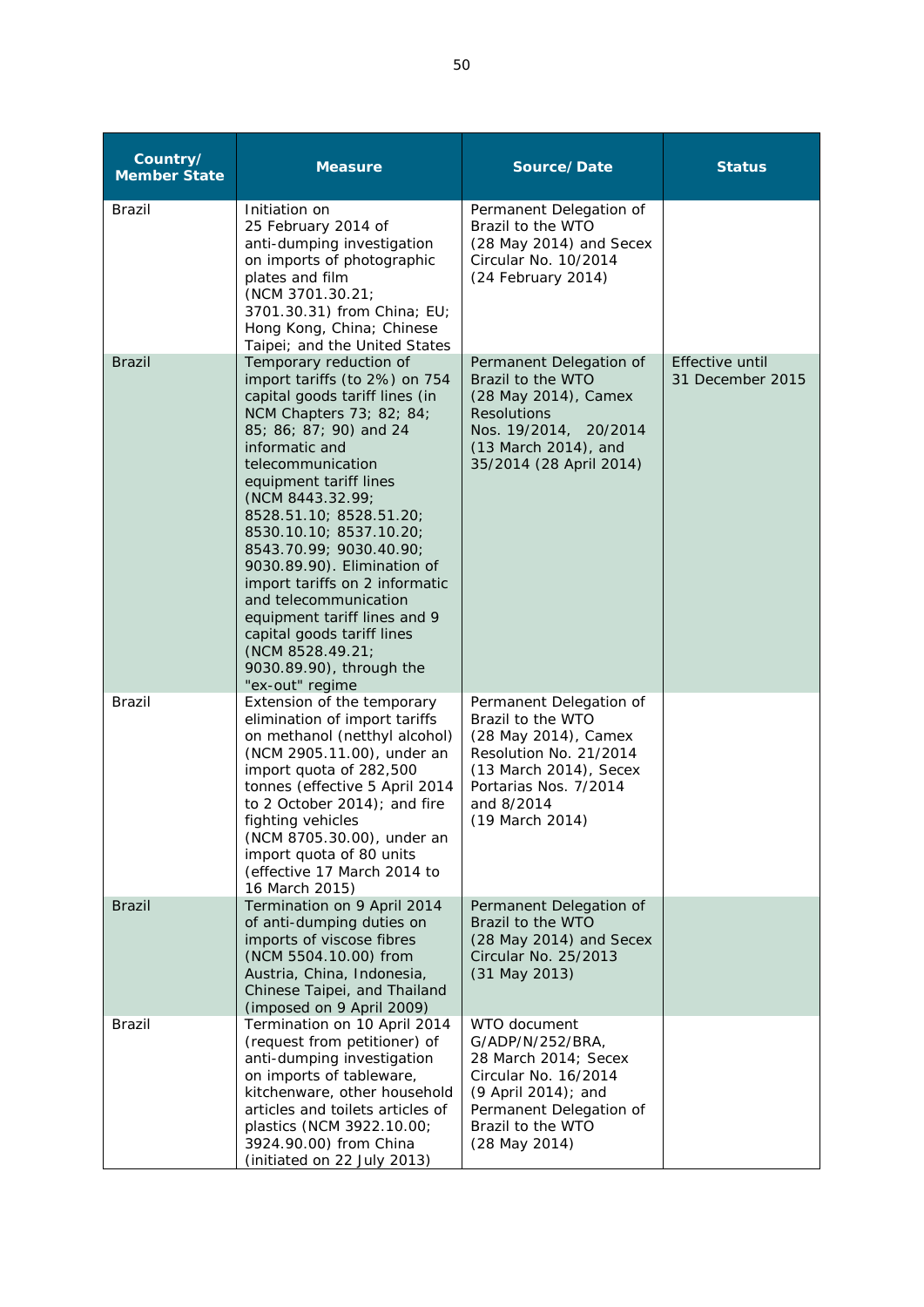| Country/<br><b>Member State</b> | <b>Measure</b>                                                                                                                                                                                                                                                                                                                                                                                                                                                                                                                                                                                                                                                                                                                                                                                                                                                                                                                                                                                                                                    | Source/Date                                                                                                                                                                          | <b>Status</b> |
|---------------------------------|---------------------------------------------------------------------------------------------------------------------------------------------------------------------------------------------------------------------------------------------------------------------------------------------------------------------------------------------------------------------------------------------------------------------------------------------------------------------------------------------------------------------------------------------------------------------------------------------------------------------------------------------------------------------------------------------------------------------------------------------------------------------------------------------------------------------------------------------------------------------------------------------------------------------------------------------------------------------------------------------------------------------------------------------------|--------------------------------------------------------------------------------------------------------------------------------------------------------------------------------------|---------------|
| <b>Brazil</b>                   | Temporary reduction of<br>import tariffs (to 2%) on<br>aluminium foil<br>(NCM 7607.19.90), under an<br>import quota of 3,000,000<br>$m2$ (effective until<br>13 April 2015); adiponitrila<br>(1,4-dicianobutano)<br>(NCM 2926.90.91), under an<br>import quota of<br>30,700 tonnes (effective until<br>30 May 2015); silicones in<br>primary forms<br>(NCM 3910.00.90), under an<br>import quota of 132 tonnes<br>(effective until<br>13 April 2015); barium<br>carbonate (NCM<br>2836.60.00), under an<br>import quota of 4,125 tonnes<br>(effective until 13 October<br>2014); certain synthetic<br>filament yarn<br>(NCM 5402.46.00), under an<br>import quota of 40,400<br>tonnes (effective until<br>13 October 2014); and palm<br>kerner or babassu oil<br>(palmiste) (NCM<br>1513.29.10), under an<br>import quota of 99,332<br>tonnes (effective until 17<br>October 2014). Temporary<br>elimination of import tariffs<br>on p-Xylene<br>(NCM 2902.43.00), under an<br>import quota of 160,000<br>tonnes (effective until<br>30 May 2015) | Permanent Delegation of<br>Brazil to the WTO<br>(28 May 2014), Camex<br>Resolution No. 31/2014<br>(11 April 2014), Secex<br>Portarias Nos. 10/2014<br>and 11/2014<br>(14 April 2014) |               |
| Brazil                          | Initiation on 22 April 2014 of<br>anti-dumping investigation<br>on imports of "heavy plates"<br>flat-rolled products of iron or<br>non-alloy steel, of a width of<br>600 mm or more, hot-rolled,<br>not clad, plated or coated, of<br>a thickness of 4.75 mm or<br>more (NCM 7208.51.00;<br>7208.52.00) from China and<br>Ukraine (possible<br>circumvention of<br>anti-dumping measures<br>imposed in 2013)                                                                                                                                                                                                                                                                                                                                                                                                                                                                                                                                                                                                                                      | Permanent Delegation of<br>Brazil to the WTO<br>(28 May 2014) and Secex<br>Circular No. 19/2014<br>(17 April 2014)                                                                   |               |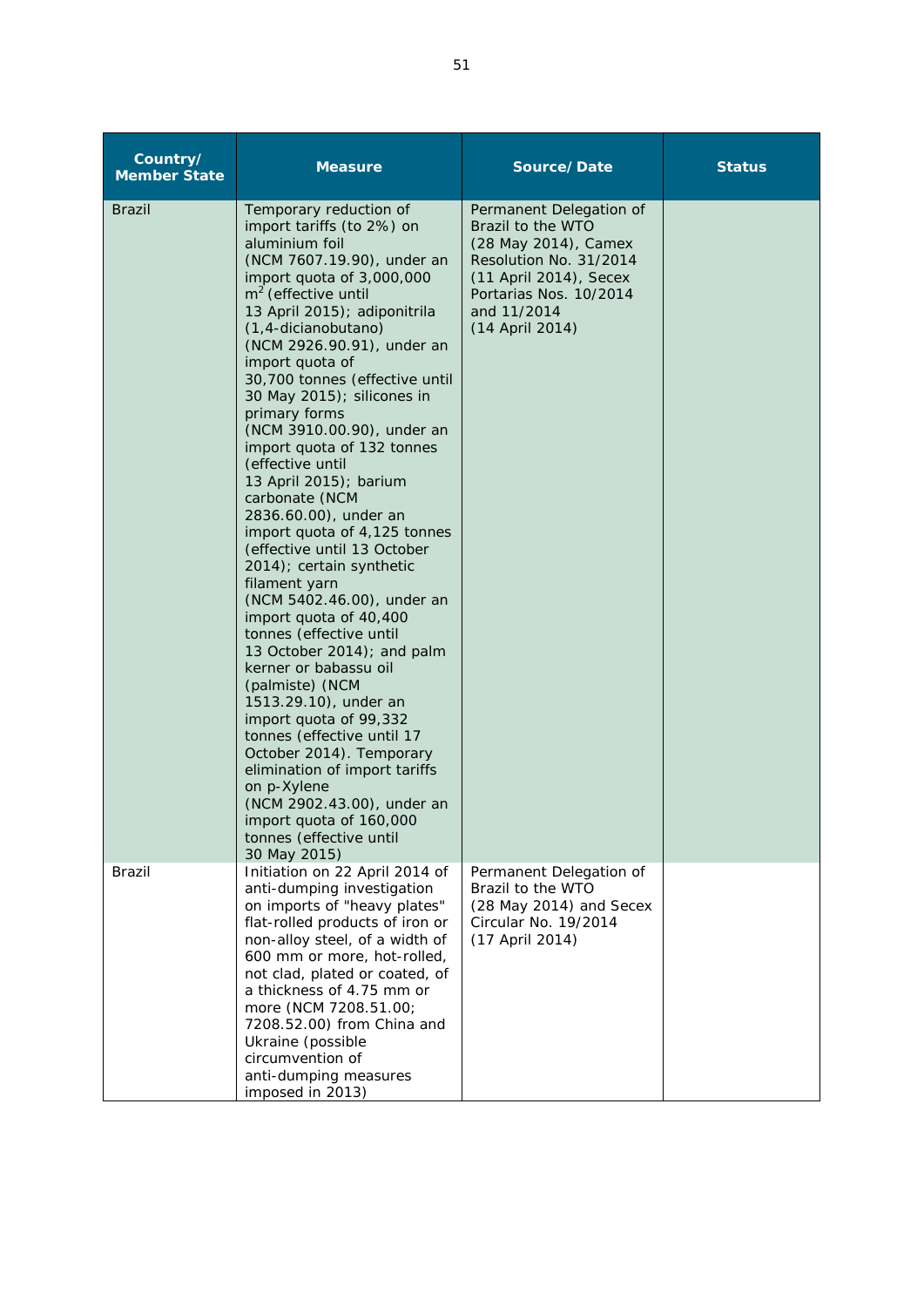| Country/<br><b>Member State</b> | <b>Measure</b>                                                                                                                                                                                          | Source/Date                                                                                                                                                                        | <b>Status</b>                                    |
|---------------------------------|---------------------------------------------------------------------------------------------------------------------------------------------------------------------------------------------------------|------------------------------------------------------------------------------------------------------------------------------------------------------------------------------------|--------------------------------------------------|
| <b>Brazil</b>                   | Termination on 23 April 2014<br>(without measure) of<br>anti-dumping investigation<br>on imports of precipitated<br>silicon dioxide (NCM<br>2811.22.10) from India<br>(initiated on<br>26 October 2012) | WTO document<br>G/ADP/N/237/BRA,<br>16 April 2013; Permanent<br>Delegation of Brazil to the<br>WTO (28 May 2014); and<br><b>Camex Resolution</b><br>No. 32/2014<br>(23 April 2014) |                                                  |
| Brazil                          | Temporary reduction of<br>import tariffs (to 2%) on<br>6-hexanelactam<br>(epsilon-caprolactam)<br>(NCM 2933.71.00), under an<br>import quota of 16,000<br>tonnes                                        | Permanent Delegation of<br>Brazil to the WTO<br>(28 May 2014), Camex<br>Resolution No. 33/2014<br>(28 April 2014) and<br>Secex Portaria<br>No. 14/2014<br>(29 April 2014)          | Effective<br>29 April 2014 to 25<br>October 2014 |
| <b>Brazil</b>                   | Temporary reduction of<br>import tariffs (to 2%) on<br>sardines (NCM 0303.53.00),<br>under an import quota of<br>23,000 tonnes                                                                          | Permanent Delegation of<br>Brazil to the WTO<br>(28 May 2014), Camex<br>Resolution No. 36/2014<br>(28 April 2014) and<br>Secex Portaria<br>No. 13/2014<br>(29 April 2014)          | Effective<br>1 May 2014 to<br>30 September 2014  |
| Canada                          | Termination on<br>20 December 2013 on<br>anti-dumping duties on<br>imports of hollow structural<br>sections (HS 7306.30;<br>7306.50; 7306.61) from<br>South Africa (imposed on<br>23 December 2003)     | WTO document<br>G/ADP/N/252/CAN,<br>3 March 2014                                                                                                                                   |                                                  |
| Canada                          | Elimination of import tariffs<br>(from 20%) on mobile<br>offshore drilling units<br>(MODUs) (HS 8905.20.11;<br>8905.90.11) used in oil and<br>gas exploration and<br>development                        | Permanent Delegation of<br>Canada to the WTO<br>(23 May 2014)                                                                                                                      | Effective<br>5 May 2014                          |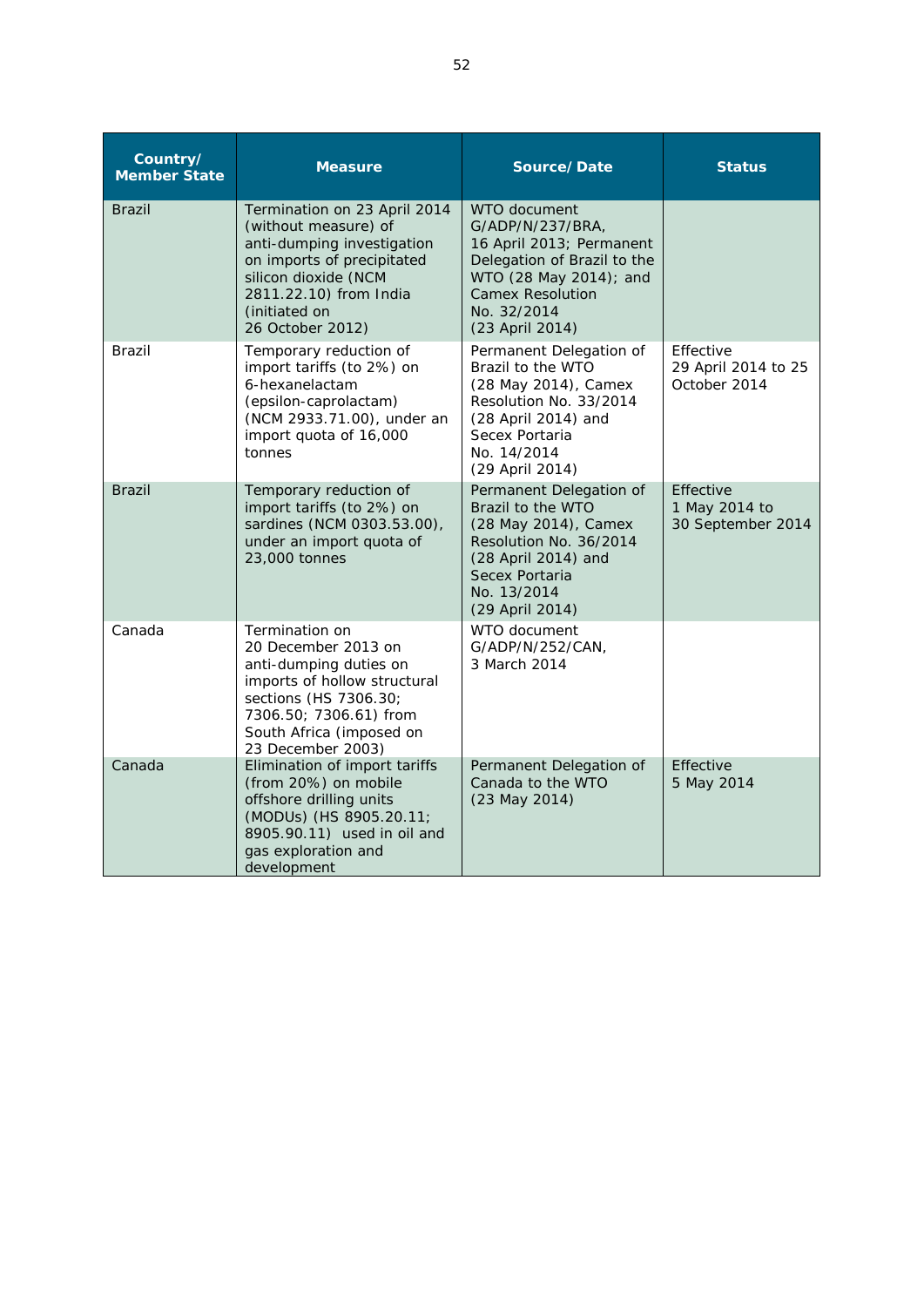| Country/<br><b>Member State</b> | <b>Measure</b>                                                                                                                                                                                                                                                                                                                                                                                                                                                                                                                                                                 | Source/Date                                         | <b>Status</b> |
|---------------------------------|--------------------------------------------------------------------------------------------------------------------------------------------------------------------------------------------------------------------------------------------------------------------------------------------------------------------------------------------------------------------------------------------------------------------------------------------------------------------------------------------------------------------------------------------------------------------------------|-----------------------------------------------------|---------------|
| China, People's<br>Republic     | Termination on<br>15 December 2013 of<br>anti-dumping duties on<br>imports of saloon cars and<br>cross-country cars of a<br>cylinder capacity of no less<br>than 2,000 cc (HS 8703.23;<br>8703.24; 8703.32; 8703.33;<br>8703.90) from the<br>United States (investigation<br>initiated on<br>6 November 2009.<br>Preliminary ruling released<br>on 2 April 2011, without<br>provisional duty imposed.<br>Final ruling released on<br>5 May 2011 with authorities<br>deciding not to implement<br>AD measure temporarily.<br>Definitive duty imposed on<br>15 December 2011)    | WTO document<br>G/ADP/N/252/CHN,<br>5 February 2014 |               |
| China, People's<br>Republic     | Termination on<br>15 December 2013 of<br>countervailing duties on<br>imports of saloon cars and<br>cross-country cars of a<br>cylinder capacity of no less<br>than 2,000 cc (HS 8703.23;<br>8703.24; 8703.32; 8703.33;<br>8703.90) from the<br>United States (investigation<br>initiated on<br>6 November 2009.<br>Preliminary ruling released<br>on 2 April 2011, without<br>provisional duty imposed.<br>Final ruling released on<br>5 May 2011 with authorities<br>deciding not to implement<br>CVD measure temporarily.<br>Definitive duty imposed on<br>15 December 2011) | WTO document<br>G/SCM/N/267/CHN,<br>5 February 2014 |               |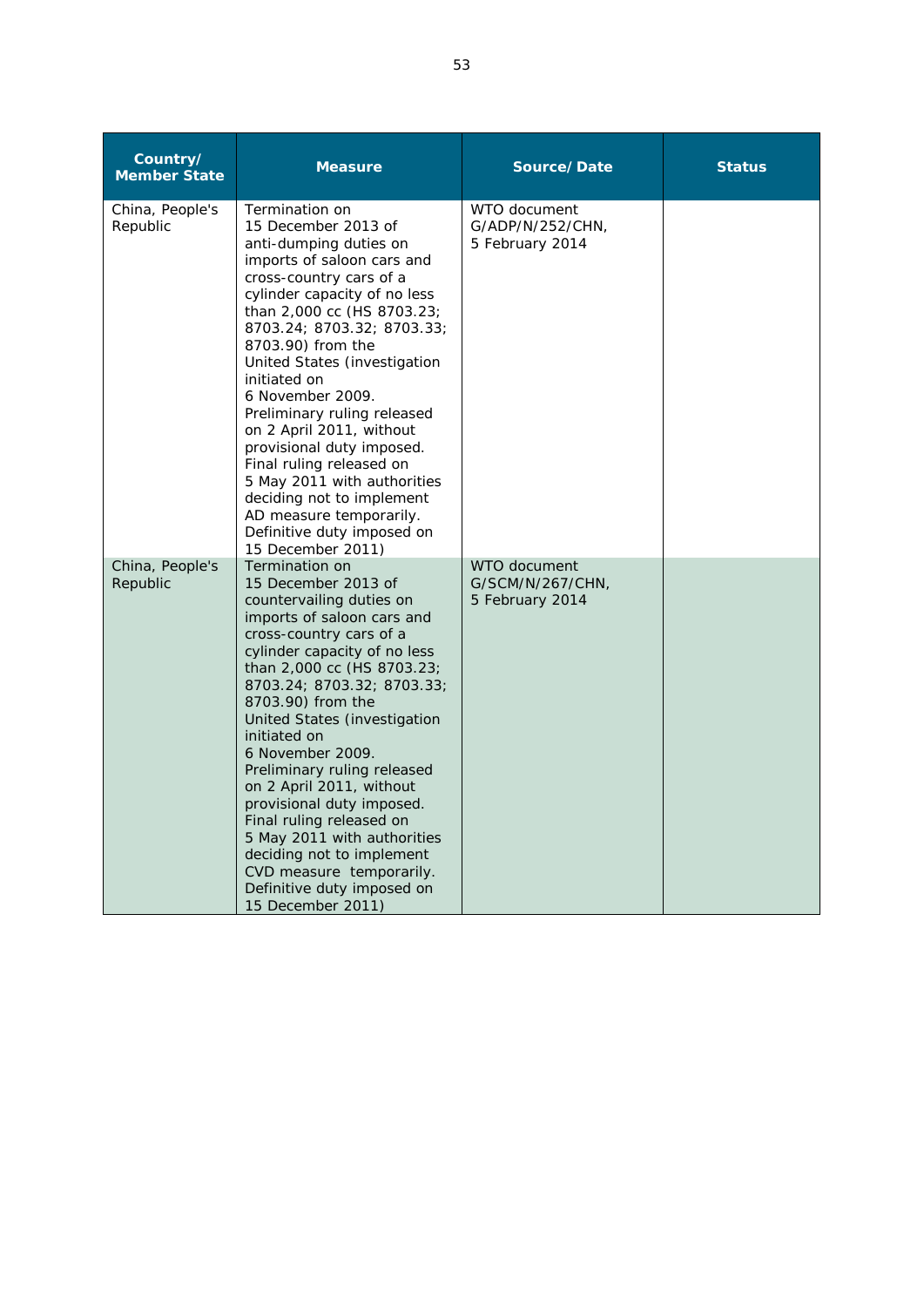| Country/<br><b>Member State</b> | <b>Measure</b>                                                                                                                                                                                                                                                                                                                                                                                                                                                                                                                                                                                                                                                                                                                                                                                                    | Source/Date                                                                                                     | <b>Status</b>               |
|---------------------------------|-------------------------------------------------------------------------------------------------------------------------------------------------------------------------------------------------------------------------------------------------------------------------------------------------------------------------------------------------------------------------------------------------------------------------------------------------------------------------------------------------------------------------------------------------------------------------------------------------------------------------------------------------------------------------------------------------------------------------------------------------------------------------------------------------------------------|-----------------------------------------------------------------------------------------------------------------|-----------------------------|
| China, People's<br>Republic     | Release in December 2013 of<br>the catalogue of items,<br>i.e. live animals, meat,<br>cereals, cereal flours,<br>liquorice roots, vegetable<br>saps and extracts, bamboos,<br>organic chemicals,<br>mattresses, ores,<br>miscellaneous chemical<br>products, iron and steel, tin<br>and articles, mineral fuels<br>and oils, wood and articles of<br>wood, cotton, precious<br>metals, machinery and<br>mechanical appliances, and<br>vehicles and parts, subject to<br>export licensing<br>administration (HS Chapters<br>01; 02; 10; 11; 12; 13; 14;<br>25; 26; 27; 28; 29; 32; 38;<br>44; 46; 52; 71; 72; 75; 80;<br>81; 84; 87; 94)                                                                                                                                                                           | Permanent Delegation of<br>China to the WTO<br>(21 May 2014) and<br><b>MOFCOM Announcement</b><br>No. 96/2013   | Effective<br>1 January 2014 |
| China, People's<br>Republic     | Release in December 2013 of<br>the catalogue of items<br>subject to non-automatic<br>import licensing,<br>i.e. halogenated derivatives<br>of hydrocarbons,<br>miscellaneous chemical<br>products, instantaneous gas<br>water heaters, converters,<br>pulley tackle and hoists other<br>than skip hoists, ship's<br>derricks, fork-lift trucks,<br>machinery for making pulp or<br>paper, electric motors and<br>generators, centrifuges, dish<br>washing machines, dairy<br>machinery, harvesting or<br>threshing machinery, printing<br>machinery, weaving<br>machines, knitting machines,<br>dry-cleaning machines, and<br>ship and boats (HS 2903;<br>3824; 8419; 8425; 8454;<br>8426; 8427; 8428; 8439;<br>8501; 8502; 8515; 8421;<br>8422; 8434; 8438; 8433;<br>8443; 8446; 8447; 8451;<br>8453; 8901; 8903) | Permanent Delegation of<br>China to the WTO<br>(30 April 2014) and<br><b>MOFCOM Announcement</b><br>No. 97/2013 | Effective<br>1 January 2014 |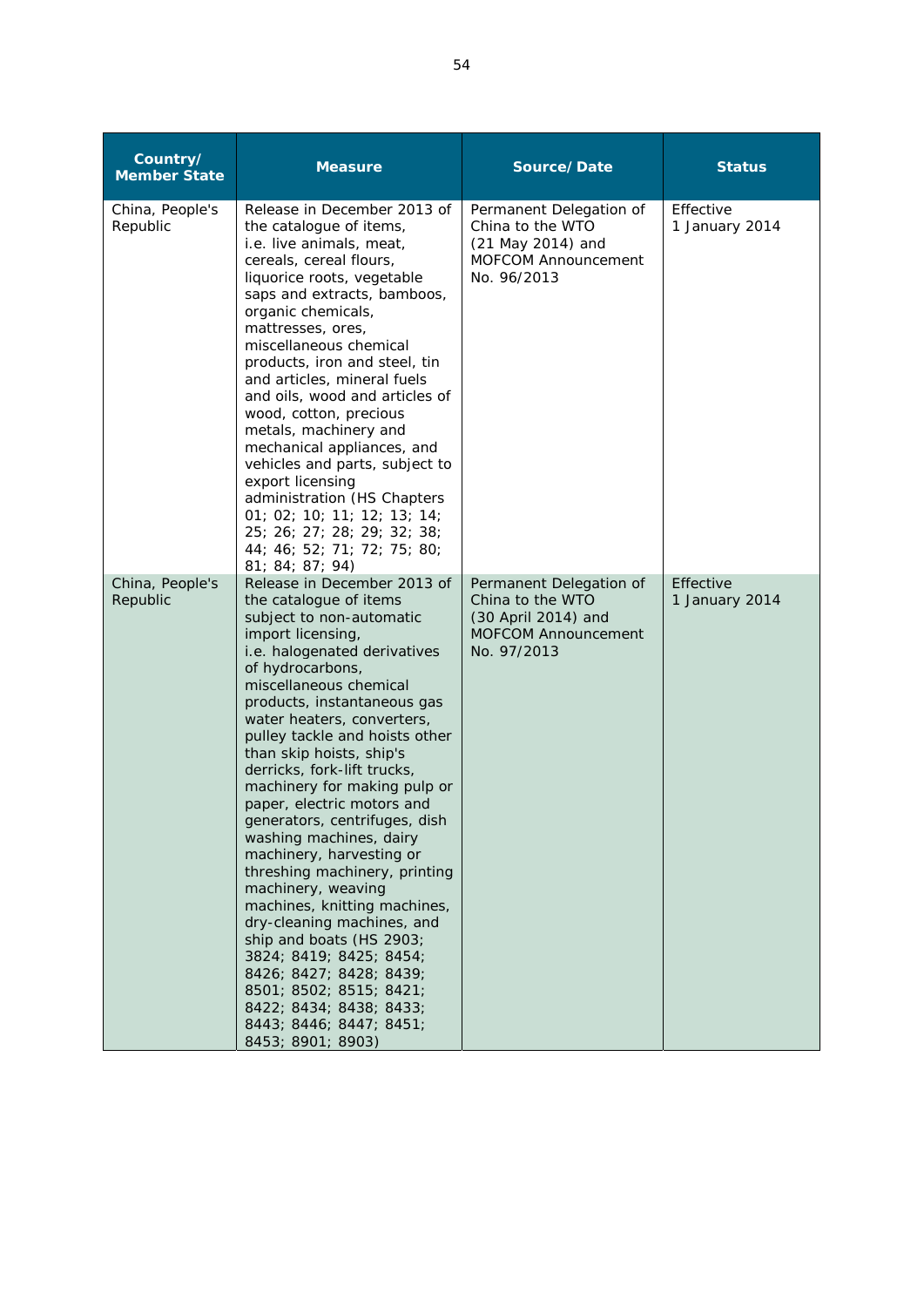| Country/<br><b>Member State</b> | <b>Measure</b>                                                                                                                                                                                                                                                                                                                                                                                                                                                                                                                                                                                                                                                                             | Source/Date                                                                                                   | <b>Status</b>               |
|---------------------------------|--------------------------------------------------------------------------------------------------------------------------------------------------------------------------------------------------------------------------------------------------------------------------------------------------------------------------------------------------------------------------------------------------------------------------------------------------------------------------------------------------------------------------------------------------------------------------------------------------------------------------------------------------------------------------------------------|---------------------------------------------------------------------------------------------------------------|-----------------------------|
| China, People's<br>Republic     | Release in December 2013 of<br>the catalogue of items<br>subject to automatic import<br>licensing, i.e. meat and<br>edible meat offal, products of<br>animal origin, milk and<br>cream, soya beans, rape or<br>colza seeds, animal or<br>vegetable fats and oils,<br>tobacco and manufactured<br>tobacco, wadding, artificial<br>filament tow, ores, mineral<br>fuels, inorganic chemicals,<br>fertilisers, flat-rolled<br>products, machinery and<br>mechanical appliances,<br>electrical machinery and<br>equipment, vehicles and<br>parts, aircraft, and ships<br>(HS Chapters 02; 04; 05;<br>12; 15; 19; 23; 24; 26; 27;<br>28; 31; 48; 55; 56; 72; 84;<br>85; 86; 87; 88; 89; 90; 95) | Permanent Delegation of<br>China to the WTO<br>(21 May 2014) and<br><b>MOFCOM Announcement</b><br>No. 98/2013 | Effective<br>1 January 2014 |
| China, People's<br>Republic     | First batch of 2014 export<br>quotas for rare earth<br>minerals (15,110 metal<br>metric tonnes) and for<br>non-ferrous metals<br>(i.e. tungsten and its<br>products (13,583 metal<br>metric tonnes), antimony<br>and its products (47,774<br>metal metric tonnes), silver<br>(3,405 metal metric tonnes),<br>tin and its products (11,900<br>metal metric tonnes), indium<br>(162 metal metric tonnes).<br>and molybdenum and its<br>products (25,146 metal<br>metric tonnes)) (HS Chapters<br>25; 26; 28; 72; 80; 81)                                                                                                                                                                     | Permanent Delegation of<br>China to the WTO<br>(21 May 2014)                                                  |                             |
| China, People's<br>Republic     | Tariff Implementation Plan<br>for 2014 resulting in the<br>decrease and/or increase in<br>certain cases of import tariffs<br>and export duties on selected<br>products                                                                                                                                                                                                                                                                                                                                                                                                                                                                                                                     | Permanent Delegation of<br>China to the WTO<br>(30 April 2014)                                                | Effective<br>1 January 2014 |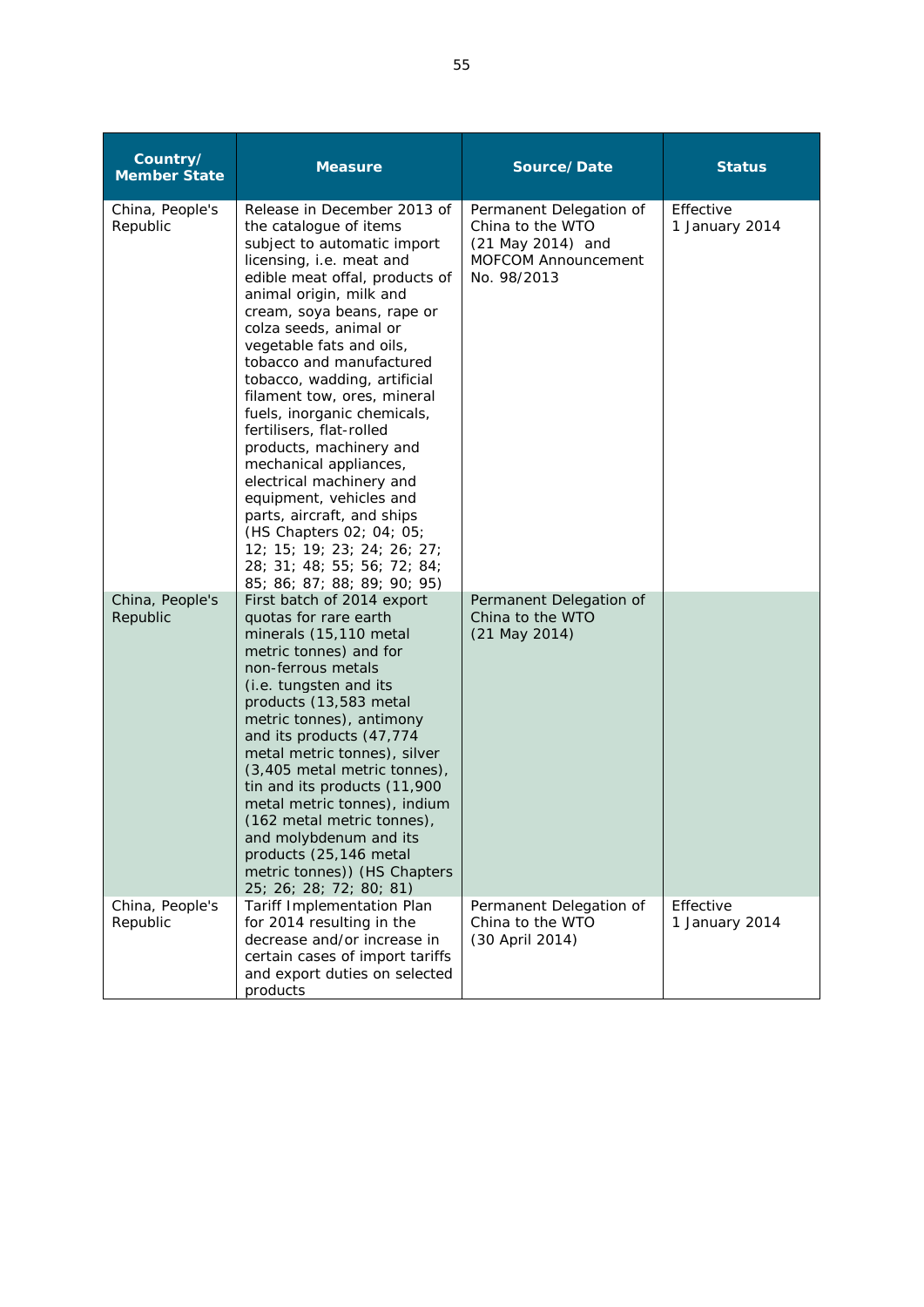| Country/<br><b>Member State</b> | <b>Measure</b>                                                                                                                                                                                                                                                                                                 | Source/Date                                                                                                                                                                                       | <b>Status</b>             |
|---------------------------------|----------------------------------------------------------------------------------------------------------------------------------------------------------------------------------------------------------------------------------------------------------------------------------------------------------------|---------------------------------------------------------------------------------------------------------------------------------------------------------------------------------------------------|---------------------------|
| China, People's<br>Republic     | Termination on<br>19 February 2014 of<br>anti-dumping duties on<br>imports of X-ray security<br>inspection equipment<br>(HS 9022.19.10) from the EU<br>(investigation initiated on<br>23 October 2009. Provisional<br>and definitive duties imposed<br>on 9 June 2010 and<br>23 January 2011,<br>respectively) | WTO document<br>G/ADP/N/216/CHN/Rev.1,<br>19 October 2011;<br>Permanent Delegation of<br>China to the WTO<br>(21 May 2014); and<br><b>MOFCOM Announcement</b><br>No. 9/2014<br>(21 February 2014) |                           |
| China, People's<br>Republic     | Initiation on 19 March 2014<br>of anti-dumping investigation<br>on imports of optical fibre<br>preform (HS 7002.20.10)<br>from Japan and the<br><b>United States</b>                                                                                                                                           | Permanent Delegation of<br>China to the WTO<br>(21 May 2014) and<br><b>MOFCOM Announcement</b><br>No. 17/2014<br>(19 March 2014)                                                                  |                           |
| China, People's<br>Republic     | Termination on<br>24 March 2014 (without<br>measure) of anti-dumping<br>investigation on imports of<br>wine (HS 2204.10.00;<br>2204.21.00; 2204.29.00)<br>from the EU (initiated on<br>1 July 2013)                                                                                                            | WTO document<br>G/ADP/N/252/CHN,<br>5 February 2014;<br>Permanent Delegation of<br>China to the WTO<br>(21 May 2014) and<br><b>MOFCOM Announcement</b><br>No. 19/2014<br>(24 March 2014)          |                           |
| China, People's<br>Republic     | Termination on<br>24 March 2014 (without<br>measure) of countervailing<br>investigation on imports of<br>wine (HS 2204.10.00;<br>2204.21.00; 2204.29.00)<br>from the EU (initiated on<br>1 July 2013)                                                                                                          | WTO document<br>G/SCM/N/267/CHN,<br>5 February 2014;<br>Permanent Delegation of<br>China to the WTO<br>(21 May 2014) and<br><b>MOFCOM Announcement</b><br>No. 19/2014<br>(24 March 2014)          |                           |
| China, People's<br>Republic     | Measures to facilitate trade<br>through the implementation<br>of the paperless customs<br>clearance reform nation-wide                                                                                                                                                                                         | Permanent Delegation of<br>China to the WTO<br>$(21$ May $2014)$                                                                                                                                  | Effective<br>1 April 2014 |
| China, People's<br>Republic     | Termination on 9 April 2014<br>of anti-dumping duties on<br>imports of acrylate esters<br>(HS 2916.12) from<br>Indonesia, Malaysia, and<br>Singapore (imposed on<br>10 April 2003)                                                                                                                             | Permanent Delegation of<br>China to the WTO<br>(21 May 2014) and<br>MOFCOM Announcement<br>No. 64/2013<br>(8 October 2013)                                                                        |                           |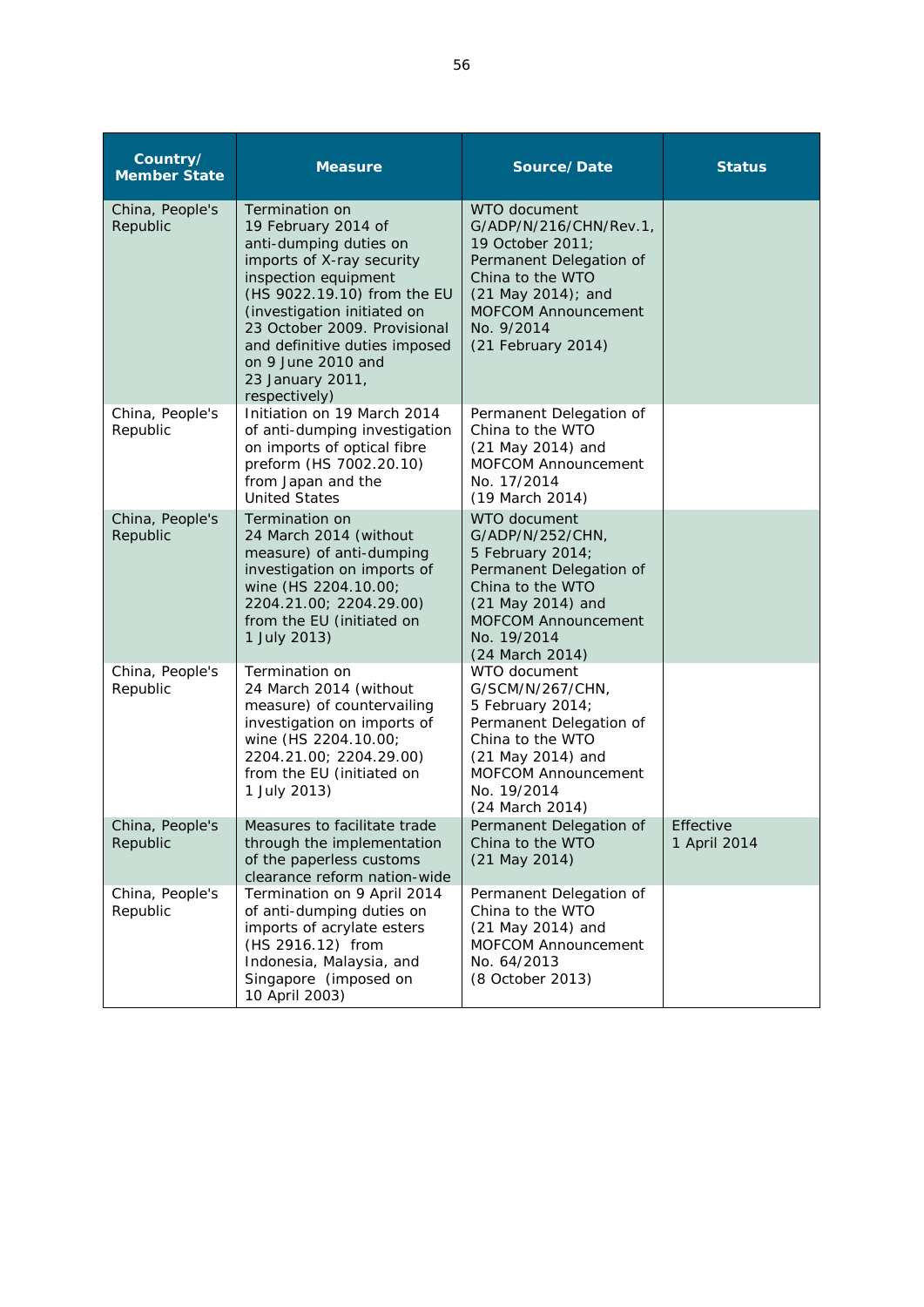| Country/<br><b>Member State</b> | <b>Measure</b>                                                                                                                                                                                                                                                                                                                                                                                                                                                                                                                                                             | Source/Date                                                                                                    | <b>Status</b> |
|---------------------------------|----------------------------------------------------------------------------------------------------------------------------------------------------------------------------------------------------------------------------------------------------------------------------------------------------------------------------------------------------------------------------------------------------------------------------------------------------------------------------------------------------------------------------------------------------------------------------|----------------------------------------------------------------------------------------------------------------|---------------|
| China, People's<br>Republic     | Termination on 10 May 2014<br>of anti-dumping duties on<br>imports of certain alloy-steel<br>seamless tubes and pipes for<br>high temperature and<br>pressure service<br>(HS 7304.51.10;<br>7304.51.90; 7304.59.10;<br>7304.59.90) from Japan<br>(investigation initiated on 10)<br>May 2013 and provisional<br>duty imposed on<br>17 December 2013)                                                                                                                                                                                                                       | WTO document<br>G/ADP/N/252/CHN,<br>5 February 2014; and<br>MOFCOM Announcement<br>No. 34/2014<br>(9 May 2014) |               |
| European Union                  | Termination on<br>26 November 2013 (without<br>measure) of countervailing<br>investigation on imports of<br>biodiesel (fatty-acid mono-<br>alkyl esters and/or paraffinic<br>gasoils obtained from<br>synthesis and/or<br>hydro-treatment, of non-<br>fossil origin, in pure form or<br>as included in a blend)<br>(HS 1516.20.98;<br>1518.00.91; 1518.00.95;<br>1518.00.99; 2710.19.43;<br>2710.19.46; 2710.19.47;<br>2710.20.11; 2710.20.15;<br>2710.20.17; 3824.90.97;<br>3826.00.10; 3826.00.90)<br>from Argentina and<br>Indonesia (initiated on<br>10 November 2012) | WTO document<br>G/SCM/N/267/EU,<br>11 March 2014                                                               |               |
| European Union                  | Initiation on<br>29 November 2013 of<br>anti-dumping investigation<br>on imports of monosodium<br>glutamate (HS 2922.42.00)<br>from Indonesia                                                                                                                                                                                                                                                                                                                                                                                                                              | WTO document<br>G/ADP/N/252/EU,<br>14 March 2014                                                               |               |
| European Union                  | Initiation on<br>12 December 2013 of<br>countervailing investigation<br>on imports of chopped glass<br>fibre strands, of a length of<br>not more than 50 mm; glass<br>fibre rovings, excluding glass<br>fibre rovings which are<br>impregnated and coated and<br>have a loss on ignition of<br>more than 3% (as<br>determined by the ISO<br>Standard 1887); and mats<br>made of glass fibre filaments<br>excluding mats of glass wool<br>(HS 7019.11.00;<br>7019.12.00; 7019.31.10)<br>from China                                                                          | WTO document<br>G/SCM/N/267/EU,<br>11 March 2014                                                               |               |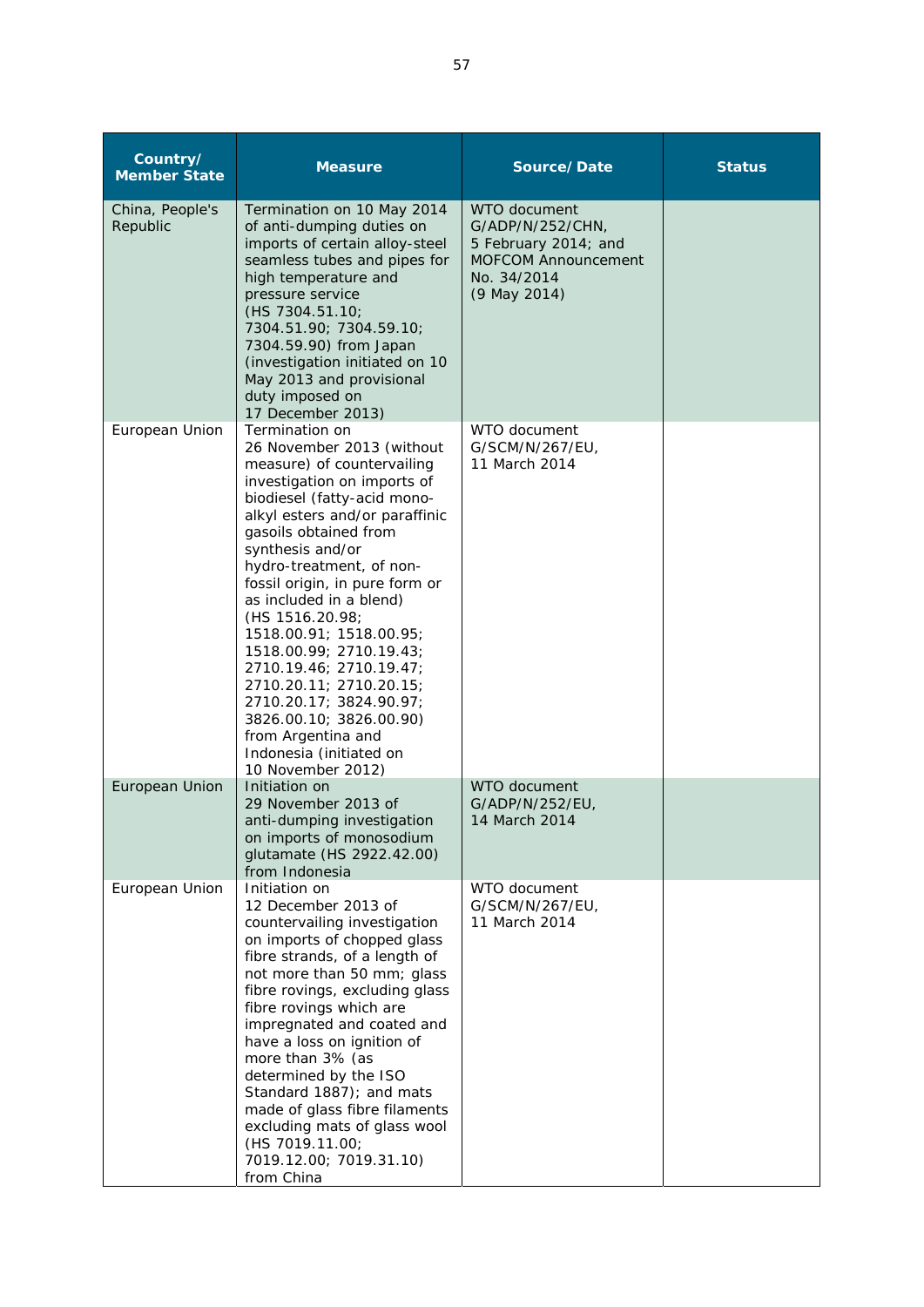| Country/<br><b>Member State</b> | <b>Measure</b>                                                                                                                                                                                                                                                                                                                                                                                                                     | Source/Date                                                         | <b>Status</b> |
|---------------------------------|------------------------------------------------------------------------------------------------------------------------------------------------------------------------------------------------------------------------------------------------------------------------------------------------------------------------------------------------------------------------------------------------------------------------------------|---------------------------------------------------------------------|---------------|
| European Union                  | Termination on<br>17 December 2013 of<br>anti-dumping duties on<br>imports of steel ropes and<br>cables including locked coil<br>ropes, excluding ropes and<br>cables of stainless steel, with<br>a maximum cross-sectional<br>dimension exceeding 3 mm,<br>with fittings attached or not<br>(HS 7312.10.81;<br>7312.10.83; 7312.10.85;<br>7312.10.89; 7312.10.98)<br>from the Russian Federation<br>(imposed on 4 August 2001)    | WTO document<br>G/ADP/N/252/EU,<br>14 March 2014                    |               |
| European Union                  | Initiation on<br>18 December 2013 of<br>anti-dumping investigation<br>on imports of certain slightly<br>modified open mesh fabrics<br>of glass fibres, of a cell size<br>of more than 1.8 mm both in<br>length and in width and<br>weighing more than 35 $g/m^{2}$<br>excluding fibreglass discs<br>(HS 7019.40.00) from China<br>(possible circumvention of<br>anti-dumping measures of<br>imports from China imposed<br>in 2011) | <b>Commission Regulation</b><br>No. 1356/2013<br>(17 December 2013) |               |
| European Union                  | Initiation on<br>19 December 2013 of<br>countervailing investigation<br>on imports of synthetic<br>polyester staple fibres "PSF"<br>(HS 5503.20.00) from China,<br>India, and Viet Nam                                                                                                                                                                                                                                             | WTO document<br>G/SCM/N/267/EU,<br>11 March 2014                    |               |
| European Union                  | Termination on<br>20 December 2013 of<br>anti-dumping duties on<br>imports of welded tubes and<br>pipes of iron or non-alloy<br>steel (HS 7306.30.41;<br>7306.30.49; 7306.30.72;<br>7306.30.77) from Thailand<br>(imposed on<br>19 December 2008)                                                                                                                                                                                  | WTO document<br>G/ADP/N/252/EU,<br>14 March 2014                    |               |
| European Union                  | Termination on<br>23 December 2013 of<br>anti-dumping duties on<br>imports of synthetic fibre<br>ropes (HS 5607.49.11;<br>5607.49.19; 5607.50.11;<br>5607.50.19) from India<br>(imposed on 26 June 1998)                                                                                                                                                                                                                           | WTO document<br>G/ADP/N/252/EU,<br>14 March 2014                    |               |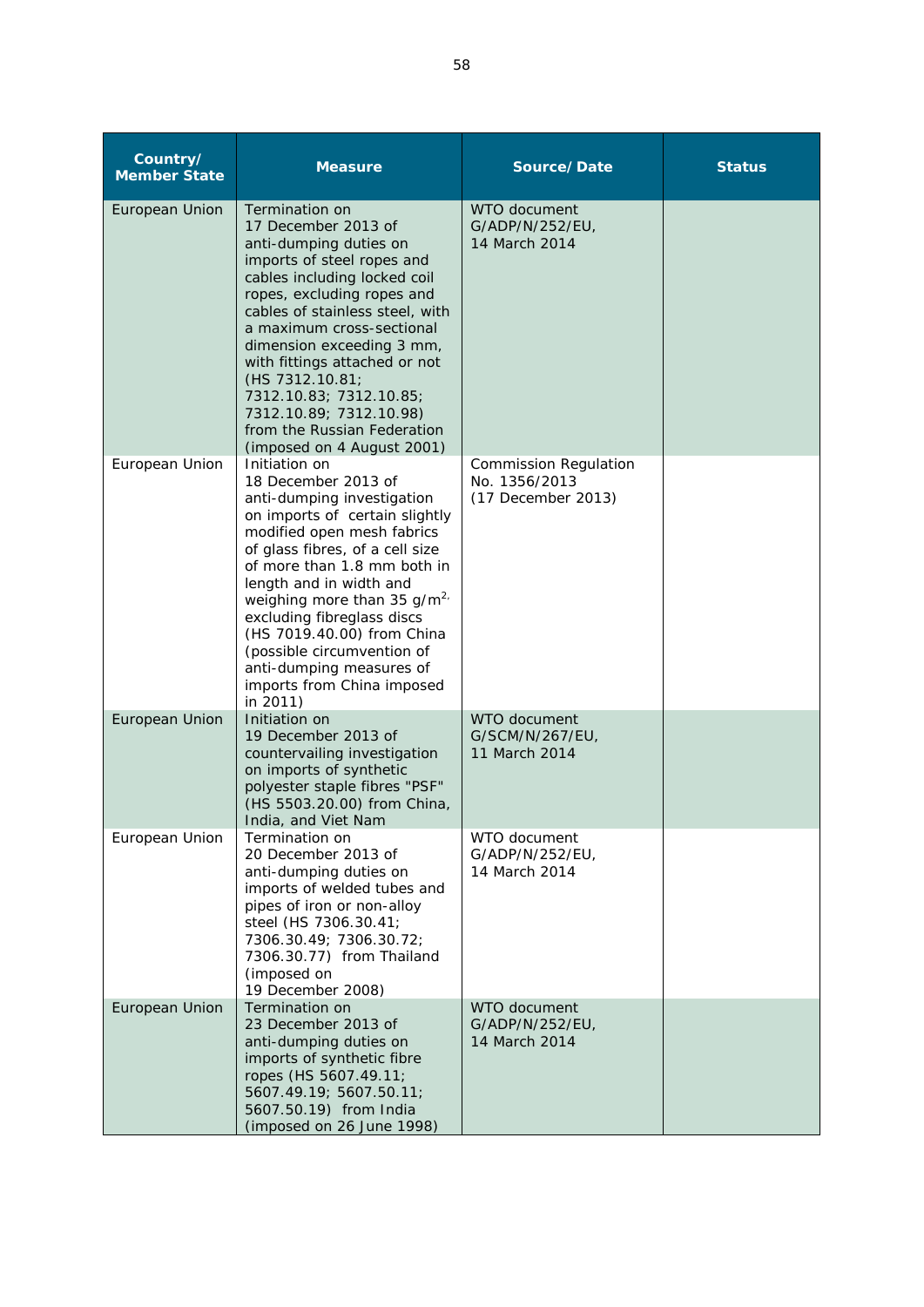| Country/<br><b>Member State</b> | <b>Measure</b>                                                                                                                                                                                                                                                                    | Source/Date                                                                                                                                                                     | <b>Status</b>                                      |
|---------------------------------|-----------------------------------------------------------------------------------------------------------------------------------------------------------------------------------------------------------------------------------------------------------------------------------|---------------------------------------------------------------------------------------------------------------------------------------------------------------------------------|----------------------------------------------------|
| European Union                  | <b>Multiannual Action</b><br>Programme "Customs 2020"<br>established to support the<br>functioning of the customs<br>union                                                                                                                                                        | Regulation No.<br>1294/2013 of the<br>European Parliament and<br>of the Council<br>(11 December 2013)                                                                           | Effective<br>1 January 2014 to<br>31 December 2020 |
| European Union                  | <b>Termination on</b><br>12 February 2014 of<br>anti-dumping duties on<br>imports of dicyandiamide<br>"DCD" (HS 2926.20.00)<br>from China (imposed on<br>15 November 2007)                                                                                                        | Council Implementing<br>Regulation No 135/2014<br>(11 February 2014)                                                                                                            |                                                    |
| European Union                  | Initiation on<br>15 February 2014 of<br>anti-dumping investigation<br>on imports of rainbow trout<br>(HS 0301.91.90;<br>0302.11.80; 0303.14.90;<br>0304.42.90; 0304.82.90;<br>0305.43.00) from Turkey                                                                             | Commission<br>Notice 2014/C 44/11<br>(15 February 2014)                                                                                                                         |                                                    |
| European Union                  | Initiation on<br>15 February 2014 of<br>countervailing investigation<br>on imports of rainbow trout<br>(HS 0301.91.90;<br>0302.11.80; 0303.14.90;<br>0304.42.90; 0304.82.90;<br>0305.43.00) from Turkey                                                                           | Commission<br>Notice 2014/C 44/10<br>(15 February 2014)                                                                                                                         |                                                    |
| European Union                  | Termination on 13 May 2014<br>(without measure) of<br>anti-dumping investigation<br>on imports of agglomerated<br>stone (HS 6810.11.90;<br>6810.19.00; 6810.91.00;<br>6810.99.00; 7016.10.00;<br>7016.90.40; 7016.90.70;<br>7020.00.80) from China<br>(initiated on 28 June 2013) | WTO document<br>G/ADP/N/244/EU,<br>20 September 2013; and<br>Commission<br><b>Implementing Decision</b><br>2014/272 (12 May 2014)                                               |                                                    |
| India                           | Termination on<br>21 November 2013 of<br>anti-dumping duties on<br>imports of compact<br>fluorescent lamps "CFL"<br>(HS 8539.31; 8539.90) from<br>Viet Nam (duties imposed on<br>21 November 2008)                                                                                | WTO document<br>G/ADP/N/252/IND,<br>15 April 2014                                                                                                                               |                                                    |
| India                           | Temporary elimination of<br>import tariffs and "additional<br>duty" on anti-tuberculosis<br>drugs and certain medical<br>diagnostics and equipments,<br>under the Revised National<br><b>Tuberculosis Control</b><br>Programme                                                    | Permanent Delegation of<br>India to the WTO<br>(25 May 2014) and<br>Notification Customs,<br>Ministry of Finance-<br>Department of Revenue<br>No. 49/2013<br>(29 November 2013) | Effective until<br>1 October 2015                  |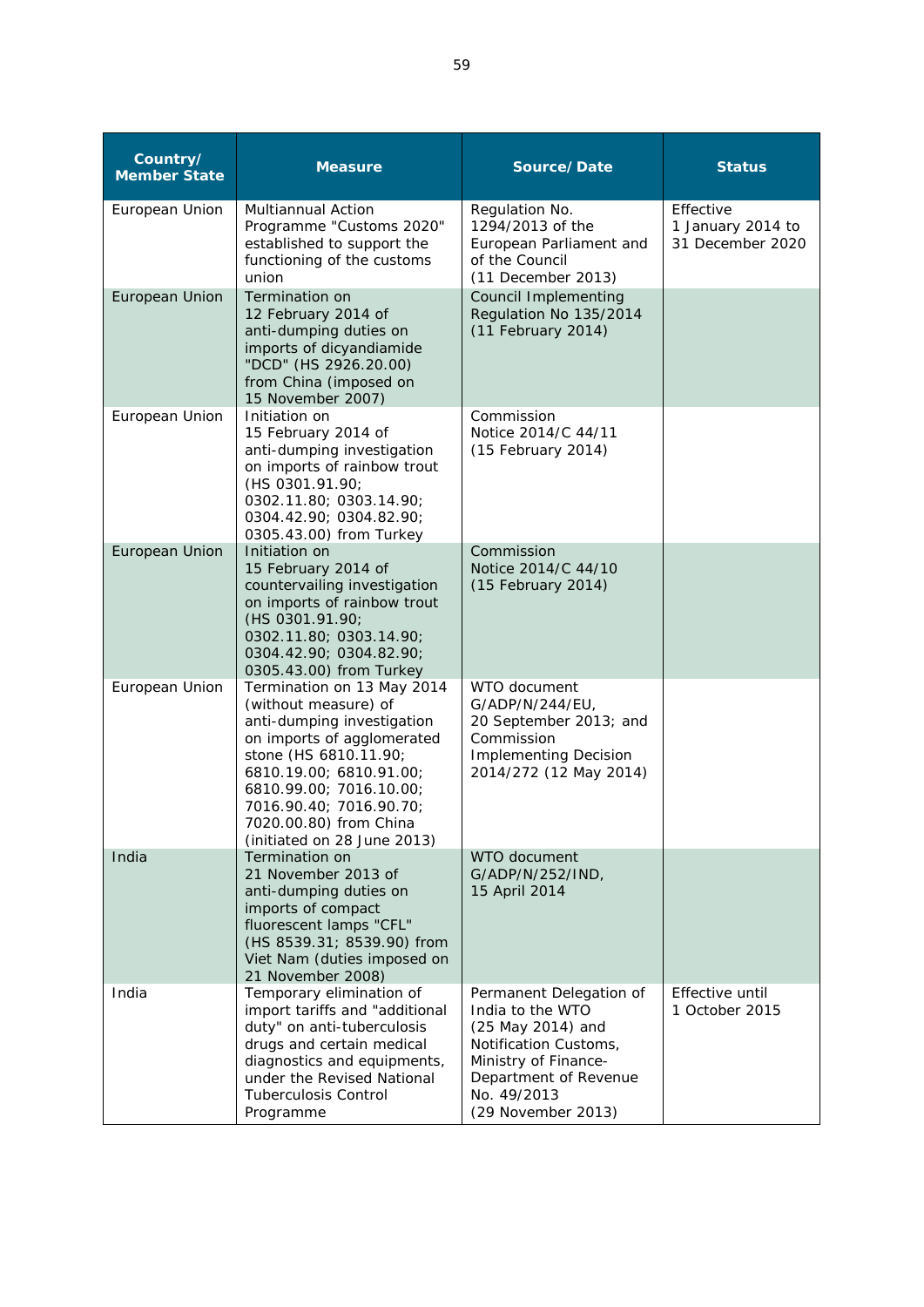| Country/<br><b>Member State</b> | <b>Measure</b>                                                                                                                                                                                                                                                                            | Source/Date                                                                                                                                                                                                                                        | <b>Status</b>                 |
|---------------------------------|-------------------------------------------------------------------------------------------------------------------------------------------------------------------------------------------------------------------------------------------------------------------------------------------|----------------------------------------------------------------------------------------------------------------------------------------------------------------------------------------------------------------------------------------------------|-------------------------------|
| India                           | Termination on<br>2 December 2013 of<br>anti-dumping duties on<br>imports of polypropylene<br>(HS 3902.10.00;<br>3902.30.00) from Oman<br>(investigation initiated on<br>24 February 2009 and<br>provisional and definitive<br>duties imposed on<br>30 July 2009 and<br>19 November 2010) | WTO document<br>G/ADP/N/252/IND,<br>15 April 2014                                                                                                                                                                                                  |                               |
| India                           | Elimination of import tariffs<br>on human embryo<br>(HS 0511.99.99), subject to<br>a "No Objection Certificate"<br>from Indian Council of<br>Medical Research (ICMR)                                                                                                                      | Permanent Delegation of<br>India to the WTO<br>(25 May 2014) and<br>Notification, Ministry of<br>Commerce & Industry<br>No. 52/RE-2013<br>(2 December 2013)                                                                                        | Effective<br>2 December 2013  |
| India                           | Authorization to export<br>certain narcotics drugs and<br>psychotropic substances<br>(HS Chapter 29) (subject to<br>"No Objection Certificate"<br>from Narcotic Commissioner<br>of India (Gwalior))                                                                                       | Permanent Delegation of<br>India to the WTO<br>(25 May 2014) and<br>Notification, Ministry of<br>Commerce & Industry<br>No. 55/RE-2013<br>(3 December 2013)                                                                                        | Effective<br>3 December 2013  |
| India                           | Exports of dimethylamine<br>hydrochloride, sodium<br>cyanide and sodium fluoride<br>restricted (HS 2826.19.90;<br>2837.19.90; 2921.11.90)<br>and only permitted under<br>licence                                                                                                          | Permanent Delegation of<br>India to the WTO<br>(25 May 2014) and<br>Notification, Ministry of<br>Commerce & Industry<br>No. 56/RE-2013<br>(12 December 2013)                                                                                       | Effective<br>12 December 2013 |
| India                           | Increase of specific import<br>tariffs (from Rs 20/kg to<br>Rs 30/kg) on natural rubber<br>in other forms (HS 4001.21;<br>4001.22; 4001.29)                                                                                                                                               | Permanent Delegation of<br>India to the WTO<br>(25 May 2014) and<br>Notification No. 51/2013-<br>Customs Ministry of<br>Finance<br>(20 December 2013)                                                                                              | Effective<br>20 December 2013 |
| India                           | Initiation on<br>20 December 2013 of<br>anti-dumping investigation<br>on imports of sheet glass<br>(HS 7004.20) from China                                                                                                                                                                | WTO document<br>G/ADP/N/252/IND,<br>15 April 2014                                                                                                                                                                                                  |                               |
| India                           | Termination on<br>31 December 2013 of<br>safeguard duties (China<br>Specific) on imports of<br>carbon black<br>(HS 2803.00.10)<br>(investigation initiated on<br>2 December 2011 and<br>definitive duty imposed on<br>5 October 2012)                                                     | <b>WTO documents</b><br>G/SG/N/16/IND/8,<br>9 January 2012;<br>Notification No. 4/2012-<br>Customs (SG) Ministry of<br>Finance - Department of<br>Revenue<br>(5 October 2012); and<br>Permanent Delegation of<br>India to the WTO<br>(25 May 2014) |                               |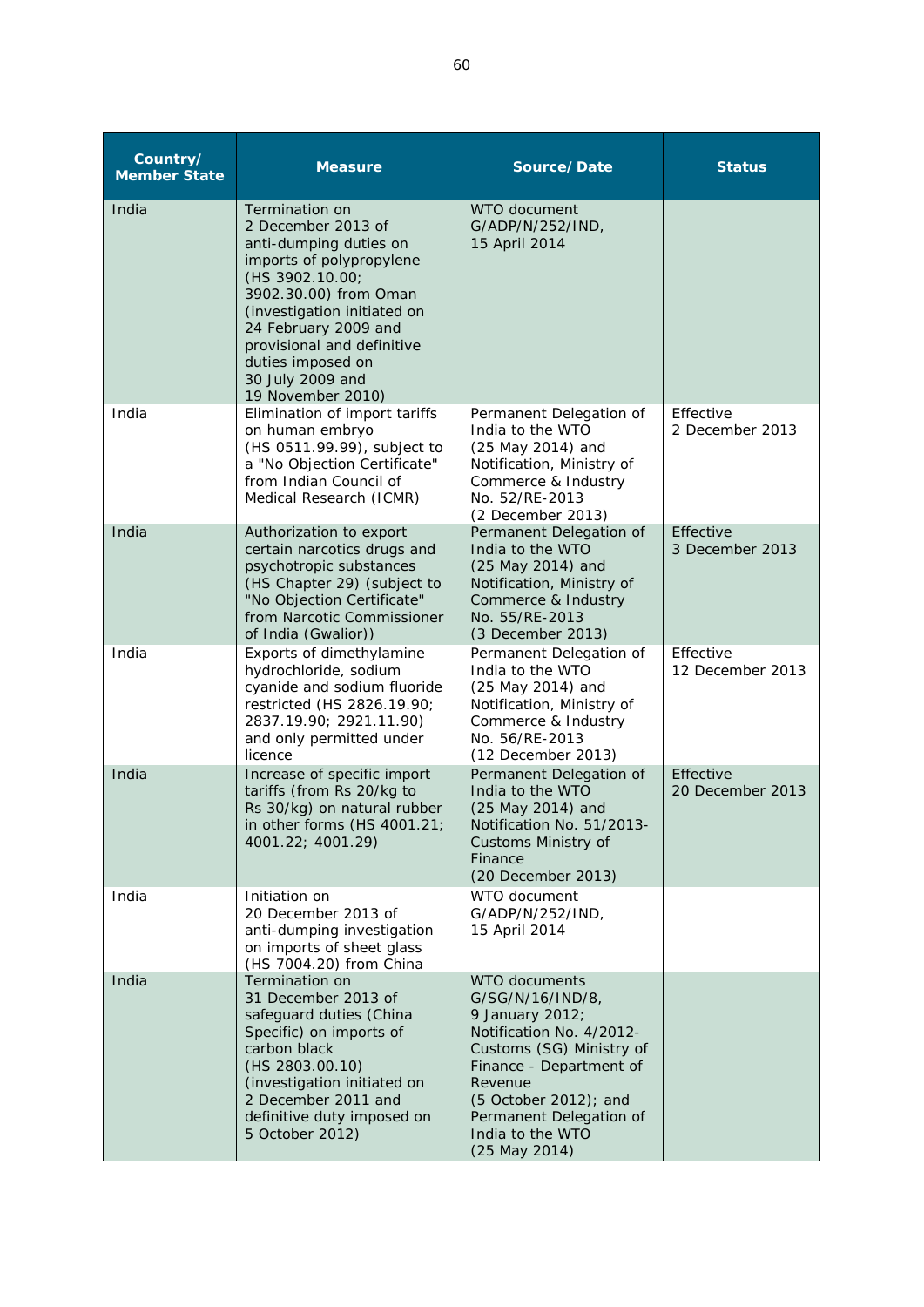| Country/<br><b>Member State</b> | <b>Measure</b>                                                                                                                                                                                                                                                                                                                | Source/Date                                                                                                                                                                                                                                    | <b>Status</b>                |
|---------------------------------|-------------------------------------------------------------------------------------------------------------------------------------------------------------------------------------------------------------------------------------------------------------------------------------------------------------------------------|------------------------------------------------------------------------------------------------------------------------------------------------------------------------------------------------------------------------------------------------|------------------------------|
| India                           | Termination on<br>31 December 2013 of<br>safeguard duties (China<br>specific) on imports of<br>electrical insulators made of<br>porcelain/ceramic or glass,<br>whether assembled or<br>unassembled (HS 8546.10;<br>8546.20) (investigation<br>initiated on 30 May 2012 and<br>definitive duty imposed on<br>20 December 2012) | WTO document<br>G/SG/N/16/IND/9,<br>19 June 2012;<br>Notification No. 5/2012-<br>Customs (SG) Ministry of<br>Finance - Department of<br>Revenue<br>$(20$ December 2012); and<br>Permanent Delegation of<br>India to the WTO<br>$(25$ May 2014) |                              |
| India                           | Increase of import tariffs<br>(from 7.5% to 10%) on<br>certain animal or vegetable<br>fats and oils and their<br>cleavage products, and<br>prepared edible fats<br>(HS 1507; 1508; 1509;<br>1510; 1512; 1513; 1514;<br>1515; 1517; 1518)                                                                                      | Permanent Delegation of<br>India to the WTO<br>(25 May 2014) and<br>Notification No. 2/2014-<br>Customs Ministry of<br>Finance<br>(20 January 2014)                                                                                            | Effective<br>20 January 2014 |
| India                           | Initiation on 22 January 2014<br>of anti-dumping investigation<br>on imports of poly vinyl<br>chloride paste/emulsion resin<br>(HS 3904.22.10) from<br>Mexico and Norway                                                                                                                                                      | Permanent Delegation of<br>India to the WTO<br>(25 May 2014) and<br>Notification<br>No. 14/5/2013-DGAD<br>Ministry of Commerce &<br>Industry<br>(22 January 2014)                                                                              |                              |
| India                           | Increase of import tariffs<br>(from zero to 5%) on iron<br>ore pellets (HS 2601.12.10)                                                                                                                                                                                                                                        | Permanent Delegation of<br>India to the WTO<br>(25 May 2014) and<br>Notification No. 3/2014-<br>Customs Ministry of<br>Finance<br>(27 January 2014)                                                                                            | Effective<br>27 January 2014 |
| India                           | Initiation on<br>13 February 2014 of<br>safeguard investigation on<br>imports of saturated fatty<br>alcohols with carbon chain<br>length of C8, C10, C12, C14,<br>C16 and C18<br>(HS 2905.17.00;<br>3823.70.10; 3823.70.20;<br>3823.70.40; 3823.70.90)                                                                        | WTO document<br>G/SG/N/6/IND/34,<br>20 February 2014                                                                                                                                                                                           |                              |
| India                           | Initiation on<br>24 February 2014 of<br>anti-dumping investigation<br>on imports of acrylic fibre<br>(HS 55) from Egypt                                                                                                                                                                                                       | Permanent Delegation of<br>India to the WTO<br>(25 May 2014) and<br>Notification<br>No. 14/18/2013-DGAD<br>Ministry of Commerce &<br>Industry<br>(24 February 2014)                                                                            |                              |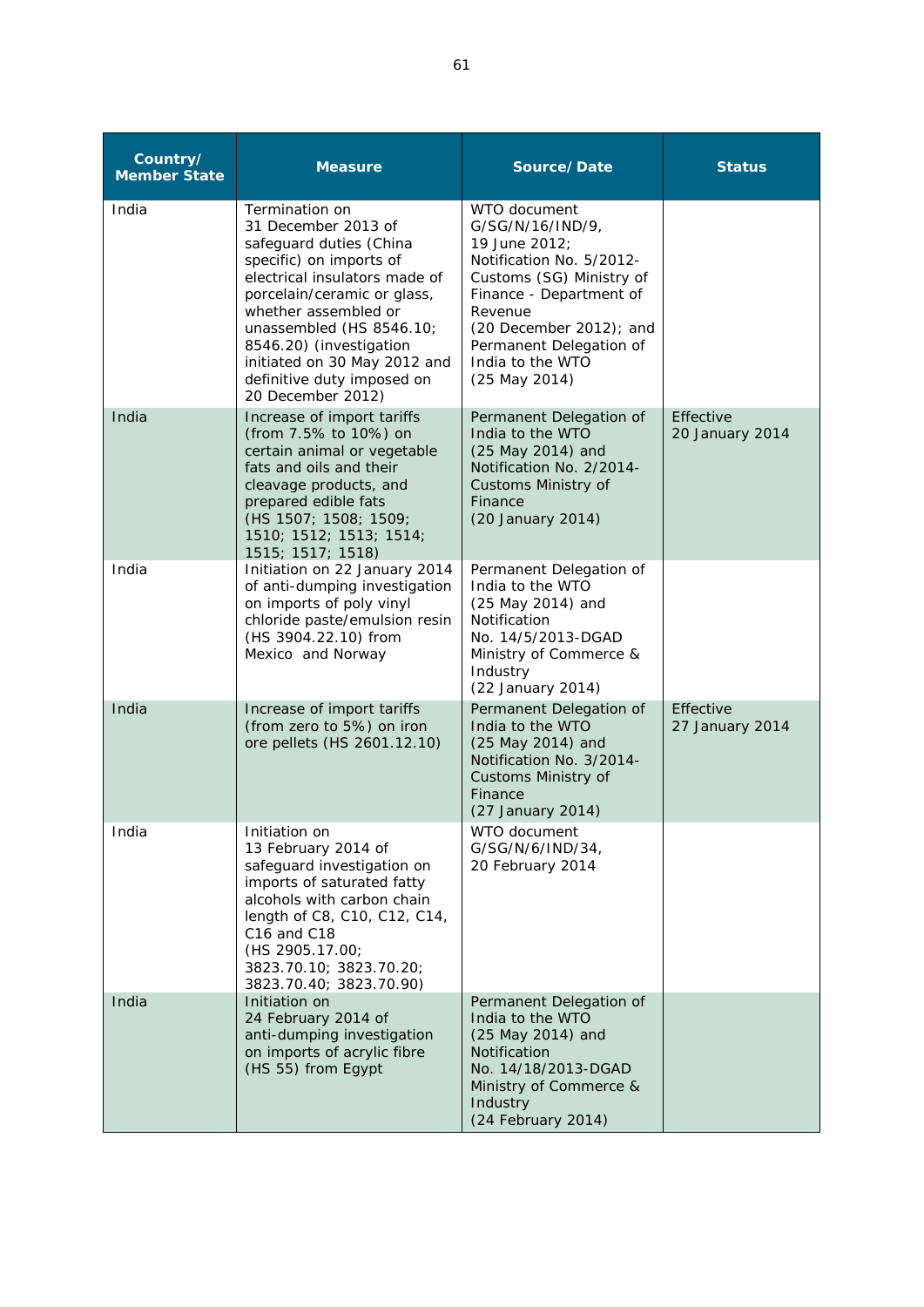| Country/<br><b>Member State</b> | <b>Measure</b>                                                                                                                                                                                                                                                                                  | Source/Date                                                                                                                                                                                                    | <b>Status</b>              |
|---------------------------------|-------------------------------------------------------------------------------------------------------------------------------------------------------------------------------------------------------------------------------------------------------------------------------------------------|----------------------------------------------------------------------------------------------------------------------------------------------------------------------------------------------------------------|----------------------------|
| India                           | Initiation on<br>28 February 2014 of<br>anti-dumping investigation<br>on imports of sodium citrate<br>(HS 2918.15.20) from China                                                                                                                                                                | Permanent Delegation of<br>India to the WTO<br>(25 May 2014) and<br>Notification<br>No. 14/23/2013-DGAD<br>Ministry of Commerce &<br>Industry<br>(28 February 2014)                                            |                            |
| India                           | Initiation on<br>28 February 2014 of<br>safeguard investigation on<br>imports of bare elastomeric<br>filament yarn<br>(HS 5402.44.00;<br>5404.11.00)                                                                                                                                            | WTO document<br>G/SG/N/6/IND/35,<br>5 March 2014                                                                                                                                                               |                            |
| India                           | Initiation on 4 March 2014 of<br>safeguard investigation on<br>imports of sodium citrate<br>(HS 2918.15.20)                                                                                                                                                                                     | WTO document<br>G/SG/N/6/IND/36,<br>11 March 2014                                                                                                                                                              |                            |
| India                           | Elimination of minimum<br>export price "MEP" on export<br>of onions (HS 0703)<br>(originally implemented on<br>1 November 2013)                                                                                                                                                                 | Permanent Delegation of<br>India to the WTO<br>(25 May 2014);<br>Notification, Ministry of<br>Commerce & Industry<br>No. 72/RE-2013<br>(4 March 2014); and<br>WTO document<br>WT/TPR/OV/16,<br>31 January 2014 | Effective<br>4 March 2014  |
| India                           | Initiation on 11 March 2014<br>of anti-dumping investigation<br>on imports of hot-rolled flat<br>products of stainless steel of<br>304 series (HS 7219; 7220)<br>from China; Korea, Rep. of<br>and Malaysia                                                                                     | Permanent Delegation of<br>India to the WTO<br>(25 May 2014) and<br>Notification<br>No. 14/30/2013-DGAD<br>Ministry of Commerce &<br>Industry (11 March 2014)                                                  |                            |
| India                           | Initiation on 25 March 2014<br>of anti-dumping<br>investigation on imports of<br>hexa methylene tetramine<br>"hexamine" (HS 2921.29.10)<br>from China and the<br><b>United Arab Emirates</b>                                                                                                    | Permanent Delegation of<br>India to the WTO<br>(25 May 2014) and<br><b>Notification</b><br>No. 14/16/2013-DGAD<br>Ministry of Commerce &<br>Industry (25 March 2014)                                           |                            |
| India                           | Further extension of export<br>ban on pulses (HS 0713)<br>(originally implemented on<br>27 June 2006 and effective<br>until 31 March 2012, and<br>extended until<br>31 March 2014). Exports of<br>"Kabuli Chana" and 10,000<br>metric tonnes/annum of<br>organic pulses and lentils<br>exempted | Permanent Delegation of<br>India to the WTO<br>(25 May 2014) and<br>Notification, Ministry of<br>Commerce & Industry<br>No. 78/RE-2013<br>(31 March 2014)                                                      | Effective<br>31 March 2014 |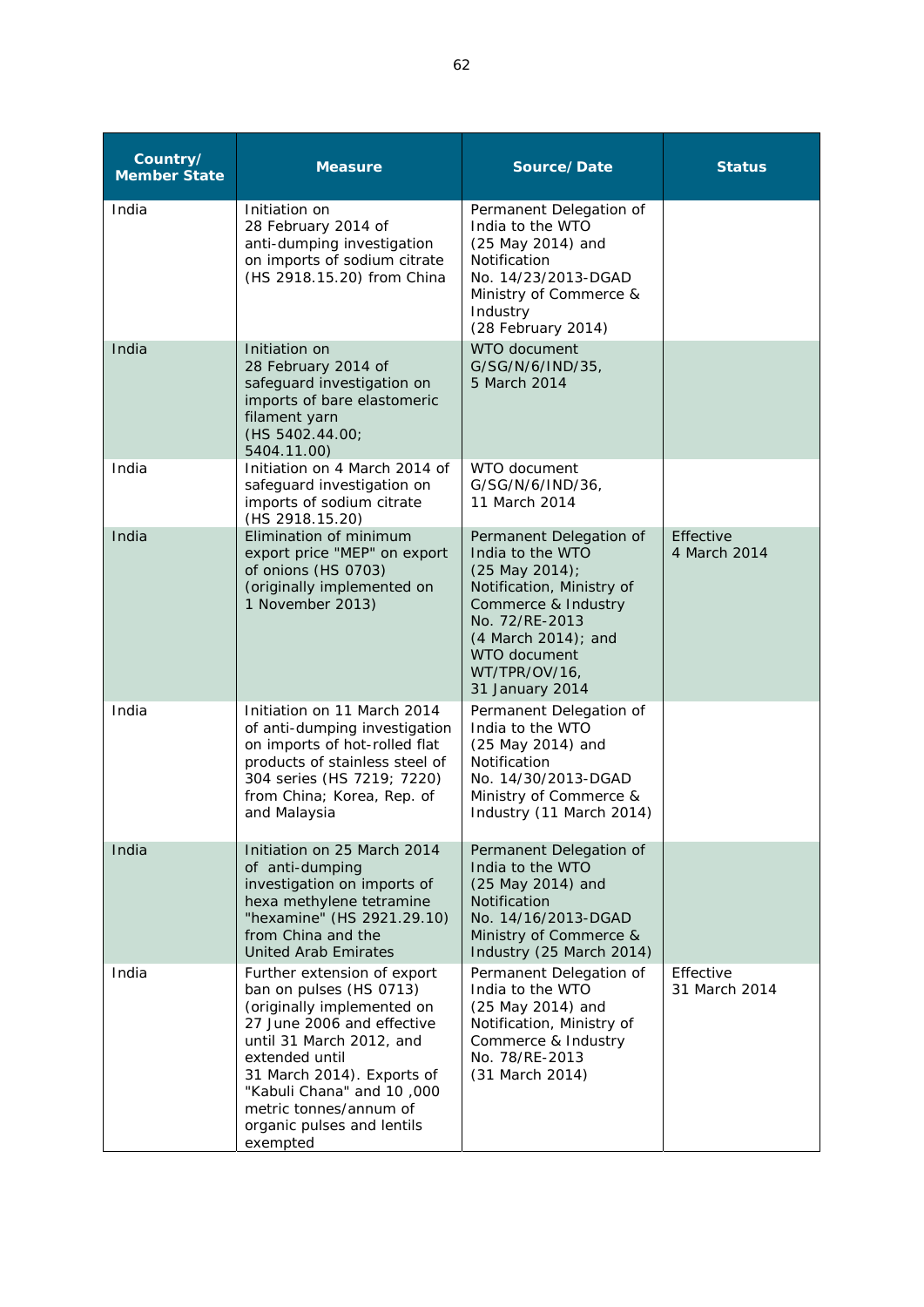| Country/<br><b>Member State</b> | <b>Measure</b>                                                                                                                                                                                                                                              | Source/Date                                                                                                                                  | <b>Status</b>                                           |
|---------------------------------|-------------------------------------------------------------------------------------------------------------------------------------------------------------------------------------------------------------------------------------------------------------|----------------------------------------------------------------------------------------------------------------------------------------------|---------------------------------------------------------|
| India                           | Initiation on 7 April 2014 of<br>safeguard investigation on<br>imports of not-alloyed ingots<br>of unwrought aluminium<br>(HS 7601.10.10)                                                                                                                   | WTO document<br>G/SG/N/6/IND/37,<br>29 April 2014                                                                                            |                                                         |
| India                           | Termination on 24 April 2014<br>of safeguard duties on<br>imports of PX-13 or 6-PDD<br>(HS 2921; 2925; 2934;<br>2942; 3810; 3812) (duties<br>imposed on 30 August 2011)                                                                                     | Permanent Delegation of<br>India to the WTO<br>(25 May 2014)                                                                                 |                                                         |
| Indonesia                       | Termination on<br>20 November 2013 (without<br>measure) of safeguard<br>investigation on imports of<br>sheath contraceptive<br>(HS 4014.10.00) (initiated on<br>28 November 2012)                                                                           | WTO document<br>G/SG/N/9/IDN/8,<br>20 December 2013                                                                                          |                                                         |
| Indonesia                       | Termination on<br>25 November 2013 (without<br>measure) of safeguard<br>investigation on imports of<br>kilowatt hour meters<br>including relevant parts and<br>accessories (HS 9028.30.10;<br>9028.90.90) (initiated on<br>28 December 2012)                | WTO document<br>G/SG/N/9/IDN/9,<br>10 January 2014                                                                                           |                                                         |
| Indonesia                       | Termination on<br>2 December 2013 (without<br>measure) of safeguard<br>investigation on imports of<br>"Mackerel", excluding fillets,<br>livers and roes, fresh or<br>chilled, or frozen<br>(HS 0302.64.00;<br>0303.74.00) (initiated on<br>27 January 2012) | WTO document<br>G/SG/N/9/IDN/7,<br>20 December 2013                                                                                          |                                                         |
| Indonesia                       | New requirement (technical<br>verification) for exports of<br>palm oil, crude palm oil<br>(CPO) and derivative<br>products                                                                                                                                  | Permanent Delegation of<br>Indonesia to the WTO<br>(30 May 2014) and<br>Minister of Trade<br>Regulation No. 29/M-<br>DAG/PER/6/2013          | Effective<br>24 December 2013                           |
| Indonesia                       | New excise tax on beverages<br>containing ethyl alcohol,<br>imposing higher excise tax<br>on imported than on<br>domestic products for 2<br>categories (category B: more<br>than 5% up to 20%, and<br>category C: more than 20%)                            | Permanent Delegation of<br>Indonesia to the WTO<br>(30 May 2014) and<br>Regulation No. 207/2013<br>Minister of Finance<br>(31 December 2013) | Effective<br>31 December 2013<br>to<br>31 December 2013 |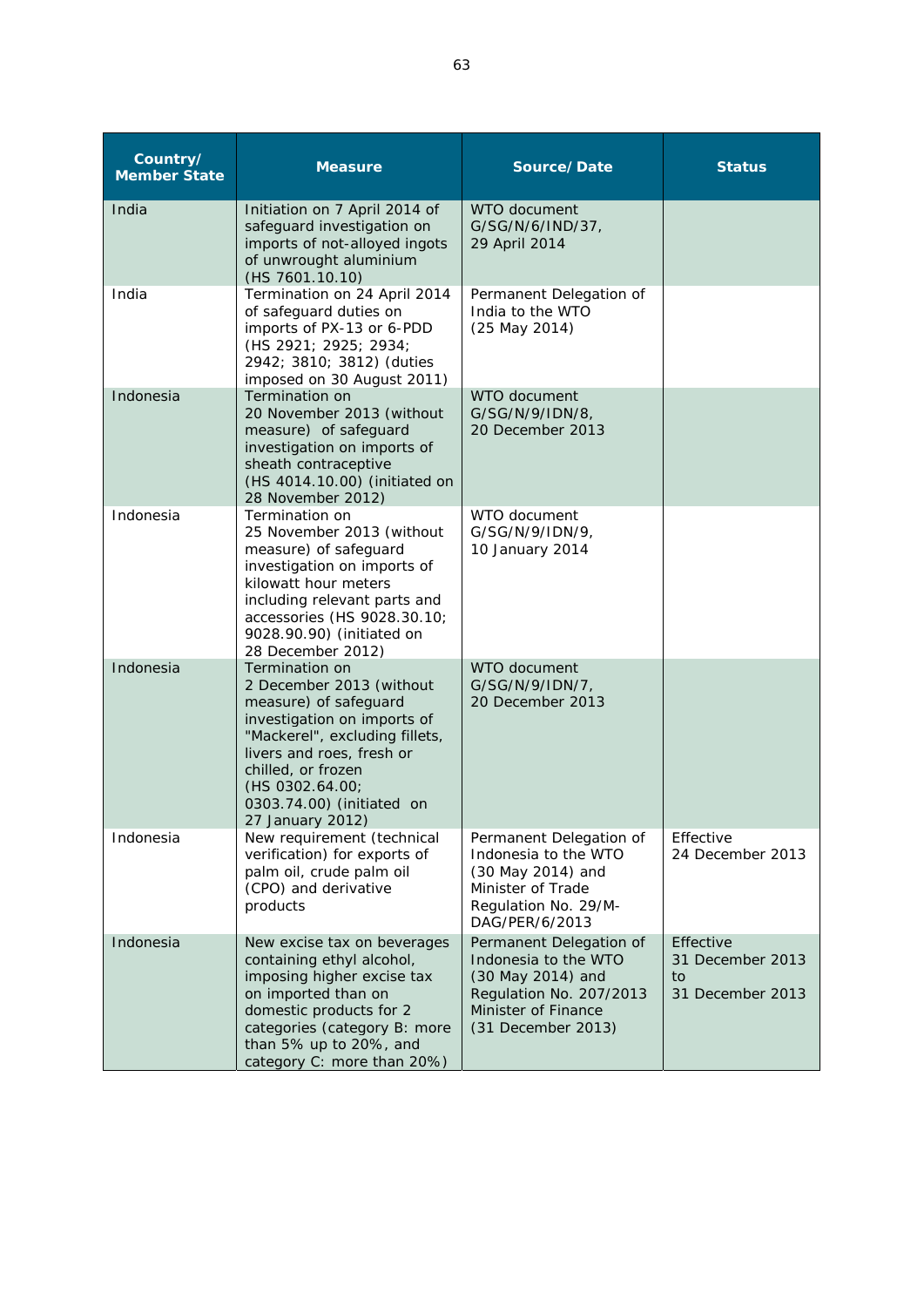| Country/<br><b>Member State</b> | <b>Measure</b>                                                                                                                                                                                                                                                                                                                                                                                                                                                                                                                                                                                           | Source/Date                                                                                                                               | <b>Status</b>                                      |
|---------------------------------|----------------------------------------------------------------------------------------------------------------------------------------------------------------------------------------------------------------------------------------------------------------------------------------------------------------------------------------------------------------------------------------------------------------------------------------------------------------------------------------------------------------------------------------------------------------------------------------------------------|-------------------------------------------------------------------------------------------------------------------------------------------|----------------------------------------------------|
| Indonesia                       | Temporary revised import<br>requirements on used capital<br>goods. Used capital goods<br>can only be imported by a<br>direct user, reconditioning,<br>manufacturing, and health<br>equipment supplier<br>companies                                                                                                                                                                                                                                                                                                                                                                                       | Permanent Delegation of<br>Indonesia to the WT<br>(30 May 2014) and<br>Minister of Trade<br>Regulation No. 75/<br>M-DAG/PER/12/2013       | Effective<br>1 January 2014 to<br>31 December 2016 |
| Indonesia                       | Increase of import income<br>tax on certain products (502<br>tariff lines at 10 digits), i.e.<br>perfumes; articles of plastic;<br>articles of leather; wood and<br>articles of wood; carpets;<br>apparel and clothing;<br>footwear; glass and<br>glassware; articles of iron,<br>steel and aluminium; tools;<br>machinery and equipment;<br>vehicles; boats; apparatus;<br>and miscellaneous<br>manufactures articles (HS<br>Chapters 33; 39; 42; 44; 57;<br>61; 62; 64; 66; 70; 71; 73;<br>76; 82; 84; 85; 87; 89; 90;<br>91; 94; 95; 96) for importers<br>using import identification<br>number "API" | Permanent Delegation of<br>Indonesia to the WTO<br>(30 May 2014)                                                                          | Effective<br>6 January 2014                        |
| Indonesia                       | Export ban on raw minerals,<br>mineral ores and<br>unprocessed metals, linked<br>with an obligation for mining<br>operators to process the<br>minerals locally. Certain<br>metallic minerals, including<br>copper concentrate,<br>exempted until January<br>2017. In January 2014, the<br>minimum processing degree<br>of exportable cooper was<br>reduced from 99% to 15%                                                                                                                                                                                                                               | Permanent Delegation of<br>Indonesia to the WTO<br>(30 April 2014) and<br>Minister of Energy and<br>Mineral Resources<br>Regulation No. 1 | Effective<br>11 January 2014                       |
| Indonesia                       | Imposition of export duties<br>on copper (25%) and (20%)<br>for other raw materials<br>(HS 2601.11.00;<br>2601.12.00; 2602.00.00;<br>2603.00.00; 2607.00.00;<br>2608.00.00). Duties to<br>further increase up to 60% in<br>2016                                                                                                                                                                                                                                                                                                                                                                          | Permanent Delegation of<br>Indonesia to the WTO<br>(30 May 2014) and<br>Minister of Finance<br>Regulation<br>No. 6/PMK.011/2014           | Effective<br>12 January 2014                       |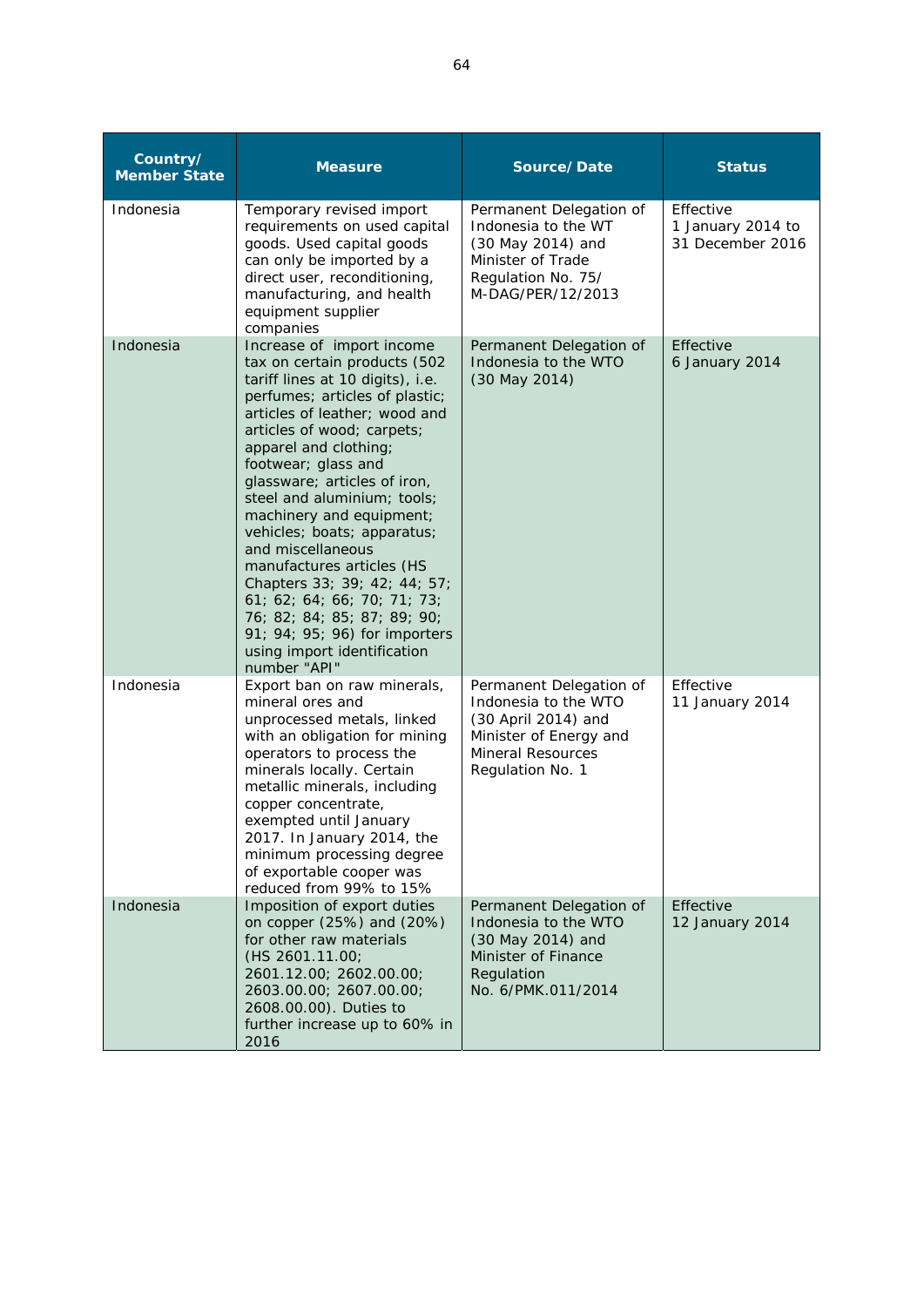| Country/<br><b>Member State</b> | <b>Measure</b>                                                                                                                                                                                                                                                                                        | Source/Date                                                                                                                        | <b>Status</b>                |
|---------------------------------|-------------------------------------------------------------------------------------------------------------------------------------------------------------------------------------------------------------------------------------------------------------------------------------------------------|------------------------------------------------------------------------------------------------------------------------------------|------------------------------|
| Indonesia                       | Revised export procedures<br>for processing and refining of<br>mining products. Export<br>prohibition for minerals not<br>attaining locally minimum<br>processing/refining<br>threshold. Restrictions in<br>place for other mineral<br>exports                                                        | Permanent Delegation of<br>Indonesia to the WTO<br>(30 May 2014) and<br>Minister of Trade<br>Regulation No. 4/M-<br>DAG/PER/1/2014 | Effective<br>13 January 2014 |
| Indonesia                       | Industry Law adopted in<br>December 2013 increasing<br>state ownership in strategic<br>industries and the use of<br>domestically produced goods<br>and services. Law also<br>includes export ban<br>requirements on certain raw<br>materials                                                          | Permanent Delegation of<br>Indonesia to the WTO<br>(30 May 2014) and Law<br>No. 3                                                  | Effective<br>15 January 2014 |
| Indonesia                       | Initiation on 17 January 2014<br>of safeguard investigation on<br>imports of bars and rods,<br>hot-rolled, in irregularity<br>wound coils, of iron or non-<br>alloy steel or of other alloy<br>steel (HS 7213.91.10;<br>7213.91.20; 7213.91.90;<br>7213.99.10; 7213.99.20;<br>7213.99.90; 7227.90.00) | WTO document<br>G/SG/N/6/IDN/24,<br>24 January 2014                                                                                |                              |
| Indonesia                       | Initiation on<br>12 February 2014 of<br>safeguard investigation on<br>imports of I and H sections of<br>other alloy steel<br>(HS 7228.70.10;<br>7228.70.90)                                                                                                                                           | WTO document<br>G/SG/N/6/IDN/25,<br>13 February 2014                                                                               |                              |
| Indonesia                       | Termination on<br>26 February 2014 (without<br>measure) of anti-dumping<br>investigation on imports of<br>polyethylene terephthalate<br>"PET" (HS 3907.60.10;<br>3907.60.20; 3907.60.90)<br>from China; Korea, Rep. of;<br>Singapore; and Chinese<br>Taipei (initiated on<br>29 June 2012)            | WTO document<br>G/ADP/N/230/IDN,<br>26 September 2012; and<br>Permanent Delegation of<br>Indonesia to the WTO<br>(30 May 2014)     |                              |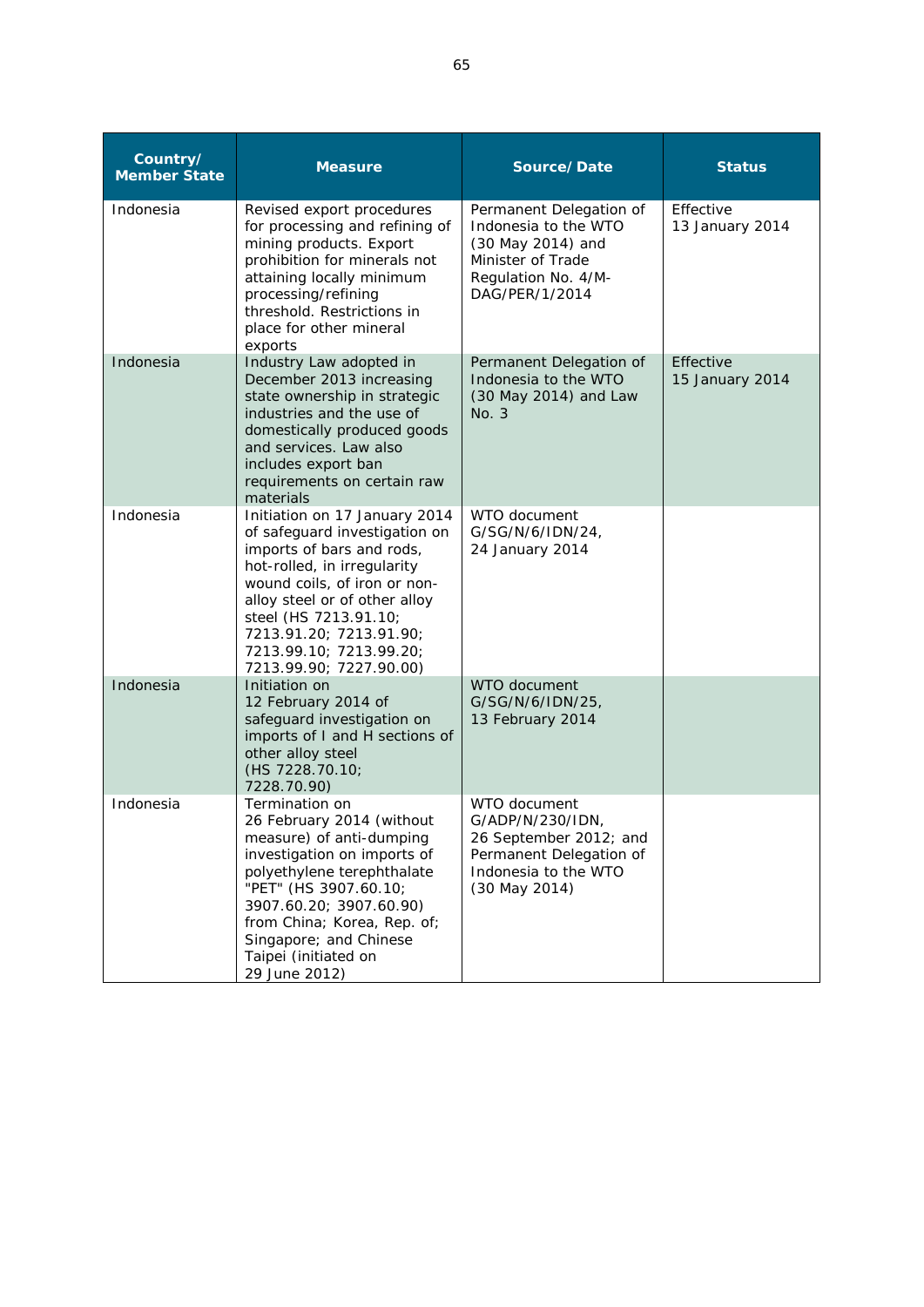| Country/<br><b>Member State</b> | <b>Measure</b>                                                                                                                                                                                                                                                                                                                                                                                                                                                                                                                                                                                                                                                                              | Source/Date                                                                                                                                                                | <b>Status</b>              |
|---------------------------------|---------------------------------------------------------------------------------------------------------------------------------------------------------------------------------------------------------------------------------------------------------------------------------------------------------------------------------------------------------------------------------------------------------------------------------------------------------------------------------------------------------------------------------------------------------------------------------------------------------------------------------------------------------------------------------------------|----------------------------------------------------------------------------------------------------------------------------------------------------------------------------|----------------------------|
| Indonesia                       | New Trade Law adopted by<br>the Parliament on<br>11 February 2014 containing<br>provisions establishing the<br>framework to further<br>regulate domestic and<br>international trade, including<br>protecting domestic supply<br>and production, restricting<br>exports (including raw<br>materials), and requiring<br>various import/export<br>licenses (i.e. registration,<br>approval, determination,<br>and/or recognition). In<br>addition the Law also<br>includes clauses on<br>standardization, safeguards,<br>and e-commerce (i.e. to<br>protect and safeguard<br>national interests from the<br>negative impacts of<br>international trade, through<br>import/export restrictions) | Permanent Delegation of<br>Indonesia to the WTO<br>(30 May 2014) and Law<br>No. 7                                                                                          | Effective<br>11 March 2014 |
| Indonesia                       | Termination on<br>23 March 2014 of safeguard<br>duties on imports of wire of<br>iron/non-alloy steel, not<br>plated/coated, containing<br>carbon less than 0.25% by<br>weight (HS 7217.10.10)<br>(investigation initiated on<br>19 January 2010 and<br>definitive duty imposed on<br>23 March 2011)                                                                                                                                                                                                                                                                                                                                                                                         | WTO documents<br>G/SG/N/6/IDN/7,<br>5 February 2010 and<br>G/SG/N/8/IDN/8<br>12 April 2011; and<br>Permanent Delegation of<br>Indonesia to the WTO<br>(30 May 2014)        |                            |
| Indonesia                       | Termination on<br>23 March 2014 of safeguard<br>duties on imports of wire of<br>iron/non-alloy steel, plated<br>with zinc (HS 7217.20.10)<br>(investigation initiated on<br>21 January 2010 and<br>definitive duty imposed on<br>23 March 2011)                                                                                                                                                                                                                                                                                                                                                                                                                                             | <b>WTO documents</b><br>G/SG/N/6/IDN/8<br>5 February 2010 and<br>G/SG/N/8/IDN/7,<br>12 April 2011; and<br>Permanent Delegation of<br>Indonesia to the WTO<br>(30 May 2014) |                            |
| Indonesia                       | Termination on<br>23 March 2014 of safeguard<br>duties on imports of<br>stranded wire, ropes and<br>cables for locked coil,<br>flattened strands and<br>non-rotating wire ropes<br>(HS 7312.10.10)<br>(investigation initiated on<br>5 February 2010 and<br>definitive duty imposed on<br>23 March 2011)                                                                                                                                                                                                                                                                                                                                                                                    | WTO documents<br>G/SG/N/6/IDN/9,<br>18 February 2010 and<br>G/SG/N/8/IDN/6,<br>12 April 2011; and<br>Permanent Delegation of<br>Indonesia to the WTO<br>(30 May 2014)      |                            |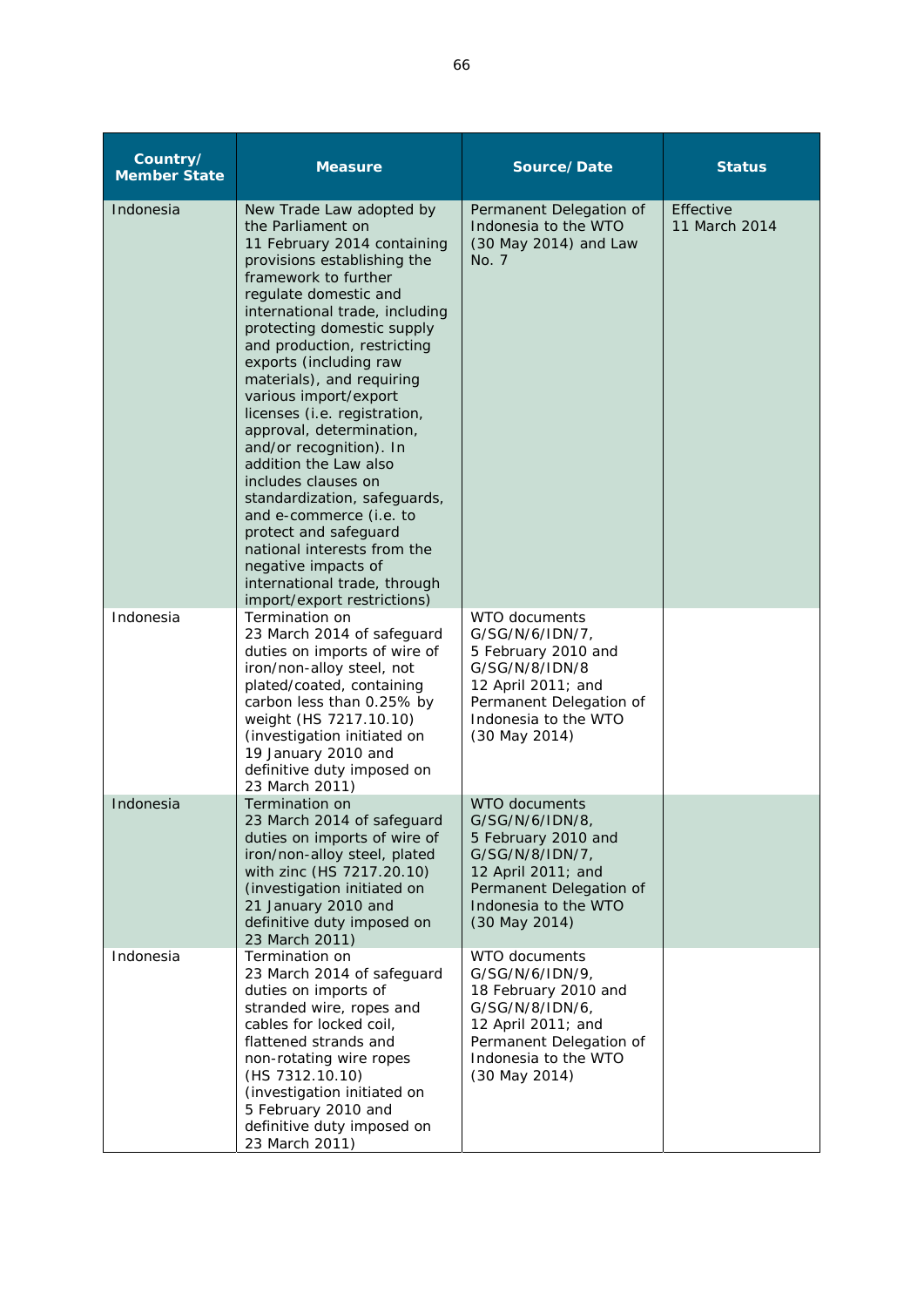| Country/<br><b>Member State</b> | <b>Measure</b>                                                                                                                                                                                                                                                                                                                                                                                                                                            | Source/Date                                                                                                                                                      | <b>Status</b>              |
|---------------------------------|-----------------------------------------------------------------------------------------------------------------------------------------------------------------------------------------------------------------------------------------------------------------------------------------------------------------------------------------------------------------------------------------------------------------------------------------------------------|------------------------------------------------------------------------------------------------------------------------------------------------------------------|----------------------------|
| Indonesia                       | Termination on<br>23 March 2014 of safeguard<br>duties on imports of<br>stranded wire, ropes and<br>cables, excluding locked coil,<br>flattened strands and<br>non-rotating wire ropes;<br>platted or coated with brass,<br>and of a nominal diameter<br>not exceeding 3 mm; and<br>stranded wire of diameter of<br>less than 3 mm<br>(HS 7312.10.90)<br>(investigation initiated on<br>30 April 2010 and definitive<br>duty imposed on<br>23 March 2011) | WTO document<br>G/SG/N/6/IDN/10,<br>21 May 2010 and<br>G/SG/N/8/IDN/5,<br>12 April 2011; and<br>Permanent Delegation of<br>Indonesia to the WTO<br>(30 May 2014) |                            |
| Indonesia                       | Termination on<br>23 March 2014 of safeguard<br>duties on imports of bleached<br>and unbleached woven<br>fabrics of cotton<br>(HS 5208.11.00;<br>5208.12.00; 5208.13.00;<br>5208.19.00; 5208.23.00;<br>5208.29.00; 5209.29.00;<br>5210.11.00; 5211.11.00;<br>5211.12.00; 5212.11.00)<br>(investigation initiated on<br>25 June 2010 and definitive<br>duty imposed on<br>23 March 2011)                                                                   | WTO documents<br>G/SG/N/6/IDN/12,<br>16 July 2010;<br>G/SG/N/8/IDN/9,<br>12 April 2011; and<br>Permanent Delegation of<br>Indonesia to the WTO<br>(30 May 2014)  |                            |
| Indonesia                       | Temporary revised export<br>requirements on rice<br>(HS 1006.30.30;<br>1006.30.99)                                                                                                                                                                                                                                                                                                                                                                        | Permanent Delegation of<br>Indonesia to the WTO<br>(30 May 2014) and<br>Minister of Trade<br>Regulation No. 19/<br>M-DAG/PER/3/2014                              | Effective<br>28 March 2014 |
| Japan                           | Initiation on<br>14 February 2014 of<br>anti-dumping investigation<br>on imports of<br>toluenediisocyanate<br>(HS 2929.10) from China                                                                                                                                                                                                                                                                                                                     | Notification No. 53 -<br>Ministry of Finance<br>(14 February 2014) and<br>Permanent Delegation of<br>Japan to the WTO<br>(21 May 2014)                           |                            |
| Korea, Rep. of                  | Initiation on<br>29 November 2013 of<br>anti-dumping investigation<br>on imports of PET film<br>(HS 3920.62) from Japan                                                                                                                                                                                                                                                                                                                                   | WTO document<br>G/ADP/N/252/KOR,<br>4 March 2014                                                                                                                 |                            |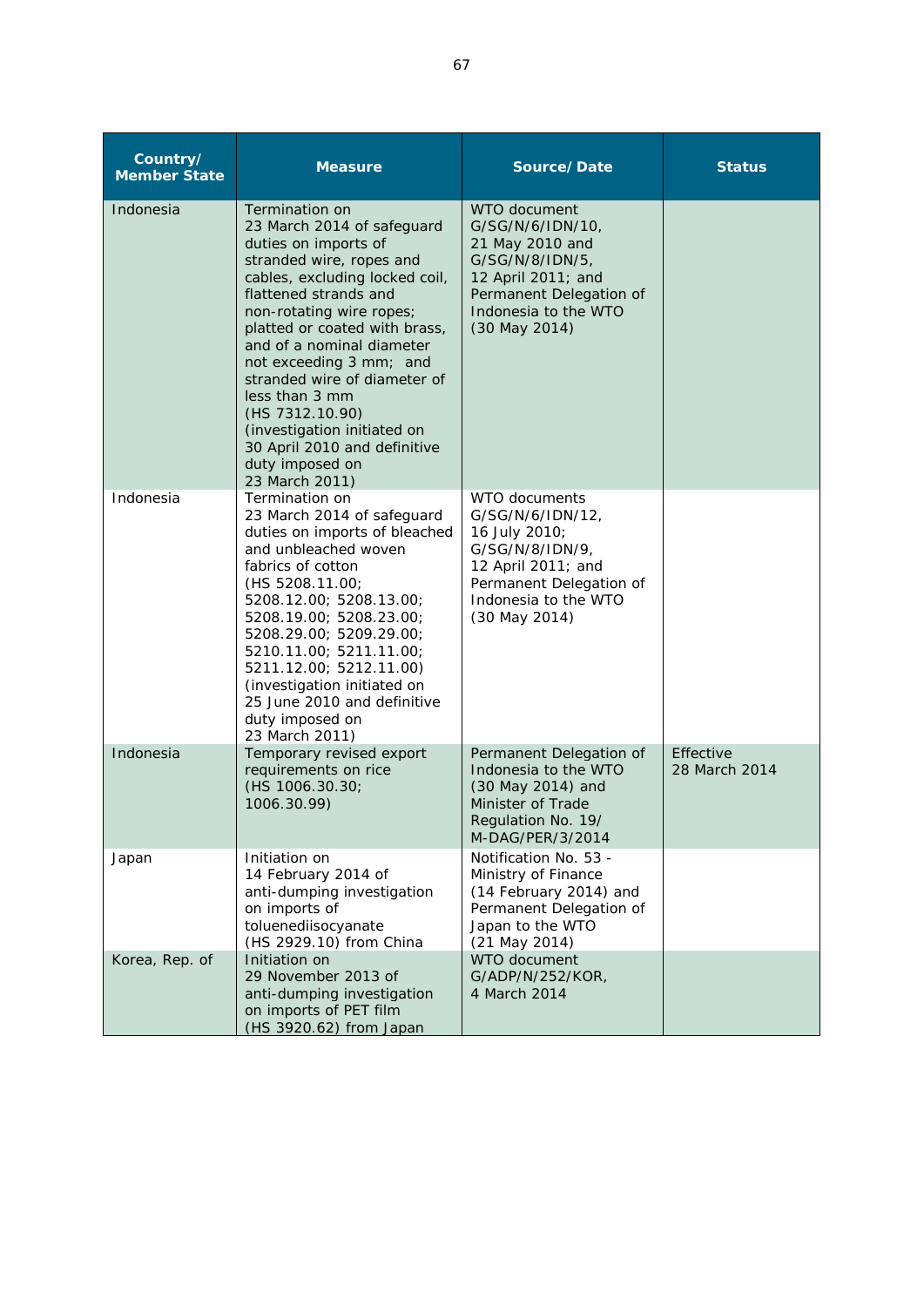| Country/<br><b>Member State</b> | <b>Measure</b>                                                                                                                                                                                                                                                                                                                                                                                                                                        | Source/Date                                                                                                          | <b>Status</b>                                                                                                                                                                                     |
|---------------------------------|-------------------------------------------------------------------------------------------------------------------------------------------------------------------------------------------------------------------------------------------------------------------------------------------------------------------------------------------------------------------------------------------------------------------------------------------------------|----------------------------------------------------------------------------------------------------------------------|---------------------------------------------------------------------------------------------------------------------------------------------------------------------------------------------------|
| Korea, Rep. of                  | Initiation on<br>23 December 2013 of<br>anti-dumping investigation<br>on imports of ethanolamine<br>(HS 2922.11.10;<br>2922.12.10; 2922.13.10)<br>from Japan, Malaysia,<br>Thailand, and the United<br><b>States</b>                                                                                                                                                                                                                                  | WTO document<br>G/ADP/N/252/KOR,<br>4 March 2014                                                                     |                                                                                                                                                                                                   |
| Korea, Rep. of                  | Temporary reduction or<br>elimination of import tariffs<br>on 50 items, i.e. wheat for<br>milling (HS 1001.99), under<br>an import quota of<br>0.8 million tonnes; soya bean<br>for soya bean oil and oil cake<br>(HS 1201.90), under an<br>import quota of 1 million<br>tonnes; maize for feeding<br>and mushroom growing<br>(HS 1005.90), under an<br>import quota of 9 million<br>tonnes for feeding, and<br>10,000 tonnes for mushroom<br>growing | Permanent Delegation of<br>Korea to the WTO<br>(27 May 2014)                                                         | Effective<br>1 January 2014 to<br>31 December 2014<br>(the reduction on 7)<br>items is applicable<br>only until<br>30 June 2014,<br>while it is applied<br>to 43 items<br>throughout the<br>year) |
| Korea, Rep. of                  | Extension of tariff reductions<br>on goods (21 tariff lines) for<br>prevention of environmental<br>pollution (HS Chapters 69;<br>84; 85; 90) (originally<br>implemented in 1993)                                                                                                                                                                                                                                                                      | Permanent Delegation of<br>Korea to the WTO<br>(27 May 2014) and WTO<br>document<br>WT/TPR/OV/16,<br>31 January 2014 | On 1 January 2014<br>extended for 2<br>years only for SMEs                                                                                                                                        |
| Korea, Rep. of                  | Initiation on 21 January 2014<br>of anti-dumping investigation<br>on imports of valves for<br>pneumatic transmissions<br>(HS 8481.20.20;<br>8481.90.90) from Japan                                                                                                                                                                                                                                                                                    | Permanent Delegation of<br>Korea to the WTO<br>(27 May 2014)                                                         |                                                                                                                                                                                                   |
| Mexico                          | Implementation of automatic<br>import licensing<br>requirements (aviso<br>automático de importación)<br>on 113 tariff lines of stell,<br>and products of steel; and<br>certain slot machines                                                                                                                                                                                                                                                          | Permanent Delegation of<br>Mexico to the WTO<br>$(22$ May $2014)$                                                    | Effective<br>December 2013                                                                                                                                                                        |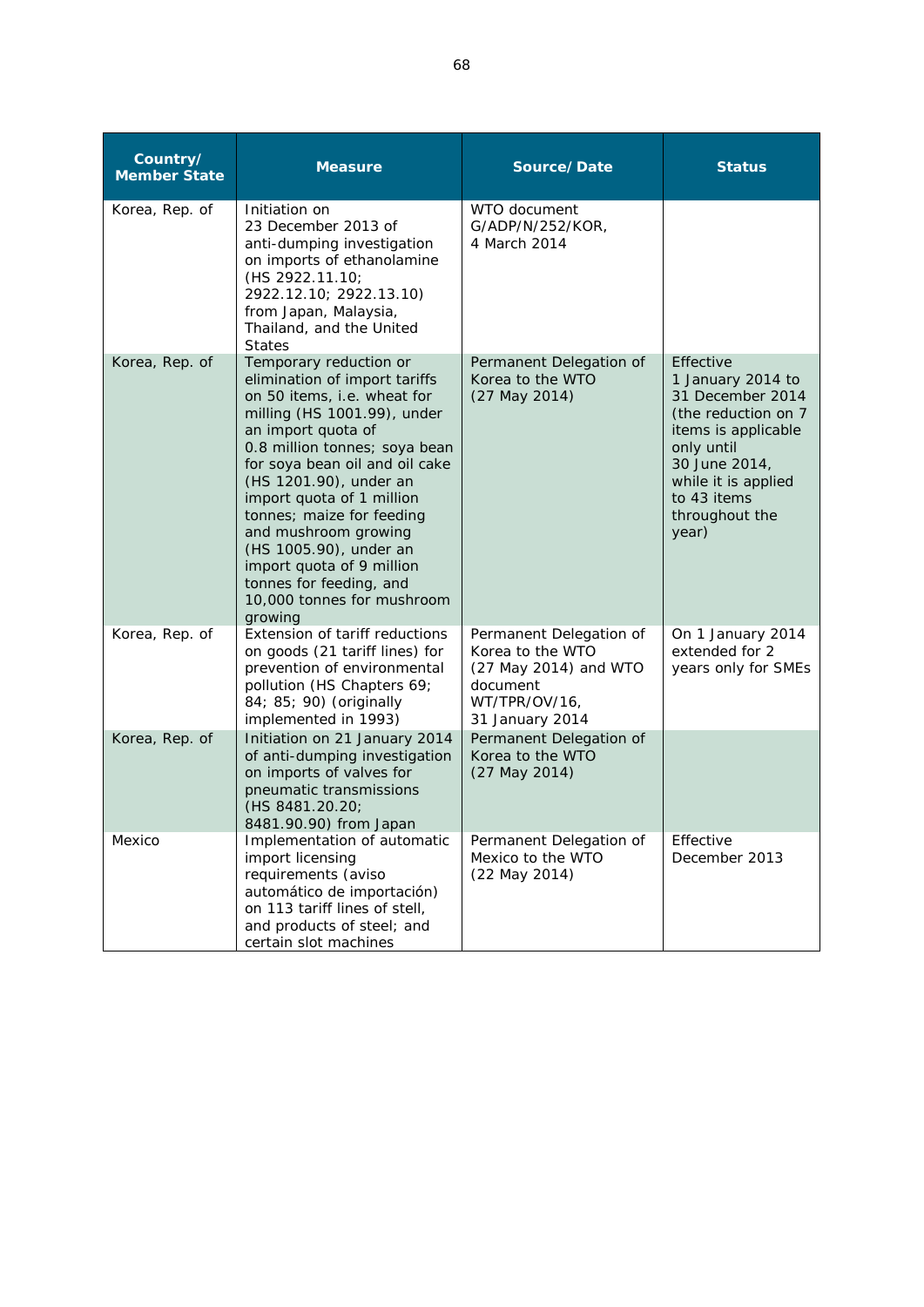| Country/<br><b>Member State</b>                                                             | <b>Measure</b>                                                                                                                                                                                                                                                 | Source/Date                                                                                                                                        | <b>Status</b>                                              |
|---------------------------------------------------------------------------------------------|----------------------------------------------------------------------------------------------------------------------------------------------------------------------------------------------------------------------------------------------------------------|----------------------------------------------------------------------------------------------------------------------------------------------------|------------------------------------------------------------|
| Mexico                                                                                      | Re-imposition of import<br>tariffs (20%) on white maize<br>(HS 1005) (eliminated in<br>2008), lemon (HS 0805)<br>(eliminated in May 2013);<br>(15%) on sorghum (HS<br>1007) (eliminated in 2012);<br>and (10%) tomato (HS<br>0702) (eliminated in May<br>2013) | Permanent Delegation of<br>Mexico to the WTO<br>(22 May 2014)                                                                                      | Effective<br>13 December 2013                              |
| Mexico                                                                                      | Elimination of import tariffs<br>on 21 medicaments tariff<br>lines (HS Chapter 30), and<br>reduction of import tariffs (to<br>7%) on certain metal<br>furniture (HS 9403.20.01;<br>9403.20.02; 9403.20.04)                                                     | Permanent Delegation of<br>Mexico to the WTO<br>(22 May 2014)                                                                                      | Effective<br>13 December 2013                              |
| Mexico                                                                                      | Increase of import tariffs (to<br>7%) on certain metal<br>furniture (HS 9403.20.03;<br>9403.20.99)                                                                                                                                                             | Permanent Delegation of<br>Mexico to the WTO<br>(22 May 2014)                                                                                      | Effective<br>13 December 2013                              |
| Mexico                                                                                      | Temporary extension of the<br>export requirement<br>permission on iron ore<br>(HS 2601.11.01;<br>2601.12.01) (originally<br>implemented on<br>22 March 2011)                                                                                                   | Permanent Delegation of<br>Mexico to the WTO<br>(22 May 2014)                                                                                      | Extended on<br>1 January 2014<br>until<br>31 December 2014 |
| Mexico                                                                                      | Initiation on 14 March 2014<br>of anti-dumping investigation<br>on imports of stainless steel<br>sinks and wash basins<br>(HS 7324.10.01) from China                                                                                                           | Permanent Delegation of<br>Mexico to the WTO<br>(22 May 2014)                                                                                      |                                                            |
| Mexico                                                                                      | Initiation on 24 April 2014 of<br>anti-dumping investigation<br>on imports of cold-rolled<br>sheet (HS 7209.16.01;<br>7209.17.01) from China                                                                                                                   | Permanent Delegation of<br>Mexico to the WTO<br>(22 May 2014)                                                                                      |                                                            |
| Russian<br>Federation                                                                       | Development of the<br>Pharmaceutical and Medical<br>Industry scheme favouring<br>locally manufactured<br>medicines (HS 3004) (up to<br>50% by 2020)                                                                                                            | Permanent Delegation of<br>the Russian Federation<br>$(23$ May 2014)                                                                               | Effective<br>1 April 2014                                  |
| <b>Customs Union</b><br>between the<br>Russian<br>Federation,<br>Belarus, and<br>Kazakhstan | Temporary reduction of<br>import tariffs on certain<br>condensers (HS 8418.99.10)                                                                                                                                                                              | Permanent Delegation of<br>the Russian Federation<br>(23 May 2014) and<br>Decision of the Council of<br>the Eurasian Economic<br>Commission No. 83 | Effective until<br>31 December 2014                        |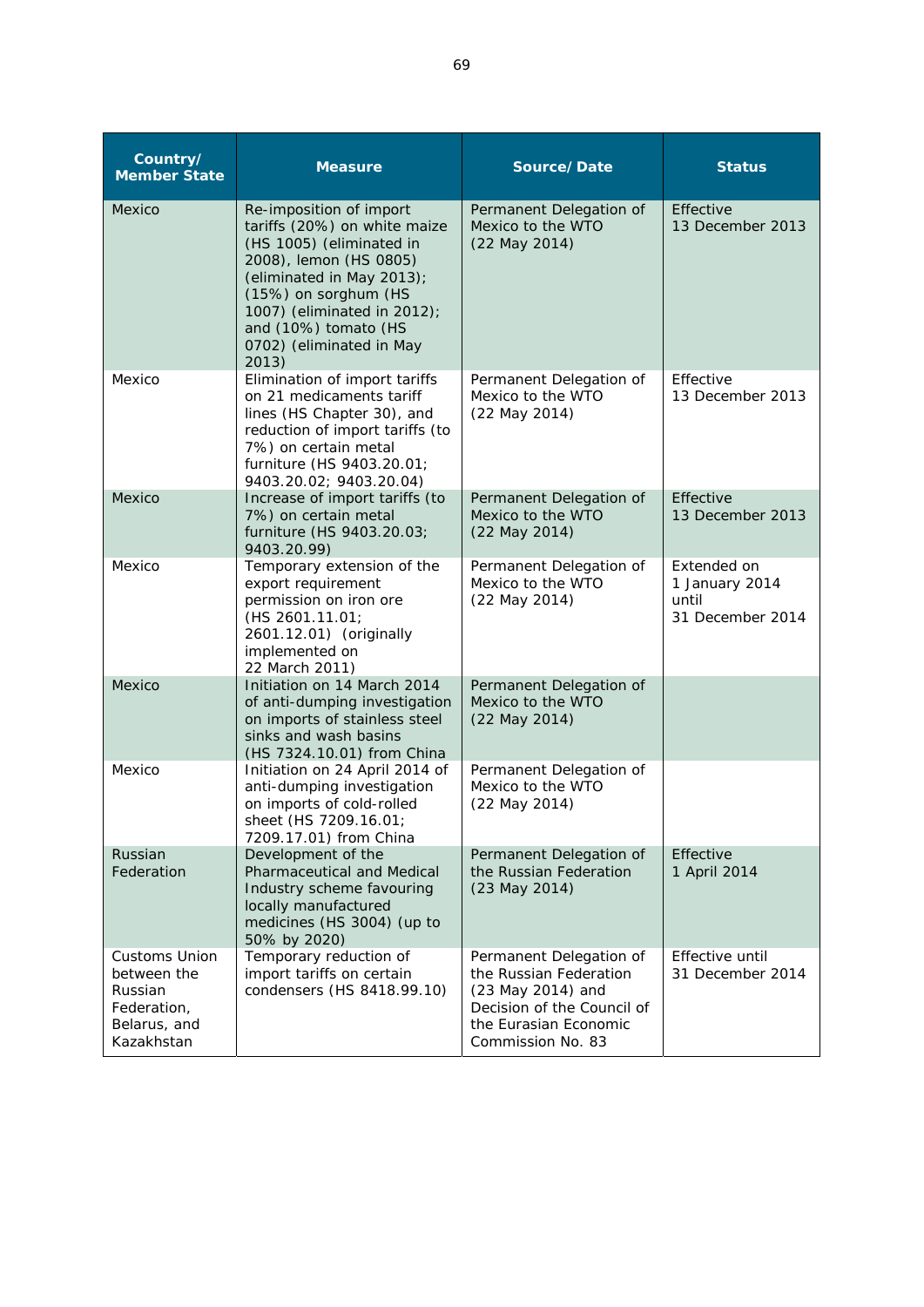| Country/<br><b>Member State</b>                                                             | <b>Measure</b>                                                                                                                                                                                                                                                                     | Source/Date                                                                                                                                                       | <b>Status</b>                                               |
|---------------------------------------------------------------------------------------------|------------------------------------------------------------------------------------------------------------------------------------------------------------------------------------------------------------------------------------------------------------------------------------|-------------------------------------------------------------------------------------------------------------------------------------------------------------------|-------------------------------------------------------------|
| <b>Customs Union</b><br>between the<br>Russian<br>Federation,<br>Belarus, and<br>Kazakhstan | Initiation on<br>20 November 2013 of<br>anti-dumping investigation<br>on imports of bars and rods<br>(HS 7213.10; 7213.91;<br>7213.99; 7214.20; 7214.99;<br>7227.20; 7227.90; 7228.20;<br>7228.30; 7228.60) from<br><b>Ukraine</b>                                                 | WTO document<br>G/ADP/N/252/RUS,<br>12 March 2014                                                                                                                 |                                                             |
| <b>Customs Union</b><br>between the<br>Russian<br>Federation,<br>Belarus, and<br>Kazakhstan | Temporary elimination of<br>import tariffs on<br>concentrated apple juice,<br>ground natural calcium<br>phosphates, natural<br>aluminium calcium<br>phosphates and phosphatic<br>chalk (HS 2009.79.19;<br>2009.79.30; 2510.20)                                                     | Permanent Delegation of<br>the Russian Federation<br>$(23$ May $2014)$                                                                                            | Effective from<br>1 December 2013<br>to<br>30 November 2014 |
| <b>Customs Union</b><br>between the<br>Russian<br>Federation,<br>Belarus, and<br>Kazakhstan | Reduction of import tariffs on<br>certain type of motor<br>vehicles and semi-trailers<br>(HS 8702; 8704; 8705;<br>8716)                                                                                                                                                            | Permanent Delegation of<br>the Russian Federation<br>(23 May 2014) and<br>Decision of the Council of<br>the Eurasian Economic<br>Commission No. 92                | Effective<br>23 December 2013                               |
| Customs Union<br>between the<br>Russian<br>Federation,<br>Belarus, and<br>Kazakhstan        | Temporary elimination of<br>import tariffs on aeroplanes<br>and other aircraft of an<br>unladen weight exceeding<br>120,000 kg (HS 8802.40.09)                                                                                                                                     | Permanent Delegation of<br>the Russian Federation<br>(23 May 2014) and<br>Decisions of the Council<br>of the Eurasian Economic<br>Commission Nos. 101<br>and 28   | Effective<br>23 December 2013<br>to<br>1 December 2017      |
| <b>Customs Union</b><br>between the<br>Russian<br>Federation,<br>Belarus, and<br>Kazakhstan | Temporary elimination of<br>import tariffs on certain<br>vehicles with electrical<br>engines (HS 8703.90.10)                                                                                                                                                                       | Permanent Delegation of<br>the Russian Federation<br>(23 May 2014) and<br>Decision No. 98 Eurasian<br><b>Economic Commission</b><br>Council<br>(23 December 2013) |                                                             |
| <b>Customs Union</b><br>between the<br>Russian<br>Federation,<br>Belarus, and<br>Kazakhstan | Termination on<br>25 December 2013 of<br>anti-dumping duties on<br>imports of nickel-containing<br>flat-rolled steel products<br>from Brazil; China; Hong<br>Kong, China; Korea, Rep. of;<br>Macao, China; Chinese<br>Taipei; and South Africa<br>(imposed on<br>26 December 2010) | WTO document<br>G/ADP/N/252/RUS,<br>12 March 2014                                                                                                                 |                                                             |
| <b>Customs Union</b><br>between the<br>Russian<br>Federation,<br>Belarus, and<br>Kazakhstan | Temporary reduction of<br>import tariffs on wood pulp<br>(HS 4703.29.00)                                                                                                                                                                                                           | Permanent Delegation of<br>the Russian Federation<br>(23 May 2014) and<br>Decision of the Council of<br>the Eurasian Economic<br>Commission No. 266               | Effective<br>January 2014 to<br>December 2015               |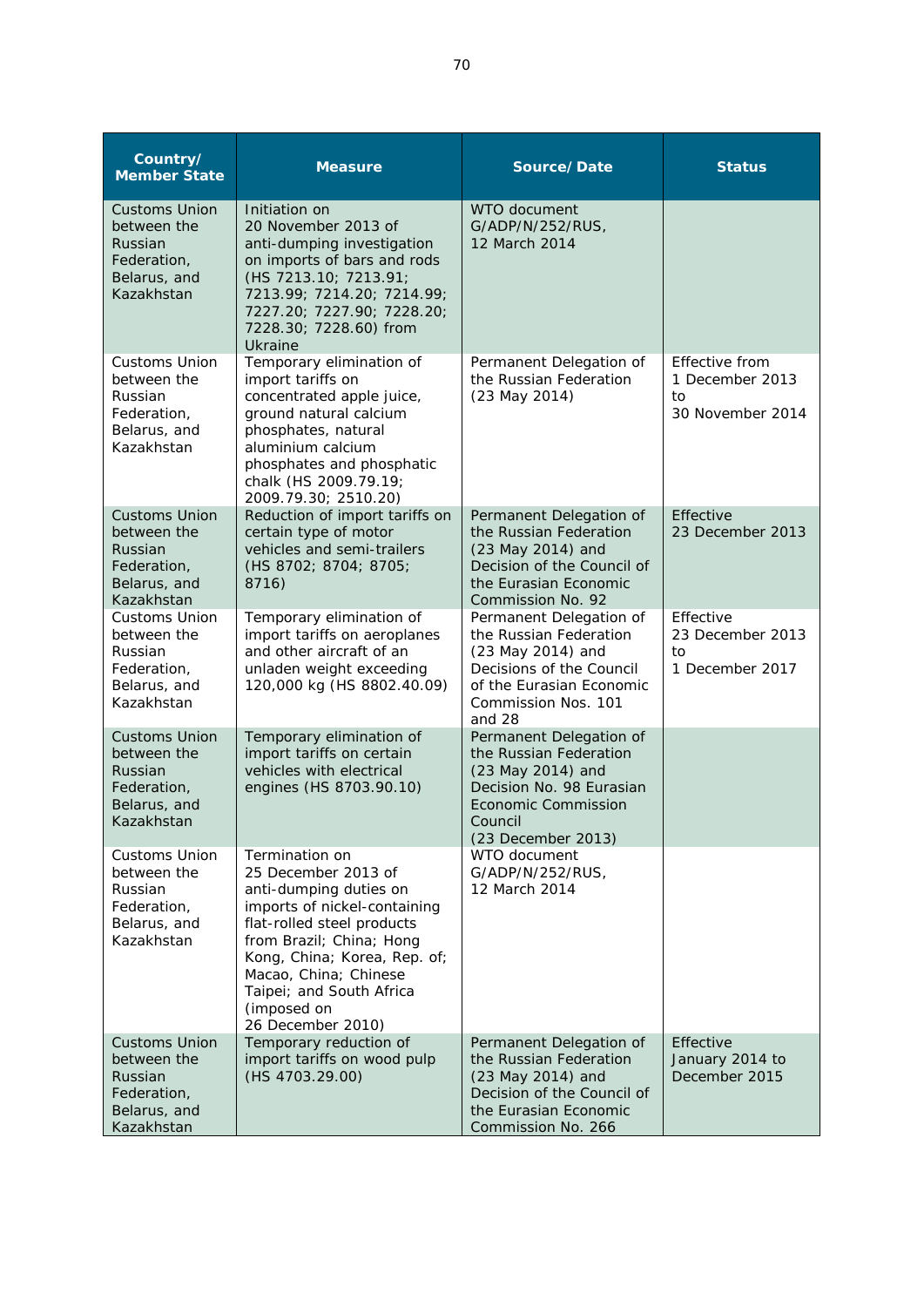| Country/<br><b>Member State</b>                                                             | <b>Measure</b>                                                                                                                                                       | Source/Date                                                                                                                                                    | <b>Status</b>                                   |
|---------------------------------------------------------------------------------------------|----------------------------------------------------------------------------------------------------------------------------------------------------------------------|----------------------------------------------------------------------------------------------------------------------------------------------------------------|-------------------------------------------------|
| <b>Customs Union</b><br>between the<br>Russian<br>Federation,<br>Belarus, and<br>Kazakhstan | Increase of import tariffs<br>(from 5% to 11.7%) on<br>compressors (HS 8414.30)                                                                                      | Permanent Delegation of<br>the Russian Federation<br>(23 May 2014)                                                                                             | Effective<br>1 January 2014                     |
| <b>Customs Union</b><br>between the<br>Russian<br>Federation,<br>Belarus, and<br>Kazakhstan | Increase of export duties on<br>tungsten ores and<br>concentrates<br>(HS 2611.00.00)                                                                                 | Permanent Delegation of<br>the Russian Federation<br>(23 May 2014) and<br>Decision of the Council of<br>the Eurasian Economic<br>Commission No. 1202           | Effective<br>25 January 2014                    |
| Customs Union<br>between the<br>Russian<br>Federation,<br>Belarus, and<br>Kazakhstan        | Initiation on 31 January 2014<br>of anti-dumping investigation<br>on imports of stainless steel<br>flatware (HS 8211.91.00;<br>8215.99.10; 8215.20.10)<br>from China | Permanent Delegation of<br>the Russian Federation<br>(23 May 2014) and<br>Eurasian Economic<br><b>Commission Notice</b><br>$No. AD-14-CN$<br>(31 January 2014) |                                                 |
| <b>Customs Union</b><br>between the<br>Russian<br>Federation,<br>Belarus, and<br>Kazakhstan | Temporary increase of import<br>tariffs (from zero to 5%) on<br>alternating current motors<br>(HS 8501.52.30)                                                        | Permanent Delegation of<br>the Russian Federation<br>(23 May 2014) and<br>Decision of the Council of<br>the Eurasian Economic<br>Commission No. 3              | <b>Effective until</b><br>31 December 2015      |
| <b>Customs Union</b><br>between the<br>Russian<br>Federation,<br>Belarus, and<br>Kazakhstan | Temporary elimination of<br>import tariffs on railway<br>coach (HS 8603.90.00)                                                                                       | Permanent Delegation of<br>the Russian Federation<br>(23 May 2014) and<br>Decision of the Council of<br>the Eurasian Economic<br>Commission No. 14             | Effective<br>5 February 2014 to<br>31 July 2014 |
| <b>Customs Union</b><br>between the<br>Russian<br>Federation,<br>Belarus, and<br>Kazakhstan | Initiation on<br>21 February 2014 of<br>anti-dumping investigation<br>on imports of citric acid<br>(HS 2918.14) from China                                           | Permanent Delegation of<br>the Russian Federation<br>(23 May 2014) and<br>Eurasian Economic<br><b>Commission Notice</b><br>No. AD-15-CN<br>(21 February 2014)  |                                                 |
| <b>Customs Union</b><br>between the<br>Russian<br>Federation,<br>Belarus, and<br>Kazakhstan | Temporary decrease of<br>import tariffs on certain<br>paper and paper board<br>(HS 4810.13.80;<br>4810.19.90)                                                        | Permanent Delegation of<br>the Russian Federation<br>(23 May 2014) and<br>Decision of the Council of<br>the Eurasian Economic<br>Commission No. 9              | Effective<br>1 March 2014 to<br>31 August 2014  |
| <b>Customs Union</b><br>between the<br>Russian<br>Federation,<br>Belarus, and<br>Kazakhstan | Temporary elimination of<br>import tariffs on ores and<br>lead concentrates<br>(HS 2607.00)                                                                          | Permanent Delegation of<br>the Russian Federation<br>(23 May 2014) and<br>Decision of the Council of<br>the Eurasian Economic<br>Commission No. 25             | Effective<br>1 April 2014 to<br>31 March 2015   |
| <b>Customs Union</b><br>between the<br>Russian<br>Federation,<br>Belarus, and<br>Kazakhstan | Imposition of import tariffs<br>(25%) on certain poultry<br>frozen cuts and offal<br>(HS 0207.14.10)                                                                 | Permanent Delegation of<br>the Russian Federation<br>(23 May 2014) and<br>Decision No. 46 Eurasian<br>Economic Commission<br>Council (25 March 2014)           | Effective<br>26 April 2014                      |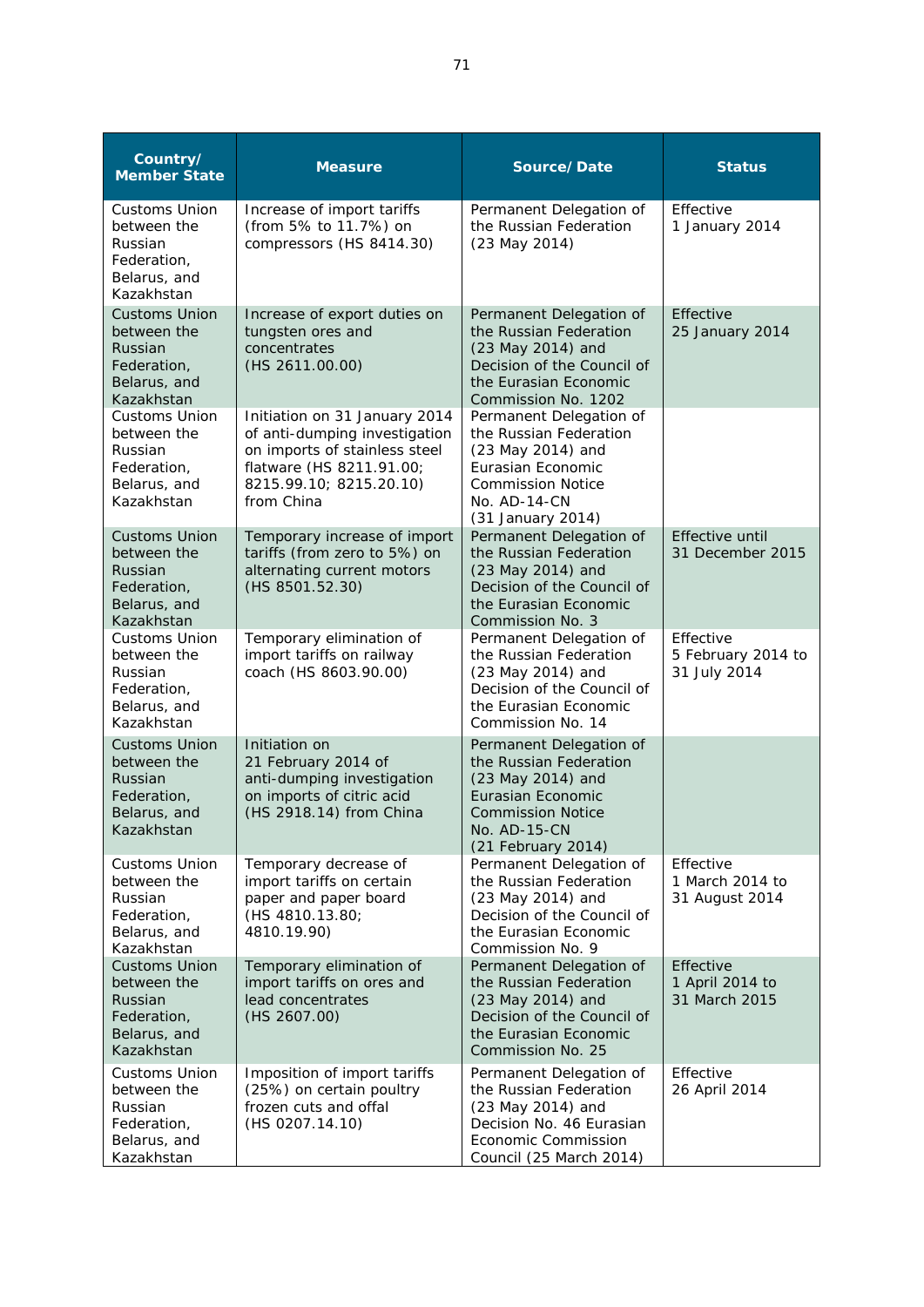| Country/<br><b>Member State</b>                                                                                                | <b>Measure</b>                                                                                                                                                                                                                                                                  | Source/Date                                                                                                                                                                          | <b>Status</b>                                       |
|--------------------------------------------------------------------------------------------------------------------------------|---------------------------------------------------------------------------------------------------------------------------------------------------------------------------------------------------------------------------------------------------------------------------------|--------------------------------------------------------------------------------------------------------------------------------------------------------------------------------------|-----------------------------------------------------|
| <b>Customs Union</b><br>between the<br>Russian<br>Federation,<br>Belarus, and<br>Kazakhstan                                    | Increase of import tariffs on<br>metal-rolling mills and rolls<br>(HS 8455.30.31;<br>8455.30.39)                                                                                                                                                                                | Permanent Delegation of<br>the Russian Federation<br>(23 May 2014) and<br>Decisions of the Council<br>of the Eurasian Economic<br>Commission Nos. 16<br>and $32$                     | Effective<br>28 April 2014                          |
| <b>Customs Union</b><br>between the<br>Russian<br>Federation,<br>Belarus, and<br>Kazakhstan                                    | Temporary elimination of<br>import tariffs on rare earth<br>minerals (HS 2805.30)                                                                                                                                                                                               | Permanent Delegation of<br>the Russian Federation<br>(23 May 2014) and<br>Decision of the Council of<br>the Eurasian Economic<br>Commission No. 24                                   | Effective<br>1 May 2014 to<br>30 April 2015         |
| SACU -<br>Southern<br><b>African Customs</b><br>Union<br>(Botswana,<br>Lesotho,<br>Namibia, South<br>Africa, and<br>Swaziland) | Initiation on<br>22 November 2013 of<br>anti-dumping investigation<br>on imports of graphite<br>electrodes (HS 8545.11)<br>from China and India                                                                                                                                 | WTO document<br>G/ADP/N/252/ZAF.<br>3 February 2014;<br>Permanent Delegation of<br>South Africa to the WTO<br>(20 May 2014); and ITAC<br>Notice No. 263/2014<br>(28 March 2014)      | Terminated on<br>28 March 2014<br>(without measure) |
| SACU -<br>Southern<br><b>African Customs</b><br>Union<br>(Botswana,<br>Lesotho,<br>Namibia, South<br>Africa, and<br>Swaziland) | Elimination of import tariffs<br>(from 10%) on<br>poly(vinyl butyral)<br>(HS 3920.91)                                                                                                                                                                                           | Permanent Delegation of<br>South Africa to the WTO<br>(20 May 2014)                                                                                                                  | Effective<br>20 December 2013                       |
| SACU -<br>Southern<br><b>African Customs</b><br>Union<br>(Botswana,<br>Lesotho,<br>Namibia, South<br>Africa, and<br>Swaziland) | <b>Termination on</b><br>21 February 2014 of<br>anti-dumping duties on<br>imports of coated paper and<br>paperboard (HS 4810.19.90)<br>from China and Korea, Rep.<br>of (investigation initiated on<br>25 January 2013 and<br>provisional duty imposed on<br>27 September 2013) | WTO document<br>G/ADP/N/252/ZAF,<br>3 February 2014;<br>Permanent Delegation of<br>South Africa to the WTO<br>$(20$ May 2014); and ITAC<br>Notice No. 110/2014<br>(21 February 2014) |                                                     |
| Turkey                                                                                                                         | Initiation on<br>18 December 2013 of<br>anti-dumping investigation<br>on imports of laminated<br>flooring (HS 4411.13.90;<br>4411.14.90; 4411.92.90;<br>4411.93.90) from Germany                                                                                                | WTO document<br>G/ADP/N/252/TUR,<br>24 January 2014                                                                                                                                  |                                                     |
| Turkey                                                                                                                         | Initiation on<br>21 December 2013 of<br>anti-dumping investigation<br>on imports of aluminium foil<br>of a thickness not exceeding<br>0.2 mm, not backed,<br>(HS 7607.11; 7607.19) from<br>China                                                                                | WTO document<br>G/ADP/N/252/TUR,<br>24 January 2014                                                                                                                                  |                                                     |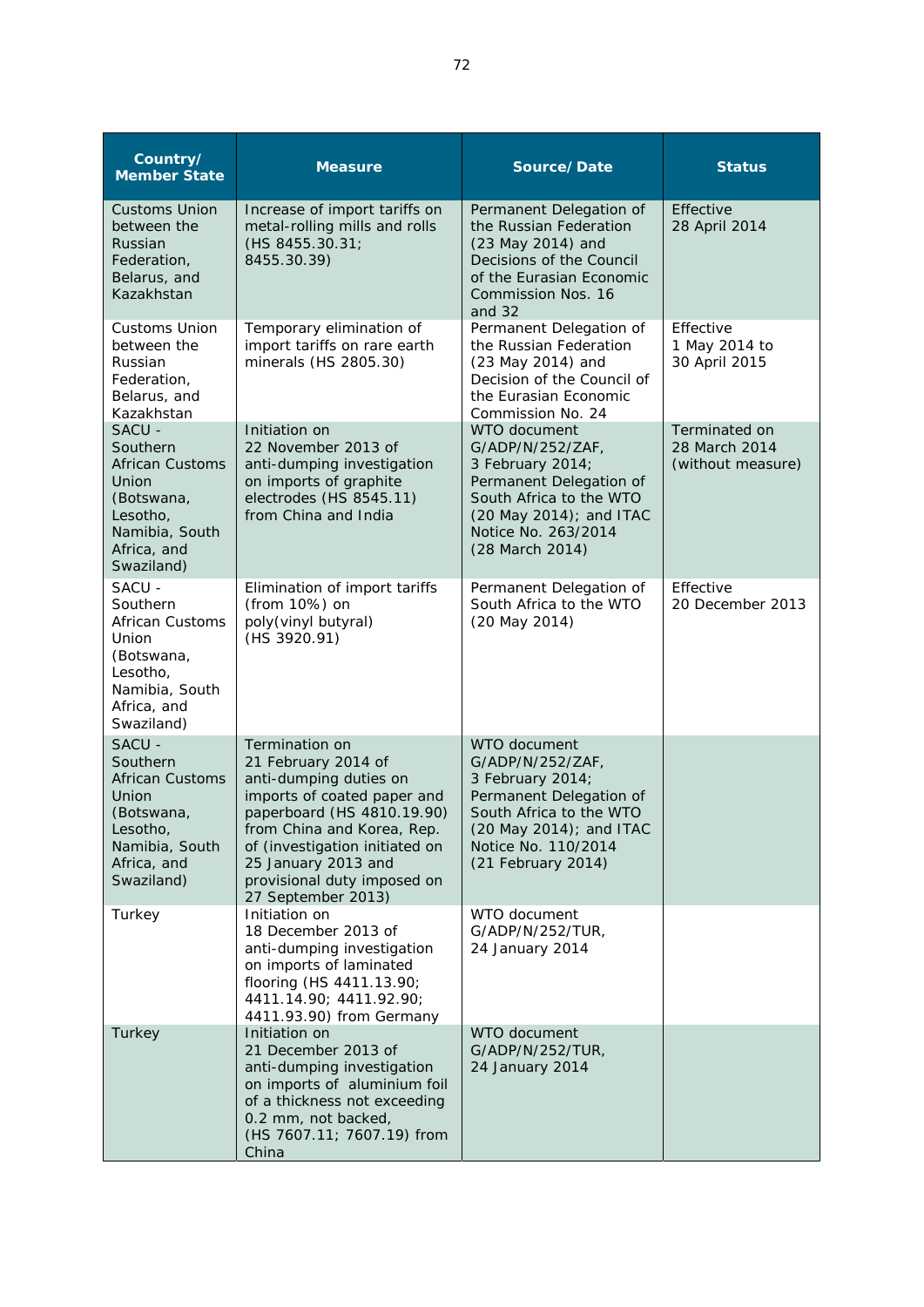| Country/<br><b>Member State</b> | <b>Measure</b>                                                                                                                                                                                                                                                                                                                                            | Source/Date                                                                                                                 | <b>Status</b>                |
|---------------------------------|-----------------------------------------------------------------------------------------------------------------------------------------------------------------------------------------------------------------------------------------------------------------------------------------------------------------------------------------------------------|-----------------------------------------------------------------------------------------------------------------------------|------------------------------|
| Turkey                          | Termination on<br>31 December 2013 of<br>anti-dumping duties on<br>imports of polyester textured<br>yarn (HS 5402.33) from<br>Thailand (imposed on<br>31 December 2008)                                                                                                                                                                                   | WTO document<br>G/ADP/N/252/TUR,<br>24 January 2014                                                                         |                              |
| Turkey                          | Increase of import tariffs<br>(from zero to 6%) on certain<br>flat rolled products of alloyed<br>steel (HS 7225.30.90) and<br>flat products of other alloyed<br>steel with a width less than<br>600 mm (HS 7226.99.71),<br>and (from zero to 10%) flat<br>rolled products of a width<br>less than 600 mm<br>(HS 7211.14.00;<br>7211.23.30; 7211.23.80.90) | Permanent Delegation of<br>Turkey to the WTO<br>$(13$ May 2014)                                                             | Effective<br>1 January 2014  |
| Turkey                          | Initiation on 10 January 2014<br>of anti-dumping investigation<br>on imports of uncoloured<br>float glass (HS 7005.29)<br>from Israel                                                                                                                                                                                                                     | Permanent Delegation of<br>Turkey to the WTO<br>(23 May 2014)                                                               |                              |
| Turkey                          | Initiation on 14 January 2014<br>of anti-dumping investigation<br>on imports of yarn of<br>man-made or synthetic or<br>artificial staple fibres<br>(HS 5508; 5509; 5510;<br>5511) from China, Indonesia,<br>India                                                                                                                                         | Permanent Delegation of<br>Turkey to the WTO<br>(23 May 2014)                                                               |                              |
| Turkey                          | Elimination of import tariffs<br>(from 19.3%) on dried beans<br>(HS 0713)                                                                                                                                                                                                                                                                                 | Permanent Delegation of<br>Turkey to the WTO<br>(13 May 2014)                                                               | Effective<br>21 January 2014 |
| Turkey                          | Initiation on 26 March 2014<br>of anti-dumping investigation<br>on imports of motor hue<br>(tiller) (HS 8432.29.90) from<br>China                                                                                                                                                                                                                         | Permanent Delegation of<br>Turkey to the WTO<br>(23 May 2014)                                                               |                              |
| Turkey                          | Termination on 8 April 2014<br>(without measure) of<br>anti-dumping investigation<br>on imports of yarn of<br>man-made or synthetic or<br>artificial staple fibres<br>(HS 5508; 5509; 5510;<br>5511) from Egypt (initiated<br>on<br>18 October 2012)                                                                                                      | WTO document<br>G/ADP/N/237/TUR,<br>28 March 2013; and<br>Permanent Delegation of<br>Turkey to the WTO<br>$(23$ May $2014)$ |                              |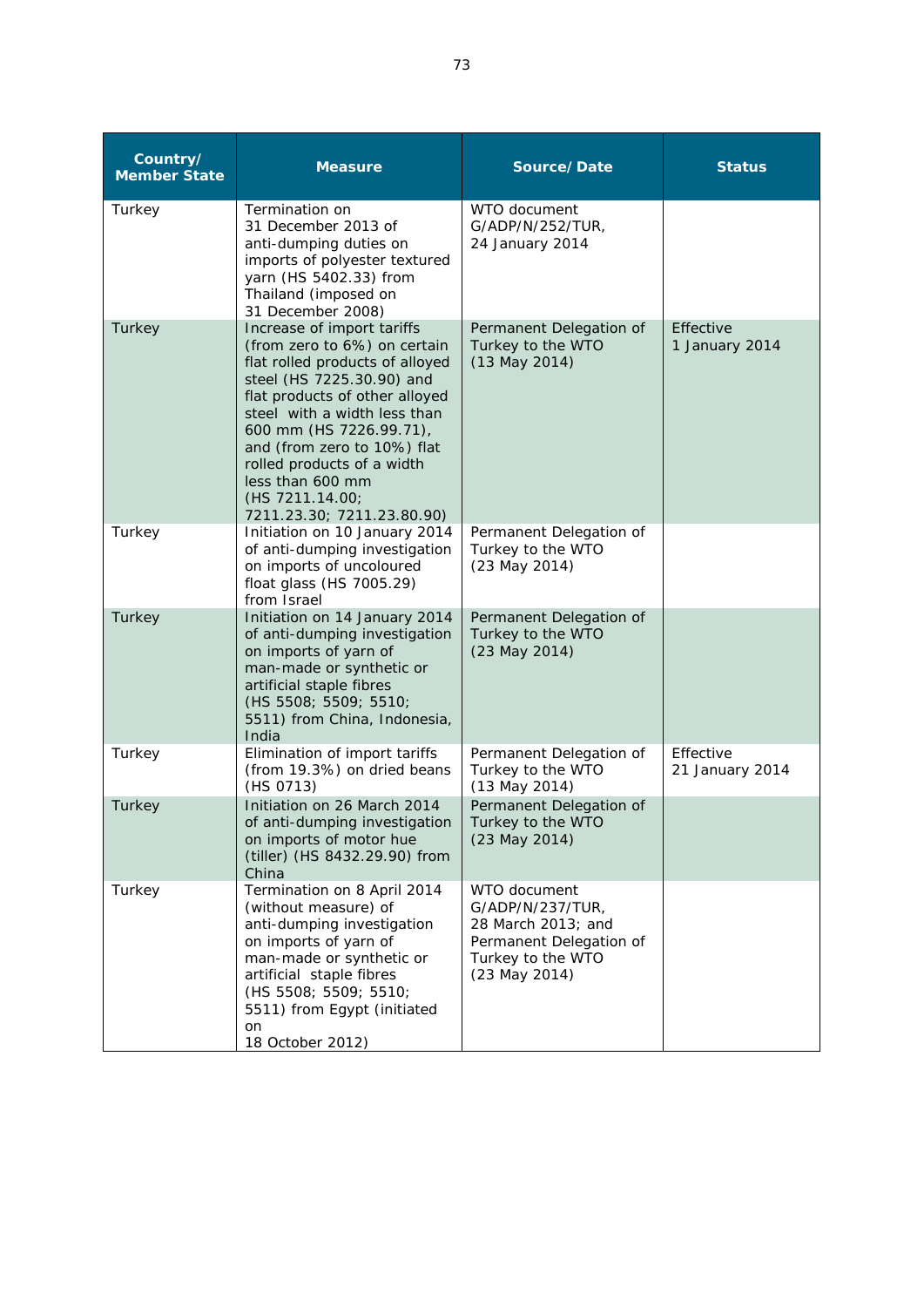| Country/<br><b>Member State</b> | <b>Measure</b>                                                                                                                                                                                                                                                                               | Source/Date                                                                                                                                                                       | <b>Status</b> |
|---------------------------------|----------------------------------------------------------------------------------------------------------------------------------------------------------------------------------------------------------------------------------------------------------------------------------------------|-----------------------------------------------------------------------------------------------------------------------------------------------------------------------------------|---------------|
| <b>United States</b>            | Initiation on<br>18 November 2013 of<br>anti-dumping investigation<br>on imports of non-oriented<br>electrical steel<br>(HS 7225.19.00; 7225.50;<br>7225.99; 7226.19.10;<br>7226.19.90; 7226.92;<br>7226.99) from China;<br>Germany; Japan; Korea,<br>Rep. of; Sweden; and<br>Chinese Taipei | WTO document<br>G/ADP/N/252/USA,<br>6 March 2014                                                                                                                                  |               |
| <b>United States</b>            | Initiation on<br>9 December 2013 of<br>anti-dumping investigation<br>on imports of $1,1,1,2$ -<br>Tetrafluoroethane<br>(HS 2903.39.20) from China                                                                                                                                            | WTO document<br>G/ADP/N/252/USA,<br>6 March 2014                                                                                                                                  |               |
| <b>United States</b>            | Initiation on<br>9 December 2013 of<br>countervailing investigation<br>on imports of $1,1,1,2$ -<br>Tetrafluoroethane<br>(HS 2903.39.20) from China                                                                                                                                          | <b>WTO</b> document<br>G/SCM/N/267/USA,<br>10 March 2014                                                                                                                          |               |
| <b>United States</b>            | Termination on<br>12 December 2013 of<br>provisional anti-dumping<br>duties on imports of silica<br>bricks and shapes<br>(HS 6901.00.00;<br>6902.20.10; 6902.20.50)<br>from China (investigation<br>initiated on 12 December<br>2012 and provisional duty<br>imposed on 20 June 2013)        | WTO document<br>G/ADP/N/252/USA,<br>6 March 2014                                                                                                                                  |               |
| <b>United States</b>            | Initiation on 14 January 2014<br>of anti-dumping<br>investigation on imports of<br>calcium hypochlorite<br>(HS 2828.10.00) from China                                                                                                                                                        | Permanent Delegation of<br>the United States to the<br>WTO (24 May 2014) and<br><b>International Trade</b><br>Administration [A-570-<br>008] (14 January 2014)                    |               |
| <b>United States</b>            | Initiation on 14 January 2014<br>of countervailing<br>investigation on imports of<br>calcium hypochlorite<br>(HS 2828.10.00) from China                                                                                                                                                      | Permanent Delegation of<br>the United States to the<br>WTO (24 May 2014) and<br><b>International Trade</b><br>Administration<br>$[C-570-009]$<br>(14 January 2014)                |               |
| <b>United States</b>            | Initiation on 29 January 2014<br>of anti-dumping investigation<br>on imports of certain<br>crystalline silicon<br>photovoltaic products (HS<br>8501.31.80; 8501.61.00;<br>8507.20.80; 8541.40.60)<br>from China and Chinese<br>Taipei                                                        | Permanent Delegation of<br>the United States to the<br>WTO (24 May 2014) and<br><b>International Trade</b><br>Administration<br>[A-570-010 and<br>A-583-853]<br>(29 January 2014) |               |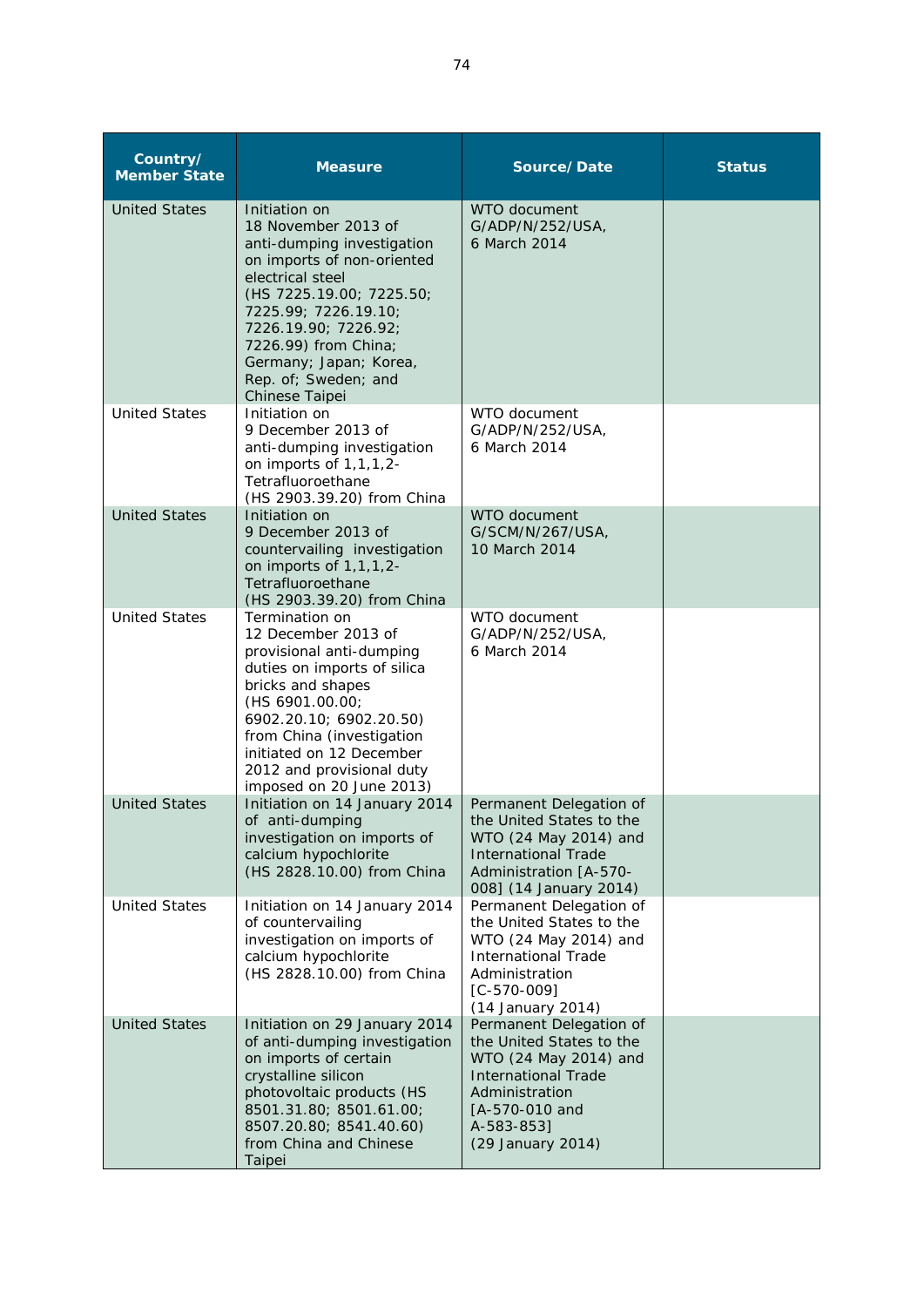| Country/<br><b>Member State</b> | <b>Measure</b>                                                                                                                                                                                                                      | Source/Date                                                                                                                                                                                                                             | <b>Status</b> |
|---------------------------------|-------------------------------------------------------------------------------------------------------------------------------------------------------------------------------------------------------------------------------------|-----------------------------------------------------------------------------------------------------------------------------------------------------------------------------------------------------------------------------------------|---------------|
| <b>United States</b>            | Initiation on 29 January 2014<br>of countervailing<br>investigation on imports of<br>certain crystalline silicon<br>photovoltaic products<br>(HS 8501.31.80;<br>8501.61.00; 8507.20.80;<br>8541.40.60) from China                   | Permanent Delegation of<br>the United States to the<br>WTO (24 May 2014) and<br><b>International Trade</b><br>Administration<br>$[C-570-011]$<br>(29 January 2014)                                                                      |               |
| <b>United States</b>            | Initiation on<br>27 February 2014 of<br>anti-dumping investigation<br>on imports of carbon and<br>certain alloy steel wire rod<br>(HS 7213.91.30;<br>7213.91.45; 7213.91.60;<br>7213.99.00; 7227.20.00;<br>7227.90.60) from China   | Permanent Delegation of<br>the United States to the<br>WTO (24 May 2014) and<br><b>International Trade</b><br>Administration<br>$[A-570-012]$<br>(27 February 2014)                                                                     |               |
| <b>United States</b>            | Initiation on<br>27 February 2014 of<br>countervailing investigation<br>on imports of carbon and<br>certain alloy steel wire rod<br>(HS 7213.91.30;<br>7213.91.45; 7213.91.60;<br>7213.99.00; 7227.20.00;<br>7227.90.60) from China | Permanent Delegation of<br>the United States to the<br>WTO (24 May 2014) and<br><b>International Trade</b><br>Administration<br>$[C-570-013]$<br>(27 February 2014)                                                                     |               |
| <b>United States</b>            | Termination on 7 April 2014<br>(without measure) of<br>countervailing investigation<br>on imports of monosodium<br>glutamate "MSG"<br>(HS 2103.90; 2922.42.10)<br>from China and Indonesia<br>(initiated on<br>31 October 2013)     | WTO document<br>G/SCM/N/267/USA,<br>10 March 2014;<br>Permanent Delegation of<br>the United States to the<br>WTO (24 May 2014); and<br><b>International Trade</b><br>Administration<br>[C-570-993 and<br>$C-560-8271$<br>(7 April 2014) |               |
| <b>United States</b>            | Initiation on 24 April 2014 of<br>anti-dumping investigation<br>on imports of sugar<br>(HS 1701) from Mexico                                                                                                                        | Permanent Delegation of<br>the United States to the<br>WTO (24 May 2014) and<br><b>International Trade</b><br>Administration<br>$[A - 201 - 845]$<br>(24 April 2014)                                                                    |               |
| <b>United States</b>            | Initiation on 24 April 2014 of<br>countervailing investigation<br>on imports of sugar<br>(HS 1701) from Mexico                                                                                                                      | Permanent Delegation of<br>the United States to the<br>WTO (24 May 2014) and<br><b>International Trade</b><br>Administration<br>$[C - 201 - 846]$<br>(24 April 2014)                                                                    |               |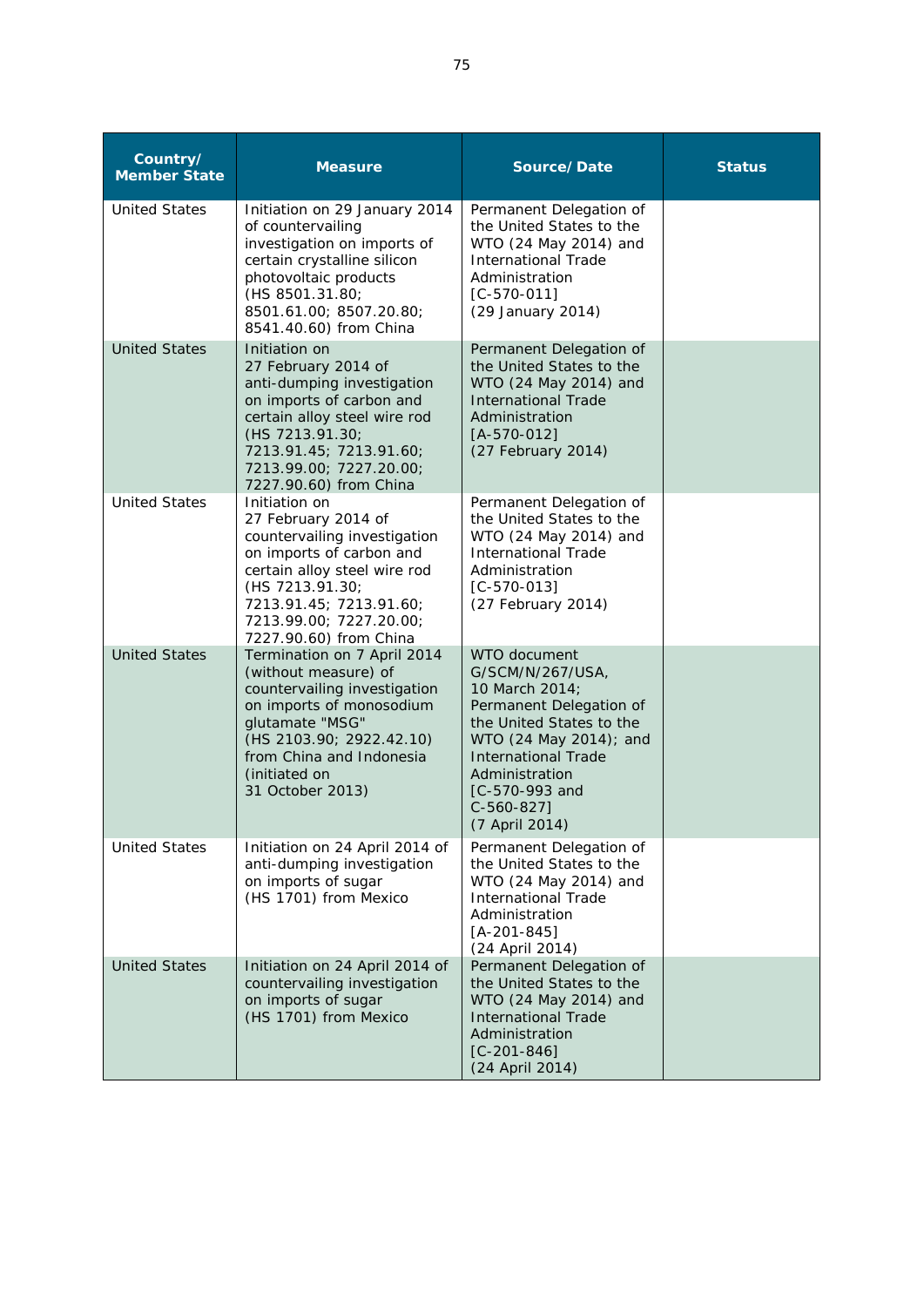| Country/<br><b>Member State</b> | <b>Measure</b>                                                                                                                                                                                                                                                                                                                           | Source/Date                                                                                                                                                       | <b>Status</b> |
|---------------------------------|------------------------------------------------------------------------------------------------------------------------------------------------------------------------------------------------------------------------------------------------------------------------------------------------------------------------------------------|-------------------------------------------------------------------------------------------------------------------------------------------------------------------|---------------|
| <b>United States</b>            | Termination on 28 April 2014<br>of anti-dumping duties on<br>imports of frontseating<br>service valves (HS 8415.90;<br>8481.80; 8481.90) from<br>China (imposed on<br>28 April 2009)                                                                                                                                                     | Permanent Delegation of<br>the United States to the<br>WTO (24 May 2014) and<br><b>International Trade</b><br>Administration<br>[A-570-933]<br>$(14$ May 2014)    |               |
| <b>United States</b>            | Termination on 5 May 2014<br>of provisional anti-dumping<br>duties on imports of<br>prestressed concrete steel<br>rail tie wire (HS 7217.10.80;<br>7217.10.90; 7229.90.10;<br>7229.90.50; 7229.90.90;<br>7312.10.30) from Thailand<br>(investigation initiated on<br>20 May 2013 and provisional<br>duty imposed on<br>12 December 2013) | Permanent Delegation of<br>the United States to the<br>WTO (24 May 2014) and<br><b>International Trade</b><br>Administration<br>[A-549-829]<br>(5 May 2014)       |               |
| <b>United States</b>            | Termination on 7 May 2014<br>of anti-dumping duties on<br>imports of steel threaded rod<br>(HS 7318.15.20:<br>7318.15.50) from Thailand<br>(investigation initiated on<br>24 July 2013 and provisional<br>duty imposed on<br>31 December 2013)                                                                                           | Permanent Delegation of<br>the United States to the<br>WTO (24 May 2014) and<br><b>International Trade</b><br>Administration<br>$[A-731-TA-1244]$<br>(7 May 2014) |               |

## **Recorded, but non-confirmed information<sup>54</sup>**

| Country/<br><b>Member State</b> | <b>Description of measure</b>                                                                                   | <b>Source</b>                                                             | <b>Status</b>                    |
|---------------------------------|-----------------------------------------------------------------------------------------------------------------|---------------------------------------------------------------------------|----------------------------------|
| India                           | Temporary export ban on<br>wheat (HS 1001)                                                                      | Business-standard.com<br>(6 April 2014)                                   |                                  |
| India                           | Imposition of export duties<br>(up to 60%) on raw hides<br>and skins, and certain<br>semi-finished leather      | Press reports (April 2014)                                                |                                  |
| Indonesia                       | Temporary import<br>restriction on alcoholic<br>beverages, under an import<br>quota of 553,000 cartons          | Press reports referring to<br>Regulation No. 19/2013<br>Ministry of Trade | Effective until<br>31 March 2014 |
| <b>Russian</b><br>Federation    | New Decree granting up<br>preference in government<br>procurement favouring<br>locally manufactured<br>vehicles | Reuters (24 March 2014)                                                   |                                  |

This section includes information which has been obtained from public sources but has not yet been confirmed by the delegation concerned.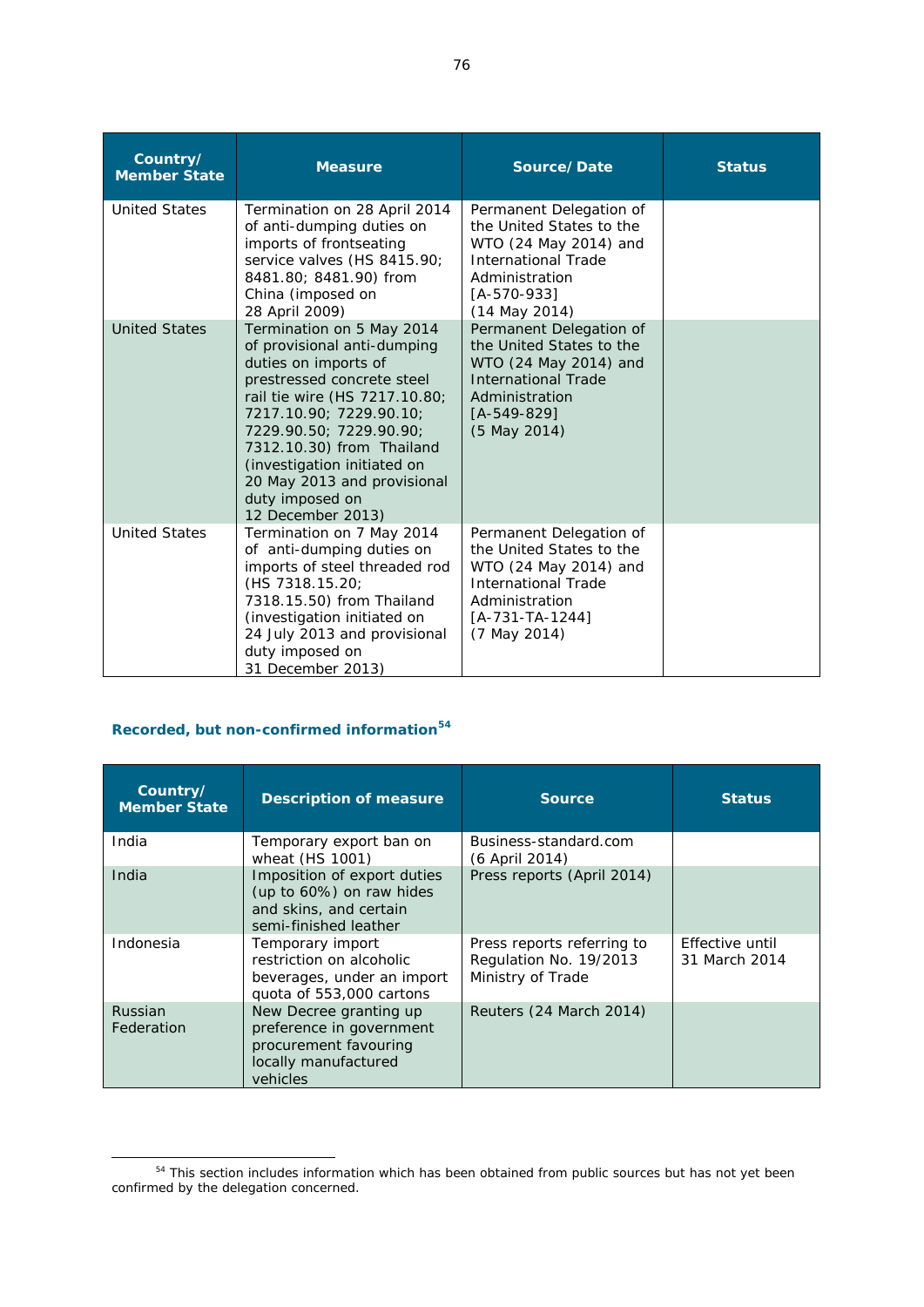| Country/<br><b>Member State</b>                                                             | <b>Description of measure</b>                                                                                                                                                                                                                                                                   | <b>Source</b>                                                                                                        | <b>Status</b>                |
|---------------------------------------------------------------------------------------------|-------------------------------------------------------------------------------------------------------------------------------------------------------------------------------------------------------------------------------------------------------------------------------------------------|----------------------------------------------------------------------------------------------------------------------|------------------------------|
| Customs Union<br>between the<br>Russian<br>Federation,<br>Belarus, and<br>Kazakhstan        | Inclusion of raw hides and<br>skins of swine, bovine<br>(including buffalos) and<br>equine animals<br>(HS 4103.30.00; 4104)<br>4106.31.00; 4106.32.00) in<br>the list of essential goods<br>for the internal market of<br>the Customs Union,<br>authorizing in exceptional<br>cases export bans | Press reports referring to<br>Council of the Eurasian<br><b>Commission Decision</b><br>No. 307<br>(25 December 2013) | Effective<br>26 January 2014 |
| <b>Customs Union</b><br>between the<br>Russian<br>Federation.<br>Belarus, and<br>Kazakhstan | Import ban on synthetic<br>lace lingerie containing less<br>than 6% cotton                                                                                                                                                                                                                      | <b>International Business</b><br>Times referring to<br><b>Regulation TR CU</b><br>017/2011<br>$(24$ February 2014)   |                              |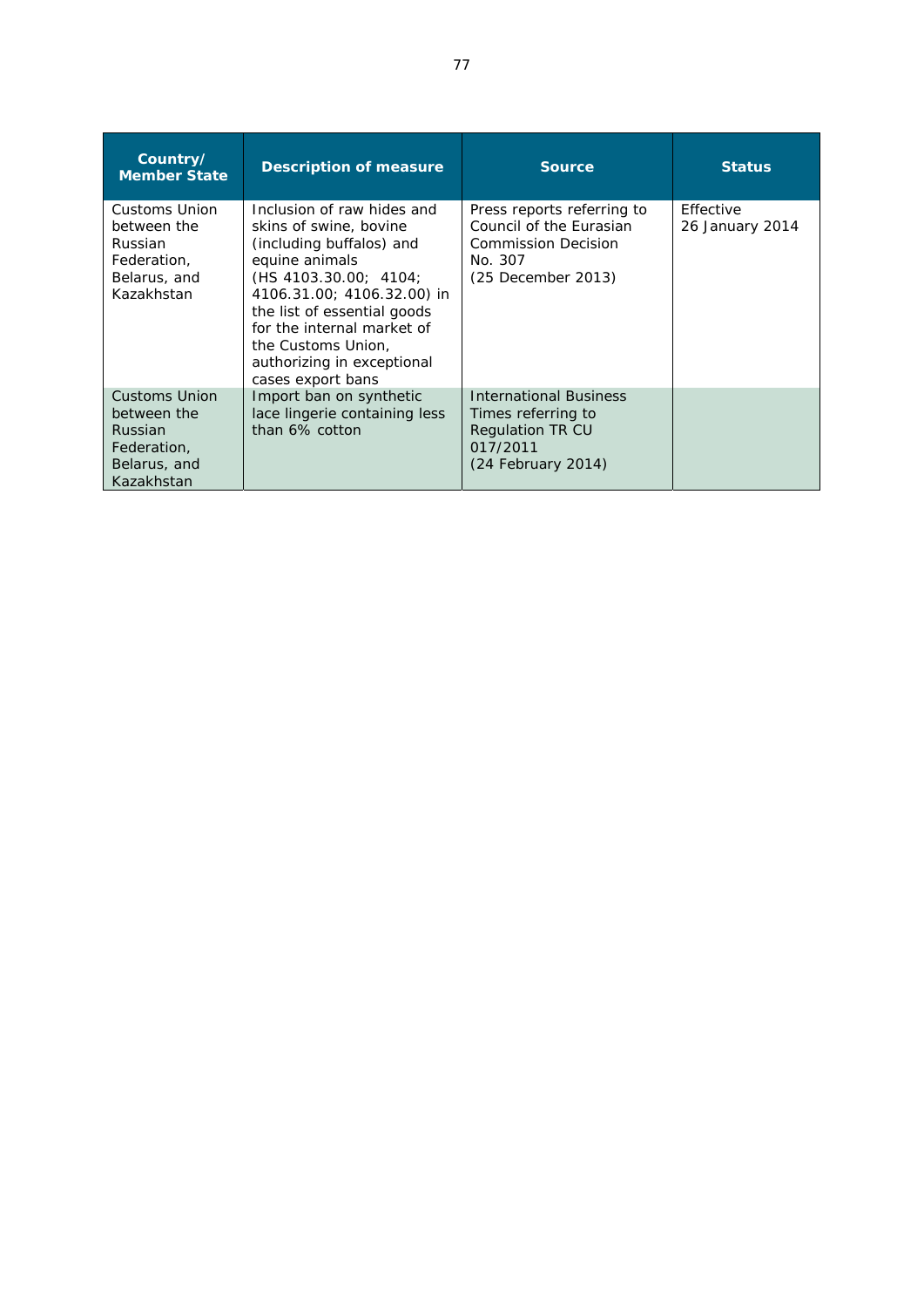#### **ANNEX 2**

## GENERAL ECONOMIC SUPPORT MEASURES<sup>55</sup>

#### (MID-NOVEMBER 2013 TO MID-MAY 2014)

### **CONFIRMED INFORMATION56**

| Country/<br><b>Member State</b> | <b>Description of</b><br>measure                                                                                                                                                                                      | <b>Source</b>                                                                                                                                                                                      | <b>Status</b>                                        |
|---------------------------------|-----------------------------------------------------------------------------------------------------------------------------------------------------------------------------------------------------------------------|----------------------------------------------------------------------------------------------------------------------------------------------------------------------------------------------------|------------------------------------------------------|
| China, People's<br>Republic     | Joint Statement issued<br>by 9 Government<br>Departments<br>establishing an aid<br>scheme for SMEs in<br>labour intensive<br>industries, through the<br>development of<br>financial products and<br>services for SMEs | Permanent Delegation<br>of China to the WTO<br>$(21$ May $2014)$                                                                                                                                   |                                                      |
| China, People's<br>Republic     | Financial aid<br>(Y 107.1 billion) for<br>agricultural inputs for<br>grain-growing<br>producers                                                                                                                       | Permanent Delegation<br>of China to the WTO<br>$(21$ May 2014)                                                                                                                                     |                                                      |
| European Union                  | European Commission<br>Communication on the<br>application of Articles<br>107 and 108 of the<br>Treaty on the<br>Functioning of the EU<br>to short term<br>export-credit<br>insurance                                 | Public information<br>available on the<br>European<br>Commission's website<br>transmitted by the<br>European Union<br>Delegation<br>(22 May 2014)<br>(Official Journal C 392,<br>19 December 2012) | Effective until<br>31 December 2018                  |
| France                          | State aid<br>(€24.2 million) for<br>industrial research and<br>development to car<br>component<br>manufacturer Valeo                                                                                                  | Public information<br>available on the<br>European<br>Commission's website<br>transmitted by the<br><b>European Union</b><br>Delegation<br>(22 May 2014). EU<br>State Aid SA. 34666                | Effective<br>25 February 2014 to<br>31 December 2016 |

<sup>&</sup>lt;sup>55</sup> The inclusion of any measure in this table implies no judgement by the WTO Secretariat on whether or not such measure, or its intent, is protectionist in nature. Moreover, nothing in the table implies any judgement, either direct or indirect, on the consistency of any measure referred to with the provisions of any WTO agreement.<br>
<sup>56</sup> This section includes information which has either been provided by the Member concerned or has

been confirmed at the request of the Secretariat.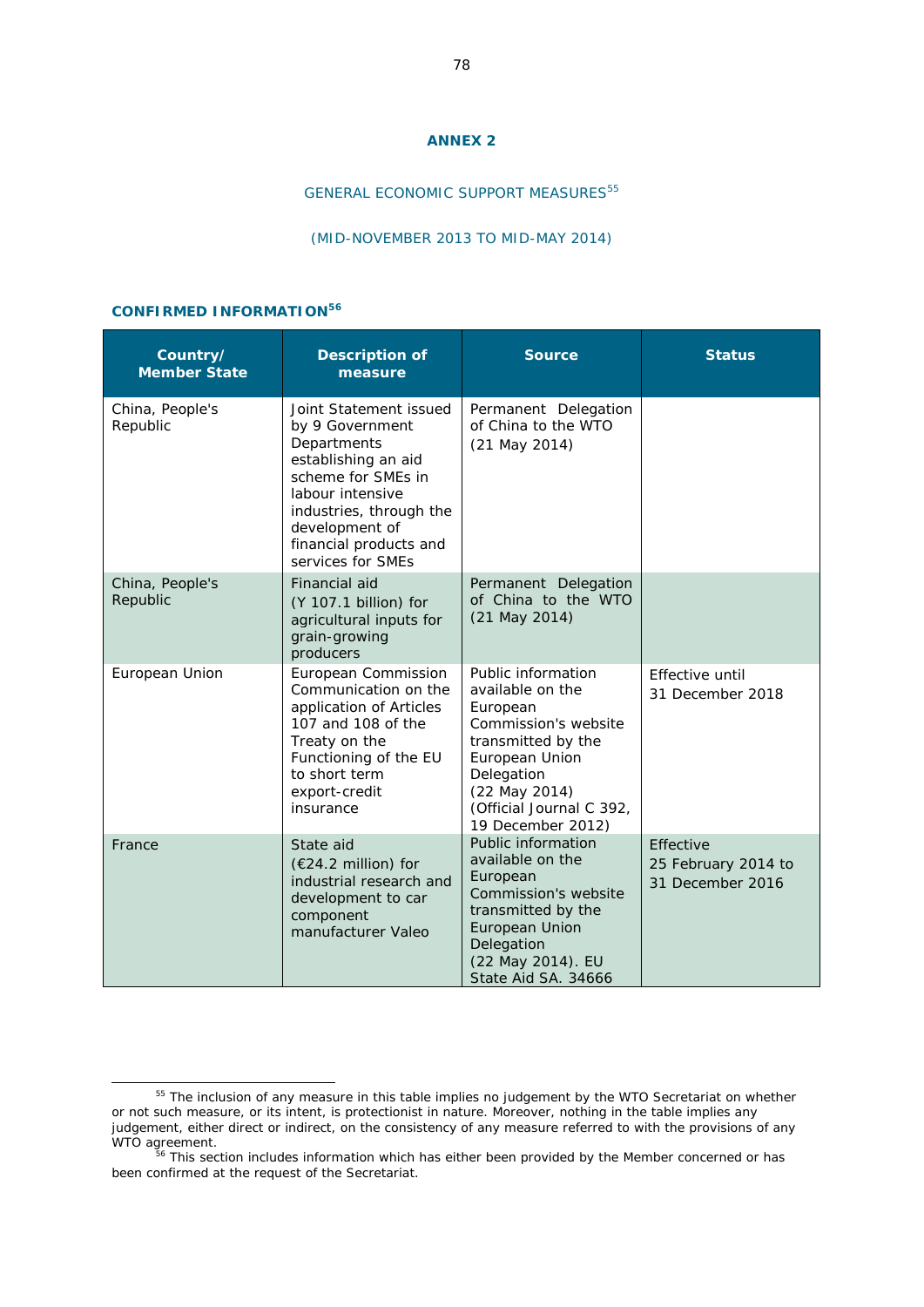| Country/<br><b>Member State</b> | <b>Description of</b><br>measure                                                                                                                                                                                                                                                                                                                                                                                                                | <b>Source</b>                                                                                                                                                                          | <b>Status</b>                |
|---------------------------------|-------------------------------------------------------------------------------------------------------------------------------------------------------------------------------------------------------------------------------------------------------------------------------------------------------------------------------------------------------------------------------------------------------------------------------------------------|----------------------------------------------------------------------------------------------------------------------------------------------------------------------------------------|------------------------------|
| <b>United States</b>            | Paper and Paper-<br><b>Based Packaging</b><br>Promotion, Research<br>and Information Order<br>aiming at expanding<br>markets for paper-<br>based packaging.<br>Programme financed<br>by an assessment<br>(US\$0.35/short tonne<br>(equivalent of<br>2,000 pounds)) on<br>importers and local<br>manufacturers.<br>Entities that<br>domestically<br>manufacture or import<br>less than<br>100,000 short tonnes<br>per marketing year<br>exempted | Department of<br>Agriculture -<br><b>Agriculture Marketing</b><br>Service - Document<br>Number AMS-FV-11-<br>0069 FR - Federal<br>Register, Volume 79<br>issue 14<br>(22 January 2014) | Effective<br>23 January 2014 |

# **RECORDED, BUT NON-CONFIRMED INFORMATION57**

| Country/<br><b>Member State</b> | <b>Measure</b>                                                                                                                                                                      | <b>Source</b>                            | <b>Status</b>          |
|---------------------------------|-------------------------------------------------------------------------------------------------------------------------------------------------------------------------------------|------------------------------------------|------------------------|
| India                           | Increase of the funds<br>allocated to the<br>National Food Security<br>Law (additional<br>US\$4 billion) aiming at<br>distributing grains at a<br>preferential price for<br>farmers | The Wall Street<br>Journal (4 July 2013) |                        |
| India                           | Financial aid<br>$(Rs 3,333/tonne)$ , and<br>preferential interest<br>rate for raw sugar<br>exporters                                                                               | PTI (16 January 2014)                    |                        |
| India                           | Increase of the<br>financial aid for rubber<br>farmers                                                                                                                              | The Hindu<br>$(1$ February 2014)         |                        |
| India                           | Reduction of the<br>financial aid<br>(Rs 11,300/tonne to<br>$Rs$ 9,300/tonne) for<br>potash                                                                                         | <b>Reuters</b><br>(27 February 2014)     | Effective 1 April 2014 |

<sup>&</sup>lt;sup>57</sup> This section includes information which has been obtained from public sources but has not yet been confirmed by the delegation concerned.